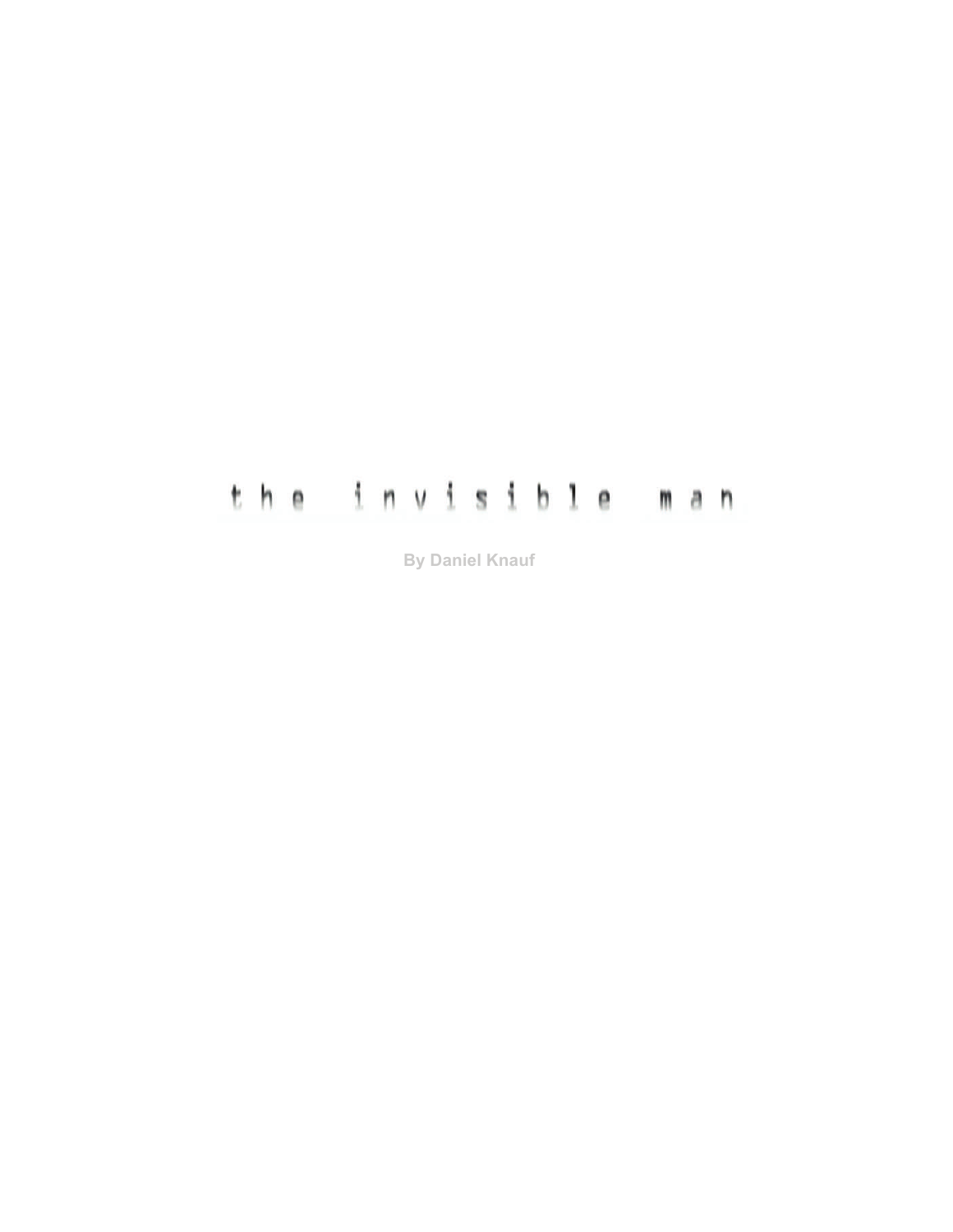ACT ONE

FADE IN:

EXT. SUBURBAN NEIGHBORHOOD - DAY

A SLO-MO FLOAT past model homes, SMOOTHLY PANNING left and right, taking in the banal routines: the MAILMAN in a pithhelmet walking his rounds, an ELDERLY MAN watering his lawn. The vibe is distinctly dream-like

> GRIFFIN (V.O.) Ever since I can remember, I've been invisible. Not literally, of course. That was much later...

As a YOUNG MOM jogs past, pushing a TODDLER in a sportsstroller, we...

CUT TO:

INT. PERIOD KITCHEN (FLASHBACK) - NIGHT

Vintage 70s--orange Formica counters, avocado appliances, dark wood cabinets. YOUNG RICHARD GRIFFIN, 8, sits at the breakfast bar behind a big glass of milk and a T.V. dinner, an expression of bewildered fear on his young face.

> GRIFFIN (V.O.) I learned early in life that if I was very quiet and very, very still, I could shrink into myself...

A SLOW PULL reveals Griffin's parents, GEORGE and BETTY, noseto-nose in a horrific, shrieking argument.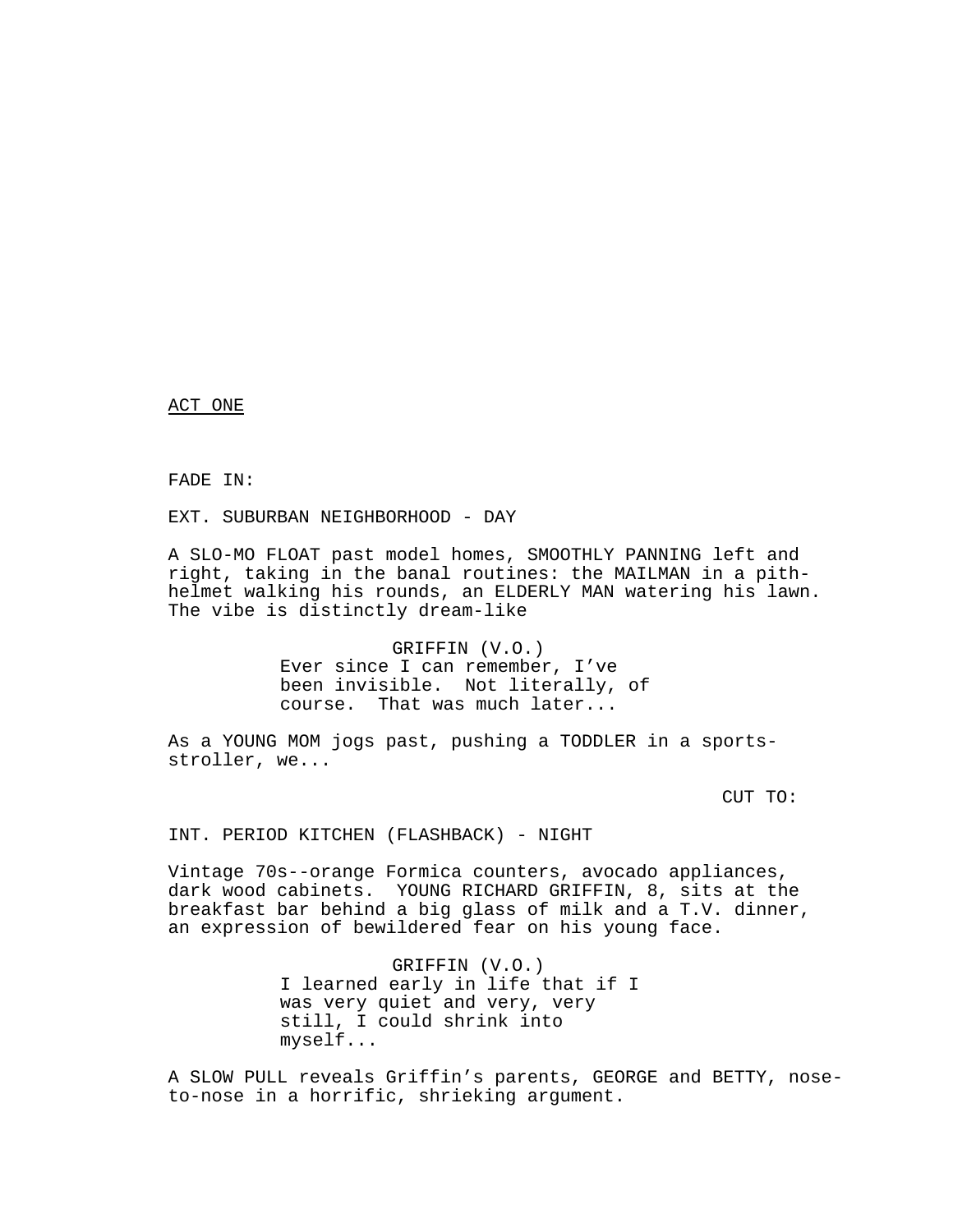Betty wears a dress, hair coiffed; George, a business suit, tie loosened. Teeth bared, faces clenched in mutual loathing.

> GRIFFIN (V.O.) ... and at a certain point, the people around me had no idea that I was even there. Watching. Listening...

> > BACK TO:

EXT. SUBURBAN NEIGHBORHOOD - CONTINUOUS

Still FLOATING, PANNING, we find TWO TEENAGE BOYS working under the hood of a classic Chevelle.

> GRIFFIN (V.O.) Of course, I wasn't really invisible; I was just pretending...

A THIRD TEEN, a big kid, sits on a low wall watching the others. Wearing a Simi Valley High School LETTERMAN'S JACKET, he absently turns a football over in his hands.

> GRIFFIN (V.O.) But then, a very wise man once said, if you pretend to be something long enough, you become that thing...

> > CUT TO:

EXT. HIGH SCHOOL PARKING LOT (FLASHBACK) - DAY

A beefy HIGH SCHOOL BULLY in a letterman's jacket drives his fist into a NERD'S belly as a SECOND BULLY holds him.

> GRIFFIN (V.O.) By the time I was a junior in high school, I'd faded almost completely away.

PUSH FORWARD to find an awkward, nerdy TEEN GRIFFIN cringing, flanked by two other terrified NERD BYSTANDERS.

> GRIFFIN (V.O.) I found that being invisible offered a number of distinct social benefits...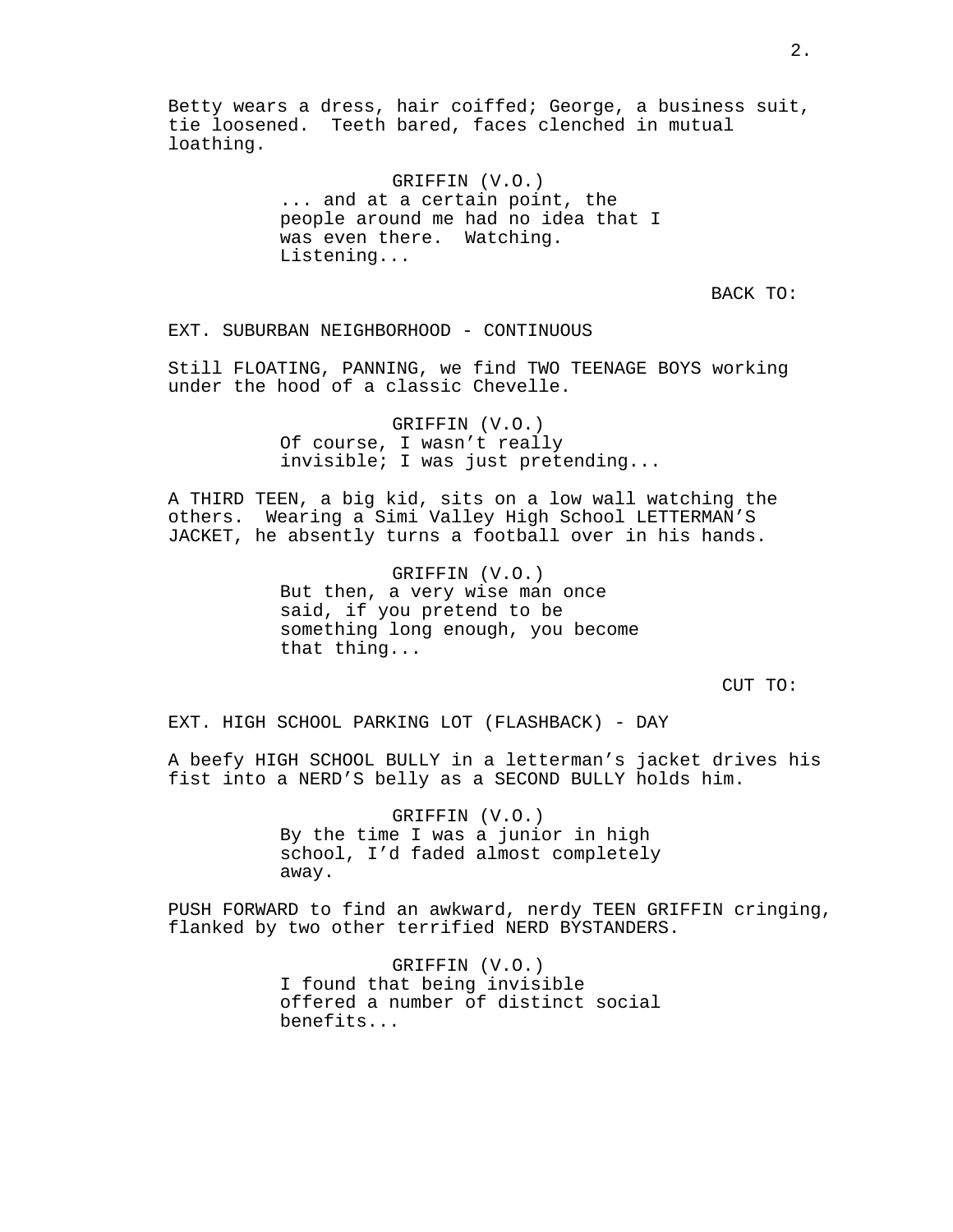The two Bullies grab the Nerds to either side of Griffin, start POUNDING THEM, ignoring Griffin.

SLAM TO:

INT. HIGH SCHOOL GYMNASIUM (FLASHBACK) - NIGHT

LOUD '80s NEW WAVE MUSIC. Trying to look cool in acid-washed jeans and a Members Only jacket, Teen Griffin bobs his head as he stands against a wall, colored lights playing across his pimply face.

> GRIFFIN (V.O.) There were, of course, some obvious disadvantages...

REVEAL that GRIFFIN IS THE ONLY KID LEANING AGAINST THE WALL, A SLOW PULL taking us onto the floor, where his classmates are WILDLY SLAM-DANCING.

BACK TO:

EXT. SUBURBAN NEIGHBORHOOD - CONTINUOUS

Still FLOATING down the sidewalk. A tiny, MIDDLE-AGED WOMAN in a pink sweat-suit approaches and passes us, pulled along by a WHITE POODLE...

> GRIFFIN (V.O.) I continued through college and graduate school at Cal Tech, virtually unnoticed by professors and classmates alike, then entered the working world...

The poodle freezes and begins BARKING frantically at us.

CUT TO:

INT. GIANNI GLITZ COSMETICS - MAIN LAB (FLASHBACK) - DAY

TIGHT ON A WHITE RABBIT inside a wire cage. RICHARD GRIFFIN, present day, early-40s, wearing THICK BLACK RUBBER GLOVES, safety-glasses, lab-coat and tie, opens the cage and pulls out the rabbit.

> GRIFFIN (V.O.) My degree in optical physics with a minor in bio-chemistry landed me a job in the R-and-D department at Gianni Glitz Beauty Products testing skin products in the animal testing unit...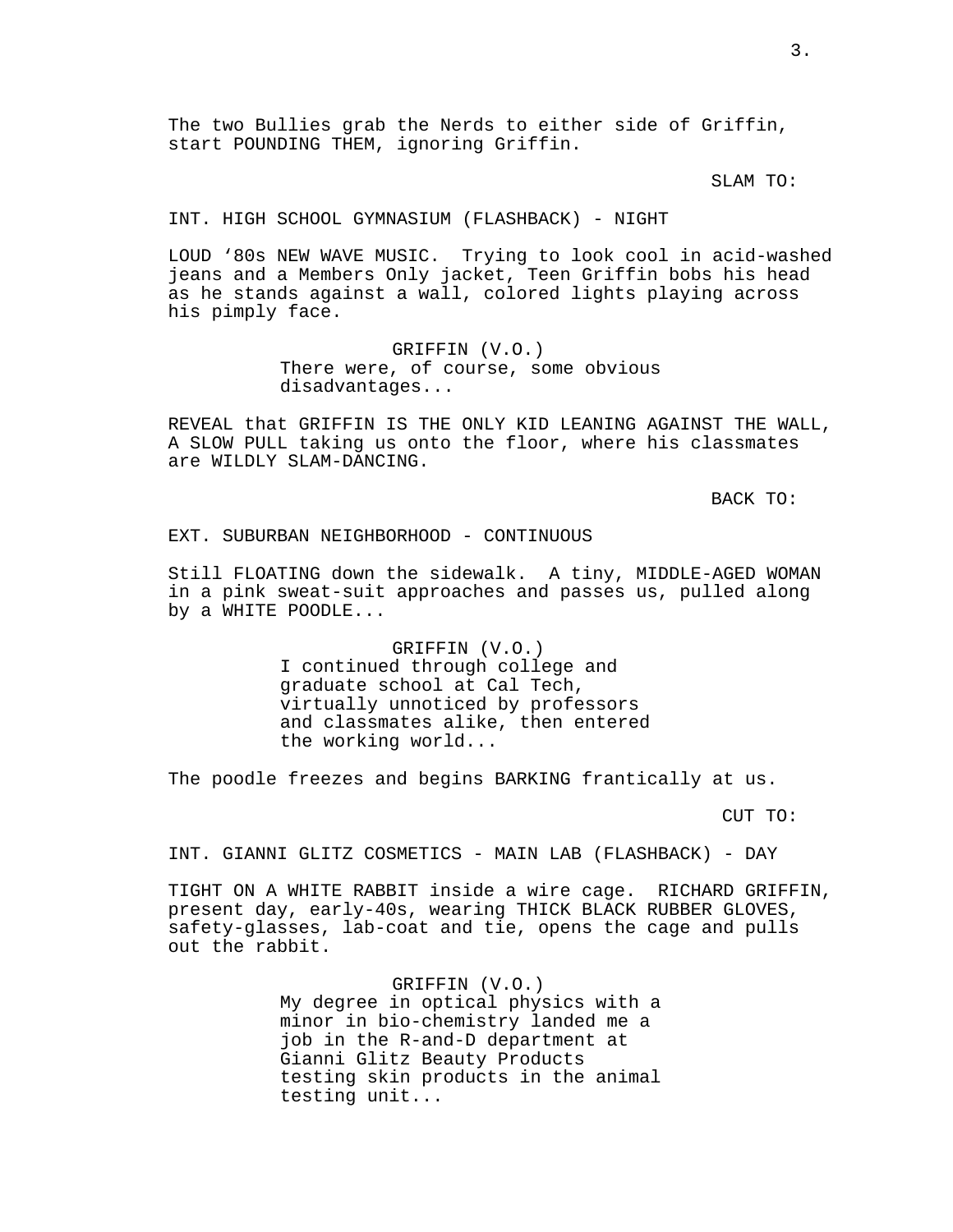As Griffin slips a leather collar on the rabbit, clips it to an eyelet bolted to a stainless steel worktop. A SLOW RISE REVEALS a bird's eye view of a VAST LABORATORY, DOZENS OF RESEARCHERS at identical workstations testing substances on HUNDREDS OF CAGED RABBITS.

#### GRIFFIN (V.O.)

Over the years, I survived a number of massive layoffs, due undoubtedly to the fact that no one seemed to know I existed. With one exception...

Griffin turns to his assistant, MAGGIE KEMP, 27, also wearing safety-glasses, industrial gloves and a lab coat, attractive in an unconventional, brainy kind of way. She gives him a polite smile and offers him a safety razor

> GRIFFIN (V.O.) ... my assistant, Maggie Kemp.

CLOSE ON Griffin's gloved hand reaching for the razor, accidentally closing on Maggie's glove. Both draw startled breaths. Their eyes lock--at first shyly, then meaningfully.

> GRIFFIN (V.O.) There was something between us that transcended professional--or even intellectual--respect...

THE RABBIT - nose twitching, looks at Griffin, then Maggie, then Griffin.

> GRIFFIN (V.O.) A base need. A shared loneliness. Perhaps even an animal attraction. It couldn't be denied, but it had to be...

Griffin averts his eyes. He takes the razor and turns to his task. Maggie is briefly hurt, then composes herself and joins him.

> GRIFFIN (V.O.) ... for there was another in the world who held my heart; another, whose trust I could not betray...

> > SLAM TO:

EXT. GRIFFIN RESIDENCE (FLASHBACK) - NIGHT

A two-story suburban neo-Mediterranean. The play-by-play of MONDAY NIGHT FOOTBALL.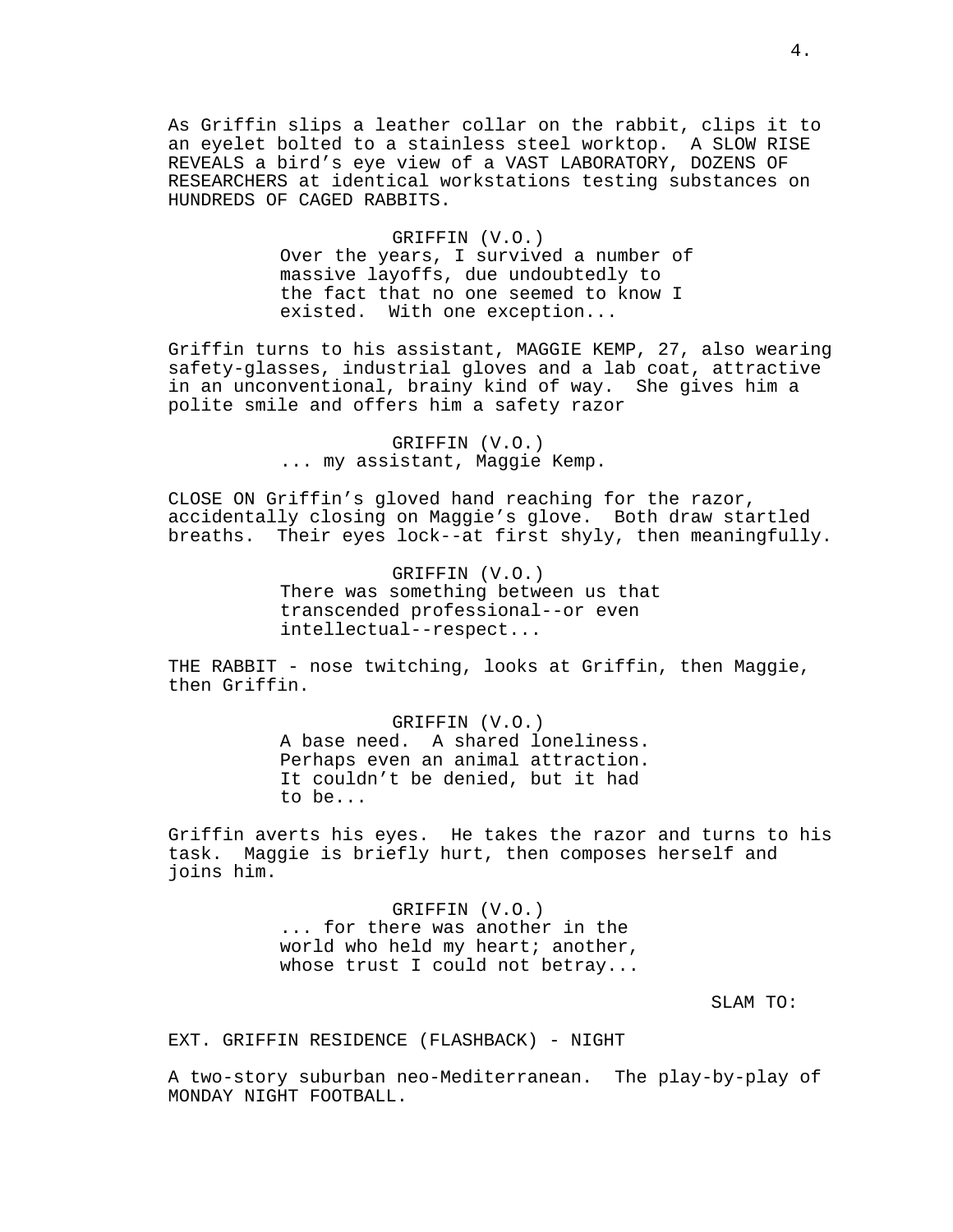GRIFFIN (V.O.) ... my wife, Vicky.

## VICKY

Richard...

INT. GRIFFIN RESIDENCE - DEN (FLASHBACK) - CONTINUOUS

POV - ON TELEVISION - a football game. VICKY GRIFFIN steps into frame. Early-30s, attractive, wearing a tennis outfit and carrying a racket-bag, she bends, looks directly at us, snapping her fingers:

## **VICKY**

Earth to Richard...

Griffin blinks, looks at his wife, smiles apologetically.

VICKY

Garbage still needs to go out and there's dishes in the sink.

Richard GRUNTS affirmation, leans to get a view of the game. She notices, gives him a long-suffering look. Sighs:

VICKY

I'll be at the club for my lesson. Drinks afterwards with the girls. Don't wait up.

She exits. A SLOW PUSH on Griffin's expressionless face as he watches the television.

> GRIFFIN (V.O.) True, any passion we once shared had long given way to a sense of numb comfort. But I knew that I could always count on Vicky to be true to me, to acknowledge my presence. No matter how hard I tried to fade away...

> > BACK TO:

EXT. GRIFFIN RESIDENCE - DAY

ANGLE OUT TOWARD THE STREET - THREE GIRLS, about 12, play jump-rope on the sidewalk.

> GRIFFIN (V.O.) Most of all, that's what brought me home that day...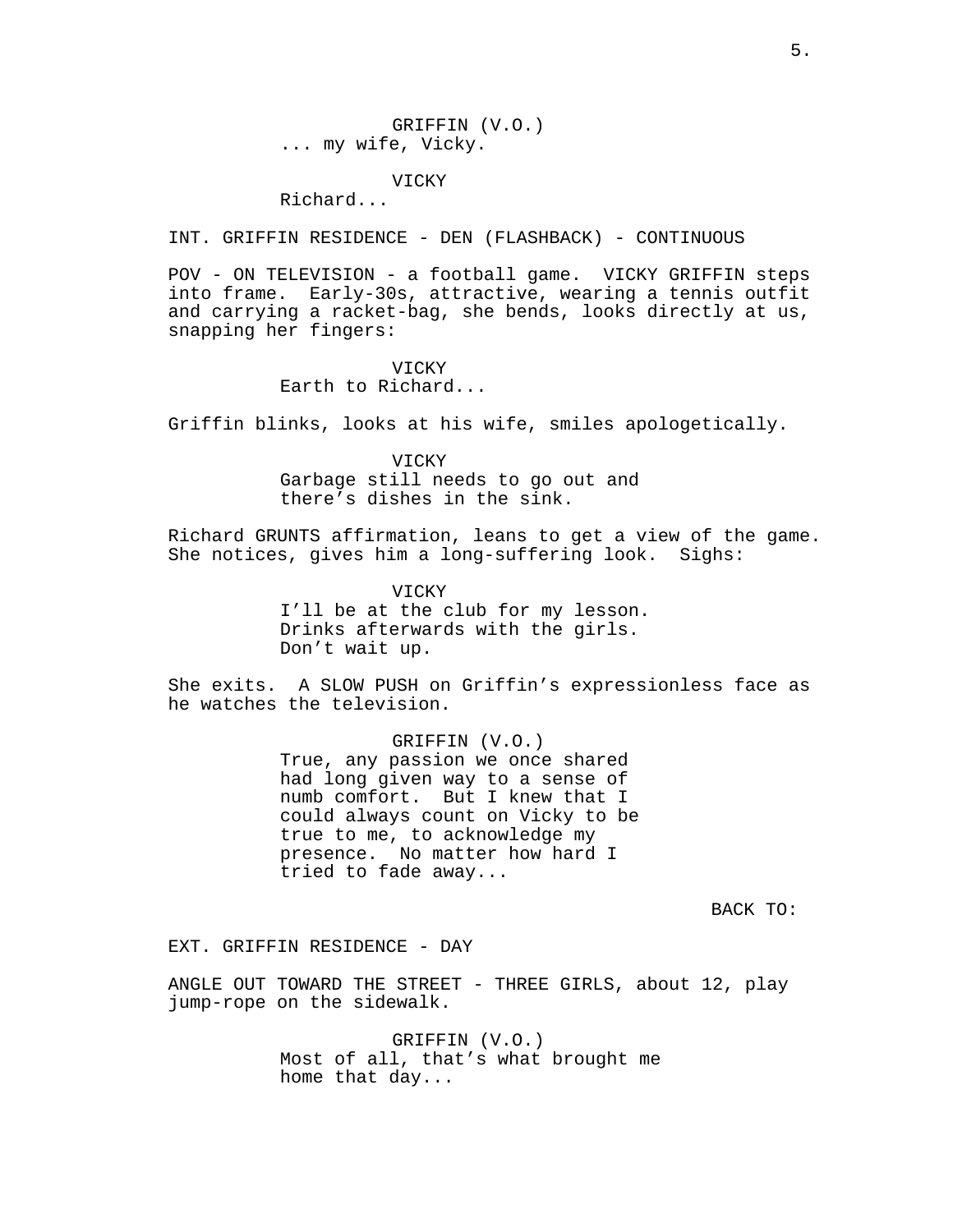A PULL REVEALS Griffin, standing in front of them, facing us. Bare-chested, disheveled, dried blood crusted under one nostril, bruised and scraped. His eyes are haunted; bland, Midwestern face etched with desperation.

> GRIFFIN (V.O.) More than anything in the world, I needed someone to see me...

REVERSE - The Girls jumping rope in the FOREGROUND, we now see that GRIFFIN IS STARK NAKED, standing at the head of the walkway up to his house.

> GRIFFIN (V.O.) I needed to be noticed.

A beat, and he begins trudging toward the front door as the girls CHANT A RHYME:

> LITTLE GIRLS Cinderella, dressed in yella, went upstairs to kiss a fella.

> > OUT TO BLACK

 $SUPER:$  the invisible man

The title-card slowly fades as the Little Girls' VOICES CONTINUE CHANTING to the rhythm of ROPE SLAPPING CONCRETE:

> LITTLE GIRLS (V.O.) Made a mistake and kissed a snake. How many doctors did it take? One... Two... Three...  $Four--$

And we suddenly...

SLAM IN:

EXT. MOJAVE DESERT - DAY

HIGH CRANE. WIND BLOWS ALKALINE SAND, scouring the patches of heat-stunted, gnarled vegetation. A SLOW PAN finds A SIGN: THE ROYAL PALMS MOTEL & SPA. Shedding paint depicts a kidney-shaped pool, palm-trees and a 50s-era bathing beauty. A FAINT, STATIC-CRACKLED VOICE fades in and out: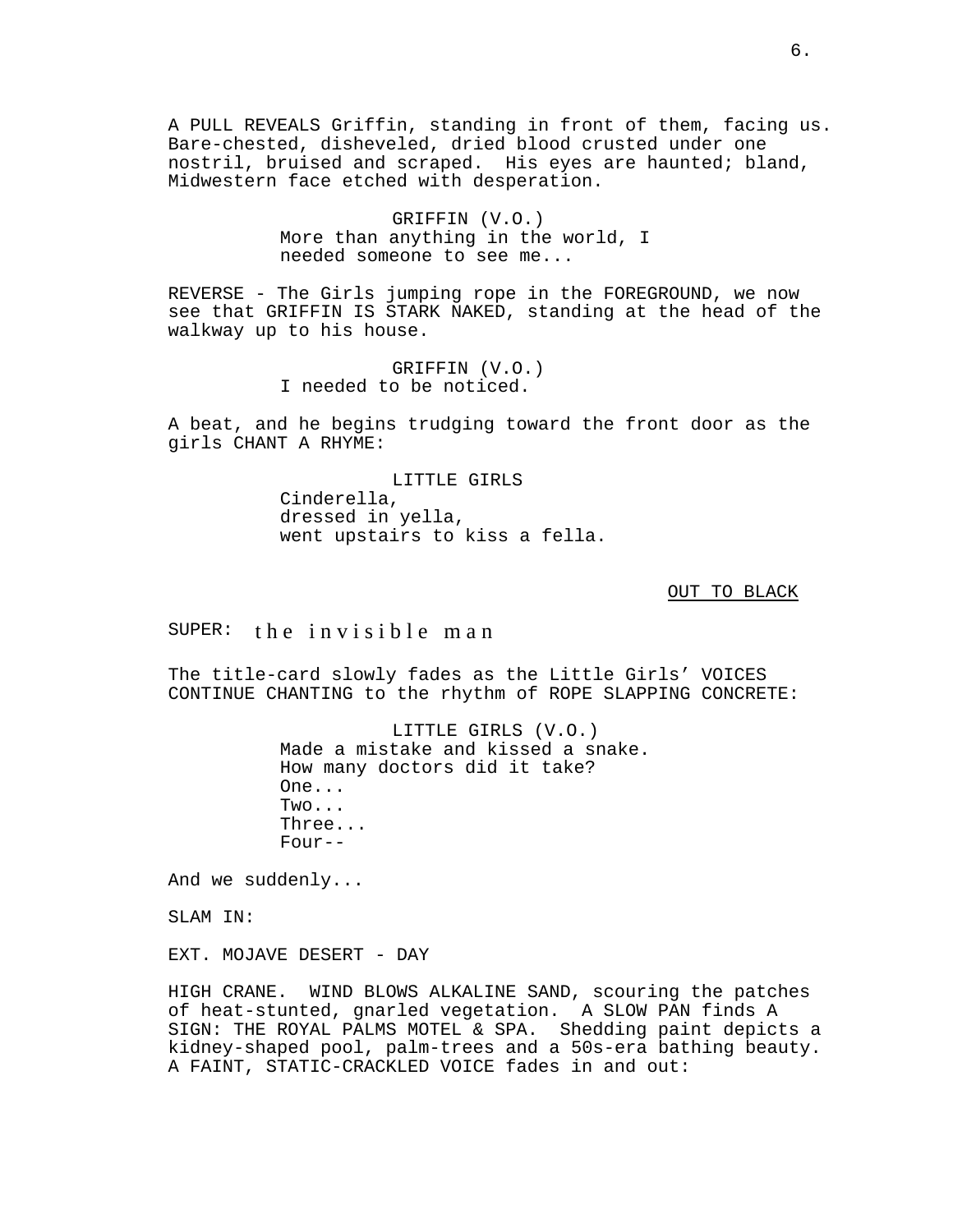WOMAN (PRE-LAP) ... this Honey-Bee-Mine sweater is part of our exclusive, limited edition line of CozyWear Fashions, and once we're sold out, they are gone forever...

A TILT DOWN reveals the sad truth: A sandblasted, sunbaked shit-box motel; a bean-shaped pool that hasn't seen water in three decades, bottom littered with trash and tumbleweeds.

> WOMAN (CONT'D) Like all my designs, the Honey-Bee-Mine is machine washable, and guaranteed not to shrink....

INT. ROYAL PALMS MOTEL - MANAGER'S APARTMENT - CONTINUOUS

A TELEVISION is tuned to a SHOPPING NETWORK, a plus-sized clown of a WOMAN gushing over sweaters lousy with "whimsical" appliques of bees. Sizes run from XL to XXXL.

> WOMAN (CONT'D) (on television) And look! Every one of these darling appliques is attached with velcro, so you can reposition them anywhere on the sweater for a whole new look every time you wear it!

MRS. HALL, mid-50s, flower-girl hippy gone seriously to flab, dozes in a La-Z-Boy recliner, a ROMANCE PAPERBACK in one limp hand, a FLY-SWATTER in the other. A BELL RINGS in the outer office. Snorting, Mrs. Hall is startled awake.

INT. ROYAL PALMS MOTEL - FRONT OFFICE - CONTINUOUS

Bleary-eyed, Mrs. Hall trudges through the door behind the front desk that adjoins the office to her apartment.

> MRS. HALL Yeah, what can I...

She looks up, slightly taken aback by her customer.

MRS. HALL ... do for you?

REVERSE - the ruthless desert sun glares in through broken blinds, throwing the stranger into silhouette. He wears a dark, baggy sweatshirt, hood pulled up over his head, hands in his pockets. He gazes down at the floor.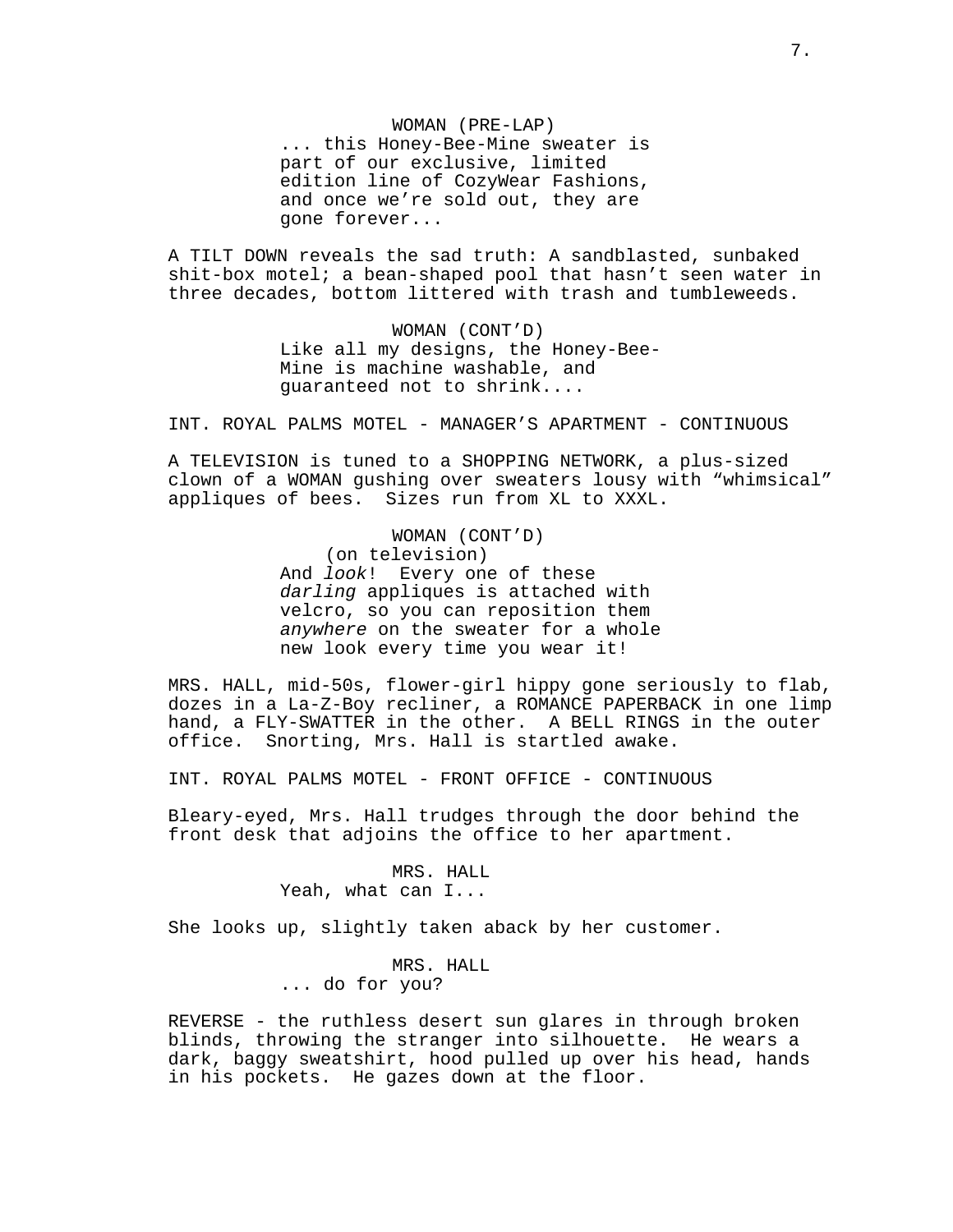GRIFFIN You rent rooms by the week?

MRS. HALL One-hundred and fifty-four a week. One-forty if you got the Auto Club.

The stranger shakes his head, pulls out a thick, folded wad of TWENTIES with one GLOVED HAND. As he peels off bills:

#### **GRIFFIN**

Two weeks.

He pushes the cash across the counter, slowly looks up, revealing his face for the first time: COMPLETELY WRAPPED IN GAUZE BANDAGES, eyes obscured by a pair of bulky, black postsurgical sunglasses.

> GRIFFIN No Auto Club.

EXT. ROYAL PALMS MOTEL - GRIFFIN'S ROOM - DAY

Griffin pulls up to a room in a dusty Land Rover. Carrying a bottled water, he walks up to the door, head down, the HOT WIND TUGGING AT HIS CLOTHES. He keys open the door.

INT. ROYAL PALMS MOTEL - GRIFFIN'S ROOM - CONTINUOUS

Griffin enters, quickly closing the door against the BAKING WIND. He SNAPS the shades shut, throwing the room into shadows.

He pulls back his hood, claws at the smothering bandages covering his mouth, tugging them down under his jaw and taking big breaths. Uncaps the bottle of water and drinks deeply. Looks around for...

THE AIR CONDITIONER - Griffin cranks it to "HI." The unit starts with a WHEEZING CLATTER. Griffin pulls off a glove, holds one hand in front of the vent. The whisper of cool air BARELY STIRS THE TISSUE STREAMERS TIED TO THE GRILL.

## GRIFFIN

Great...

He flops on the bed, unzips the front of his hoodie and takes another deep swig from the bottle. He picks up the remote from the bedside table and flips on the TELEVISION (MOS).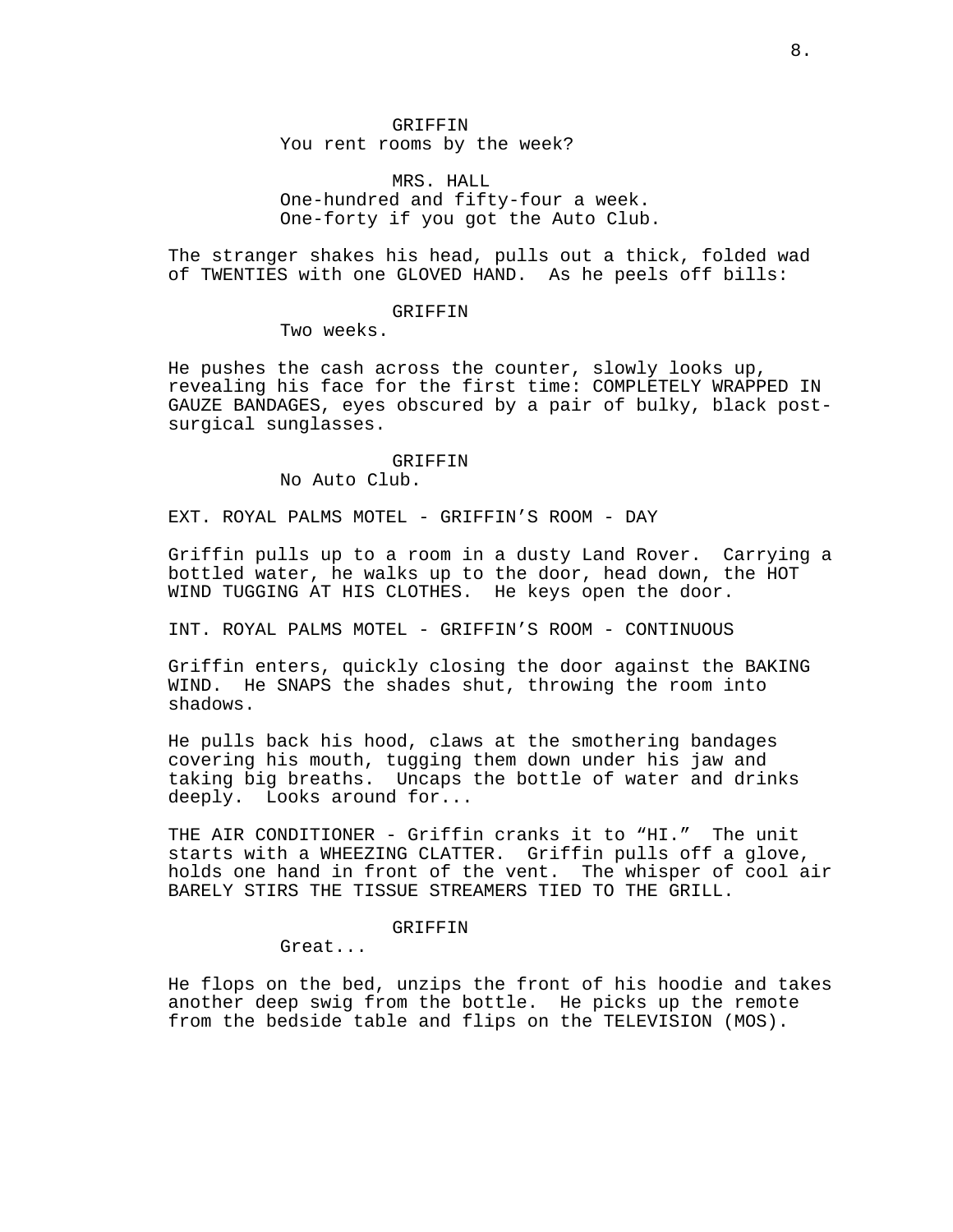GRIFFIN (V.O.) In 1781, Luigi Galvani accidentally discovered electric current while dissecting a frog with a statically charged scalpel...

A SLOW PUSH toward Griffin, half unmasked, sprawled on the bed, gazing at the television.

> GRIFFIN (V.O.) In 1895, bad housekeeping resulted Wilhelm Roentgen's discovery of xrays when he forgot to sweep up crystals of barium-platinum-cyanide on his workbench. In 1928, an errant drop of Sir Alexander Fleming's snot in a petri-dish culture of staphylococci led to the discovery of penicillin...

VERY TIGHT NOW, REFLECTIONS from the T.V. SCREEN flickering in Griffin's oversized dark glasses.

> GRIFFIN (V.O.) My name is Richard Griffin, and my breakthrough, like all great scientific breakthroughs, was the result of an accident...

> > SLAM TO:

INT. GIANNI GLITZ COSMETICS - MAIN LAB - DAY

LOOKING UP - as Maggie Kemp gazes down at us, eyes astonished behind her clear safety-glasses.

> MAGGIE Doctor Griffin, take a look at this...

Griffin moves into frame, winces.

GRIFFIN My God. Is it injured?

MAGGIE No, doctor. It's... it's fine. I don't understand. This wound is obviously fatal--

GRIFFIN --it's not a wound. Look...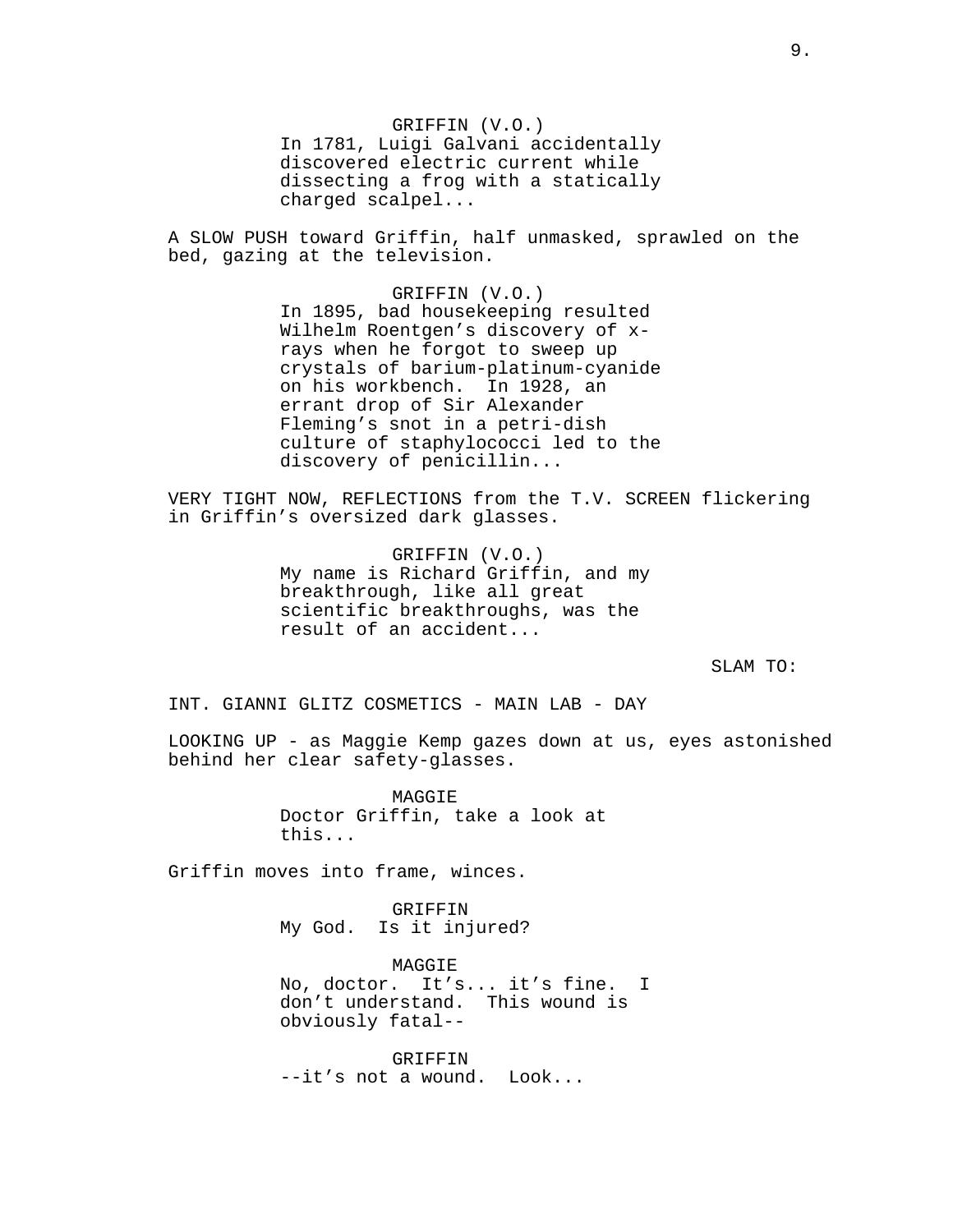MAGGIE

Oh my god...

Griffin looks at her. This is big. This is huge...

GRIFFIN Maggie, stay here. Don't say a word to anyone, understand?

CUT TO:

INT. GIANNI GLITZ COSMETICS - CUSS'S OFFICE - MOMENTS LATER

V.P. of Research & Development, STUART CUSS, 40, slight corporate paunch, sits behind his desk. Griffin stands, nervously kneading his black rubber gloves as he holds them before him in both hands.

> CUSS I really don't have time for this today, Mister...

GRIFFIN Griffin. Doctor Griffin. Richard.

CUSS Richard Griffin... (doesn't ring a bell) Are you new?

GRIFFIN Oh, no sir. I've been with Glitz for over fourteen years.

CUSS Really?! I can't imagine. I thought I knew everyone. What department?

GRIFFIN Skin products. Animal testing unit.

Cuss is confused, slightly put out.

CUSS Skin products? We're not in the skin products business.

GRIFFIN

I know, but--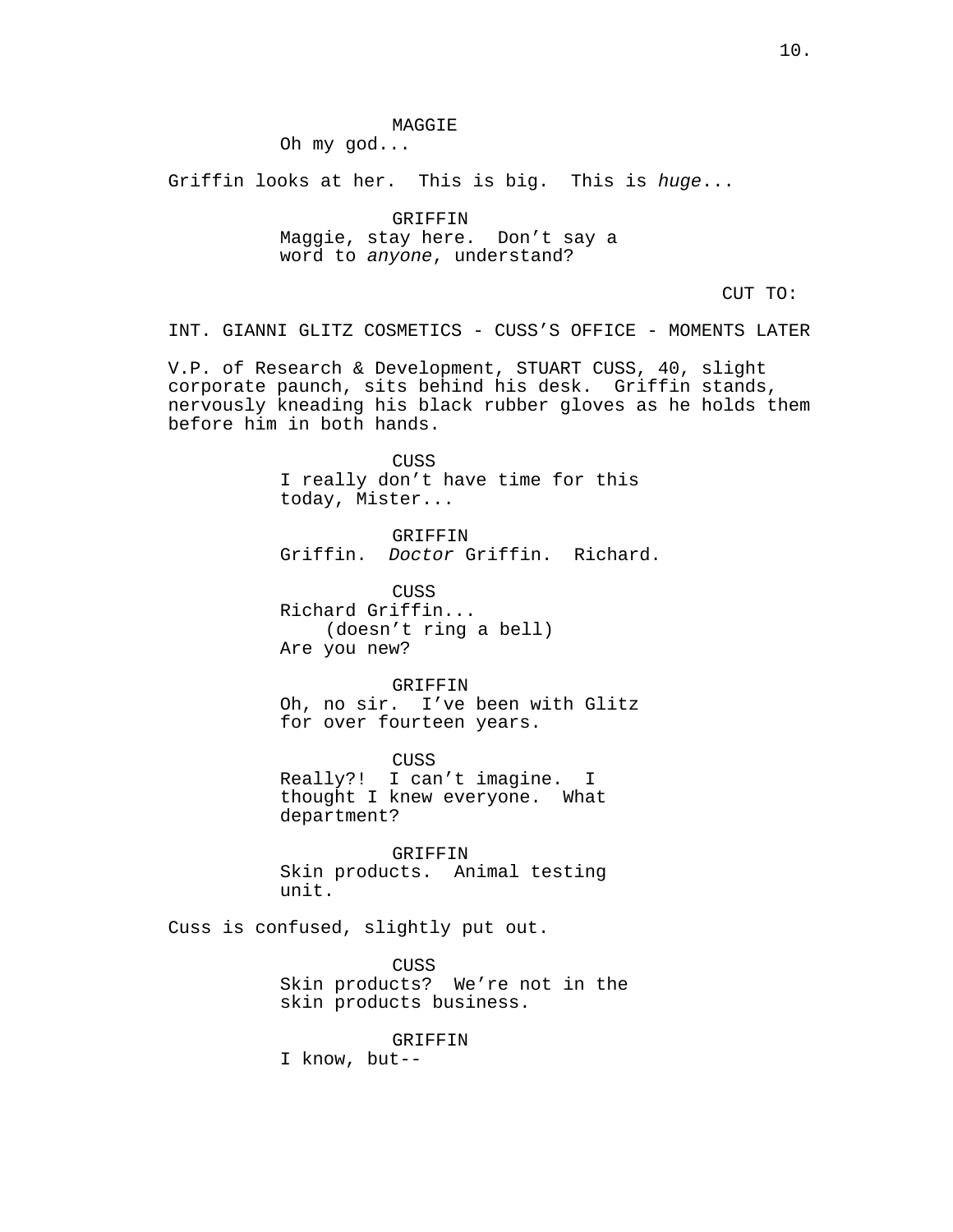CUSS We shut that subsidiary down, what? Five years ago?

#### GRIFFIN

Six.

CUSS So what are you doing working on skin products?

GRIFFIN No one ever told me to stop, sir.

CUSS

I see... (considers) We'll have to look into that.

Panicked, Griffin takes a step forward.

GRIFFIN

Sir, it's vital you come down to the lab right away. There's something you need to see.

CUSS The lab? I'm sorry. I, uhm... I'm terribly busy--

GRIFFIN (interrupts) --sir. This is very important.

Cuss locks eyes with Griffin, he heaves a resigned sigh.

INT. GIANNI GLITZ COSMETICS - MAIN LAB - MOVING - DAY

RESEARCHERS pause in their work, rubbernecking as Griffin, Cuss and his attractive assistant, MISS DUNHILL move past. It's clear that a visit from anyone in the executive ranks is rare. Griffin is excited, chattering breathlessly:

GRIFFIN

I discovered a formula of pigments that lowers both, the reflective and refractive indices of organic material--

CUSS

The what?

Griffin SIGHS, patiently explains.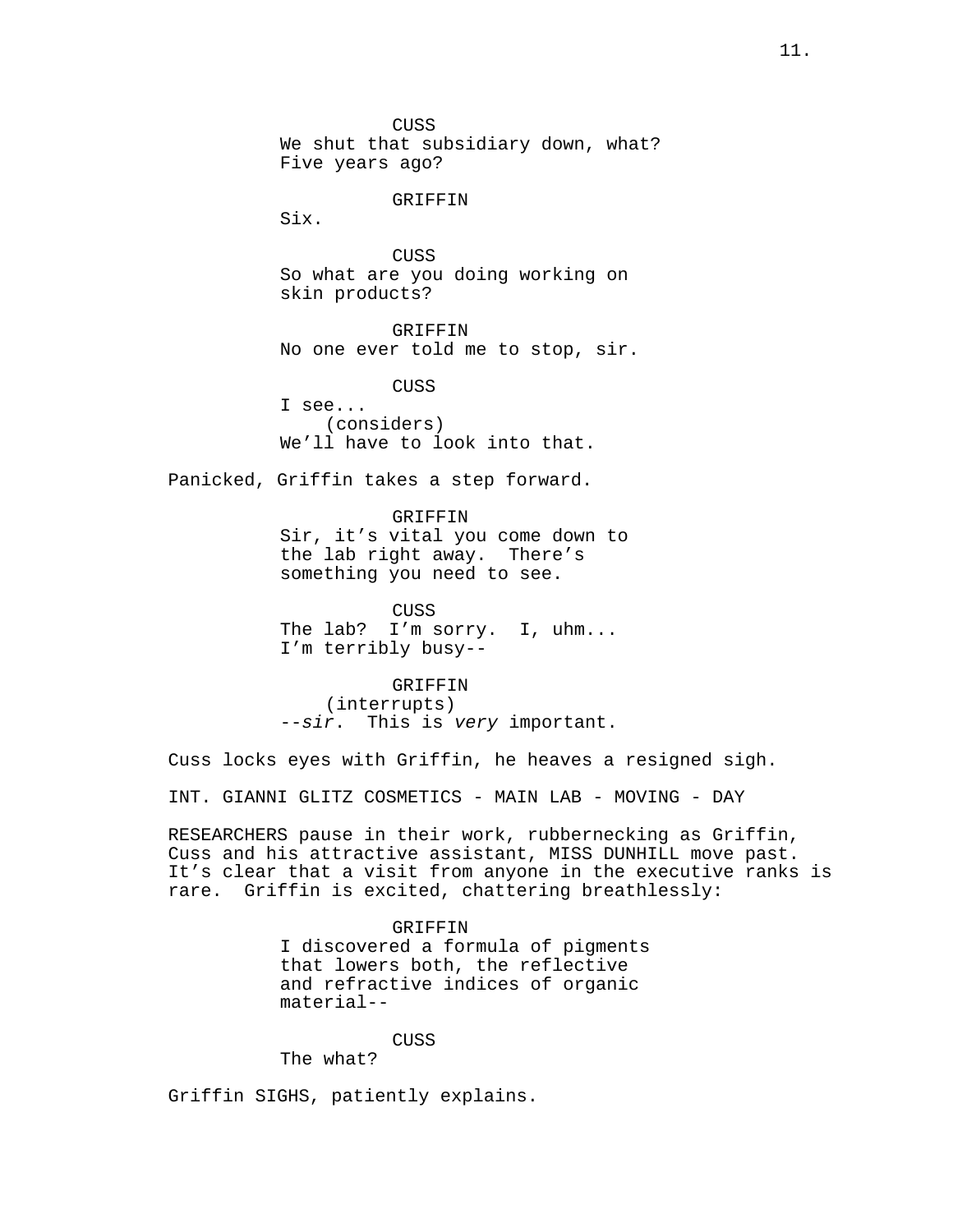Impatient, bored and a little annoyed that Griffin actually seems to expect an answer:

> CUSS Light reflects off it?

## GRIFFIN Right. Reflection. Now if you scratch the glass, it becomes more visible. Refraction. Beat it into powder, it becomes even more opaque because now you've multiplied the number of surfaces reflecting and refracting light. But what happens if you pour that powder into water?

Cuss trades a glance with Miss Dunhill. Is this guy nuts? Griffin answers his own question, excited.

#### GRIFFIN

It becomes invisible! So I'm thinking, what if you could do the same thing with living tissue? I mean, theoretically, it's possible. So I spent the last six years--

#### CUSS

(horrified) Six years?!

#### GRIFFIN

Yes! And--quite by accident, mind you--I stumbled across a formulation that can render animal tissue completely transparent.

## CUSS

(slowly) And all this has exactly what to do with beauty products?

Griffin gives him an incredulous look, as if the answer is self-evident.

> GRIFFIN Fading cream.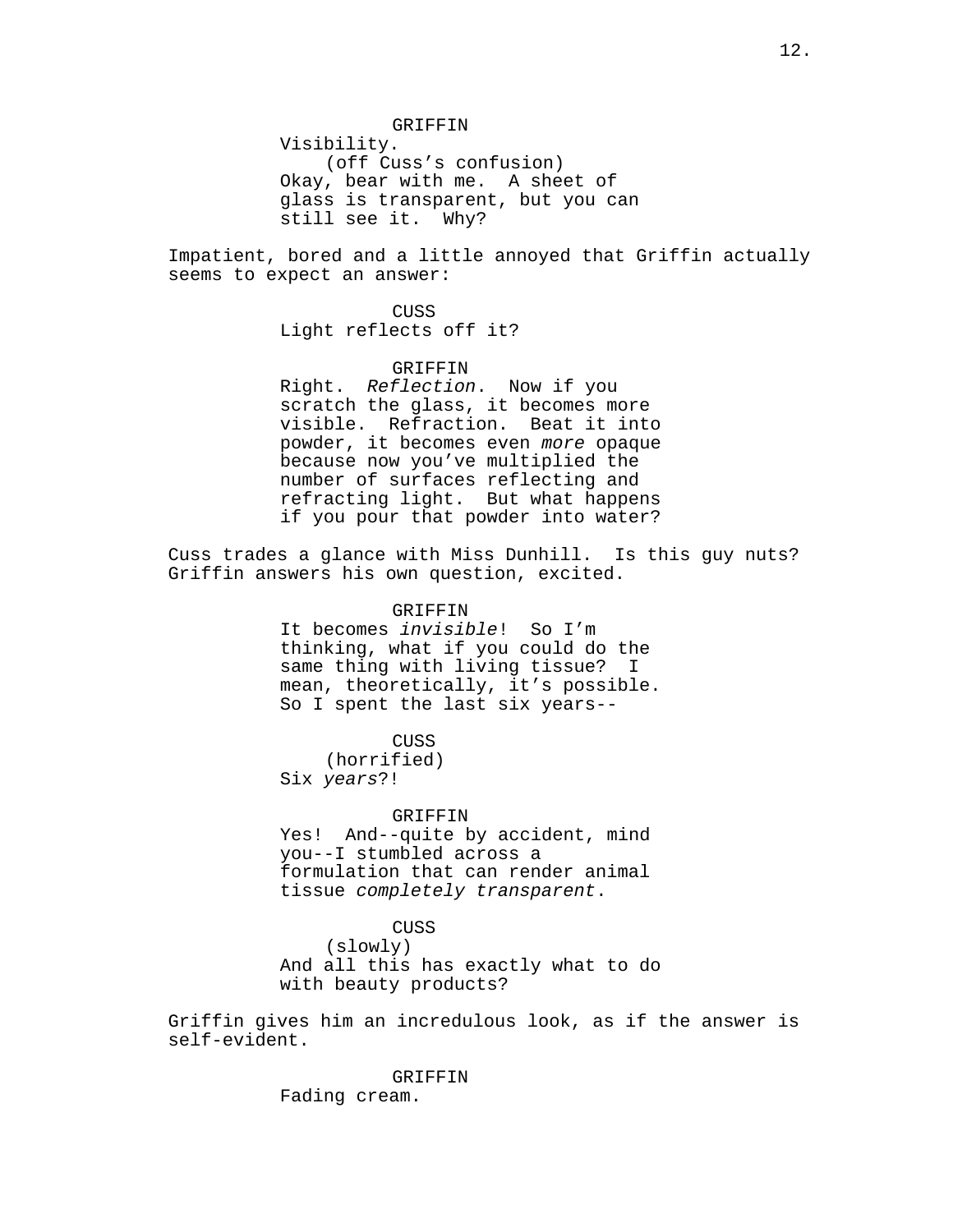CUSS

GRIFFIN Fading cream. You know... for freckles and age spots.

CUSS Age spots? You mean like... on old people?

GRIFFIN

Yeah.

What?

CUSS That's not our target demographic, is it, Miss Dunhill? Old people?

She spits out ad-copy with a clipped, British accent:

MISS DUNHILL No, Mister Cuss. Gianni Glitz products are for the young professional woman on the go--

GRIFFIN (interrupts, frustrated) No, no. You don't get it. This is

way bigger than beauty products. This is... huge.

He turns into his cubicle, nods to Maggie. She steps aside. Beaming, Griffin gestures down at a rabbit lying on the steel examining table, as proud as a brand new father.

Cuss winces. Miss Dunhill's aloof, cool expression slowly clenches into one of pure revulsion.

THE RABBIT - eagerly nibbles a leaf of lettuce, its hearty appetite at terrible odds with the GAPING HOLE IN ITS SIDE- raw pink RIBS, LUNGS PUFFING with each panting breath, a SMALL HEART RAPIDLY BEATING.

MISS DUNHILL

Oh god...

Covering her mouth, Miss Dunhill staggers out of the cubicle. Cuss glares at Griffin, disgusted.

> **CUSS** What've you done?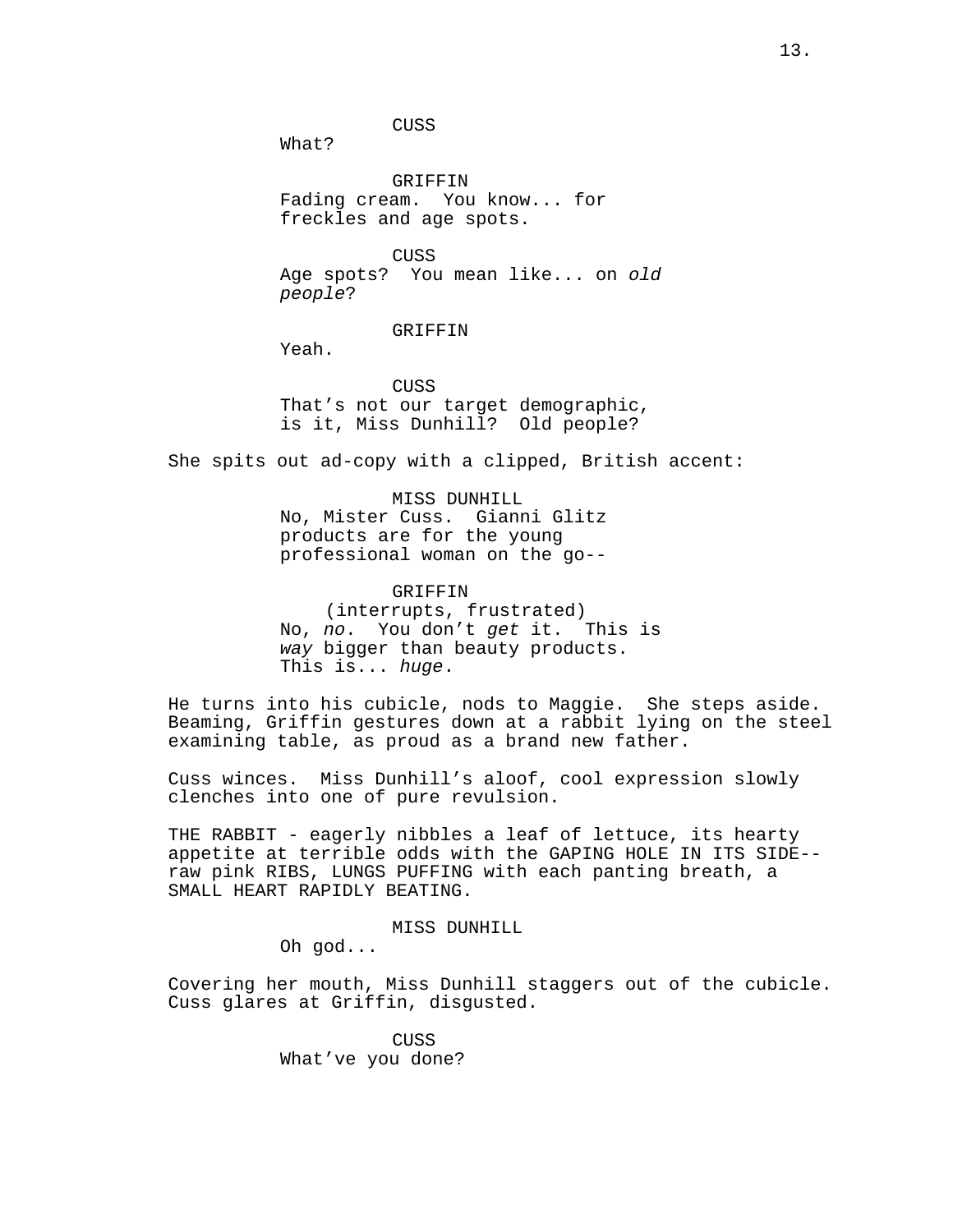GRIFFIN

It's not how it looks. The subject is completely unharmed.

CUSS

Unharmed?!

Griffin grabs Cuss's hand, pulls it toward the rabbit.

GRIFFIN Here. Touch it.

Cuss snatches his hand away.

CUSS I'm not touching that!

Griffin SIGHS, shakes his head. He runs his palm over the hole in the dog's side. As if explaining to a slow child:

> GRIFFIN See? It's not a wound. The subject's fine, completely intact. I've just rendered its flesh--

CUSS --transparent.

GRIFFIN (grins) Exactly!

Cuss stares at him a moment, then turns to Maggie.

CUSS

Miss... (reads her I.D. badge) ... Kemp. I want you to destroy that animal immediately. (to Griffin) Doctor Griffin, you're fired.

GRIFFIN

(stunned)  $What--$ 

CUSS (cuts him off) Collect your personal belongings. Security will escort you from the building. You have five minutes.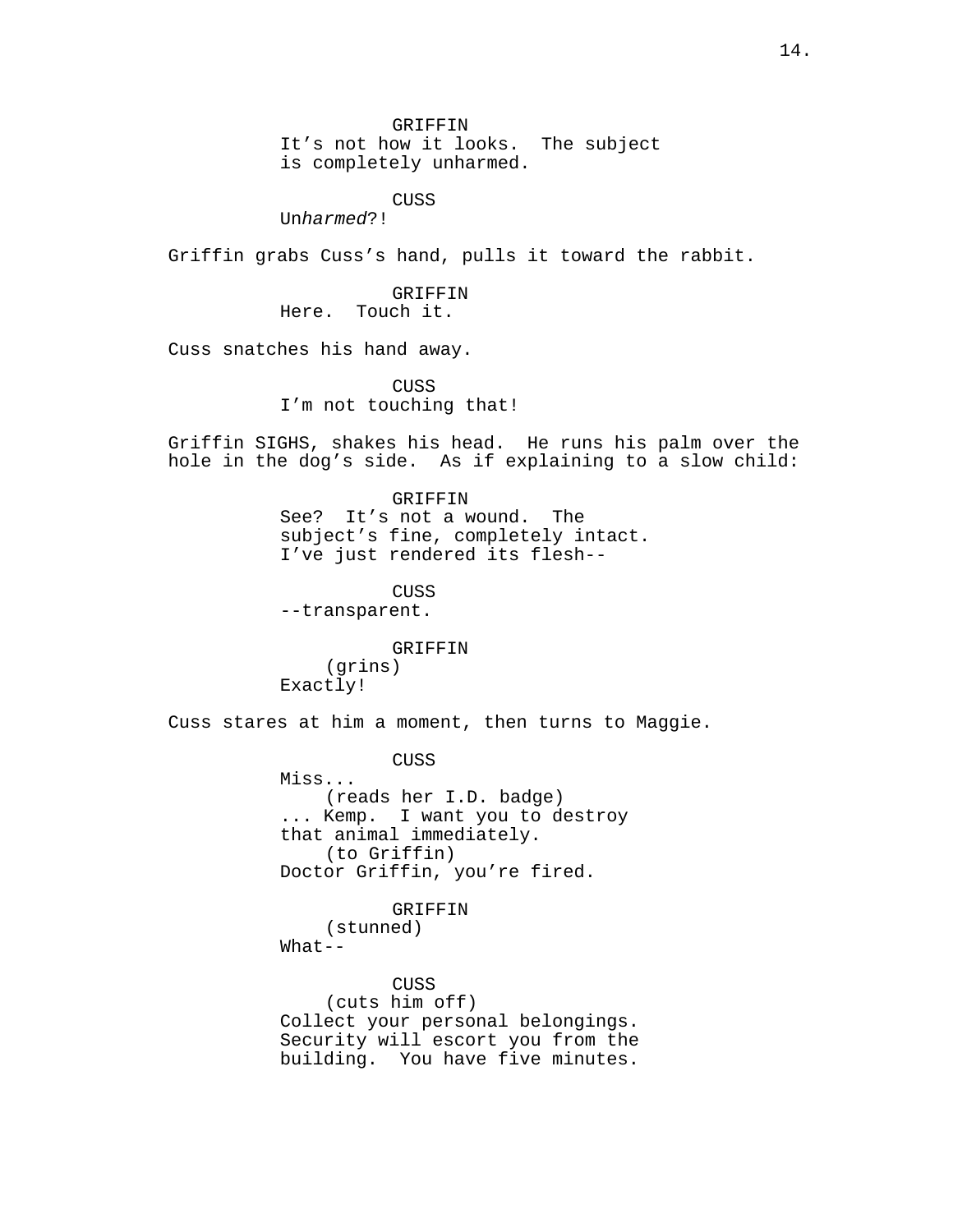With that, Cuss exits the cubicle. Griffin turns to Maggie, face pale and slack with gut-punched shock. She's devastated for him.

## MAGGIE

## I'm so sorry...

All Griffin can manage is a nod and a thousand-yard stare.

OUT TO BLACK

END OF ACT ONE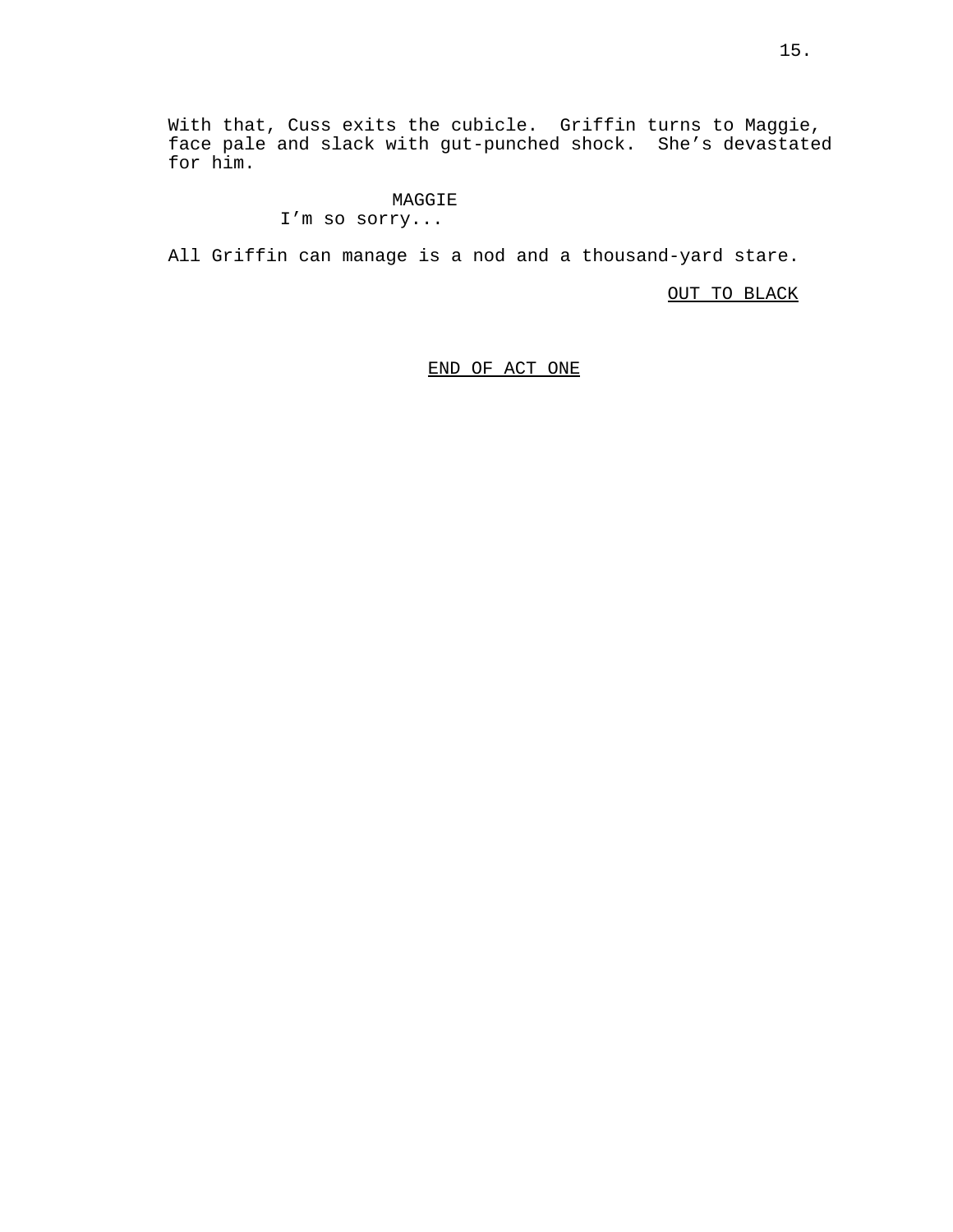ACT TWO

FADE IN:

EXT. GRIFFIN RESIDENCE - NIGHT

Establish.

GRIFFIN (V.O.) That night, I realized that my entire life had led up to this one thing. This one, brilliant discovery...

INT. GRIFFIN RESIDENCE - DEN - CONTINUOUS

Shell-shocked, Griffin stares at the television with dead eyes as he absently eats a microwave dinner.

> GRIFFIN (V.O.) All those years of working in obscurity were over. It was time to step out from the shadows and show the world who Richard Griffin really was. No matter what, I would continue my research--

> > VICKY

Off to the club.

Griffin blinks as if awaking from catatonia, looks at Vicki, confused. She's dressed for tennis, carrying her racket-bag.

> VICKY I have a lesson. (off his expression) What's the matter? Something happen at work?

GRIFFIN No. No, just... typical. You know...

He shrugs. Vicky flashes a perfunctory smile, leans in and gives him a kiss on the cheek.

> VICKY I'm gonna have drinks with the girls after. Don't wait up.

She trurns to go.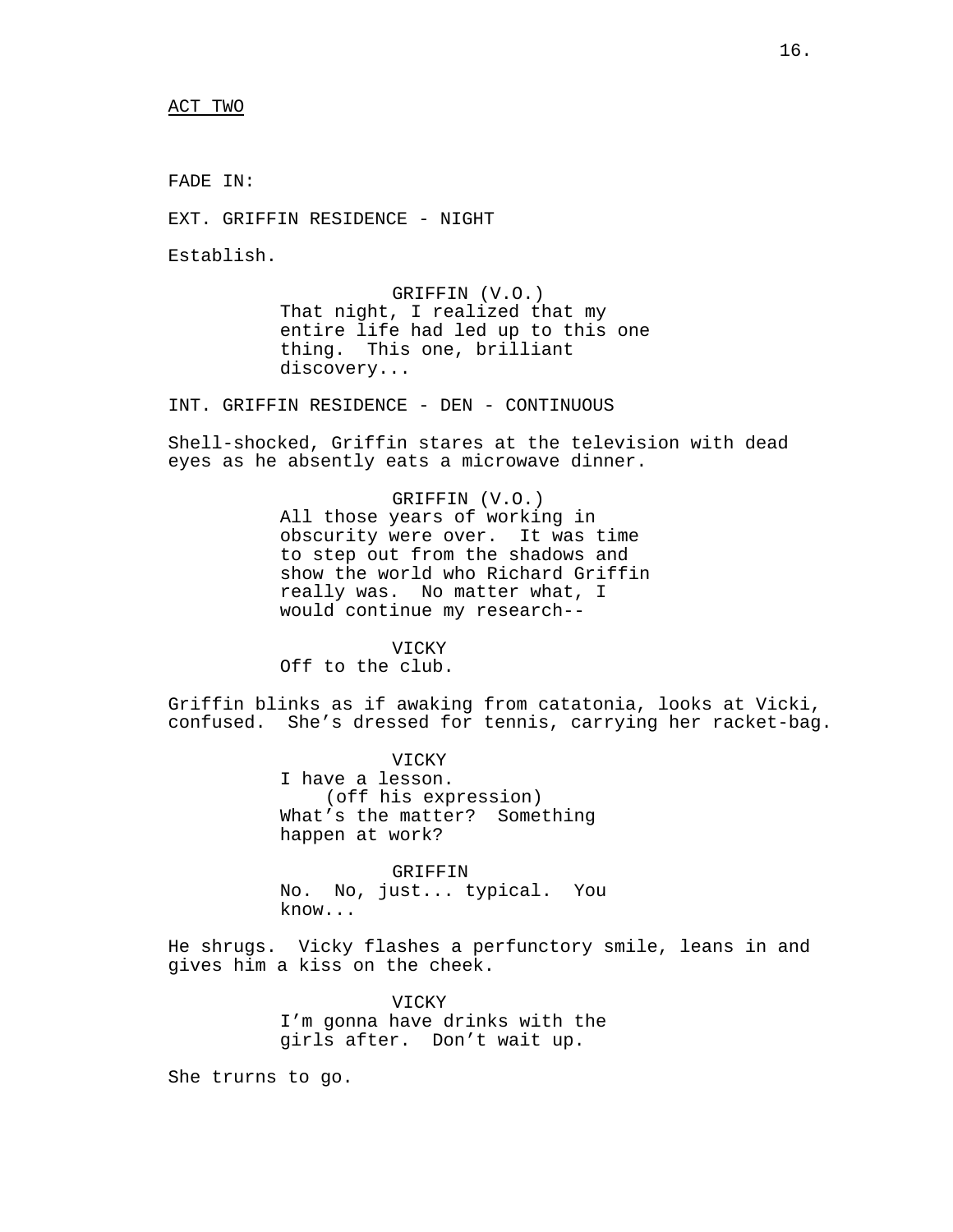#### GRIFFIN

Honey...?

Vicky stops, seems oddly tense, trying her best to be opaque, but there's something there--some hidden, secret guilt. After a beat:

## GRIFFIN

I love you.

She seems flustered. Gives him an awkward nod as if to say "me too" without having to actually voice it.

INT. GRIFFIN RESIDENCE - OFFICE - MOMENTS LATER

In the darkened room, Griffin sits in the glow of his home computer, surfing banks and mortgage brokers as he eats a microwave dinner.

> GRIFFIN (V.O.) I spent that evening tracking down sources of funding, applying for credit cards, personal loans and a second mortgage on the house...

He clicks on "PRINT."

INT. GRIFFIN RESIDENCE - OFFICE - MOMENTS LATER

As the BUBBLE-JET PRINTER burns up paper in the B.G, Griffin finishes filling out an application. CLOSE as he laboriously FORGES HIS WIFE'S SIGNATURE under his own.

> GRIFFIN (V.O.) I felt a little guilty forging Vicky's signature, but then, I'd paid for pretty much everything we had. Besides, I knew the patents alone would be worth a fortune. I'd just pay off all the loans and she'd never be the wiser...

INT. GRIFFIN RESIDENCE - BEDROOM - DAY

An alarm clock BUZZES at 6:30 AM. Griffin switches it off, glancing at his sleeping wife, and easing out of bed.

> GRIFFIN (V.O.) The next morning, I got up at the same time as always and went through my normal routine...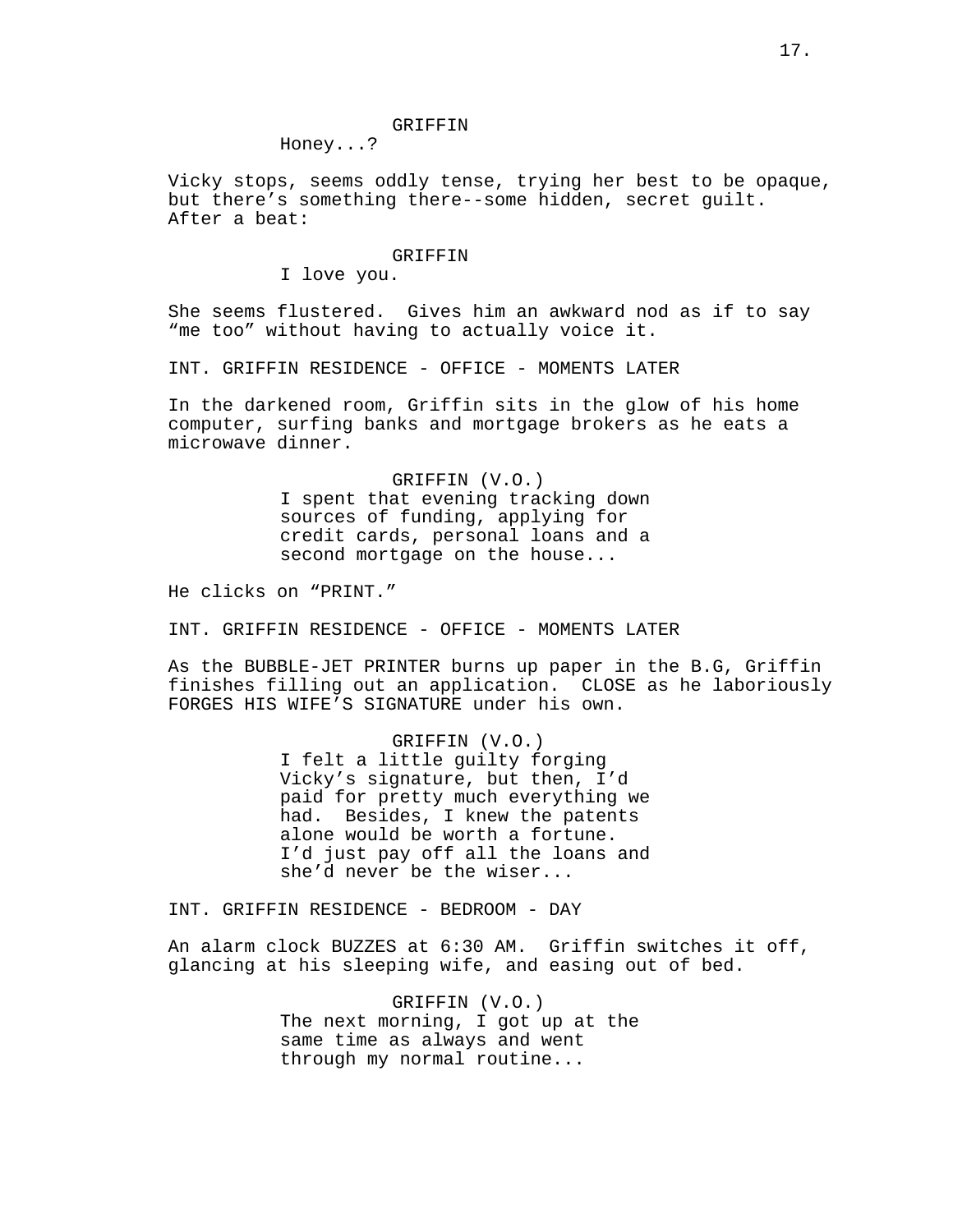EXT. INDUSTRIAL PARK - DAY

Griffin parks in a seedy industrial area beside the freeway. He takes a sip of Starbucks and chews on a pastry as he picks a folded classified section up from the passenger seat.

> GRIFFIN (V.O.) But instead of going to work for someone else, I was working for myself. I had to set up bank accounts, order supplies and equipment, and find a place to conduct my research...

He looks across the street through the passenger window.

POV - A brick industrial court divided into multiple units for storage and light manufacturing. A SIGN reads "FOR LEASE - INDUSTRIAL SUITES - 2,000 TO 4,500 SQ. FT."

INT. INDUSTRIAL SPACE - DAY

MOS - Concrete walls; concrete floors; roll-up door; skylights. Griffin, wearing a lab coat and tie, works feverishly on his LAPTOP as MOVERS deliver shelving units and boxes of chemicals and equipment.

> GRIFFIN (V.O.) By the time I'd equipped my lab, I'd spent almost three-quarters of the money I'd raised. But I wasn't worried. Most of the heavy lifting was done...

INT. GRIFFIN'S INDUSTRIAL SPACE - DAY

The LAB FULLY SET UP, gleaming high tech equipment- microscopes, centrifuge, a mass-spectrometer. Shelves laden with chemicals and beakers, stainless steel worktables, appliances, tanks of liquid nitrogen.

Griffin hunches over the laptop, presses enter. ON SCREEN, DOZENS OF LINES OF CODE BATCH PROCESS, scrolling down then executing a DIGITAL 3D MODEL of a VERY COMPLEX MOLECULAR STRUCTURE.

> GRIFFIN I'd downloaded all my research from Glitz onto my laptop. If I hadn't, it would've taken years of trial and error to just to reconstruct my formulas...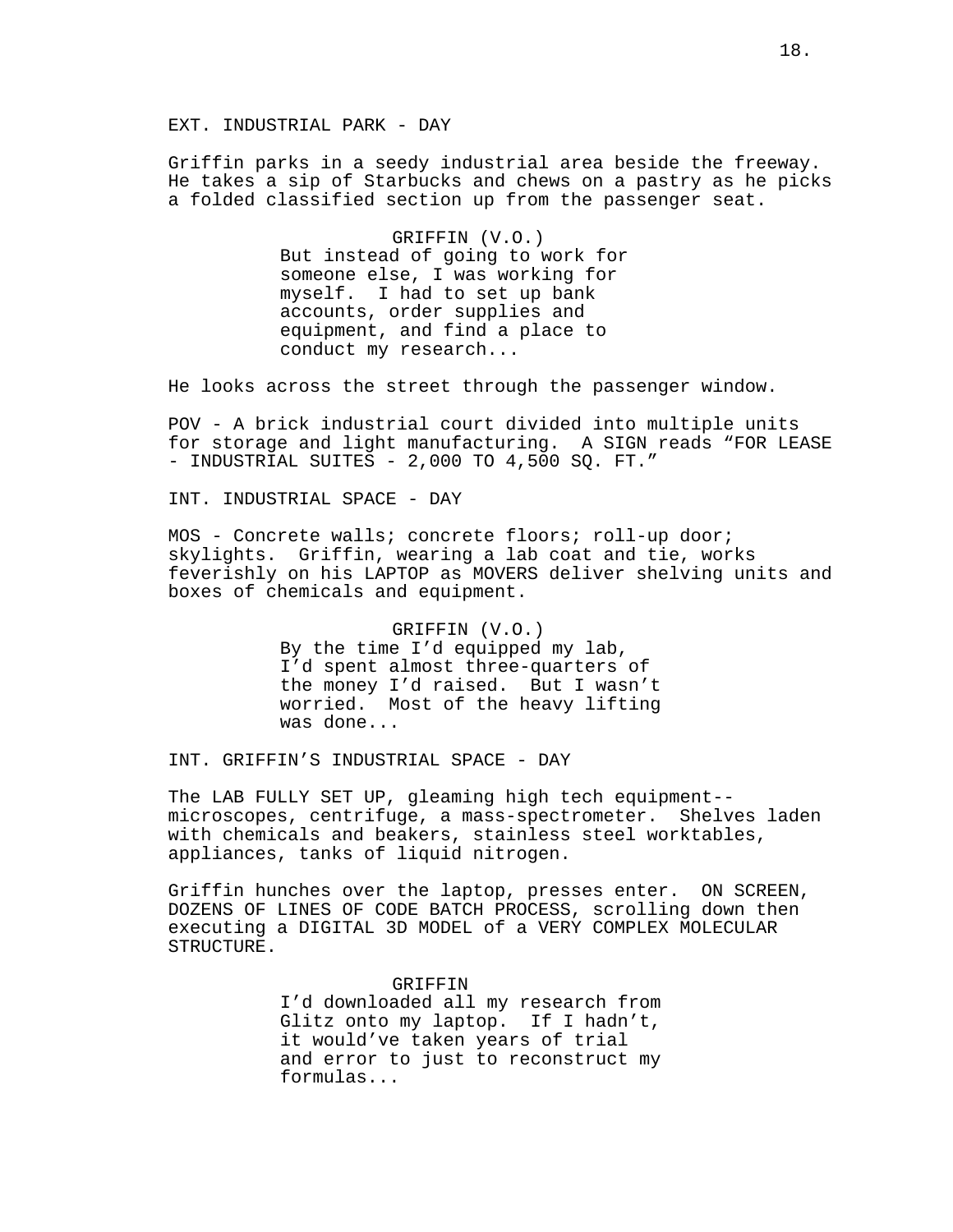A white GUINEA PIG from a bank of CAGES. Griffin opens the door of the cage, pulls it out and moves out of frame. As his V.O. CONTINUES, we SLOWLY PAN ACROSS THE CAGES, revealing a gallery of GROTESQUE ODDITIES:

> GRIFFIN (V.O.) I was able to immediately repeat my first success, the drawbacks of a topical application soon became apparent...

CAGE ONE: This little pig looks a lot like the rabbit we saw earlier, drinking from its water-bottle, a GAPING HOLE in its side REVEALING RIBS AND VITAL ORGANS.

> GRIFFIN (V.O.) Aggressive reformulation introducing carbon disulfide increased the absorption rates past the skin barrier...

CAGE TWO: This little pig is appears FLESHLESS--RAW PINK MUSCULATURE, WHITE TENDONS, glimpses of BONE. It stands up against the front of the cage, sniffing querulously.

> GRIFFIN (V.O.) But the main obstacle was the skeletal system, teeth and eyes. I soon realized that the only way to tackle the problem was to develop a version that could be absorbed from the inside out...

CAGE THREE - This little pig has been rendered down to a COMPLETE AND PERFECT SKELETON except for its cute little pink eyes. As it nibbles on a leaf of lettuce, we see bits of it move down his invisible gullet into his invisible stomach.

> GRIFFIN (V.O.) Oral versions were broken down and neutralized by the digestive system. Suppositories were a disaster...

CAGE FOUR - This little pig runs happily on its exercise wheel, but he's only HALF A PIG, perfectly bisected, ITS REAR HALF RENDERED COMPLETELY INVISIBLE.

> GRIFFIN (V.O.) My only option was to develop an intravenous serum that could be injected directly into the bloodstream...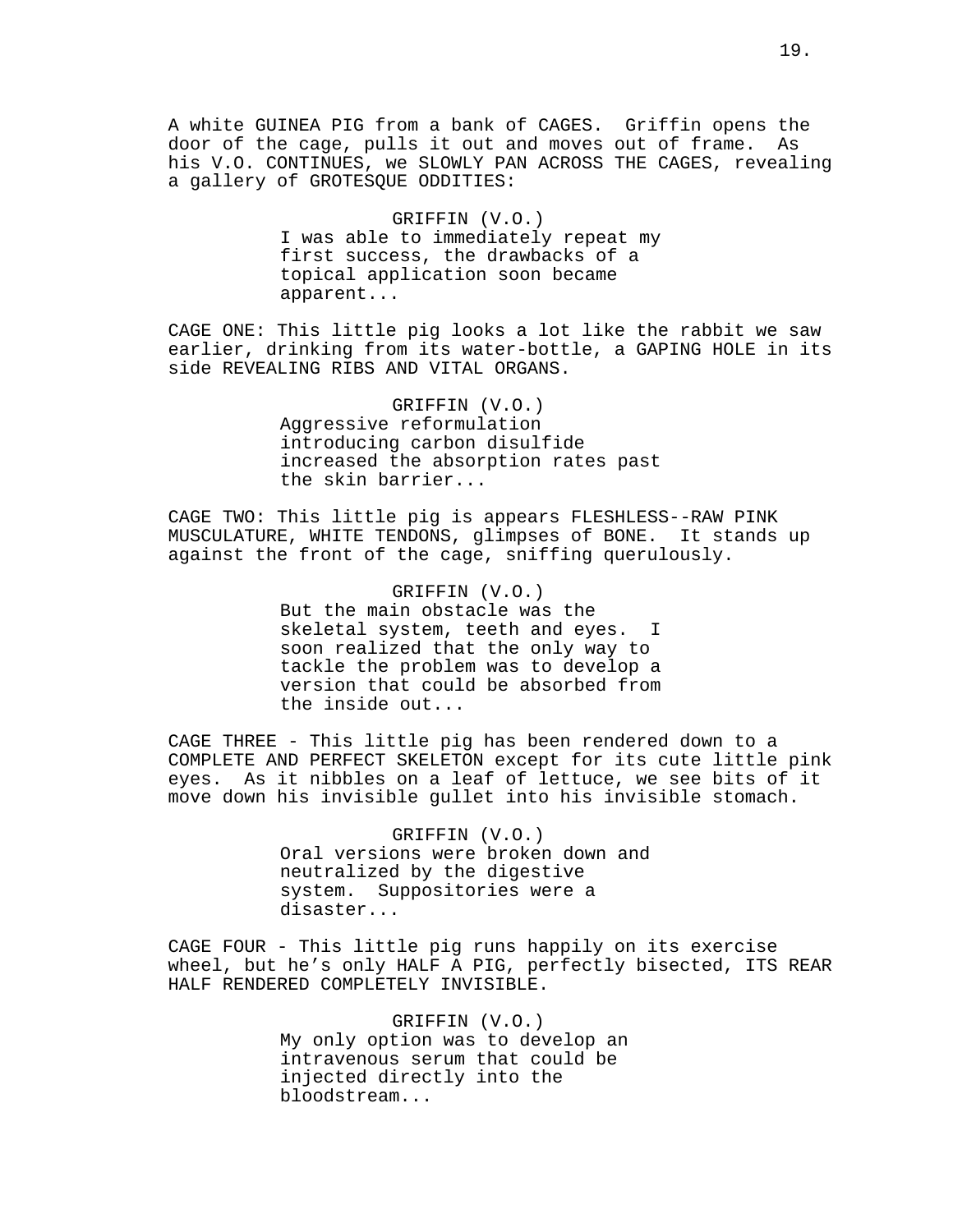ON THE TABLE - Griffin holds down the Guinea pig with one gloved hand as he administers an injection. Starts a STOPWATCH.

#### GRIFFIN (V.O.)

But every attempt I'd made was a failure. After seven months, I was running out of money; beginning to get desperate...

The Guinea pig SPASMS AND GOES STILL, eyes open. Distraught, Griffin clicks the stopwatch. A KNOCK at the door. He reacts, panicked, and throws a towel over the dead rodent.

EXT. GRIFFIN'S INDUSTRIAL SPACE - DAY

CHRISTINE WADGERS, 43, stands outside, fiddling with her Blackberry. Dressed conservatively; lots of makeup; teased, frosted hair. Griffin opens the door.

GRIFFIN

Yes...?

CHRISTINE Mister Griffin?

GRIFFIN Doctor Griffin.

CHRISTINE (a sour smile) Doctor Griffin. I'm Christine Wadgers with Knowles and Kinde. We manage this property. Could I come in for a moment?

Griffin glances nervously behind him.

GRIFFIN This isn't a good time.

CHRISTINE

Very well...

She withdraws an envelope, hands it to him.

GRIFFIN What's this.

CHRISTINE It's a notice of eviction.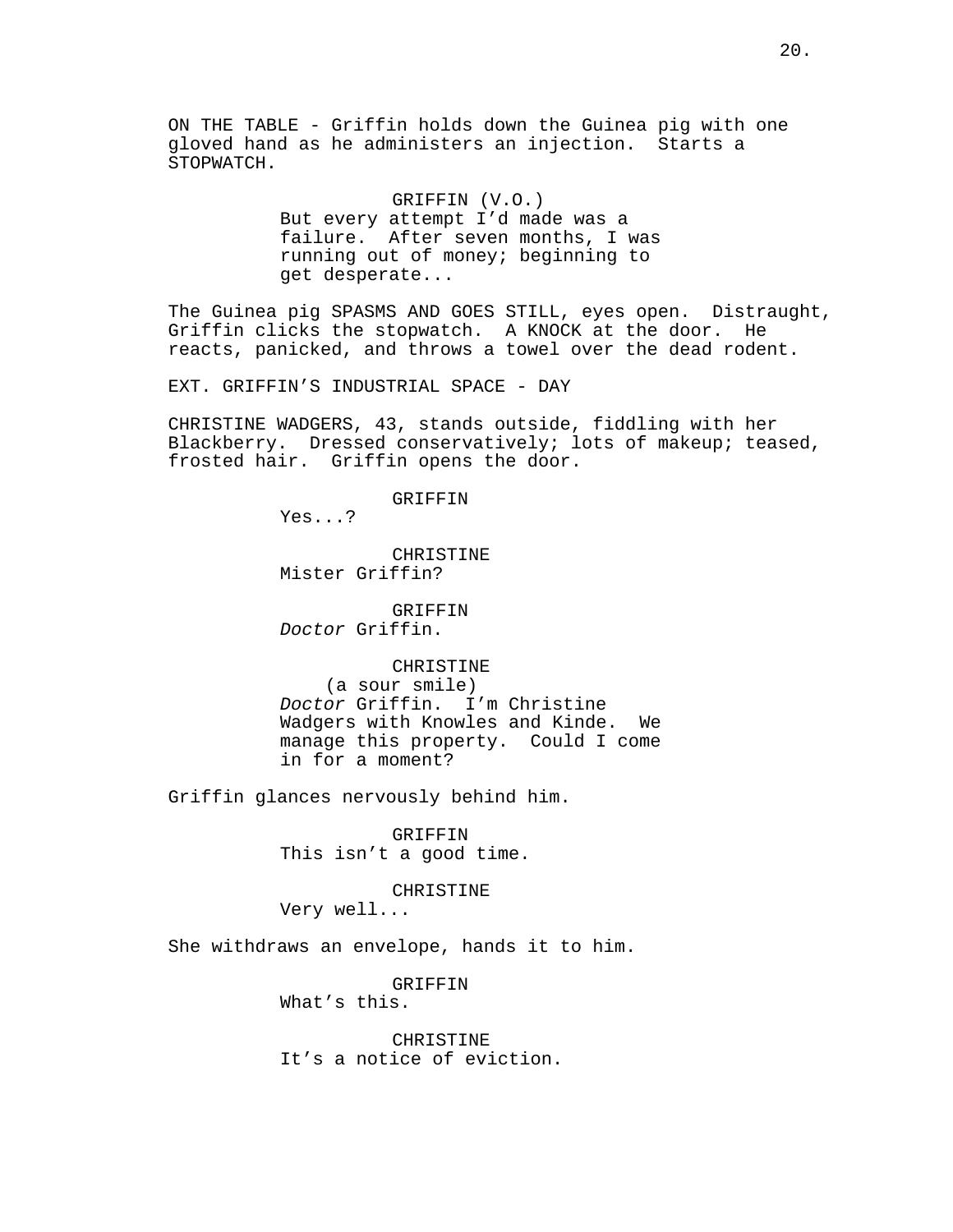GRIFFIN

What for?

CHRISTINE Doctor Griffin, I'm sure you're aware that it's been over a month since--

GRIFFIN The rent. Oh, my gosh. I sent that. It's--

CHRISTINE --in the mail. I understand. My problem is that it's not in my hand. And at this point, we're almost two months in arrears--

She SNIFFS, makes a face.

CHRISTINE Do you have animals in there?

GRIFFIN

Animals?

CHRISTINE Yes, Doctor Griffin. Animals.

GRIFFIN

I, uhm... I wrote in my application that I'd be, you know... conducting research--

CHRISTINE Animal research?

GRIFFIN (lies, faltering) I'm sure I must've...

As he TRAILS OFF, Christine's features sharpen. She cranes her neck to see past him. He fills the space with his body to block her view. She meets his eyes.

## CHRISTINE

Doctor Griffin, if I don't have the entire balance of rent-due wired to my company's account by nine o'clock tomorrow morning, I will be placing two calls: One, to the Sheriff's Department; the second, to Animal Control.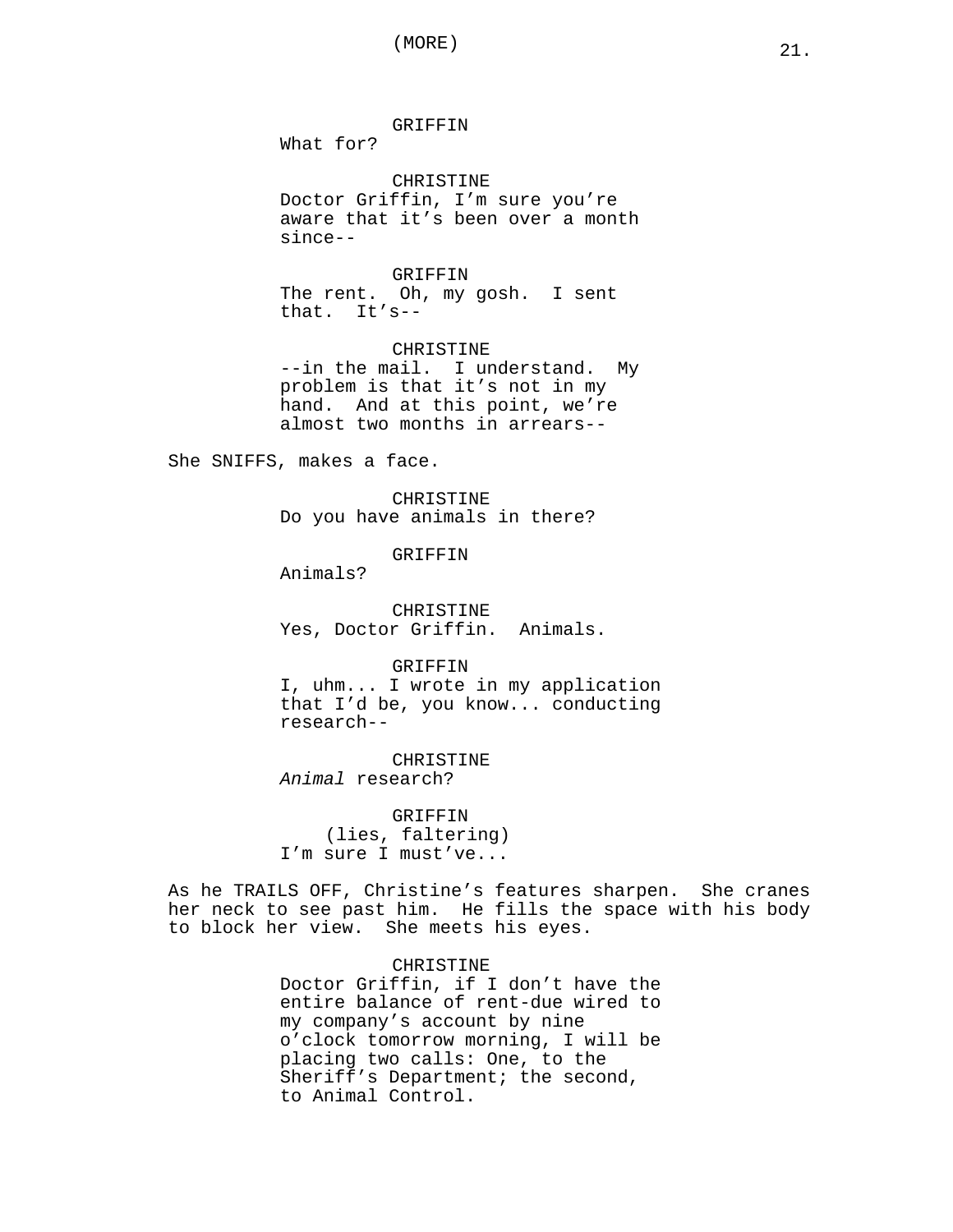CHRISTINE(cont'd) I suggest you have your permits in order. Am I understood?

Griffin nods, face ashen. She sneers.

CHRISTINE Good day. "Doctor."

She turns and marches back to her parked BMW. Griffin watches her, features etched with desperation.

CUT TO:

EXT. CONDO COMPLEX - NIGHT

Griffin stands at the security gate of a large suburban condominium complex. He keys a number into the box. SPEED-DIALED TONES come over the speaker, followed by RINGING.

GRIFFIN

C'mon...

Someone picks up with a CLATTER, followed by a GRUFF VOICE:

GEORGE (over speaker) Yeah, who's there?

**GRIFFIN** It's me. Richard.

GEORGE (over speaker) Richard who?

#### GRIFFIN

Your son.

A WOMAN'S VOICE can be heard in the background. A short exchange:

> BETTY (over speaker) Who is it...?

> GEORGE (over speaker) For chrissake... (to Richard) Hold on.

His father HANGS UP. Griffin waits for a LONG BEAT, then a BUZZER SOUNDS. He pushes open the gate and enters.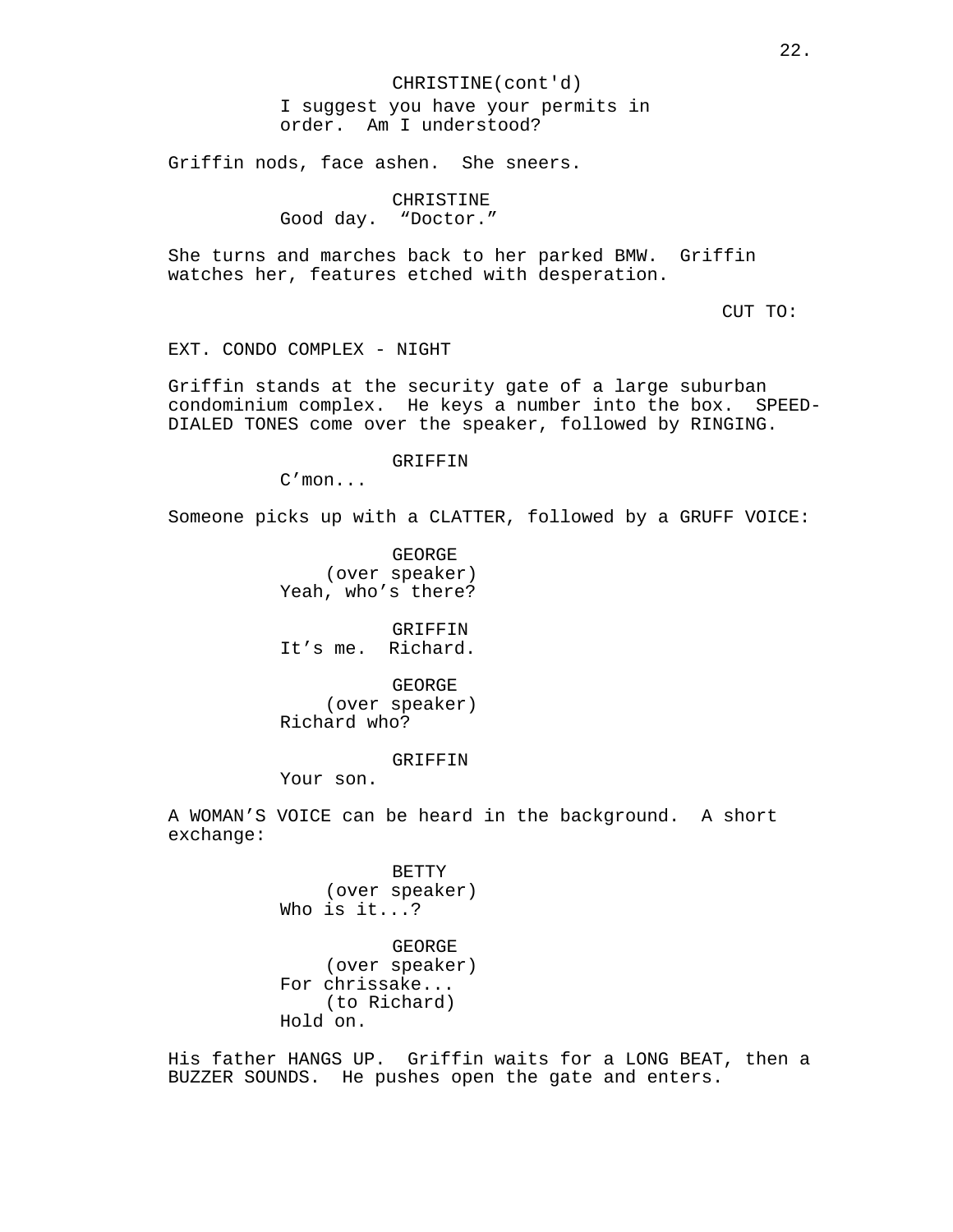TIGHT ON GEORGE GRIFFIN - face framed in his partially open door. Late-60s, retired insurance adjuster, golf-tan, lots of frown-lines. This is a man who spent his career saying "no" far more often than "yes."

> GEORGE Your mother and I were just sitting down to dinner.

GRIFFIN Can I come in?

George eyes him, heaves a RESENTFUL SIGH and opens the door, giving Griffin an obnoxious, sweeping "after-you" gesture.

INT. TOWNHOUSE - CONTINUOUS

Griffin enters. Betty, 60s, slim, stands unsteadily at the entrance to the dining room, an insincere smile pasted on her face, nervously wiping her hands with her apron.

> BETTY Hello, Richard. I wish you'd called.

**GRIFFIN** I'm sorry, Mom. I would've, but--

GEORGE He wants something.

BETTY (scolding) George.

GEORGE It's true. (to Griffin) It's true, right? You want something.

Griffin stares at his father, pinned like a bug.

INT. TOWNHOUSE - DINING ROOM - LATER

George saws into his pot roast, chowing down as Griffin CONTINUES HIS PITCH. Betty's on her third glass of merlot, and that doesn't include the bottle of chardonnay she polished off earlier that afternoon.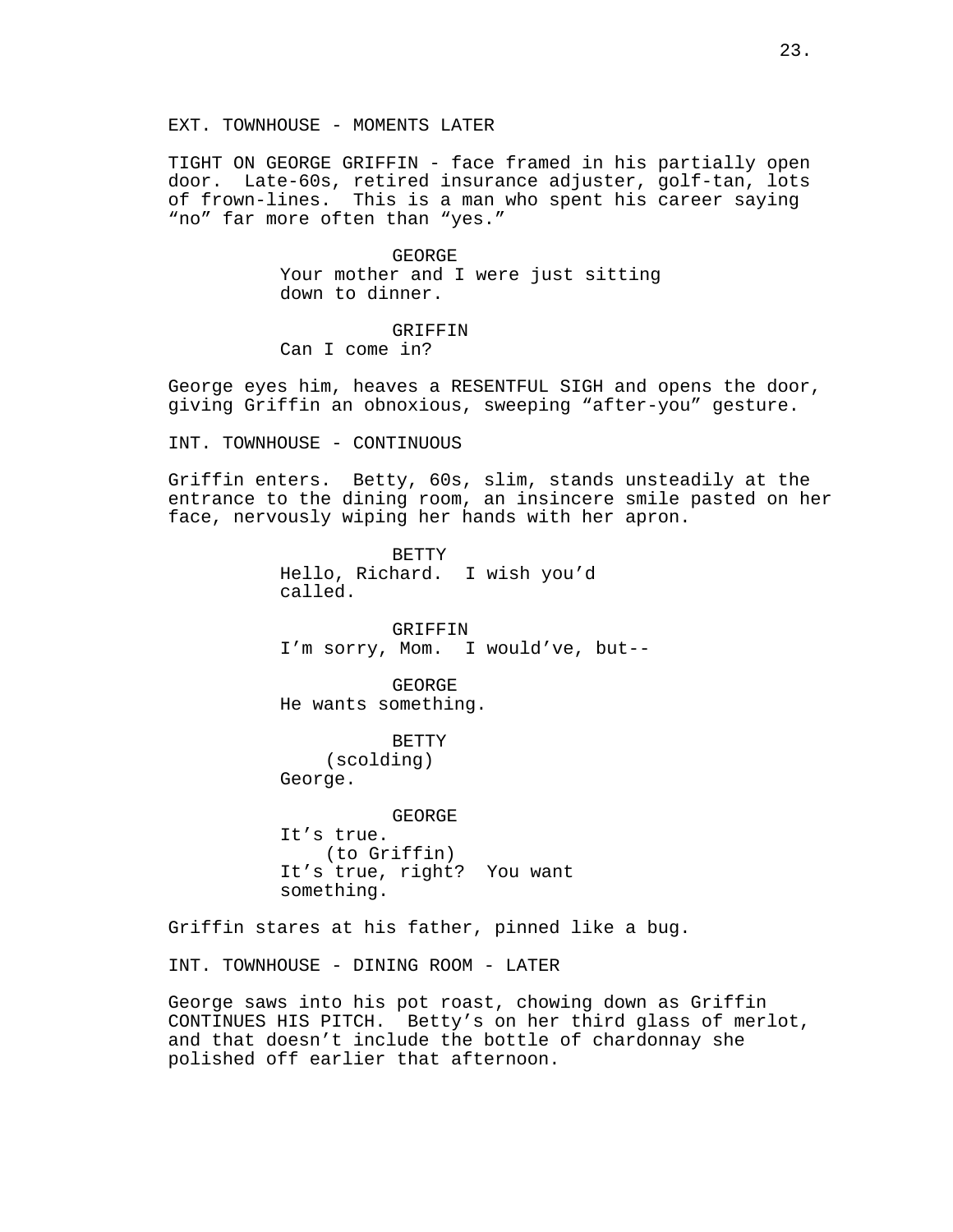GRIFFIN It's more of an investment opportunity than a loan, really. I could give you an equity position--

GEORGE (chewing) --what's the product?

GRIFFIN Well, it's not a product as much as a process... (leans forward) I've discovered a way to make animals--living creatures, even human beings--invisible.

Betty barks an ABRUPT, HIGH PITCHED GIGGLE. George throws her a sharp look. Turns to Griffin.

GEORGE

Invisible.

GRIFFIN Completely transparent.

George thinks about it for a moment, shaking his head. Finally:

> GEORGE I don't get it.

**BETTY** He can make people disappear, George.

GEORGE (impatient) Yeah, I heard that. It's just not... practical, that's all. There's no commercial applications.

GRIFFIN Are you crazy? There's tons.

GEORGE

Name one.

Griffin thinks about it. It's clear that he's given little consideration to the practical purpose of his research. An idea occurs to him.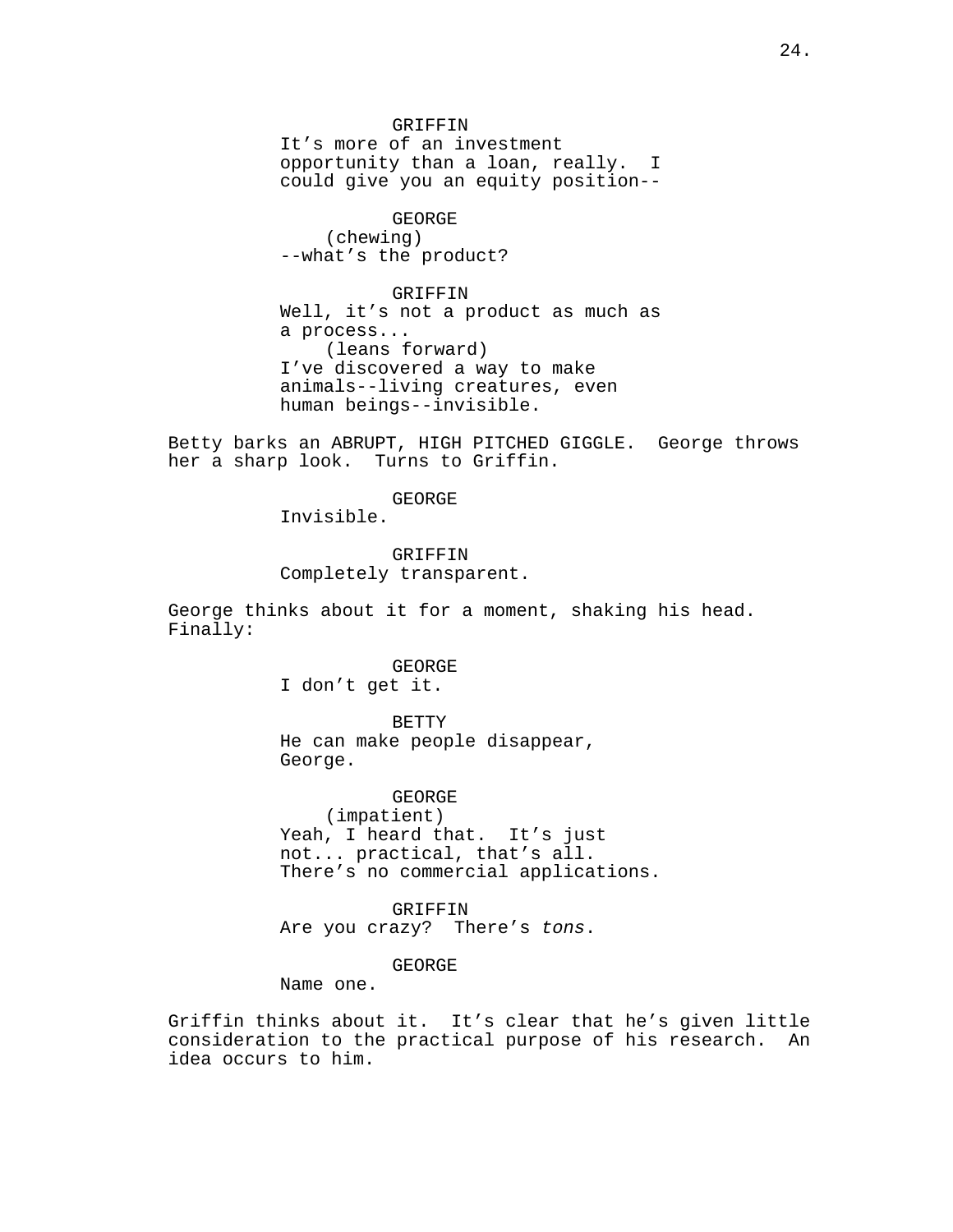GRIFFIN

Okay, military, for one. You could create whole battalions of invisible soldiers--

GEORGE Does it work on uniforms? Helmets? Guns...?

GRIFFIN (hesitates, then)  $N<sub>0</sub>$ .

GEORGE And you think the Army's gonna deploy a buncha naked, unarmed guys into battle? (scoffs) Jesus...

GRIFFIN Okay, how about pest control? You got roaches? Ants? You spray them with my product, they disappear.

## GEORGE

(snorts) Yeah, but they're still there. And the only thing worse than bugs is invisible bugs.

Betty, who has more than a passing acquaintance with invisible bugs, shudders and brushes her arms with her fingertips. George digs into his roast.

> GEORGE The way I see it... (takes a big bite) ... it's totally useless.

#### **BETTY**

I dunno. I can think of one person I'd like to have disappear.

George points his fork at her, gives her hard eyes.

## GEORGE

Don't.

Betty smirks, lowers her gaze to her plate. Subject closed, George continues to eat. Suddenly, Griffin POUNDS BOTH HANDS on the table, RATTLING DISHES. His parents look at him, shocked by his display.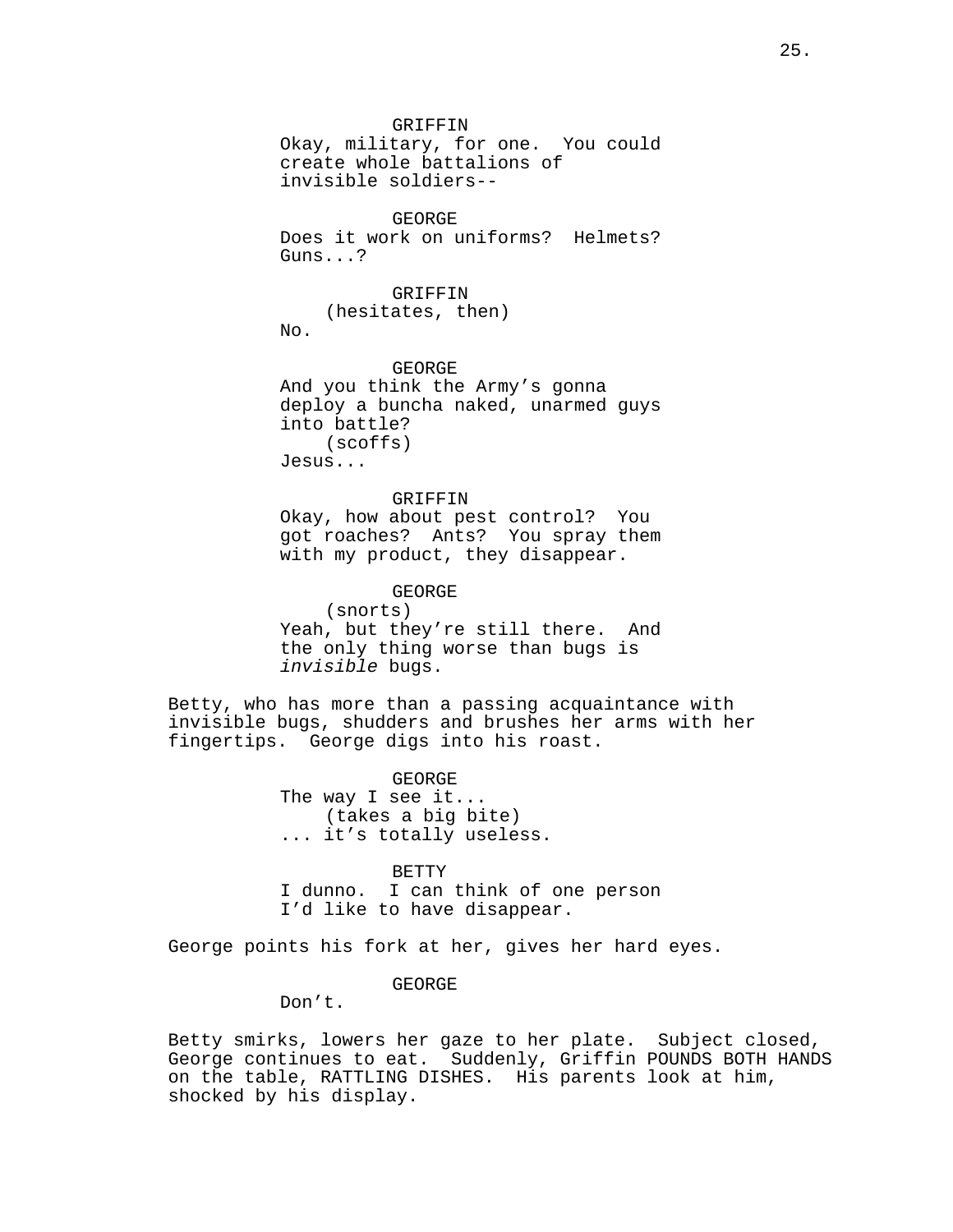GRIFFIN

Goddamnit!

GEORGE

Jesus--

### GRIFFIN

I've mortgaged my house, okay? I've borrowed against my 401K and both our cars. I'm up to my eyeballs in credit card debt. My landlord just served me with an eviction notice--

#### GEORGE

Landlord! What're you talking about?

## GRIFFIN

I leased a space down on San Fernando to conduct my research.

George looks at him, puts it together.

GEORGE You quit your job?

#### **GRIFFIN**

I was fired.

GEORGE Fired?! When?

BETTY Vicky never said a word about--

GRIFFIN --seven months ago. (to Betty) She doesn't know.

## GEORGE

You telling me you been getting up every morning and pretending to go to work for the past seven months?

GRIFFIN

(ashamed)

Yeah...

George leans back in his chair, begins rocking with BUBBLING LAUGHTER, shaking his head.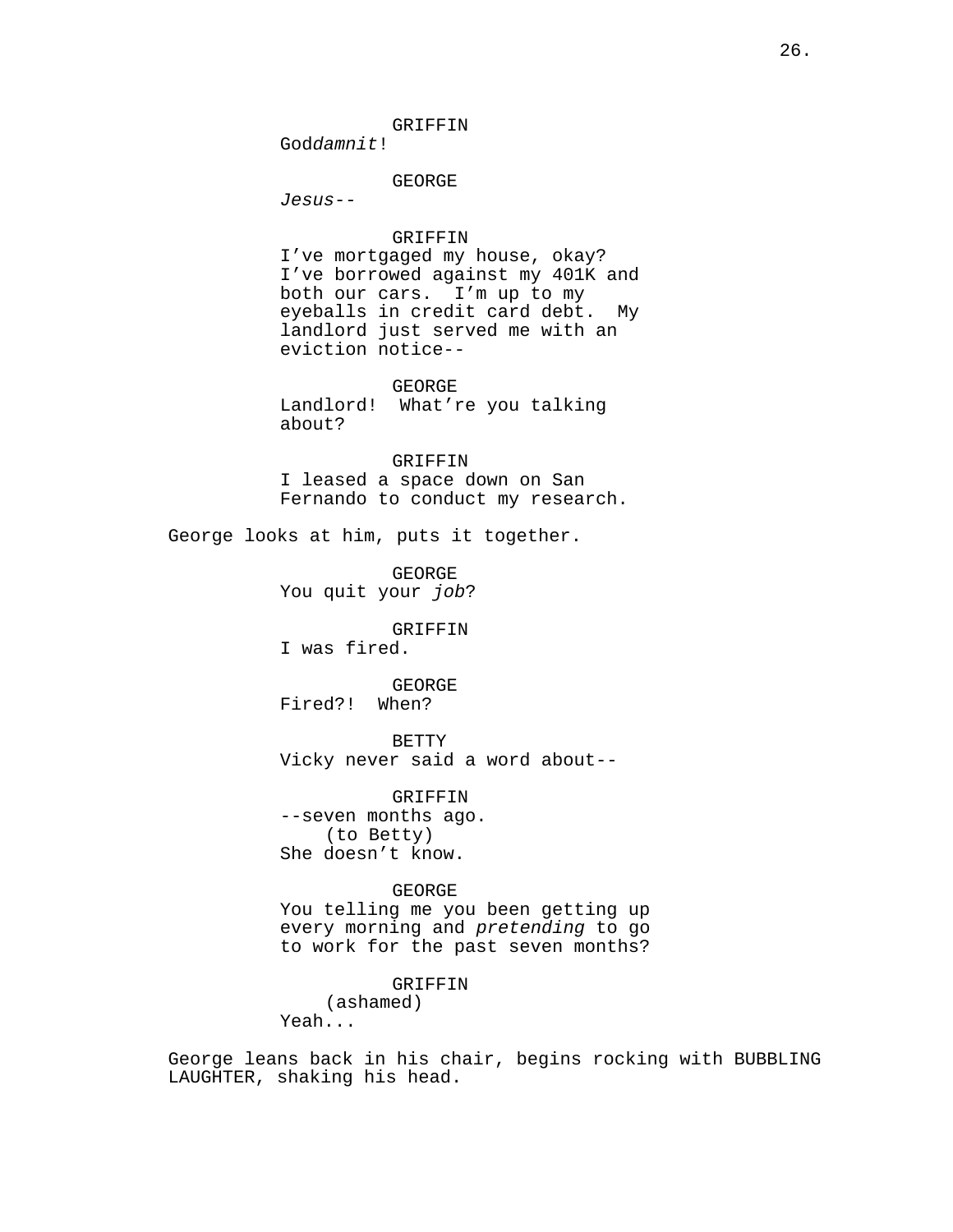GEORGE I knew you were whipped, but I had no idea...

GRIFFIN You think this is funny?

GEORGE No. It's awful. Terrible.

GRIFFIN

So...?

GEORGE So I guess you made your bed, kid.

Griffin looks at his father, stricken.

GRIFFIN You're not gonna help me? (to Betty) Mom...?

She averts her eyes, shrugs.

BETTY Your father an I are on a fixed income.

## GRIFFIN

Fixed income! You got stocks... bonds.... You cleared over a million dollars at least when you sold the old house--

GEORGE Our personal finances are none of your concern.

GRIFFIN I can't believe this...

## BETTY

You're a grown man, Richard. We can't keep bailing you out every time you get in a little trouble.

GEORGE

She's right, son.

Griffin looks at them, bewildered.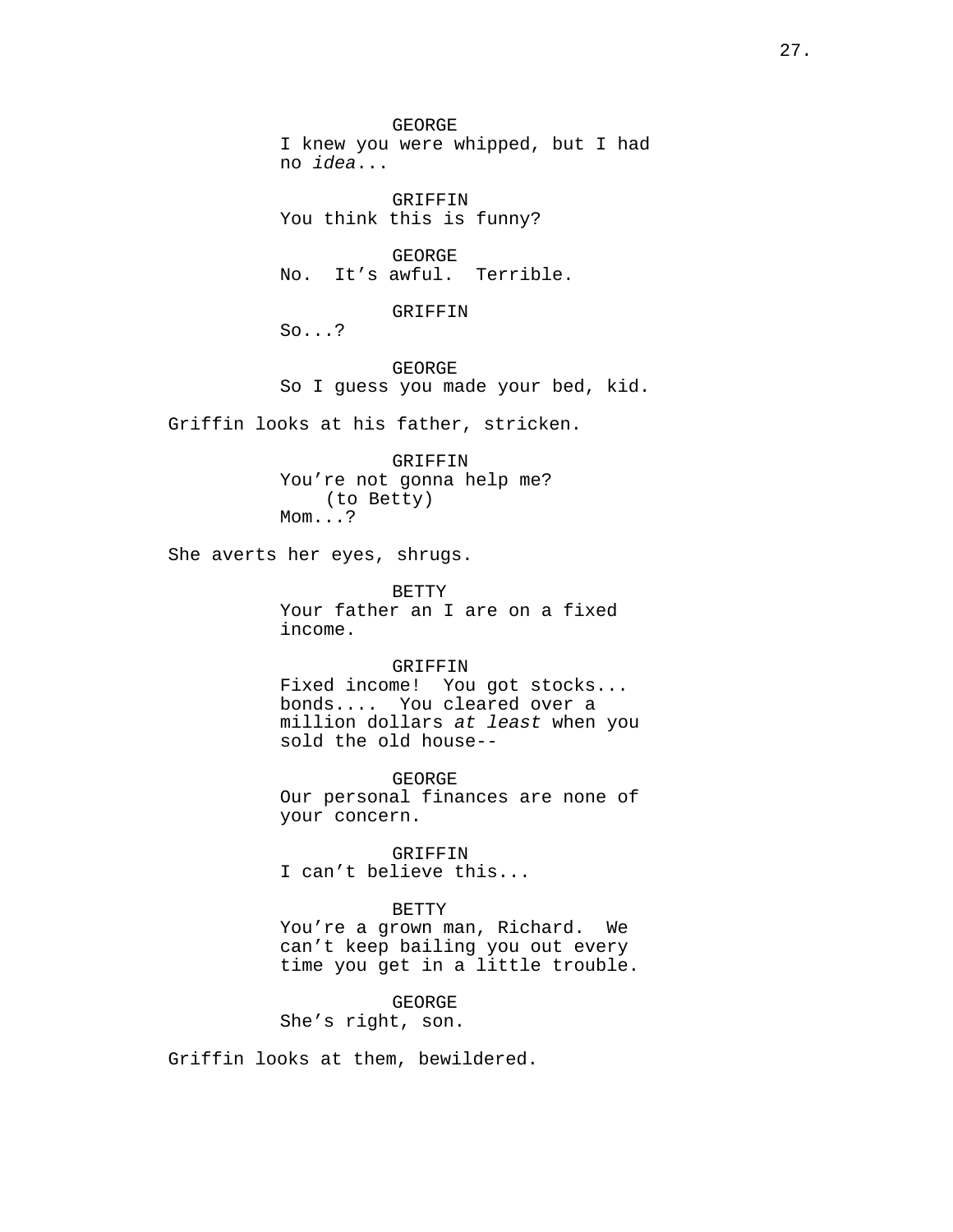GRIFFIN You... you've never bailed me out of anything. Not once...

George and Betty trade furtive looks. George returns his attention to his meal. Richard sits, stricken, at his end of the table. The silence is leaden, broken only by the SCRAPE OF HIS FATHER'S CUTLERY ON CHINA...

INT. GRIFFIN'S CAR - MOMENTS LATER

Griffin gets in, SLAMS the door. Tries to control himself, taking even steady breaths. Suddenly explodes, wildly POUNDING his steering wheel, his dashboard as he ROARS.

After a moment, spent, he settles down. Comes to a dark realization of what he must do.

EXT. GRIFFIN'S INDUSTRIAL SPACE - NIGHT

Light blazes in the skylights. The sound of a PHONE RINGING. It's picked up by a MACHINE:

> VICKY (recording) Hello, you've reached the Griffins. We're not available right now. Please leave a message after the tone...

INT. GRIFFIN'S INDUSTRIAL SPACE - NIGHT

A single lamp illuminates the workbench. The CENTRIFUGE spins as Griffin, seated on a stool, dejected, his head propped up by one hand as he presses his phone to his ear, waiting for the BEEP.

> GRIFFIN Hi honey. It's Richard. I'm gonna be working real late again...

SERIES OF SHOTS:

A LAB REFRIGERATOR is opened. Griffin looks through various VIALS containing CLEAR SERUMS, plucks one out and reads the label. Griffin CONTINUES in VOICE OVER:

> GRIFFIN (V.O.) I'll try to get home as soon as I can, but it looks like we might have to pull another all-nighter...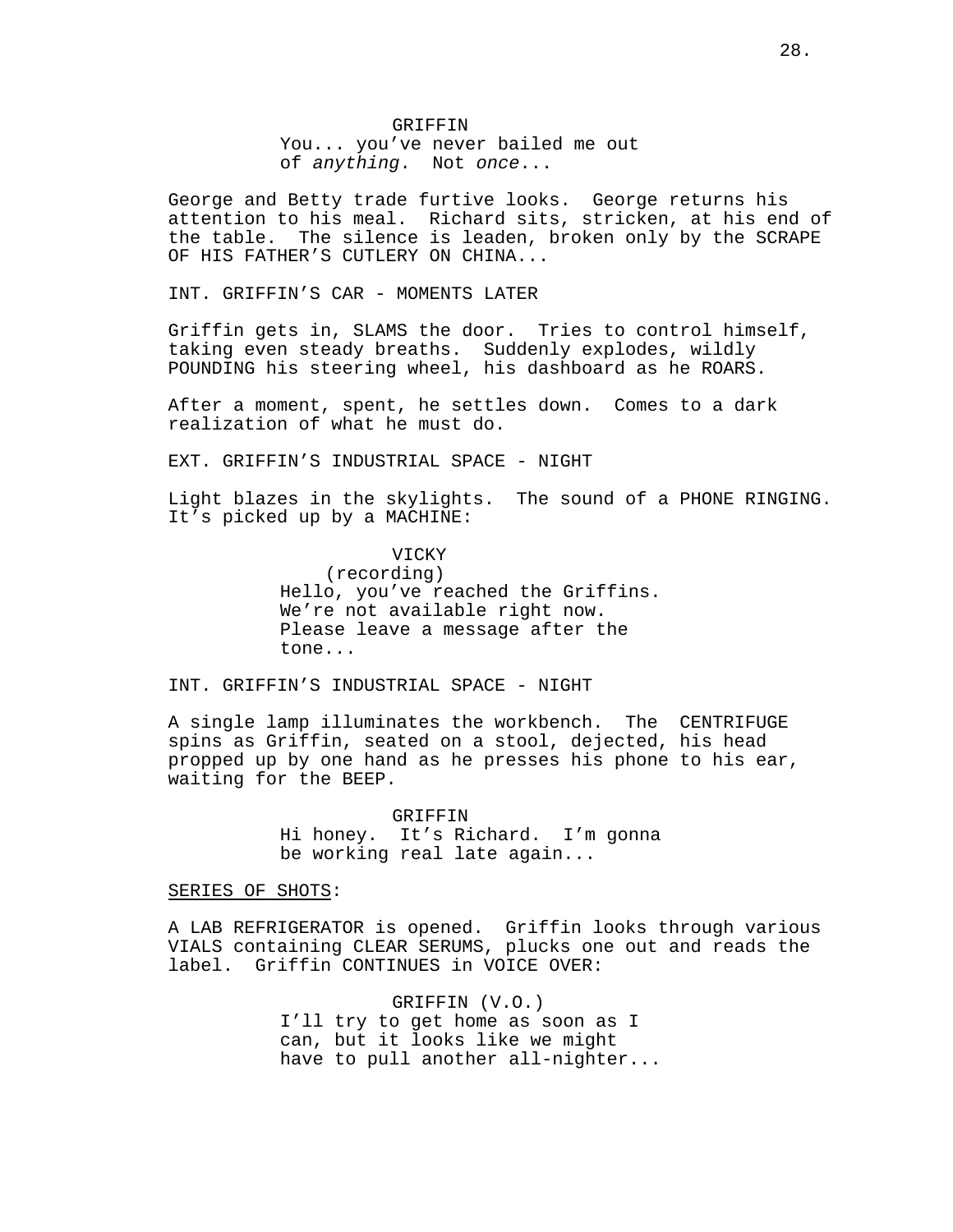A SYRINGE - drawing an injection from the VIAL. Griffin peers through it, his eye distorted in the tube of glass. Taps out the bubbles.

> GRIFFIN (V.O.) ... I just want you to know, that project? The one I can't talk about? It's just about done...

RUBBER TUBING - wrapped around Griffin's arm, cinched tight. He rubs a cotton swab over the crook of his elbow.

> GRIFFIN (V.O.) ... and if things work out the way I think they will, you and I'll be set for life. Just know this...

GRIFFIN - arm outstretched, picks up the syringe, pauses as he looks over and we RACK FOCUS TO IMMEDIATE FOREGROUND, HALF A GUINEA PIG running on its exercise wheel.

> GRIFFIN (V.O.) ... no matter what happens, I love you.

THE NEEDLE - plunges into Griffin's flesh, the SOLUTION JACKED INTO HIS BLOODSTREAM.

#### END SERIES

Griffin leans back in his office chair, releases the rubber tie on his arm. Waits for an effect, frightened, sweating...

Nothing.

HIGH ANGLE - looking directly down as Griffin gazes at the ceiling. Suddenly, his entire body is seized by an AGONIZING RICTUS that throws him to the floor. His twitching lips peel back from his teeth and he SCREAMS, LONG AND LOUD, as his body violently spasms. A SLOW PULL UP takes us

OUT TO BLACK

END OF ACT TWO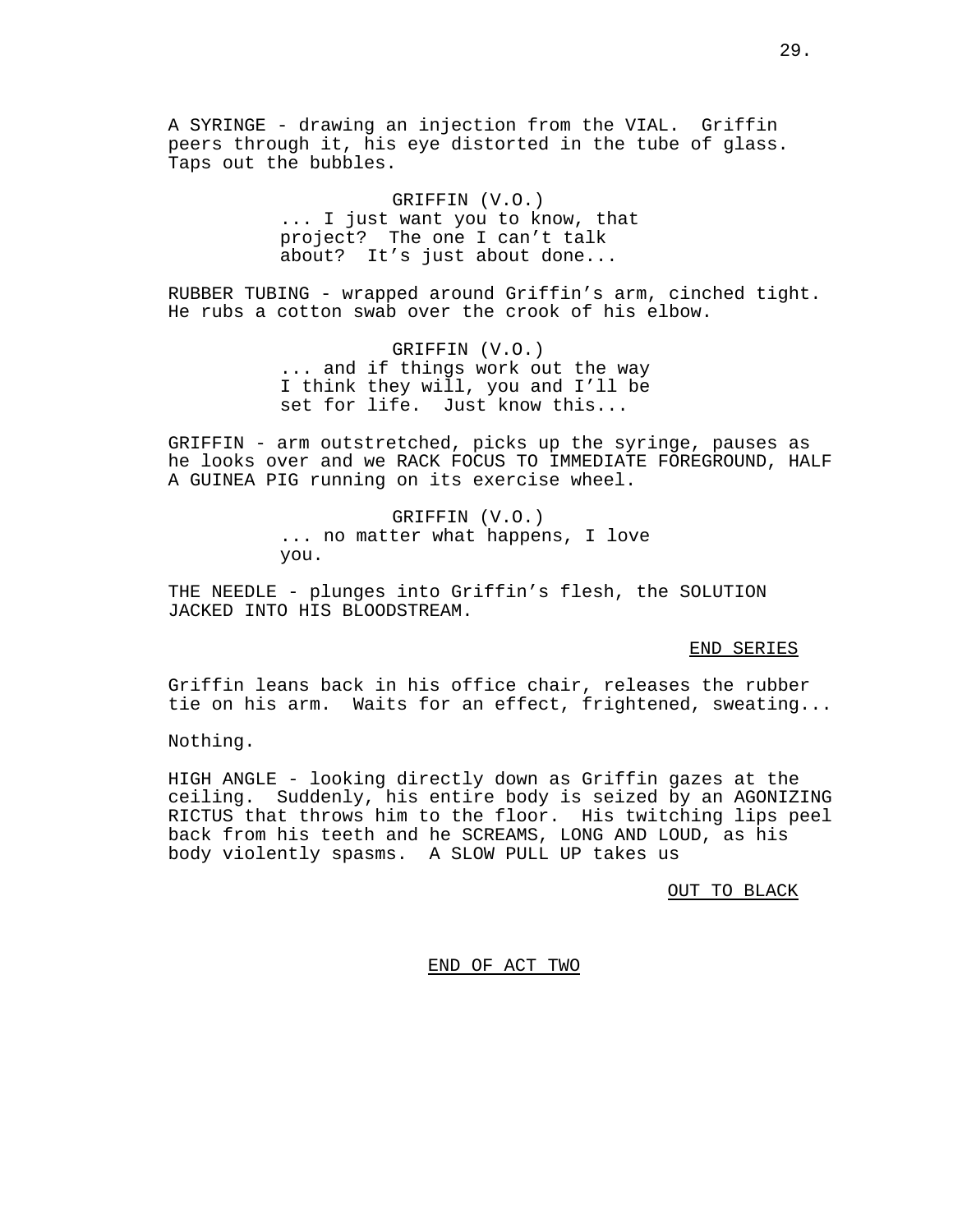FADE IN:

INT. GRIFFIN'S INDUSTRIAL SPACE - DAY

SUNLIGHT pours through the skylights. Griffin lies on the floor, pale, grizzled. He GROANS, screws his eyes shut, opens them. What the hell...?

> GRIFFIN (V.O.) The first thing you notice when you're invisible is that you can't close your eyes. Your eyelids are transparent...

He holds his hand up to shield his eyes from the sun.

GRIFFIN'S POV - No hand. Just an EMPTY SHIRTSLEEVE.

GRIFFIN - Making INARTICULATE SOUNDS of surprise, it takes him a few attempts to successfully stand up.

> GRIFFIN (V.O.) The second thing is how hard it is to walk without a visual frame of reference...

He lurches toward the bathroom, shoves open the door and paws the light switch. The FLUORESCENTS FLICKER ON, and he gazes at himself in the mirror, stunned.

GRIFFIN'S POV - an empty shirt floats in the mirror, sleeves moving as Griffin rubs his cheeks.

GRIFFIN - begins LAUGHING, groping at the buttons of his shirt.

> GRIFFIN (V.O.) Same with fine motor skills...

Frustrated, he tears open his shirt, POPPING BUTTONS.

GRIFFIN'S POV - in MIRROR, an open shirt, filled with nothing. He props himself against the sink with both hands. Breathes like a sprinter, heart racing.

GRIFFIN

Wow.

He startled by a RAPPING at the front door.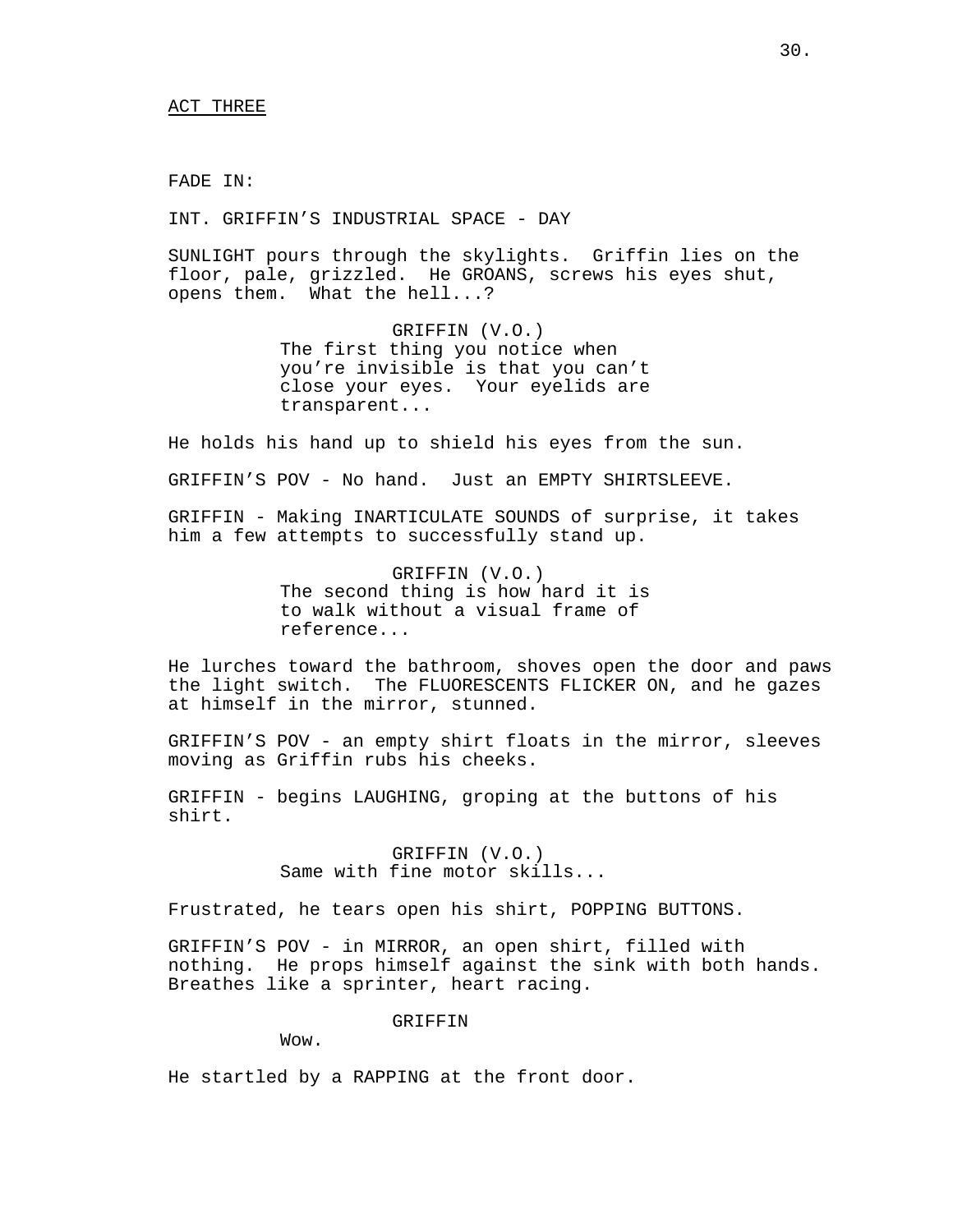DEPUTY (O.S.) County sheriff, Mister Griffin! Open up...!

Griffin's mouth opens and closes a few times before he can find his voice. SHOUTS:

## GRIFFIN Hold on! I'll be right there!

EXT. GRIFFIN'S INDUSTRIAL SPACE - CONTINUOUS

A husky SHERIFF'S DEPUTY stands at the door next to Christine Wadgers. Two ANIMAL CONTROL OFFICERS wait near their truck. Again, The Deputy pounds on the door with his baton.

## DEPUTY

Mister Griffin...?!

INT. GRIFFIN'S INDUSTRIAL SPACE - CONTINUOUS

Shirt off, Griffin kicks off his shoes, yanks down his pants and SHOUTS:

> GRIFFIN Yeah! Hold on! I'm in the bathroom!

#### DEPUTY

Griffin!

ON LAPTOP MONITOR - displaying the slowly revolving 3-D MODEL of the INVISIBILITY MOLECULE. Griffin folds the laptop shut, slips it in a nylon case.

> GRIFFIN (V.O.) My first instinct was to protect my work. My only set of notes were in my laptop. I also knew I'd need samples of the finished serum if I was going to develop an antidote...

He opens the refrigerator, scoops vials of serum into the bag. MORE KNOCKING. Griffin looks around, panicked.

> GRIFFIN (V.O.) There was only one way to make sure nobody would reverse-engineer my discovery and claim it as his own...

Griffin sweeps a row of bottles off one of the shelves, sending them CRASHING TO THE FLOOR.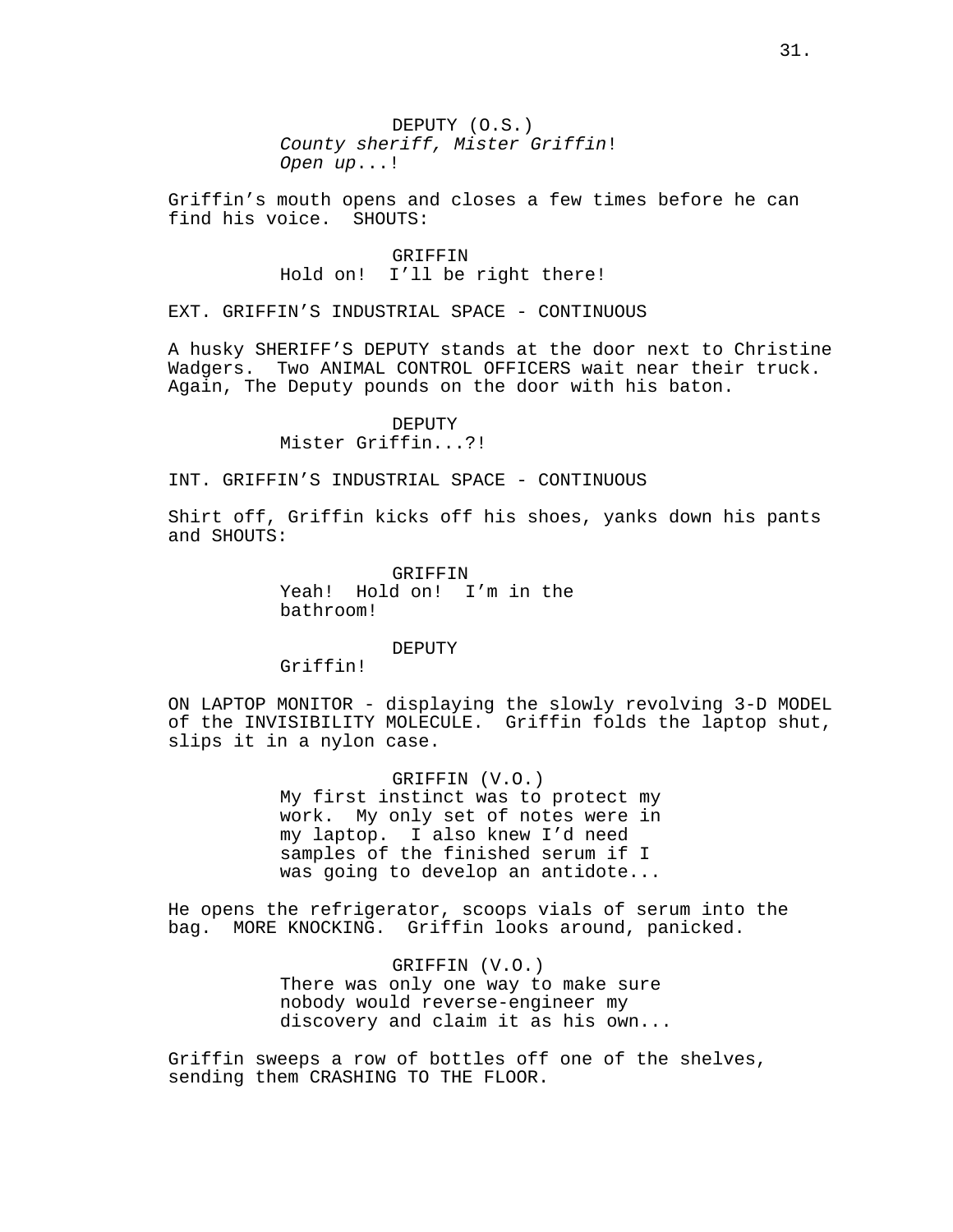EXT. GRIFFIN'S INDUSTRIAL SPACE - CONTINUOUS

The FAINT SOUND OF GLASS SHATTERING. The Deputy glances at Christine, POUNDS on the door. SHOUTS:

#### DEPUTY

## Open up! Now!

INT. GRIFFIN'S INDUSTRIAL SPACE - CONTINUOUS

As Griffin LIGHTS A MATCH, SHOUTS:

## GRIFFIN Yeah, I'll be right there!

He tosses the match into the swamp of spilled chemicals pooled on the floor. It BURST INTO FLAMES.

EXT. GRIFFIN'S INDUSTRIAL SPACE - CONTINUOUS

The Deputy SNIFFS, looks down at his feet. SMOKE CURLS UP from under the door.

## DEPUTY

Griffin!

He beats on the door with his baton, turns to Christine, who frantically searches her ring of keys, then unlocks the deadbolt. The Deputy pushes open the door. SMOKE POURS OUT from the RAGING FIRE within. The Deputy thumbs his mic:

> DEPUTY Dispatch, call in a fire! 23225 San Fernando Road! (to others) Stay back!

As the others EDGE BACK, the Deputy ducks his head and runs inside. As he does, Griffin, naked, slips out, carrying his laptop bag. He darts around to the side of the building.

Christine sees movement from the corner of her eye, turns just in time to see...

CHRISTINE'S POV - the LAPTOP BAG BOBS AWAY through the smoke, disappears around the corner.

CHRISTINE

What the--

COUGHING, eyes watering, the Deputy staggers out the door, grabs her, pushing her away from the building.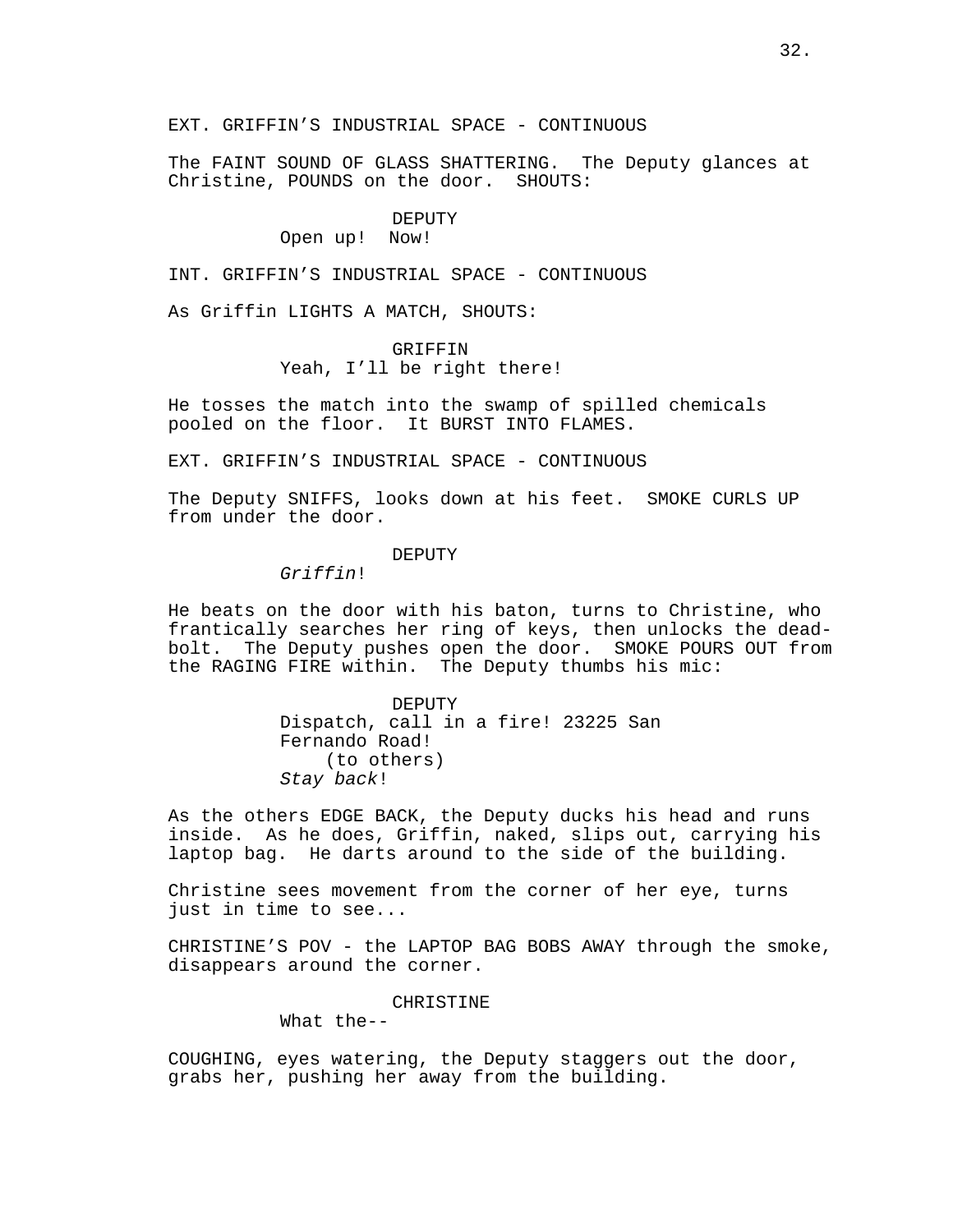DEPUTY Can't find him... too much smoke. Everybody move... chemicals--

He's interrupted by AN EXPLOSION inside, a FIREBALL rolling out the door and rising into the sky. Everyone runs for cover. APPROACHING SIRENS.

## EXT. ALLEYWAY - CONTINUOUS

A narrow walkway between buildings. COUGHING, Griffin opens a dumpster, ditches his laptop-bag. With one final glance behind him, he walks quickly down the alley and is swallowed by the ROLLING SMOKE.

> GRIFFIN (V.O.) It didn't take me long to realize being invisible is extraordinarily dangerous...

EXT. REAR ACCESS ROAD - CONTINUOUS

COUGHING, Griffin staggers out of the SMOKE-FILLED ALLEYWAY only to find himself in the direct path of an oncoming HOOK AND LADDER, SIRENS HOWLING. He dodges at the last minute, spinning and falling to the ground as it speeds by.

Dazed, he picks himself up, watches as FIREFIGHTERS pour out, begin unraveling hoses and hooking up to a nearby hydrant.

Several GAWKERS run up to see what's going on, one of them BUMPING Griffin hard, knocking him, again, to the concrete sidewalk. He covers his head, rolling off the curb into the gutter to avoid being trampled.

> GRIFFIN (V.O.) I had to get home--someplace safe where I could think, figure things out. But driving was out of the question--how long would it take before someone noticed a moving car with nobody behind the wheel...?

Griffin picks himself up, wiping BLOOD FROM HIS NOSE, looks up to see...

GRIFFIN'S POV - across the street, a RAPID TRANSIT BUS pulls up to a stop with a HISS OF AIR-BRAKES.

INT. RAPID TRANSIT BUS - CONTINUOUS

A FEW COMMUTERS trudge up the steps. As the last boards, Griffin runs up, is CAUGHT IN THE CLOSING DOOR.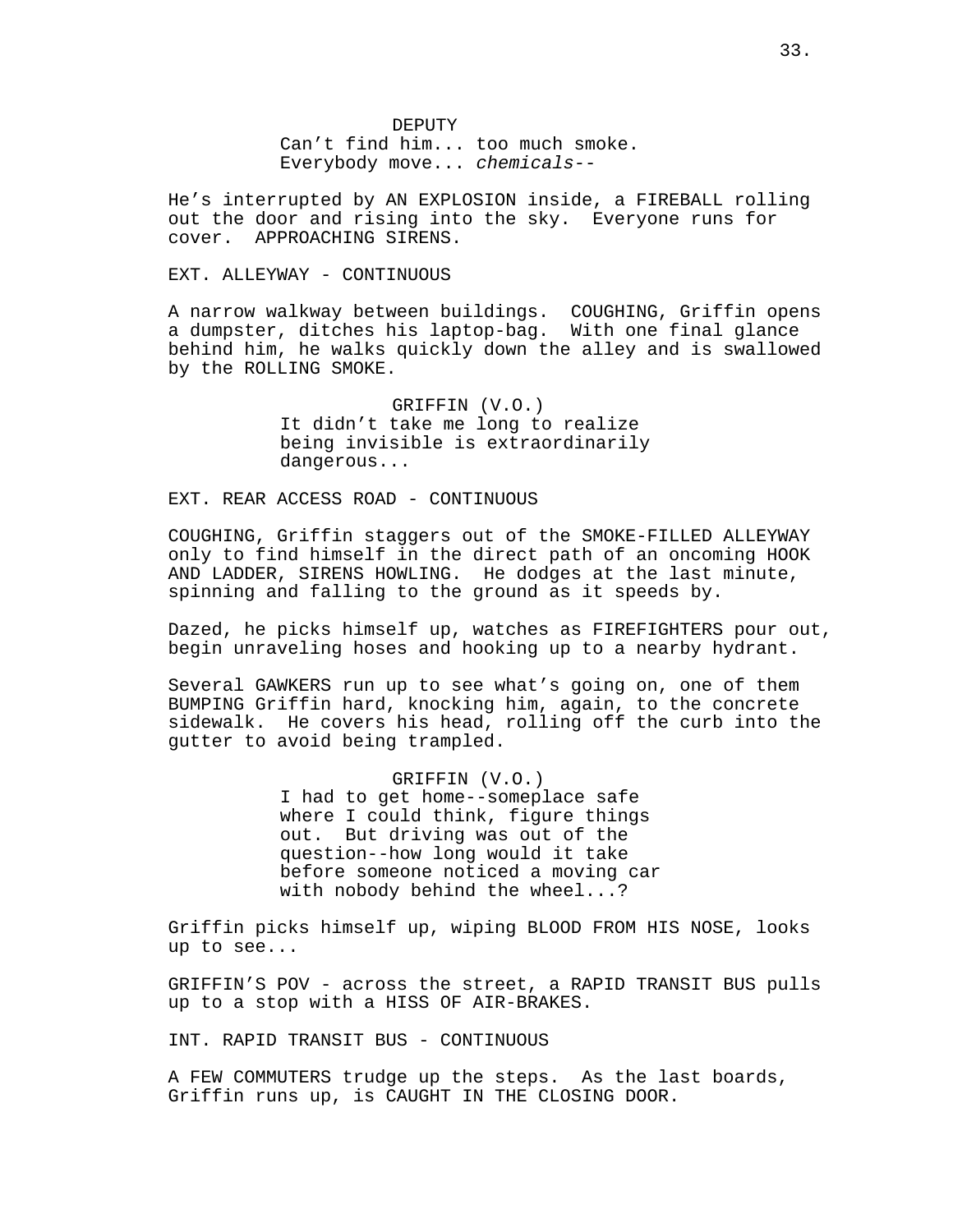Thinking the lever's stuck, the DRIVER jerks it open and shut again, allowing Griffin to slip inside.

Crouching down in the cove, Griffin hangs on as the bus swings into traffic.

> GRIFFIN (V.O.) South wasn't a problem. But West to Simi Valley would be tricky.

EXT. SAN FERNANDO ROAD/PAXTON STREET - DAY

Commuters wait at a BUS STOP near the intersection,

GRIFFIN (V.O.) Even if I stuck to the roads, there was no way I could walk barefoot eleven miles over the Susana Pass...

The bus rolls to a stop past the intersection, the doors opening. TWO OR THREE COMMUTERS step down, followed by Griffin. He has to move fast to avoid being caught in the closing door, almost falling headlong as he stumbles out.

> GRIFFIN (V.O.) Worse, I was dehydrated and hungry.

INT. MINI-MART - MOMENTS LATER

BEHIND THE COUNTER, a CLERK reads a magazine. In the B.G., Griffin closely follows a young LATINA CUSTOMER inside. A SECURITY MONITOR above the Clerk displays a view of the door: THERE'S NO SIGN OF GRIFFIN ON SCREEN.

Griffin quietly pads down the aisle to a display of ENERGY BARS. Glancing around, he quickly unwraps one and wolfs it down, chasing it with a big slug of bottled water.

> LATINA CUSTOMER (O.S.) Madre de Dios...

He looks up, sees the Latina staring down at his belly in cringing disgust. He follows her gaze.

GRIFFIN'S POV - A CHEWED MASS of chocolate, granola and nougat HOVERS IN MIDAIR, disintegrating as it's ATTACKED BY INVISIBLE DIGESTIVE FLUIDS.

> GRIFFIN (mutters) Ah jeez...

He bolts for the exit.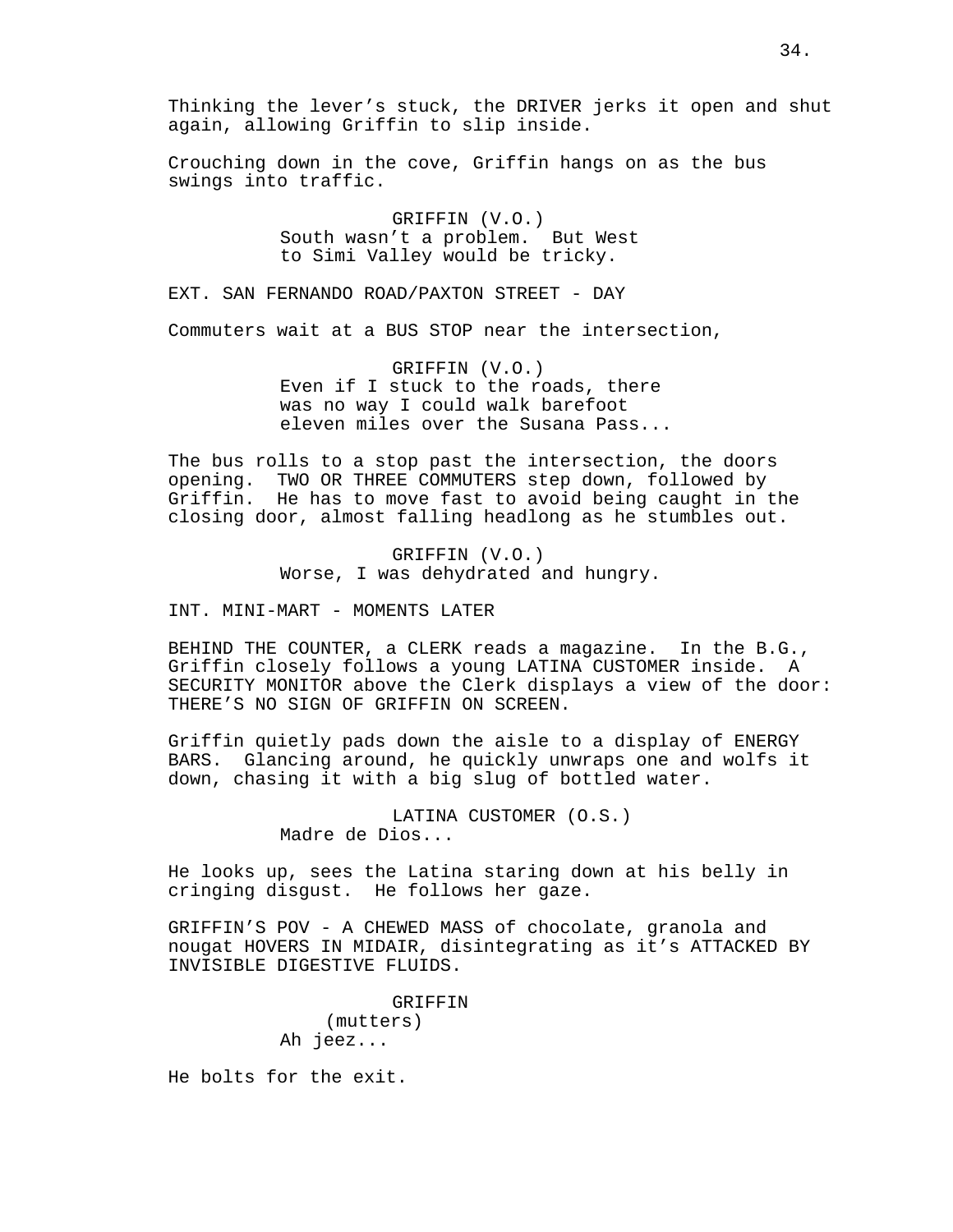EXT. MINI-MART - CONTINUOUS

A couple of HARD-HATS are entering as Griffin BURSTS out, nailing one of them with the door. The Latina runs out, SHOUTING IN SPANISH and pointing after him.

HARD-HATS' POV - chunks of PARTIALLY DIGESTED ENERGY BAR slosh around in the water contained within the contours of Griffin's stomach, suspended about three-and-a-half feet above the ground.

GRIFFIN - rounds the corner at the end of the block. By now, he's attracted considerable attention from OTHERS, who join in the chase, pointing and SHOUTING. Panicked, he darts into a dress-shop.

INT. BOUTIQUE - CONTINUOUS

A BELL JANGLES. The OWNER, a petite Chinese woman, steps out from a back room, looks around, confused. Suddenly, HALF-A-DOZEN of Griffin's wild-eyed PURSUERS burst in, led by the Latina. They begin searching.

OWNER

What you want?

LATINA CUSTOMER You see something come in here.

OWNER

"Something!" What "something?" What you talk about?

## LATINA CUSTOMER

Shh...

The Latina and the others cautiously fan out through the store, walking past...

GRIFFIN - who stands very still in the center of a circular rack of blouses. His pursuers look everywhere but directly at him, A FEW PASSING WITHIN FEET OF HIM.

Confused, nervous, the Owner watches the intruders. She picks up the phone.

OWNER

I call police.

LATINA CUSTOMER You sure you didn't see anything? Like... like a little ball of crud floating around?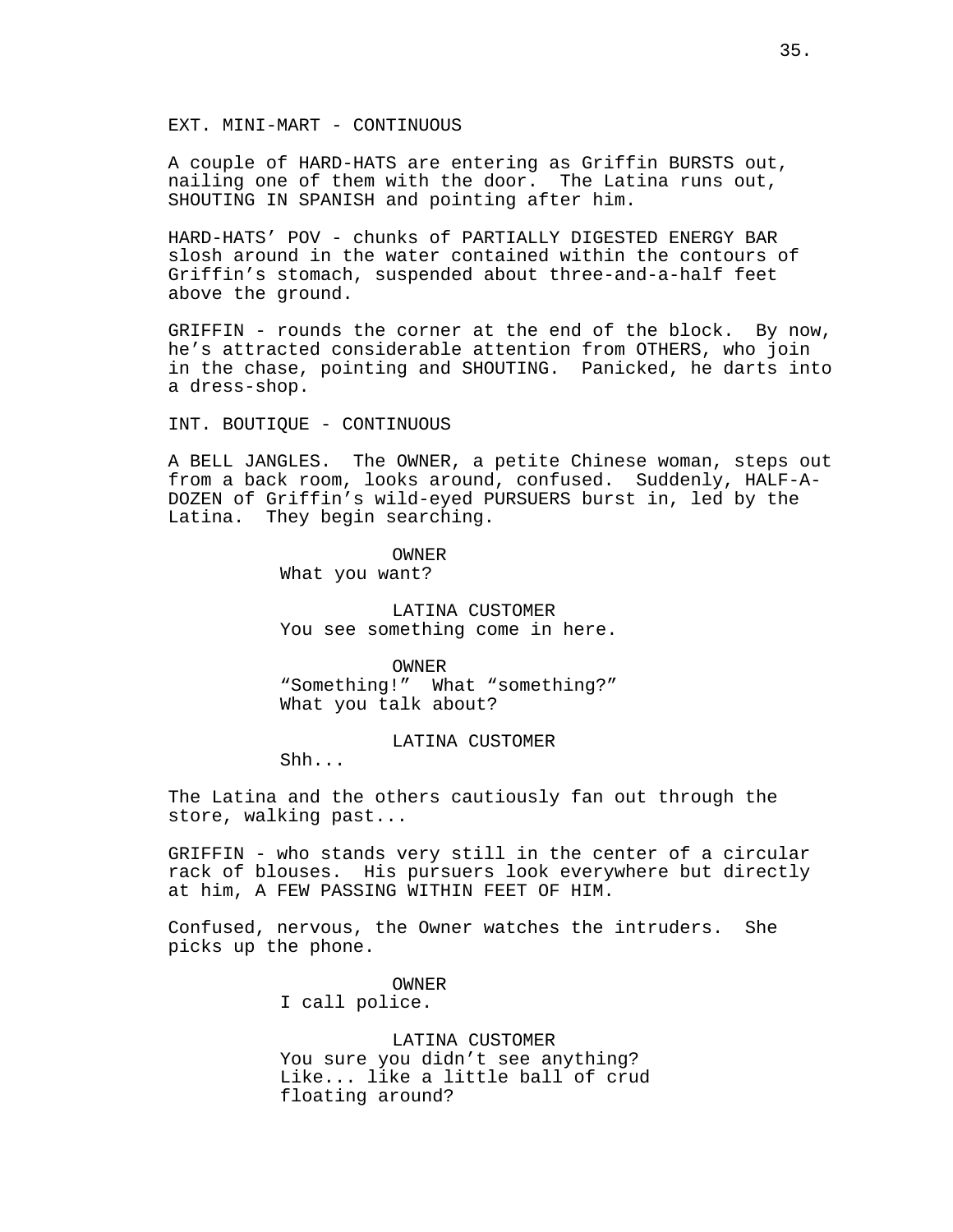OWNER You crazy. You go now. Everybody go.

Dejected, a little embarrassed, the intruders abandon their search, the Owner shooing them out the door. Griffin closes his eyes, heaves a quiet sigh of relief.

> GRIFFIN (V.O.) It was over forty-five minutes before I could go out again, but in the meantime, I figured out a way to get home...

EXT. SAN FERNANDO ROAD - 118 FREEWAY ONRAMP - DAY

In the left turn lane, A BATTERED PICKUP idles in line for westbound freeway access, the bed loaded with GARDENING TOOLS AND EQUIPMENT, A LAWNMOWER...

> GRIFFIN (V.O.) It was just a matter of waiting for the right vehicle headed in the right direction...

IN THE CAB - A GARDENER drums his fingers to the beat of RANCHERA MUSIC blaring over his radio. Suddenly, the REAR OF HIS TRUCK BOUNCES ON ITS SPRINGS. Baffled, he checks his mirrors, sees nothing.

He steps out of the cab, carefully inspects the back, his eyes moving past...

GRIFFIN - buck-naked, seated atop bags of manure stacked near the tailgate.

The LEFT TURN ARROW turns green. Cars behind them start BEEPING. The Gardener hurries back to the cab, throws it into gear and swings onto the freeway onramp, passing a SIGN that reads: WEST - SIMI VALLEY.

EXT. 118 FREEWAY - LATER

IN THE TRUCK BED - Cruising in the fast lane, hair blown back by the wind, Griffin smiles slightly, as if pleased by his own ingenuity.

> GRIFFIN (V.O.) Hitching a ride was easy. The real problem was getting it to stop when I arrived at my destination...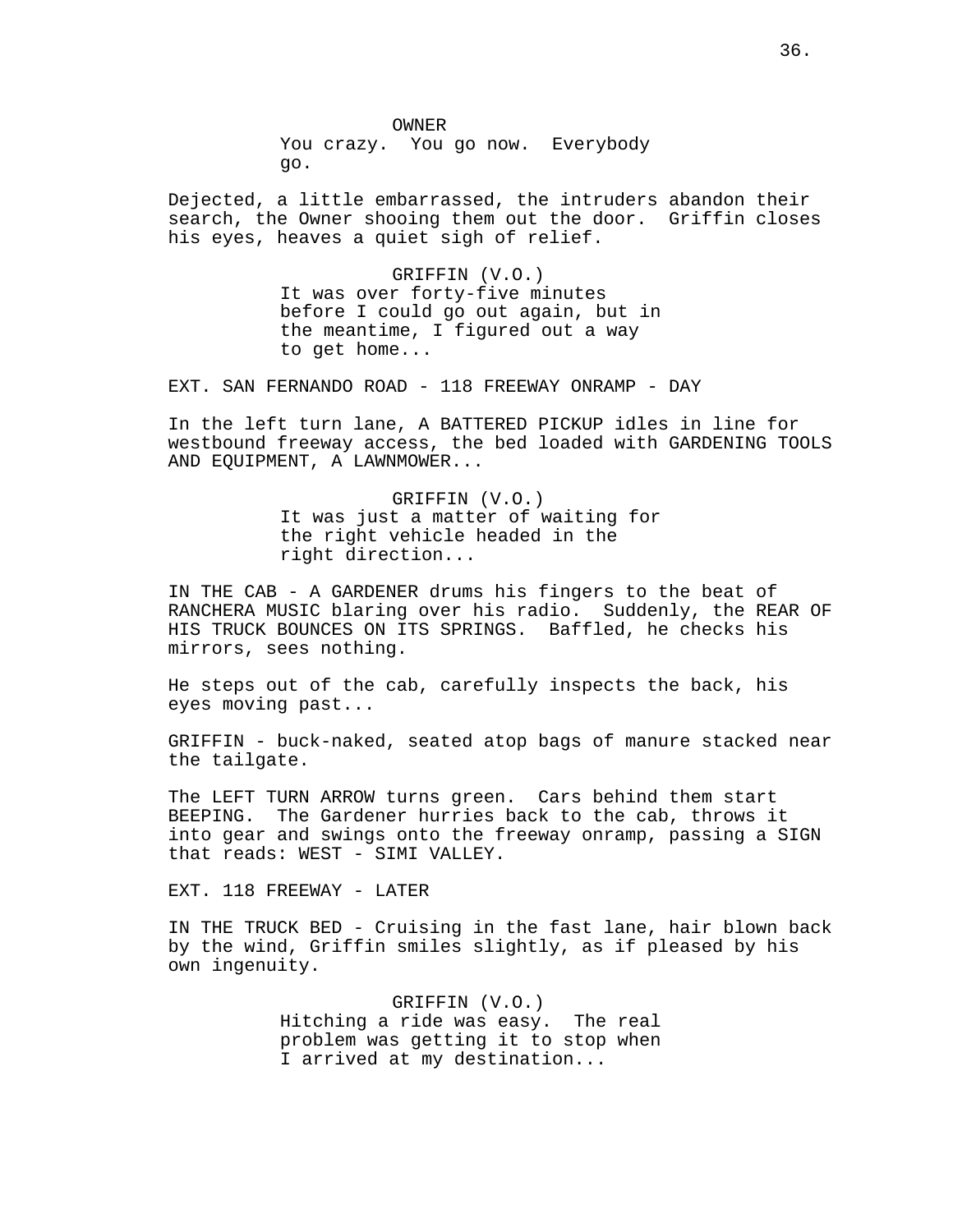GRIFFIN'S POV - an approaching OFFRAMP SIGN reads: SIMI VALLEY - NEXT 5 EXITS

> GRIFFIN (V.O.) But I had that figured out.

Griffin reaches over, jerks up the TAILGATE LATCH. As it falls open with a LOUD METALLIC THUMP, he grabs the lawnmower and hauls it back, dumping it from the open rear of the cargobed. It CRASHES to the roadway, triggering a cacophony of SQUEALING TIRES and HONKING HORNS.

TIGHT ON REARVIEW MIRROR - The Gardener's eyes go wide in horror.

EXT. 118 FREEWAY - INSIDE SHOULDER - MOMENTS LATER

Angry, The Gardener throws the WRECKAGE OF HIS LAWNMOWER into the truck-bed, SLAMS the tailgate shut. He gets in the cab and FLOORS IT back onto the freeway. A SLOW PULL REVEALS Griffin, watching.

> GRIFFIN (V.O.) Of course, it would've helped if he'd pulled over on the outside shoulder.

He slowly turns, gazing despondently at TRAFFIC, BARRELLING PAST HIM AT 70 MPH in multiple lanes.

> GRIFFIN (V.O.) There are certain tasks in life that defy preparation, experience and practice. Near the top of that list- somewhere above stealing your first kiss and below drawing your last breath--is crossing five lanes of freeway traffic when you're naked and invisible.

Griffin runs across the fast lane, STOPS, letting a CAR BLAST BY...

Darts across the number-two and three lanes, STOPS, hauling himself back, nearly pasted by a SEMI...

Waits, TRAFFIC BLURRING BY in front of and behind him...

Finally, he sees an opening and sprints across the FINAL TWO LANES, diving for the shoulder just in time to avoid being nailed by an SUV.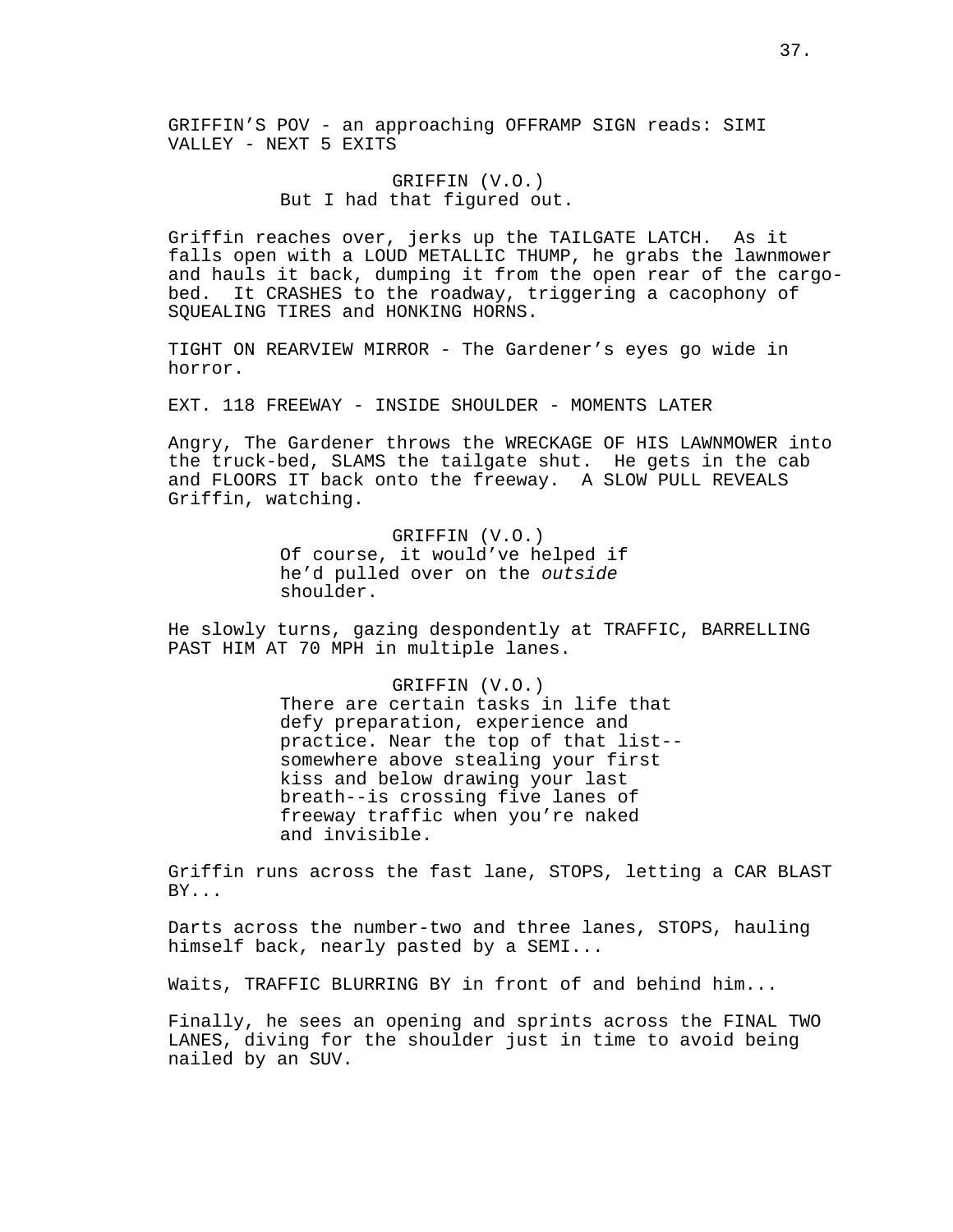On his hands and knees, road-rashed and bleeding, Griffin catches his breath. He stands, unsteady, and begins limping down the emergency lane toward the next offramp.

> LITTLE GIRLS (PRE-LAP) Cinderella, dressed in yella, went upstairs to kiss a fella.

> > DISSOLVE TO:

EXT. GRIFFIN RESIDENCE - DAY

TWO SMALL FEET - in sneakers, hopping up and down, skipping rope as the SING-SONG COUNT CONTINUES.

> LITTLE GIRLS Made a mistake and kissed a snake. How many doctors did it take? One... Two...

A SLOW PULL reveals the THREE GIRLS we saw at the top of the show, jumping rope on the sidewalk, then GRIFFIN, standing in front of them, staring up at his house, weary and battered.

LITTLE GIRLS (CONT'D)

Three... Four... Five...

REVERSE - The Girls jumping rope in the FOREGROUND, the COUNT CONTINUES as he walks toward his front door.

INT. GRIFFIN RESIDENCE - CONTINUOUS

We can still hear the GIRLS' VOICES as Griffin quietly opens the front door. He's about to call Vicki's name when the COUNT STOPS:

> LITTLE GIRLS (O.S.) Six... Seven... Eight... Nine--

In the SUDDEN SILENCE, he can discern the MUFFLED MOANS of a MAN AND A WOMAN MAKING LOVE UPSTAIRS. Griffin begins quietly making his way up the steps.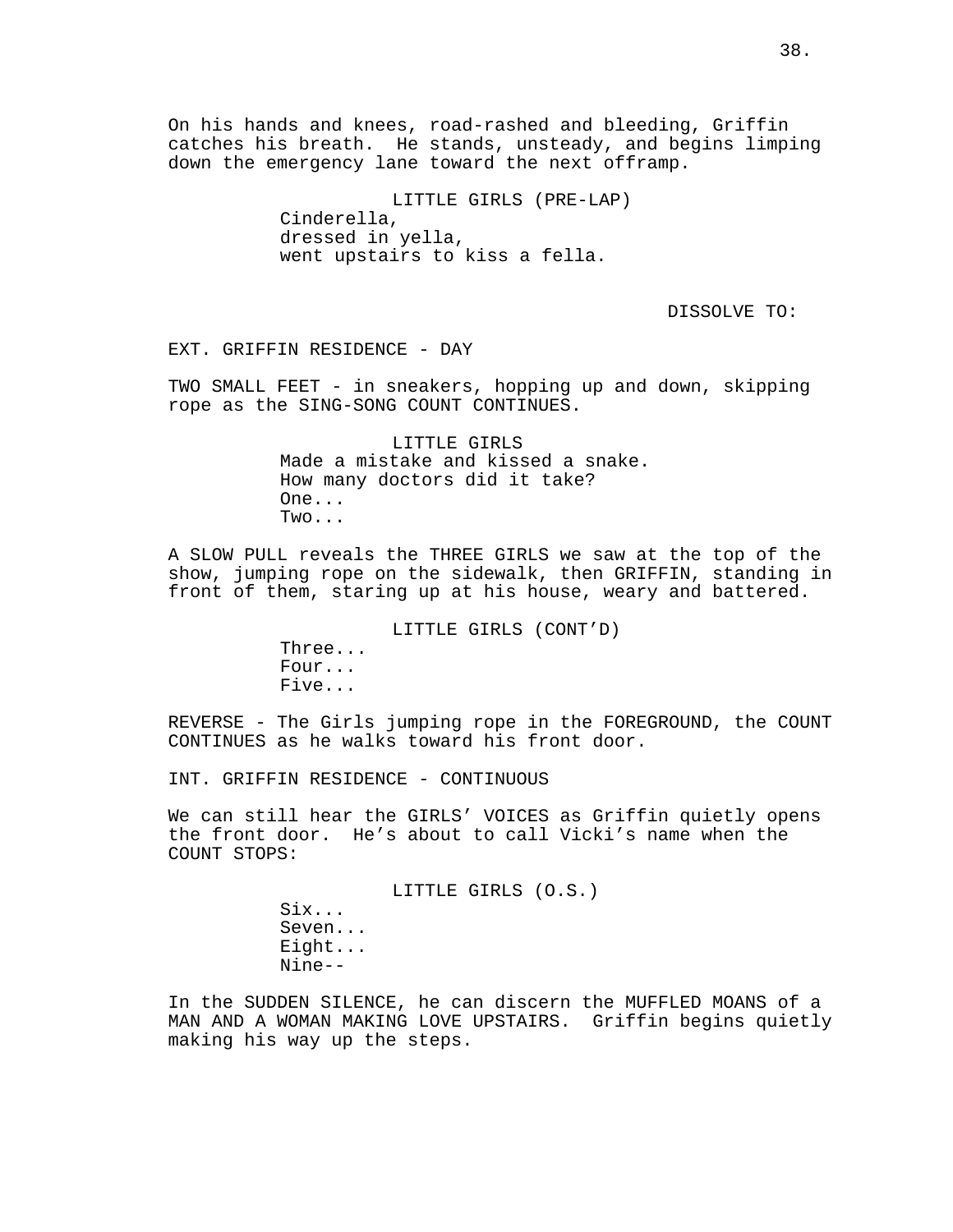INT. GRIFFIN RESIDENCE - UPSTAIRS HALLWAY - CONTINUOUS

As Griffin reaches the landing, the FURTIVE SOUNDS GROW LOUDER, more intense, approaching orgasm, BEDSPRINGS CREAKING. OUTSIDE, the FAINT VOICES of the Little Girls as they RESUME THEIR GAME:

> LITTLE GIRLS (O.S.) Cinderella, dressed in yella, went upstairs to kiss a fella...

Moving down the hallway, the bedroom door ajar...

LITTLE GIRLS (O.S.; CONT'D) Made a mistake and kissed a snake. How many doctors did it take? One... Two...

Griffin tips open the door.

LITTLE GIRLS (O.S.; CONT'D) Three... Four... Five...

GRIFFIN'S POV - TENNIS OUTFITS are crumpled on the floor. In the bed, TODD BUCKNER, 27, tanned, blond--a hard-bodied tennis instructor--makes love to Vicky Griffin.

INT. GRIFFIN RESIDENCE - MASTER BEDROOM - CONTINUOUS

Griffin stares at them from the threshold, shock slowly giving way to rage as the GIRL'S SING-SONG CHANTING FADES.

> GRIFFIN (V.O.) If I hadn't been invisible, I would've turned around and walked away...

SNARLING, Griffin throws himself at Buckner, hurls him off the bed. Buckner's head SLAMS against a mirrored closet door, stunning him.

> GRIFFIN (V.O.) But unencumbered by the physical reality of flesh and bone, I'd been reduced to something akin to pure thought; pure consciousness; pure, white-hot rage...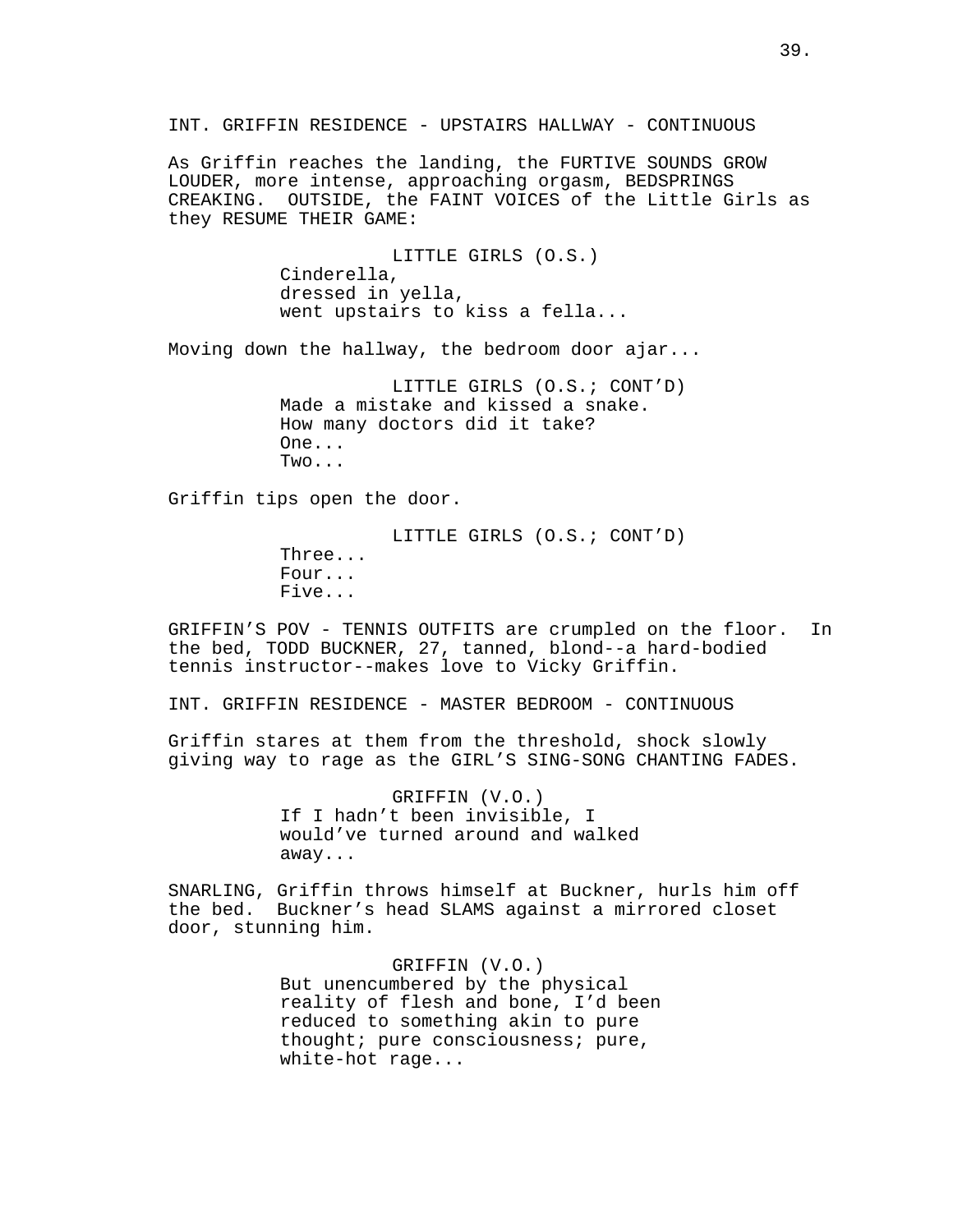Griffin straddles Vicky, begins throttling her. Though we can plainly see him, THERE IS NO REFLECTION of him in the large, CRACKED MIRROR behind them.

> GRIFFIN (V.O.) It was like a dream; an out of body experience...

BUCKNER, stunned, looks up at the bed, confused.

BUCKNER'S POV - Vicky GURGLES, bucks violently up and down as if trying to throw off her unseen intruder, claws at her own throat.

> GRIFFIN (V.O.) I was there, but I wasn't there...

GRIFFIN - face quivering with rage, gazing down at Vicky as he squeezes the life out of her

> GRIFFIN (V.O.) I was strangling my wife, but I couldn't see my hands...

VICKY - as she finally goes still, her eyes glassy and wide, tongue swollen as we slowly become aware of the GIRLS CHANTING...

> LITTLE GIRLS (O.S.; CONT'D) Thirty-seven... Thirty-eight... Thirty-nine...

Overcome with revulsion at what he's done, Griffin shoves himself off the bed. He sees Buckner on the floor, dazed, dumb-animal eyes staring, bewildered, at the dead woman in the bed, completely unaware of her killer's presence.

> LITTLE GIRLS (O.S.; CONT'D) Forty... Forty-one... Forty-two... Forty-three...

INT. GRIFFIN RESIDENCE - GARAGE - MOMENTS LATER

Griffin throws a bundle of clothes into his wife's Land Rover, gets in and SLAMS the door; STARTS THE ENGINE as he thumbs the remote clipped to the visor, the garage door rolling open.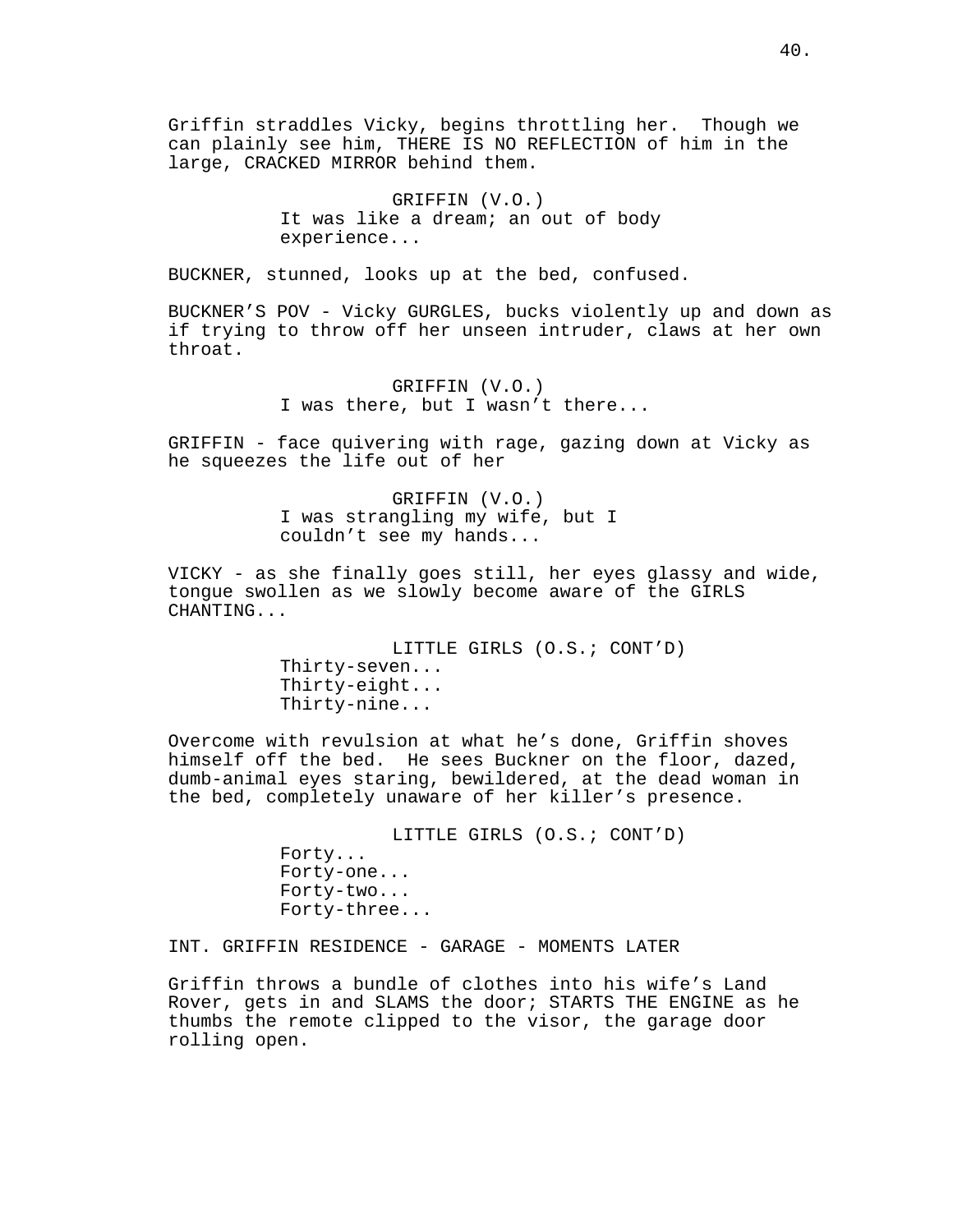The ROAR of the ROVER'S ENGINE startles the Little Girls. They watch as the apparently DRIVERLESS Rover speeds down the driveway, FISHTAILS out onto the street and ROARS away.

OUT TO BLACK

# END OF ACT THREE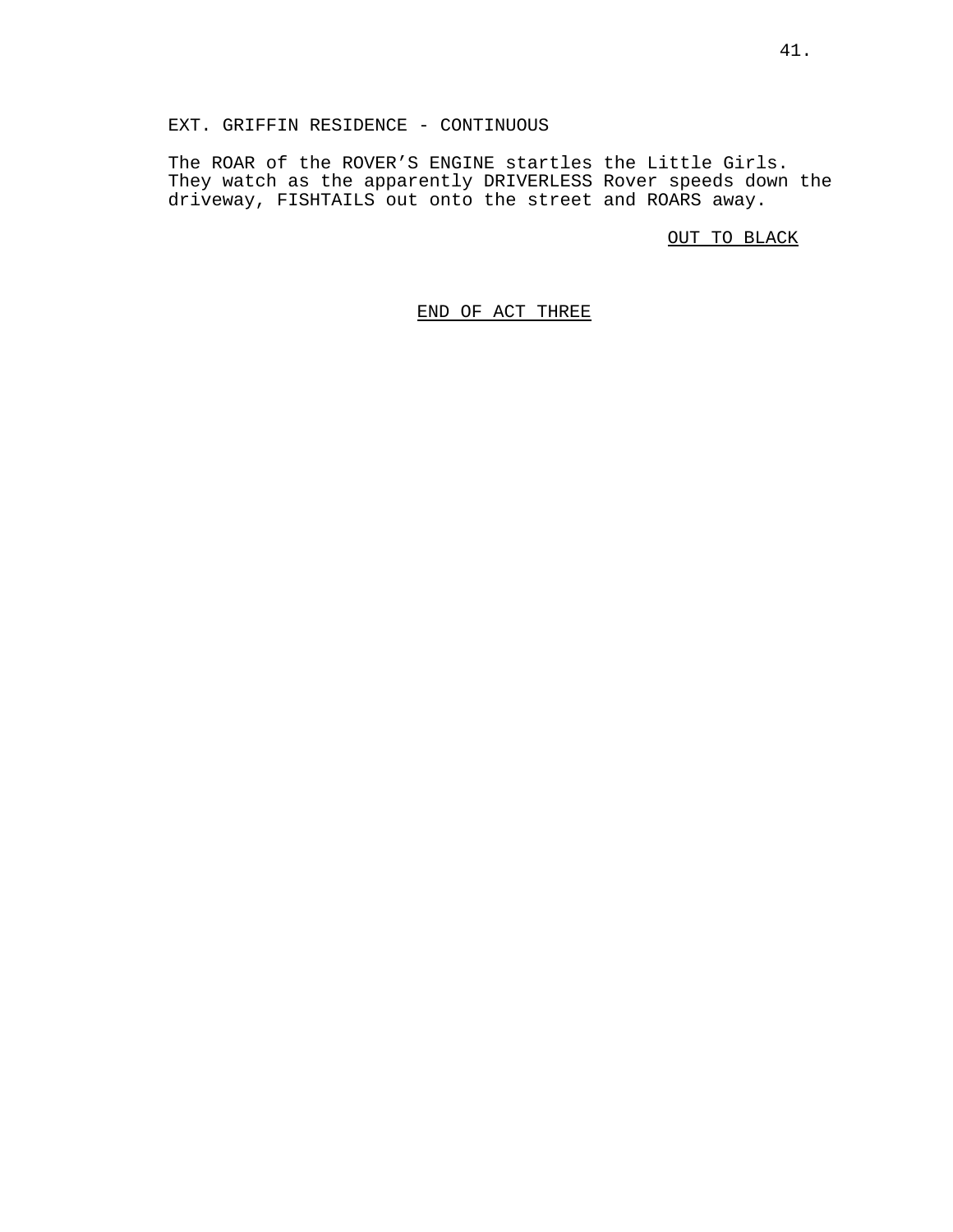EXT. GRIFFIN'S INDUSTRIAL SPACE - DUSK

Establish. The place has been reduced to a shell, SCORCH-MARKS staining the bricks above the boarded up doorway, CHARRED DEBRIS littering the parking lot.

> GRIFFIN (V.O.) My mind was racing. I only knew one thing for sure: As long as I was invisible, I was sick. Very sick. I had to formulate an antidote...

EXT. ALLEYWAY - CONTINUOUS

Griffin, now wearing jeans and a DARK HOODED SWEATSHIRT, opens the dumpster, fishes out his laptop bag.

> GRIFFIN (V.O.) I recovered my notes and the serum. But I'd need to replace all my equipment, my chemicals--everything I'd lost in the fire...

He pads down the alleyway toward the parked Rover.

INT. LAND ROVER - CONTINUOUS

Griffin tosses his bag across to the passenger seat as he slides behind the wheel, shuts the door. Adjusts the rearview mirror, sees something in it that strikes him.

REAR-VIEW MIRROR - There is NO FACE reflected under the hood of Griffin's sweatshirt, only a SHADOWED, EMPTY SHELL.

> GRIFFIN (V.O.) And I knew just where to go...

EXT. GIANNI GLITZ COSMETICS - NIGHT

A low-slung industrial building. A stylized sign on the building identifies it as GIANNI GLITZ BEAUTY PRODUCTS, INC. The parking lot is almost empty. An unmarked Crown Vic is parked in the handicapped space near the entrance.

> RAMOS (PRE-LAP) You fired him seven months ago?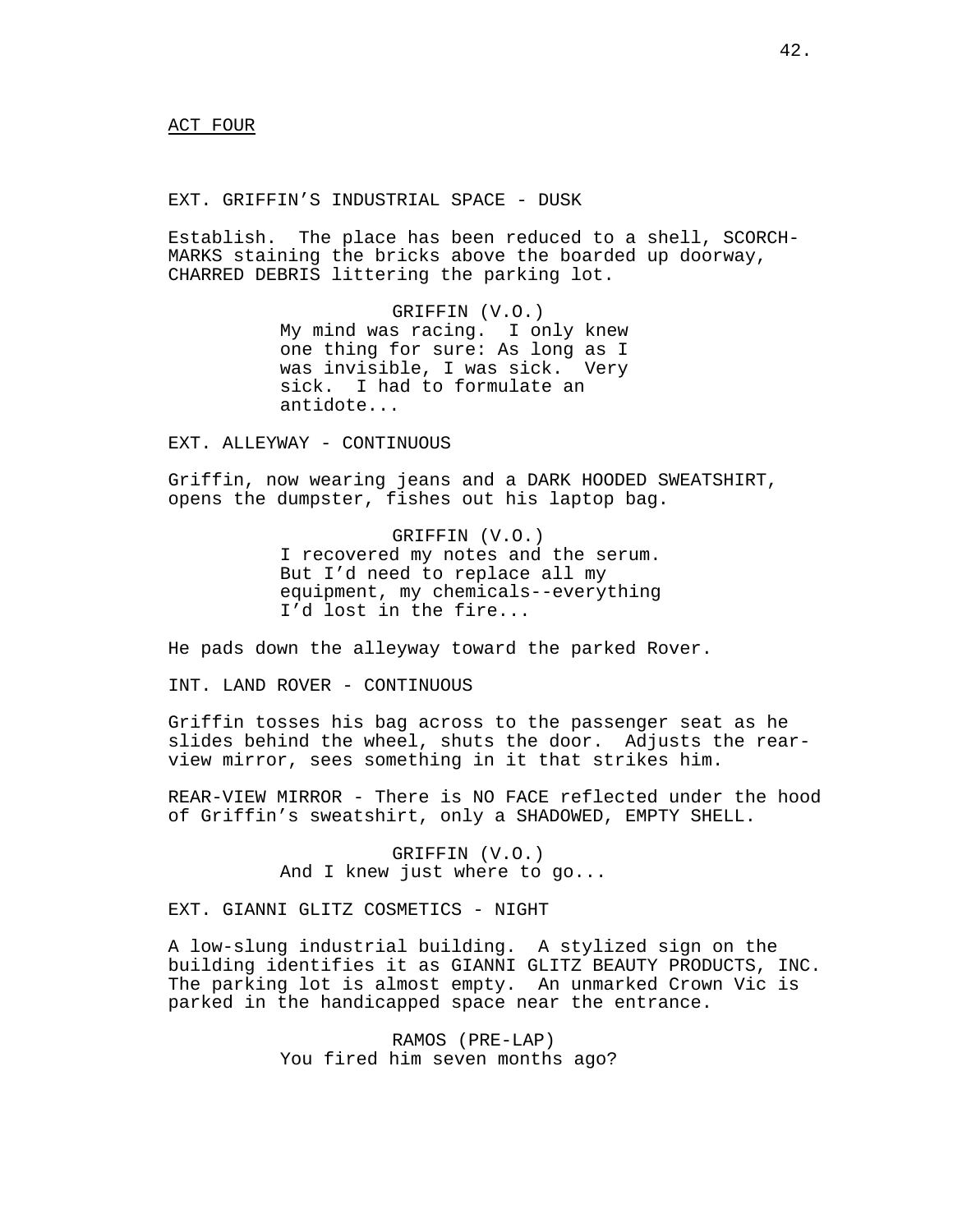INT. GIANNI GLITZ COSMETICS - CUSS'S OFFICE - CONTINUOUS

RAMOS, early-30s, a sharp-looking Latina homicide detective, sits in front of Cuss at his desk. Cuss has Griffin's open file on his blotter.

> CUSS Terminated, yes. What can I say? (shrugs, closes the file) So is Griffin a, uhm...

RAMOS Suspect? Nah.

Ramos' partner, HARDESTY, mid-40s, high-school linebacker gone to seed, examines product samples on a shelf.

> HARDESTY We just need to find him before he, you know... sees it on the news or something.

RAMOS Notification. Next of kin and all that. So why'd you fire him?

CUSS (off balance) Who?

The two cops just stare at him, nonplussed. Who the fuck does he think? Cuss slowly shakes his head.

> CUSS I'm sorry. I just... I really can't discuss personnel issues.

> RAMOS Uh-huh. And you people do what here? I mean, exactly.

Cuss gives her the practiced drivel from his corporate handbook:

> CUSS We test the quality, safety and efficacy of our beauty products, cosmetics, etcetera.

HARDESTY (smirks) Etcetera.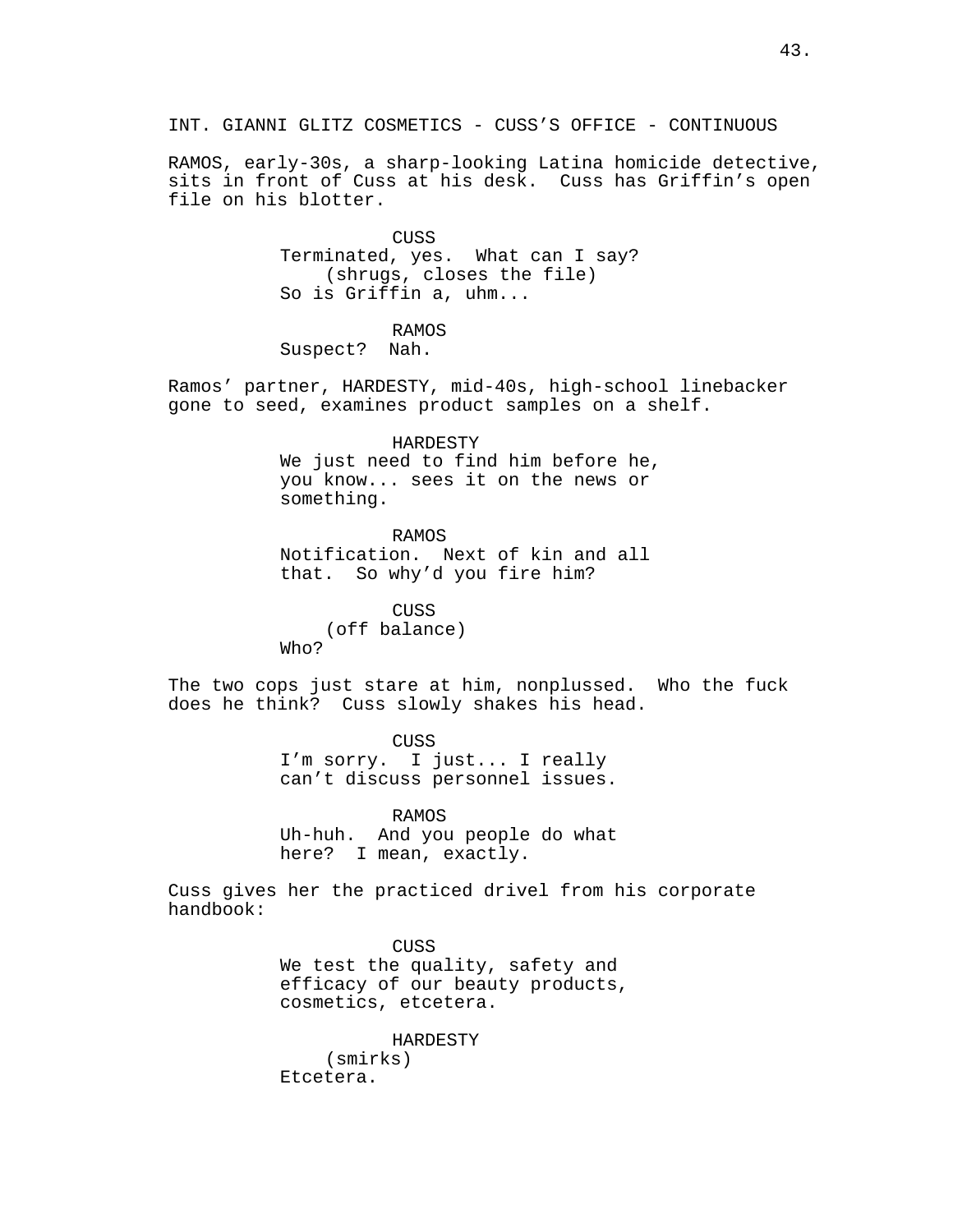RAMOS

So what was Griffin working on? Anything, you know... unusual?

Cuss looks at them. It's clear they know more than they're saying. Gives them a sheepish "I'd-like-to-help-but" shrug.

CUSS

Sorry. That's proprietary information. Trade secrets, you know...

HARDESTY

Proprietary.

The word hangs in the air like a bad smell. Cuss shifts in his chair. Reaches deep and finds some bluster.

> **CUSS** Can I ask what all this has to do with your investigation?

Ramos doesn't answer, just gazes at him, a completely indecipherable Mona Lisa smile on her lips.

RAMOS

You've been very helpful, Mister Cuss. We'll call if we have any more questions.

She slips her notebook in her bag, stands and takes one of his cards without asking. As soon as she and Hardesty exit, Cuss picks up his phone, dials.

> CUSS Miss Dunhill, get me Pierce over at Chemical Logistics... (waits) Jason. Stu here. We might have a problem. Richard Griffin's wife was murdered. (annoyed) You did? I mean, it would've been nice if you gave me a heads up. I just had two homicide detectives in here asking all kinds of questions- projects he was working on, the whole ball of wax-- (defensive) Of course I didn't.

Cuss slowly leans back in his chair, listening with growing relief.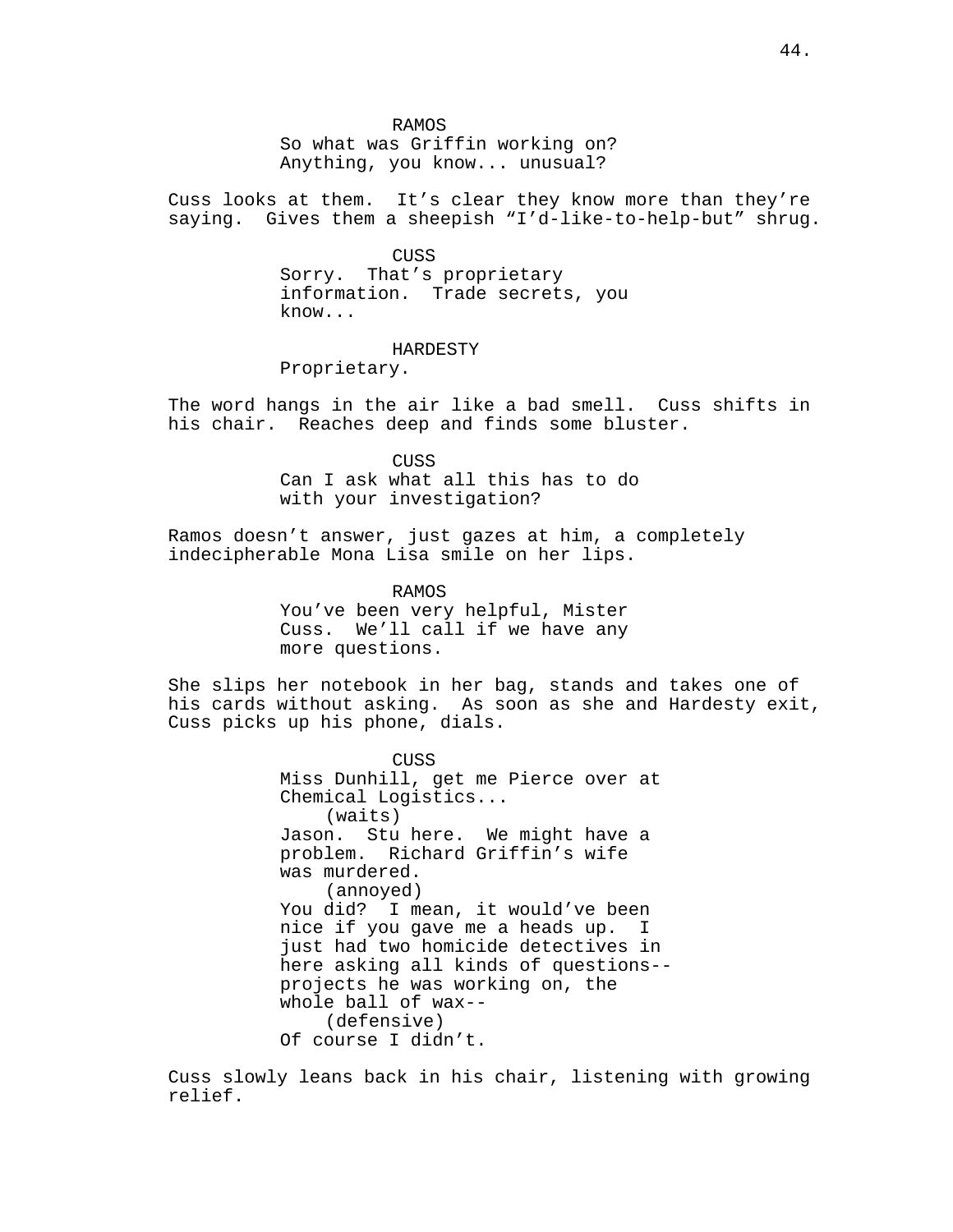CUSS You sure? (beat) You bet. Thanks, Jace.

He disconnects, picks Griffin's file off his desk and begins feeding the contents into a SHREDDER.

> GRIFFIN (O.S.) Chemical Logistics.

Cuss sits bolt upright. GRIFFIN STANDS DIRECTLY BEHIND HIM.

GRIFFIN That's one of our sister companies, isn't it, Stu?

Frantic, Cuss looks around.

CUSS Who's there?

GRIFFIN

Oh, yeah. I remember. That's the one with all those government contracts...

Cuss lunges for his phone. Griffin grabs a letter opener, drives it down and IMPALES CUSS'S HAND to his desk. Cuss's STARTLED SCREAM IS CUT SHORT as Griffin grabs him in a headlock, clamps one hand over his mouth.

Someone RATTLES the door knob, KNOCKS.

MISS DUNHILL (O.S.) Mister Cuss? Are you all right?

INTERCUT WITH:

INT. GIANNI GLITZ COSMETICS - OUTER OFFICE - CONTINUOUS

Miss Dunhill stands at the inner office door, mildly concerned. Again, she tries the door. IT'S LOCKED.

> MISS DUNHILL Mister Cuss...?

Griffin WHISPERS in Cuss's ear.

**GRIFFIN** Tell her everything's fine.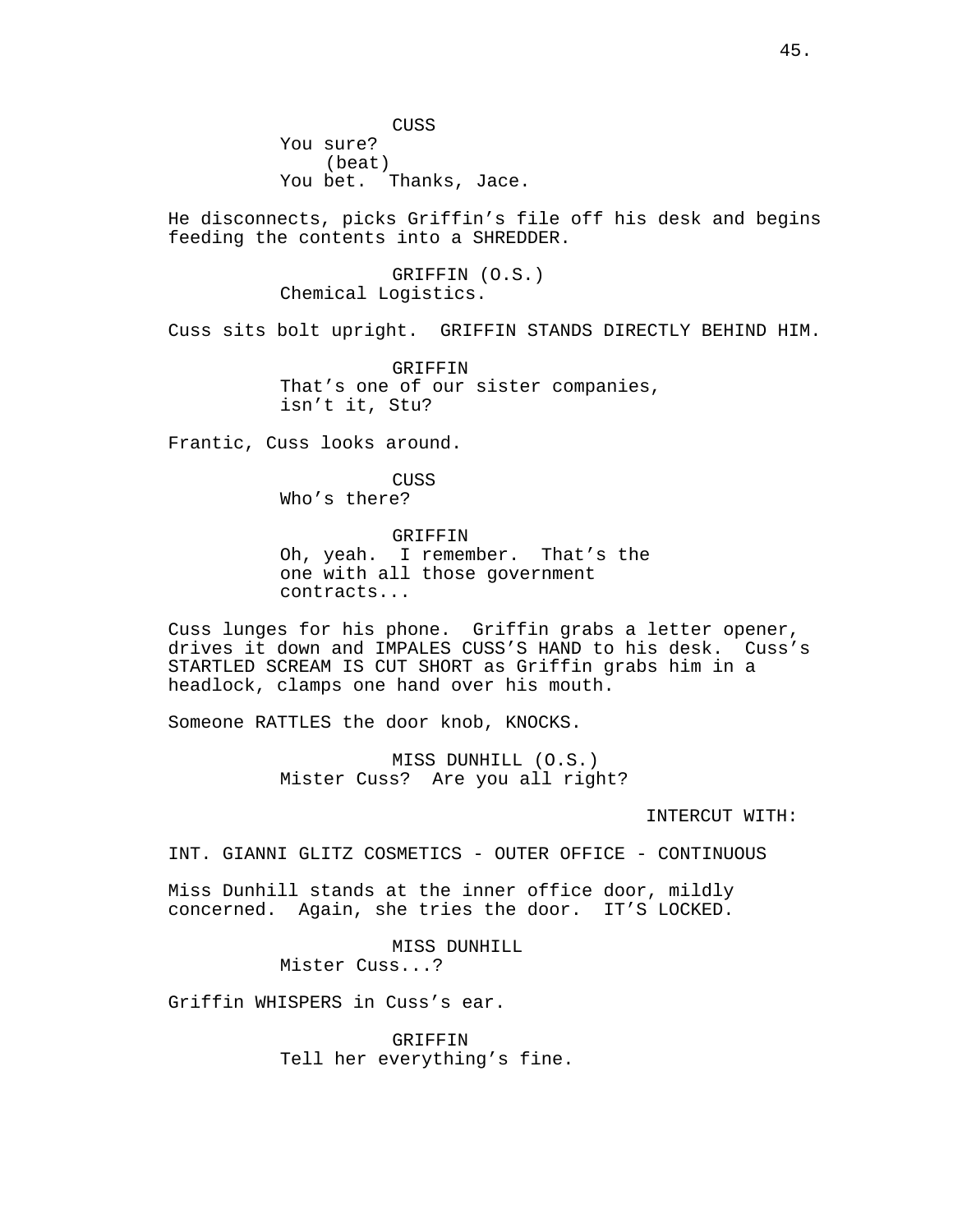CUSS (shaken) Everything's fine, Miss Dunhill.

GRIFFIN (whispers) Send her home.

Cuss hesitates. Griffin jerks the letter opener from Cuss's hand, presses it to the flesh just below his right eye.

> GRIFFIN (clenched teeth) Do it.

CUSS (calls out) You can go ahead and take off now. I'll lock up.

# MISS DUNHILL

Yessir.

Griffin and Cuss listen for a moment, hear the OUTER OFFICE DOOR SNICK SHUT.

> GRIFFIN You son of a bitch. You stole it from me, didn't you? You stole my research.

> > CUSS

No.

Griffin gives Cuss's head a violent jerk, presses the letter opener into the flesh under his jaw.

GRIFFIN

The truth!

CUSS I didn't--I had no idea when I fired you that--

#### GRIFFIN

But later...

Cuss nods, a tear escaping one eye, terrified.

CUSS You were right. Your discovery was...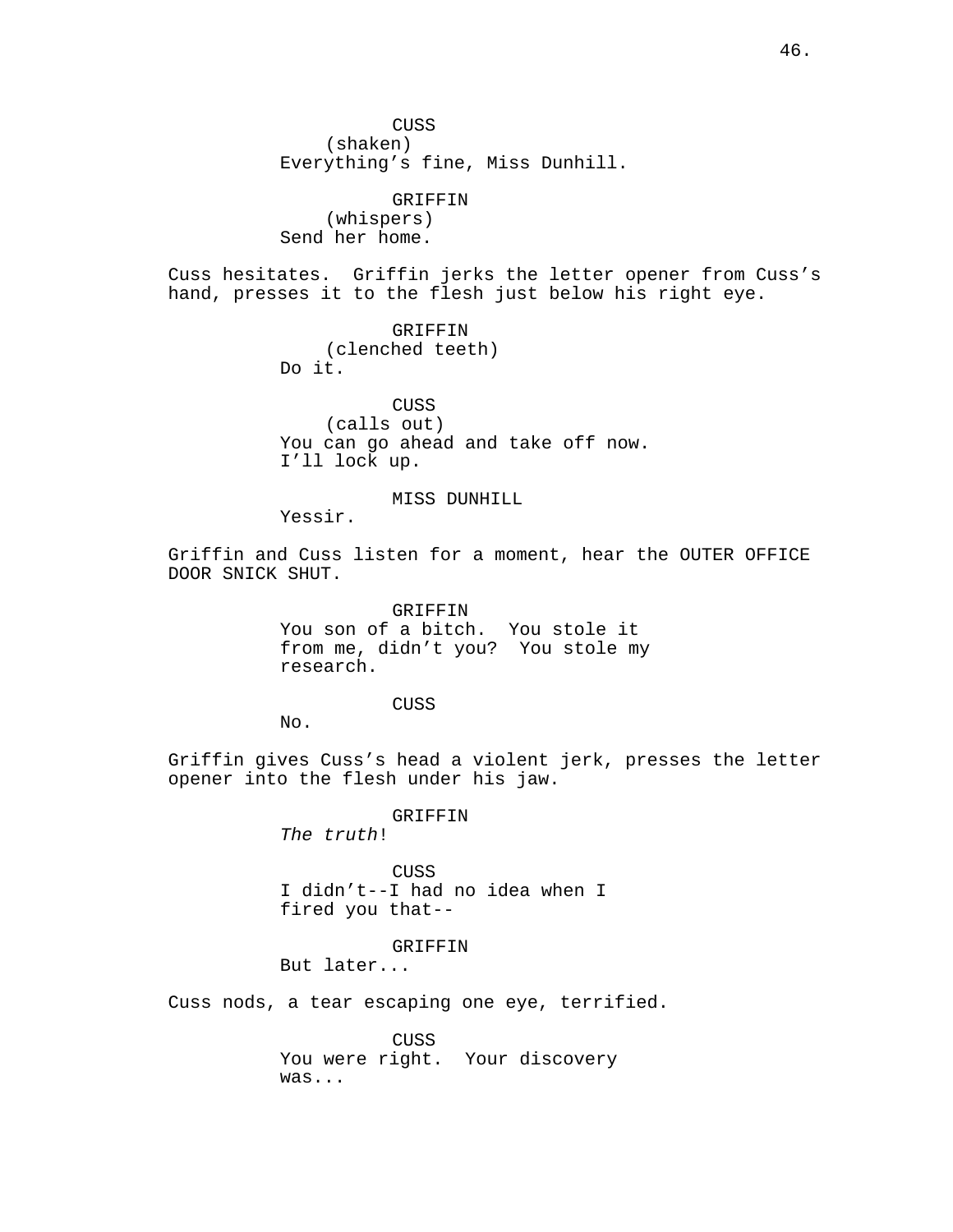## GRIFFIN

Huge.

CUSS That's right! Huge. I wanted to call you. Bring you back--

GRIFFIN

Sure you did.

CUSS

I did, I swear! But corporate wanted to keep everything in-house. Turned the project over to Chemical Logistics.

## GRIFFIN

What project? I took everything- my notes, my compounds. You don't have anything--

Stops and reconsiders a moment, then realizes...

GRIFFIN

Maggie.

CUSS She didn't want to do it. Not at first. But they offered her a team, her own lab, stock options--

Furious, Griffin THROWS Cuss to the floor. Cuss crab-crawls back, presses himself against his credenza, frantically looking around.

## CUSS What do you want?

Eyes burning with hatred, Griffin stares at Cuss for a long moment before we

CUT TO:

EXT. GIANNI GLITZ COSMETICS - LOADING DOCK - NIGHT

A STEEL DOOR is ROLLED UP, Griffin's Land Rover parked, its rear facing the dock. Cuss pushes a cart loaded with boxes of chemicals and lab equipment in aluminum cases up as Griffin opens the rear doors, looks around.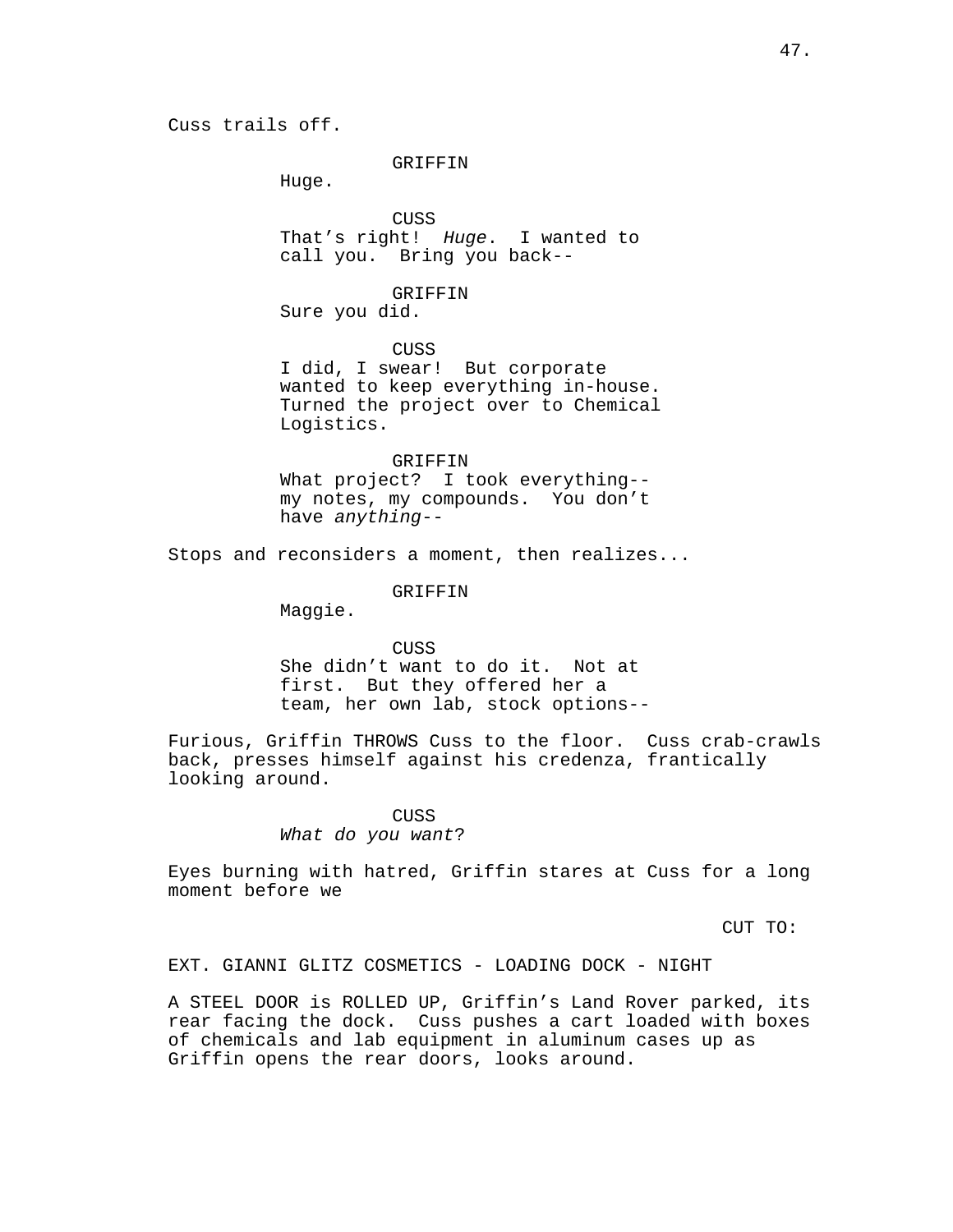GRIFFIN Everything in the back. Go.

CUSS This is crazy. You're just making things worse--

Griffin SMACKS him in the back of the head.

GRIFFIN

Shut up.

Cuss, rattled, speaks rapidly as he begins off-loading the cart into Griffin's SUV.

> CUSS That guy I was talking to at Chemical Logistics. Pierce. He's our marketing liaison with the government people. Ex-spook. C.I.A. The real deal. He knew all about your wife's murder. Said you wouldn't be a problem. Said they were already on it...

He loads the last box into the back of the Rover.

#### GRIFFIN

"On it..."

Griffin SLAMS the rear doors shut.

GRIFFIN ... what the hell's that supposed to mean?

CUSS

It means this whole deal, this technology, it's black as hell. It's a Homeland security issue. Pierce has contacts with all kinds of fringe players, private contractors--

Griffin suddenly him by the back of the neck, gives him an impatient shake.

> GRIFFIN What're you saying?

> > SECURITY GUARD

Hey!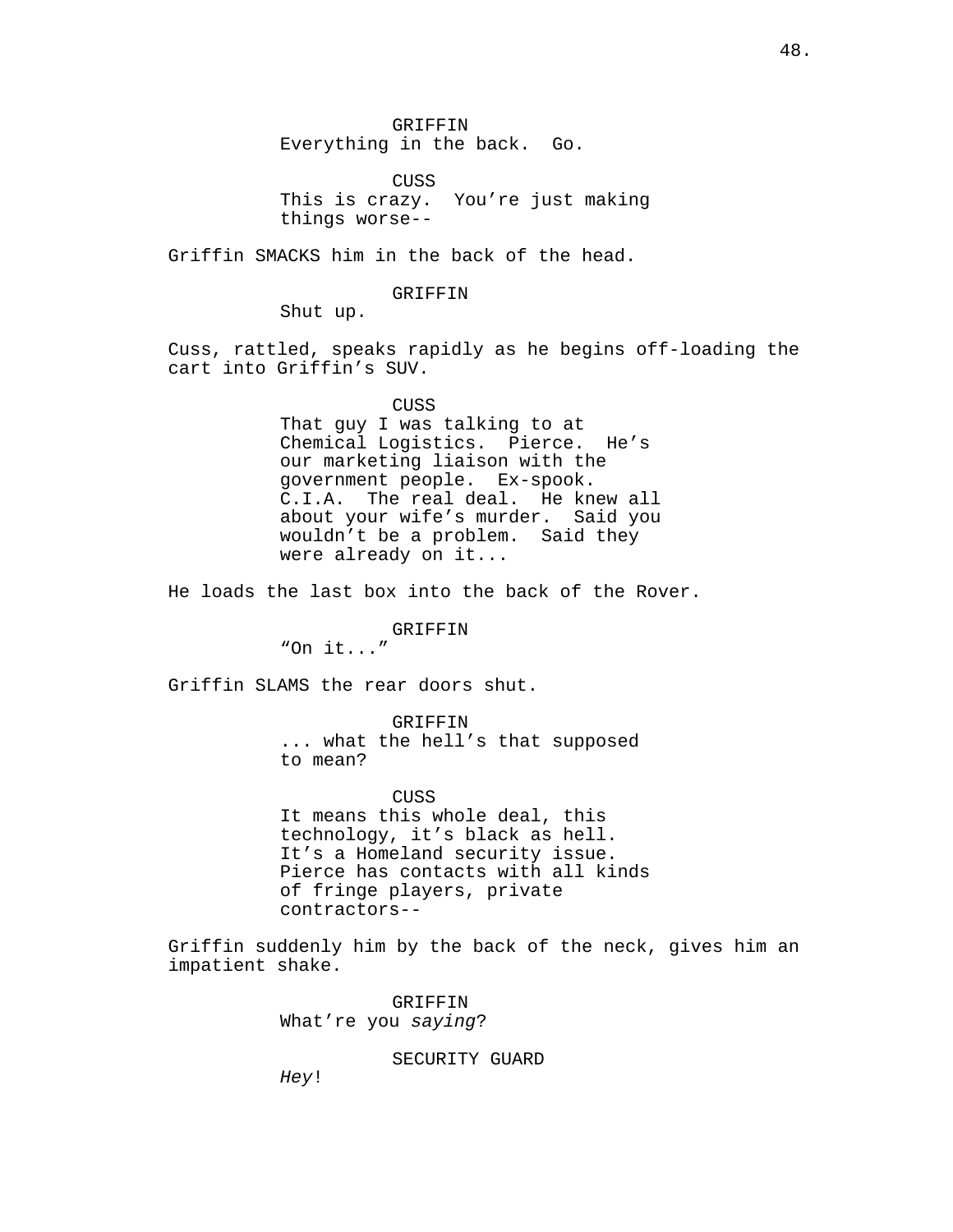Startled, both men turn. A SECURITY GUARD approaches, his hand covering the butt of his pistol. Cuss grabs Griffin's arm, throws a wild gut-punch that connects solidly. Griffin drops to his knees, Cuss holding on for dear life, SHOUTS:

### CUSS

Help me!

The Guard looks at him, confused.

SECURITY GUARD Mister Cuss? What the hell's--

GUARD'S POV - Cuss is holding on to air, struggling with his INVISIBLE OPPONENT.

> **CUSS** Hurry, you idiot! He's gonna get away! Shoot! Shoot him!

Suddenly, something sweeps Cuss's legs out from under him. He falls back, his HEAD STRIKING THE CONCRETE FLOOR.

THE GUARD - slowly approaches, confused, gun drawn.

SECURITY GUARD

Sir...

GUARD'S POV - As we slowly move up on Cuss's prone form, HIS HEAD LIFTED BY UNSEEN HANDS and repeatedly, violently SLAMMED against the concrete as invisible GRIFFIN SNARLS:

> GRIFFIN (O.S.) You sonofabitch-- (CRACK) --think you can threaten me-- (CRACK) --stupid bastards!

WORM'S-EYE VIEW - Griffin straddles Cuss's chest, lifting the unconscious man's head by the ears and POUNDING it against the concrete with a final wet, sickening CRACK. Breathing heavily, he looks down at his victim as the Guard slowly STEPS INTO FRAME BEHIND HIM.

> SECURITY GUARD Mister Cuss...?

Griffin turns, the Guard gazing through him at the dead man on the floor in numb shock. He BATS the pistol from the Guard's hand.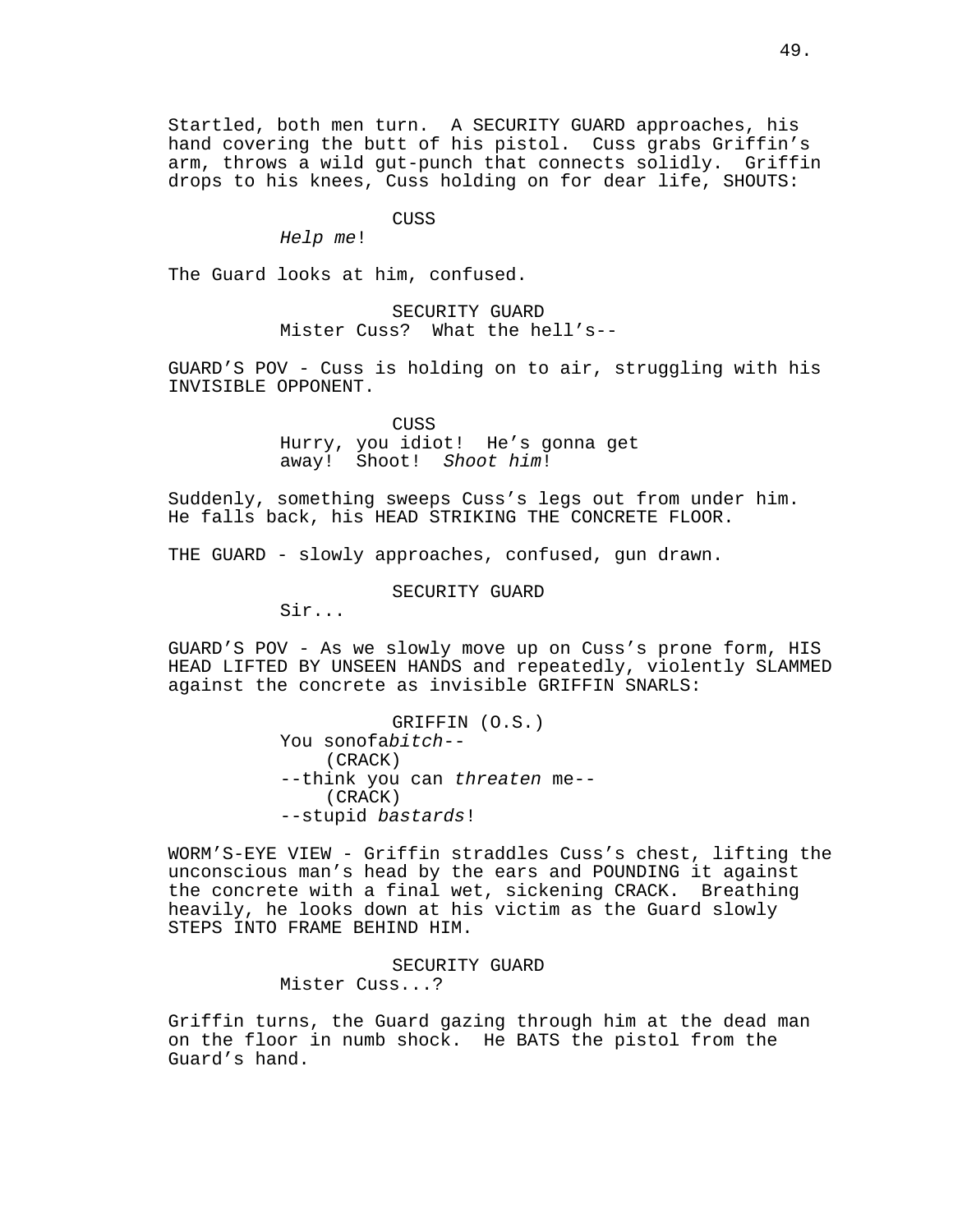THE GUARD - stunned, looks around, then at his empty hand. What the hell just happened? Suddenly, he hears a CAR DOOR SHUT. Turns just as the Land Rover's engine ROARS TO LIFE.

SECURITY GUARD

Hey!

He takes a couple steps forward, watches helplessly as the SUV ROARS AWAY into the darkness. Hold a beat, then

SLAM TO:

EXT. ROYAL PALMS MOTEL - DAY

The familiar SIGN: THE ROYAL PALMS MOTEL & SPA. TILT DOWN to reveal MR. HALL, late-50s, a skinny, faded ex-biker-type, long, lank graying hair pulled back in a ponytail, unloading the boxes and equipment from the back of dusty Land Rover as his wife looks on.

> MR. HALL Why in hell can't he tote his own stuff. This ain't The Ritz.

MRS. HALL I told you, he's recovering from surgery.

MR. HALL What kinda surgery?

MRS. HALL You think I'm gonna ask him that?

Mr. Hall GRUNTS as he sets a box down on top of the others stacked on a dolly. There's the CLINKING OF BOTTLES inside the box.

> MR. HALL Sounds like booze. (a sour glance toward Griffin's motel room) You don't think he's gonna trash the place?

MRS. HALL (snorts) Ain't nothing worth trashing.

Hall glares at his wife.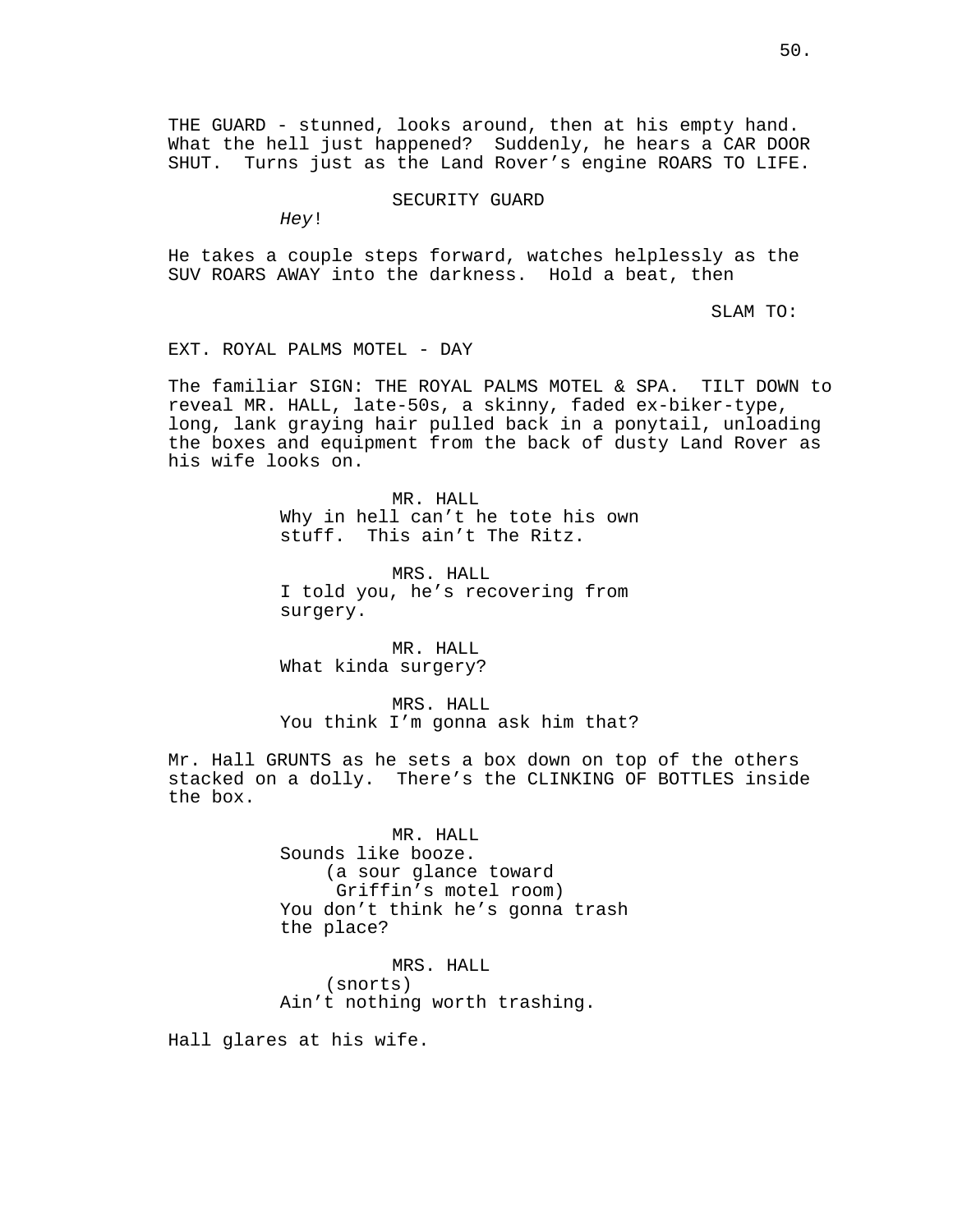REPORTER (PRE-LAP) ... police discovered the body of a woman identified as Victoria Griffin inside her Simi Valley home...

INT. ROYAL PALMS MOTEL - GRIFFIN'S ROOM - DAY

ON TELEVISION - A REPORTER stands in front of Griffin's house, the yard festooned with yellow crime-scene tape, POLICE CARS in the driveway.

> REPORTER (CONT'D) A suspect was arrested at the scene. Authorities have identified him as Todd Buckner, 26, an instructor at a local tennis club...

GRIFFIN - Asleep, still sprawled on the bed, the bandages on the lower half of his face tugged down. A KNOCK at the door.

> MR. HALL (O.S.) Got your bags, mister...

A key scrapes the lock and the door opens a crack, glaring sunlight streaming past him into the room.

### GRIFFIN

No, don't!

Griffin springs from the bed, staggers up to the door, one hand covering the lower half of his face. Mr. Hall reacts, horrified, before Griffin SHOVES the door closed.

EXT. ROYAL PALMS MOTEL - GRIFFIN'S ROOM - CONTINUOUS

Shaken, Mr. Hall stands on the landing for a moment, confused, not sure what to do. We can still hear the TELEVISION INSIDE:

> REPORTER ... still missing, the victim's husband, Richard Griffin, 33--

It's ABRUPTLY SWITCHED OFF. After a moment, Griffin CALLS FROM WITHIN:

> GRIFFIN (O.S.) Okay... you can come in, now.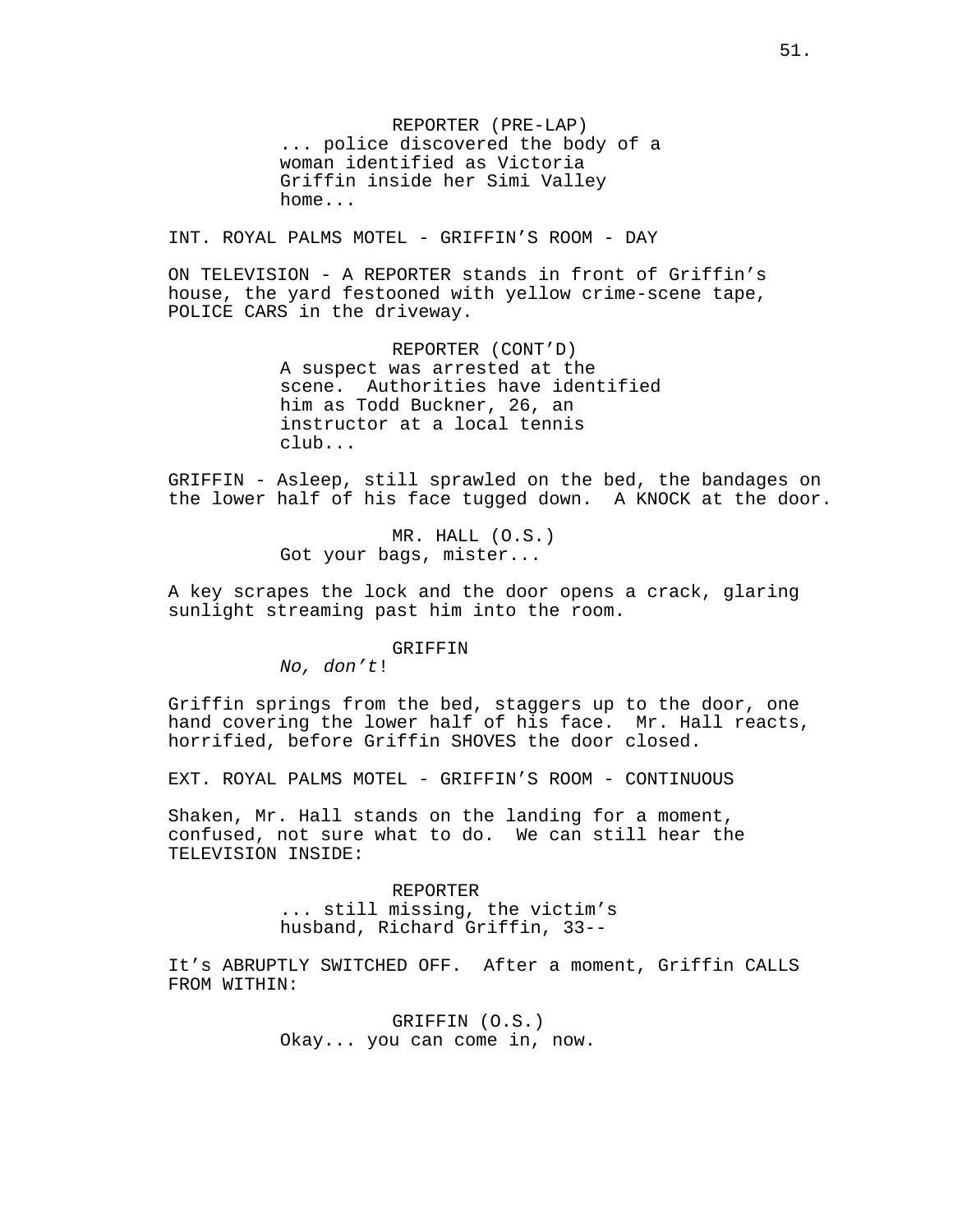INT. ROYAL PALMS MOTEL - GRIFFIN'S ROOM - CONTINUOUS

Mr. Hall eases the door open, peers into the room. The bedspread is rumpled, the laptop open on a bedside table, but no sign of Griffin.

### MR. HALL

Mister...?

Mr. Hall's eyes are drawn to the hypnotizing, now-familiar DISPLAY OF THE COMPLEX MOLECULE on Griffin's laptop.

> GRIFFIN Just put everything down on the floor by the dresser.

Hall starts, sees Griffin, sunglasses on, gauze-wrapped face peering at him through the cracked bathroom door. He covers the lower half of his face with a hand-towel.

> GRIFFIN I'm sorry, it's just... I'm very sensitive to light.

Mr. Hall slowly nods, hesitates.

GRIFFIN There's a twenty on the table. You

can take it when you're done.

Mr. Hall sees the bill lying on the table, enters and hastily deposits the stack of boxes and cases inside the door.

> GRIFFIN Is that everything?

MR. HALL Yeah. Everything.

Palpably relieved, Mr. Hall picks up the twenty, tucks it in his jeans pocket as he moves toward the door.

## GRIFFIN

Wait.

Mr. Hall freezes. God, he just wants to get out of there.

GRIFFIN The air-conditioner. It's making a noise...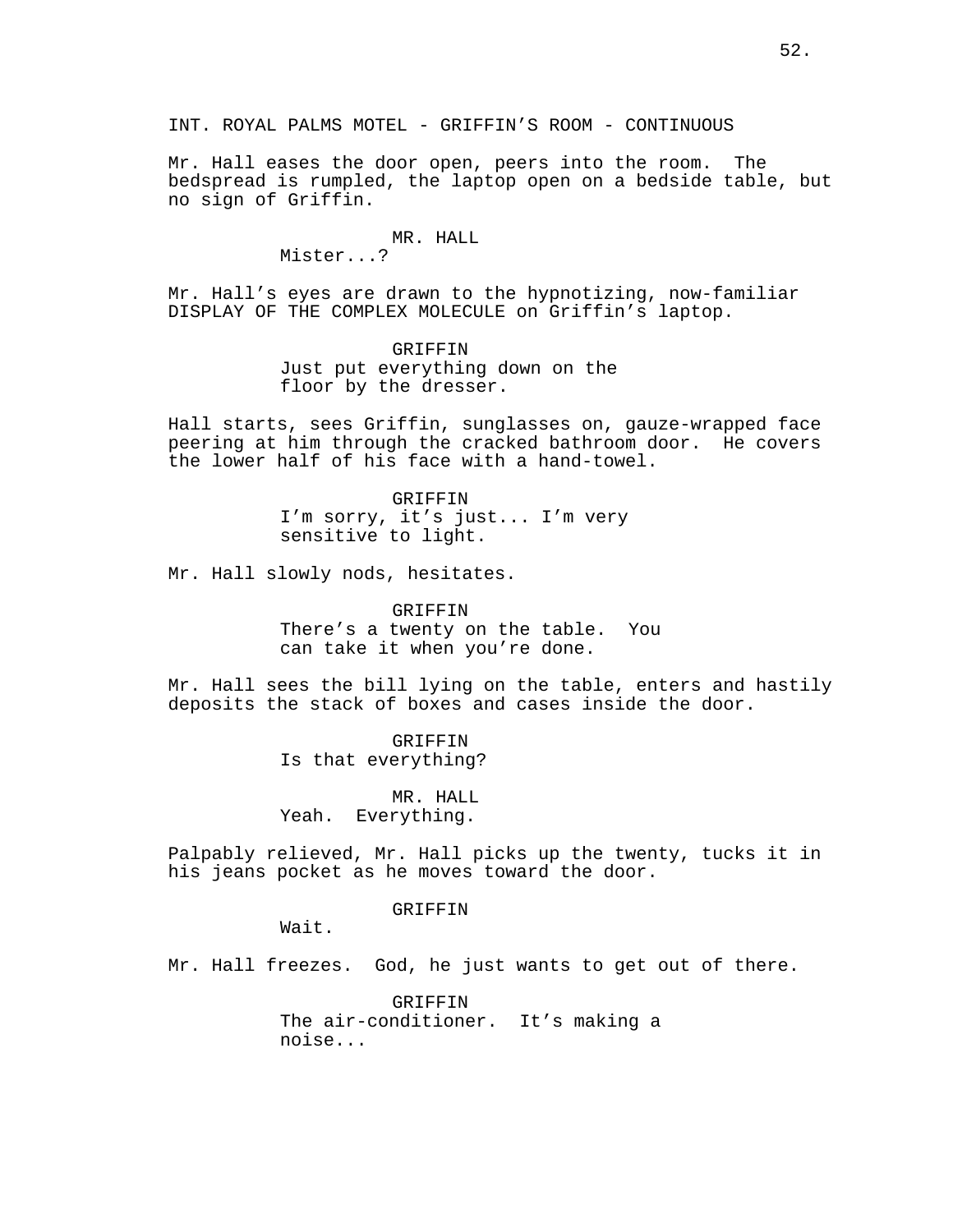MR. HALL (hesitates) If you want, we could move you to another room--

GRIFFIN No, that's okay. I'm fine, here. (Mr. Hall doesn't move) Thank you.

After a beat, Mr. Hall gives Griffin a guarded nod.

SLAM TO:

INT. ROYAL PALMS MOTEL - MANAGER'S APARTMENT - MOMENTS LATER

Mrs. Hall is back in her recliner, munching cheese-puffs as she watches an INANE GAME SHOW on the television. The SCREEN-DOOR SLAMS in the adjoining office.

Her husband enters, crosses to the kitchenette, opens a cabinet and pulls out a bottle of Wild Turkey. Mrs. Hall hits "MUTE," turns in her chair.

MRS. HALL

What?

He slowly looks up, eyes haunted.

MR. HALL (without turning) It ain't Brad Pitt...

OUT TO BLACK

END OF ACT FOUR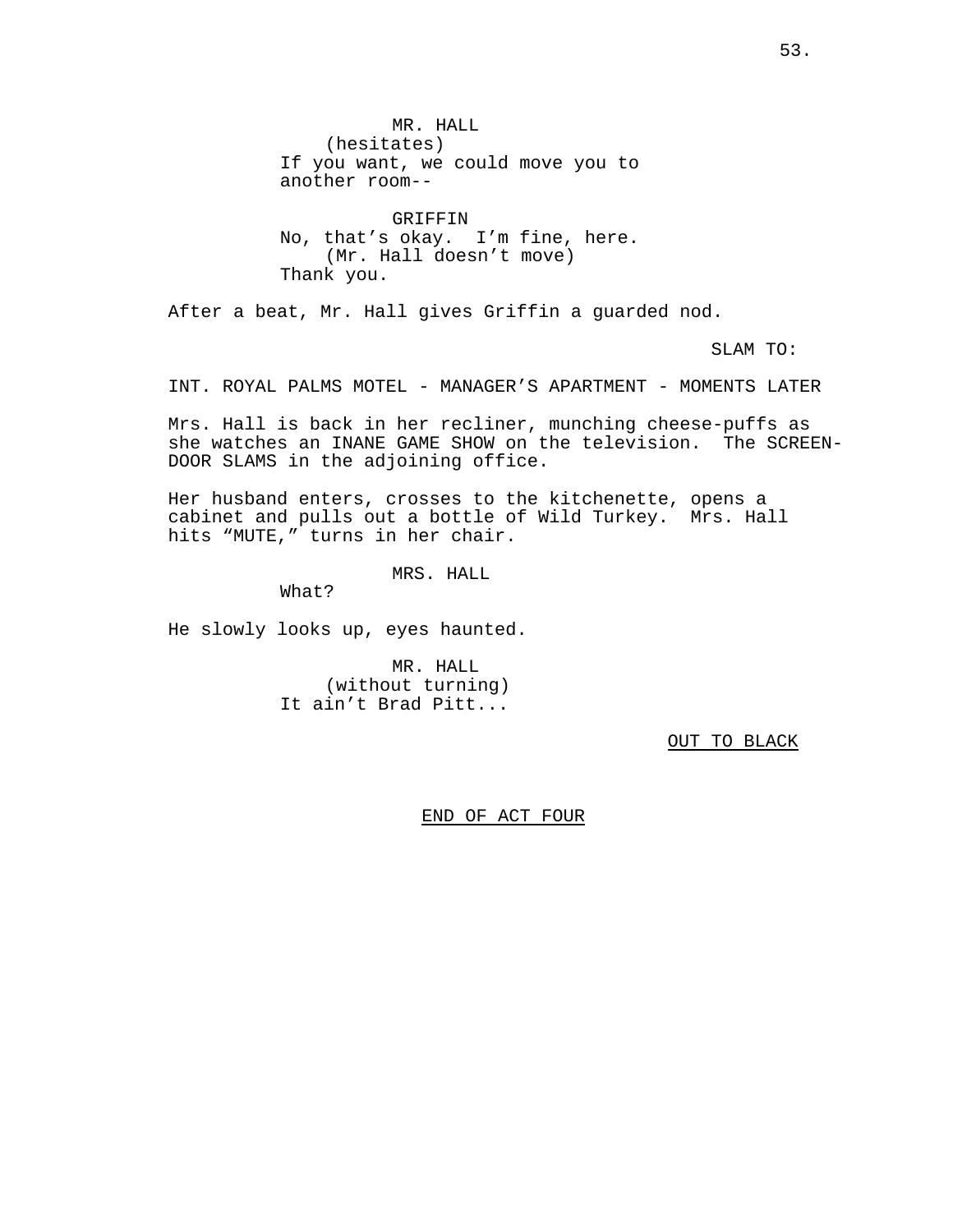FADE IN:

INT. ROYAL PALMS MOTEL - MANAGER'S APARTMENT - NIGHT

As Mrs. Hall watches curiously from her recliner, Mr. Hall pours himself a generous shot of whiskey and knocks it back.

> MRS. HALL What happened?

Mr. Hall leans against the counter, collecting his composure.

MR. HALL I knocked but he didn't answer, so I used my key. He was on the bed. It was dark.

MRS. HALL

So?

MR. HALL So I guess... some of his bandages musta come loose. (shudders) It was bad.

MRS. HALL You saw his face?

Mr. Hall nods, pours another shot, hands shaking.

MR. HALL Man musta had a accident. A real bad one. His jaw was just... tore off.

MRS. HALL His whole jaw?

MR. HALL Nothing there but a big black hole from here to here...

He places the edges of his hands against his upper lip and the top of his shirt-collar.

> MRS. HALL That's ridiculous.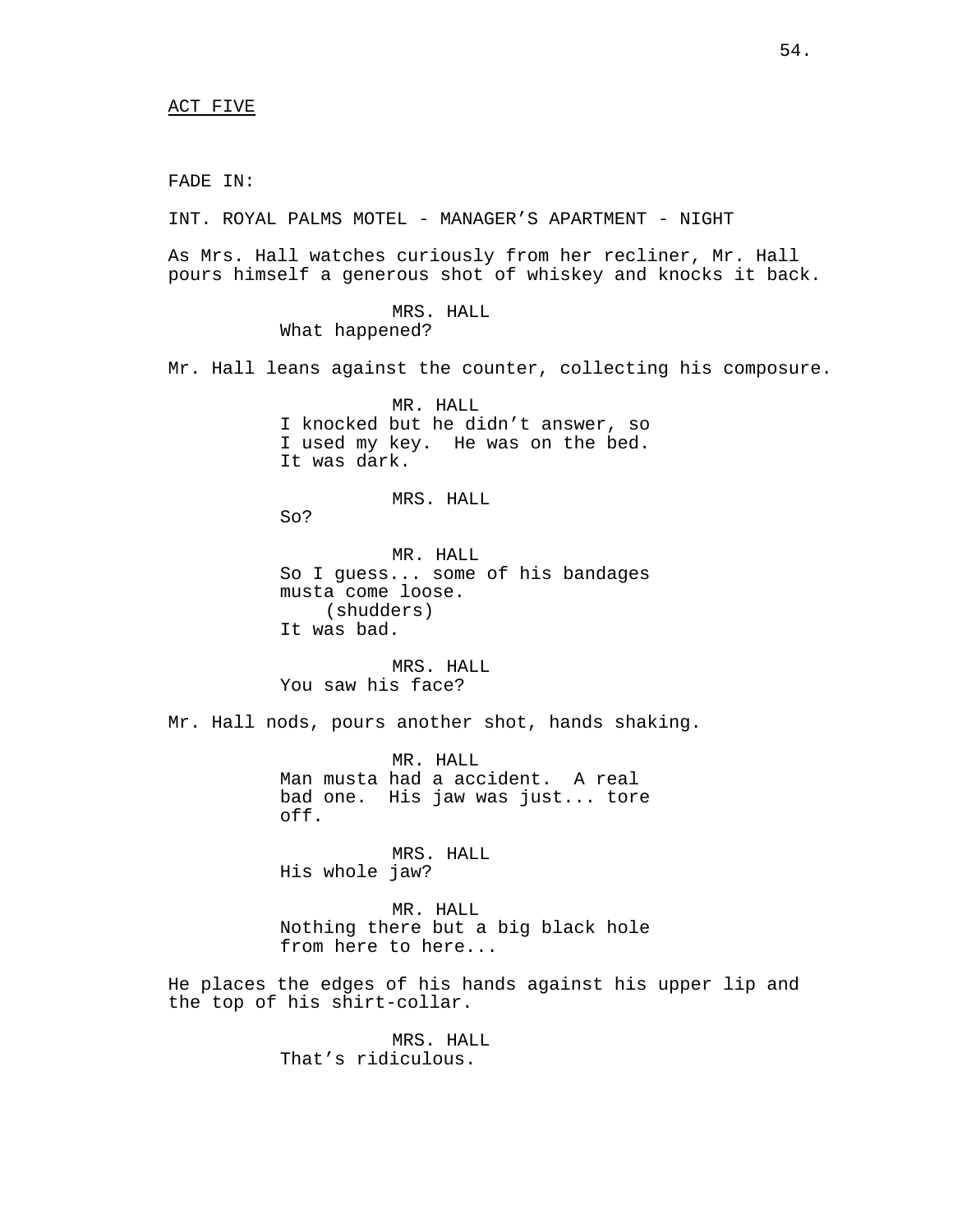MR. HALL I know what I saw.

MRS. HALL So how come he can talk?

Mr. Hall averts his eyes, suddenly unsure. He hadn't thought about that. Mrs. Hall gives him a dismissive look, turns and thumbs off the "MUTE" on the television. After a beat:

> MR. HALL He says his air-conditioner's making a noise.

MRS. HALL He said so? That must be some trick, what, with no jaw and all...

EXT. CONDO COMPLEX - DAY

Detectives Ramos and Hardesty stand outside the gate. OVER THE SPEAKER, a RING TONE purrs, George Griffin picks up.

> GEORGE (over speaker) Yeah, who's there?

RAMOS Detective Ramos, Simi Valley Police. We need to ask you a few questions about Richard.

GEORGE (over speaker) Richard who?

Ramos and Hardesty trade a glance.

INT. TOWNHOUSE - DINING ROOM - MOMENTS LATER

Dressed for a round of golf, George Griffin sits at the table with the two detectives. Ramos takes notes.

> RAMOS And this was the night before last?

GEORGE (hollers) Betty? Night before last?

BETTY (O.S.) Yes, dear!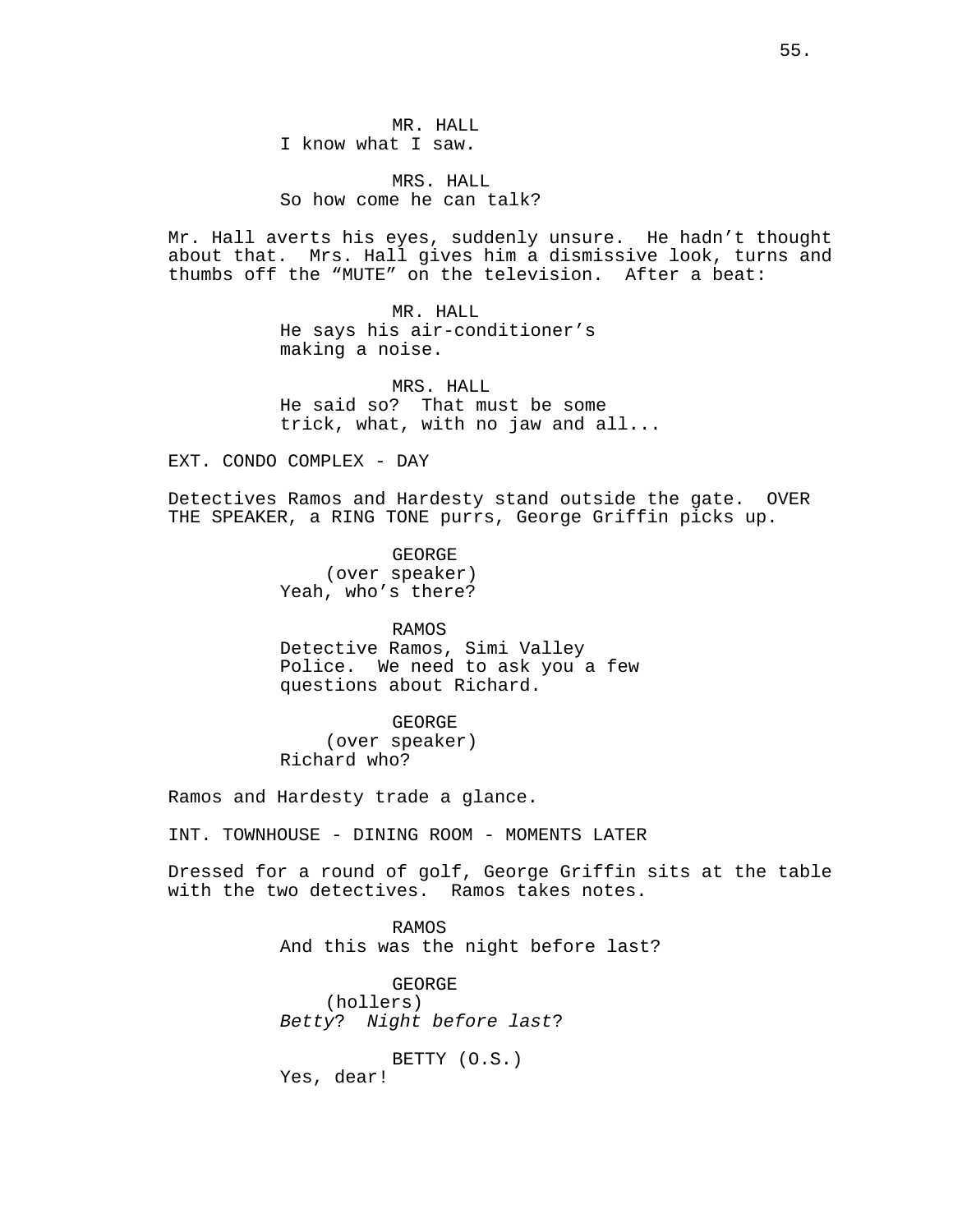George GRUNTS. Ramos jots a note.

RAMOS Did he seem normal?

GEORGE Hell no. Practically went on a rampage.

Betty enters with a tray of iced tea.

**BETTY** He wanted to borrow some money.

HARDESTY

A loan?

GEORGE Called it an investment. That's a laugh...

RAMOS What'd he need the money for?

George and Betty trade a glance, hesitate. Ramos looks at one, then the other, patiently waiting. Finally...

> GEORGE It's kinda embarrassing...

RAMOS Embarrassing.

GEORGE

Sad, even...

**BETTY** Richard said he'd invented a way to make people...

She trails off, hesitant to make what she's convinced would be an admission that madness runs in the family.

> RAMOS Make people what?

Again, George and Betty glance nervously at one another. Finally, George turns to them, resigned.

INT. UNMARKED CROWN VIC - MOMENTS LATER

Behind the wheel, Ramos slips on her seat-belt. Hardesty SLAMS his door.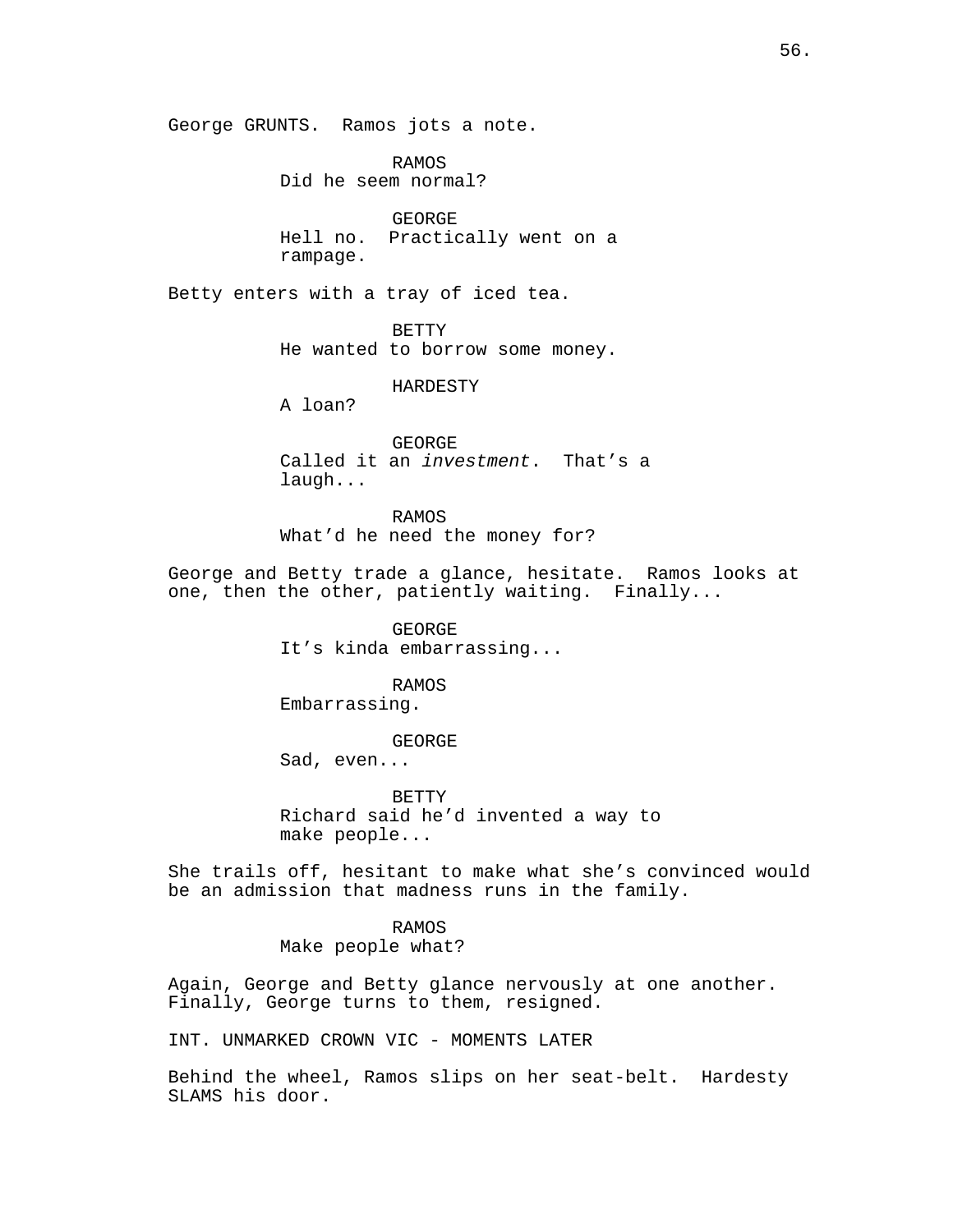HARDESTY

Invisible.

RAMOS That's what the man said.

HARDESTY

That's nuts.

RAMOS

Ya think?

HARDESTY

Yeah. I think.

Ramos draws a deep breath. She doesn't like it, but...

RAMOS

We got tennis-boy, says there was nobody else in the room. Swears the vic had some kind of seizure.

HARDESTY

Coroner says she was strangled.

RAMOS

No question. She absolutely was strangled. Then we got the girls--

## HARDESTY

--saw the vic's car drive off with nobody behind the wheel. You believe that?

RAMOS The husband worked in a lab--

HARDESTY --a cosmetics lab.

RAMOS

Your point?

HARDESTY It's barely a lab. I mean... cosmetics, right?

RAMOS

Still, his ex-boss gets all hinky when we ask what Griffin was working on.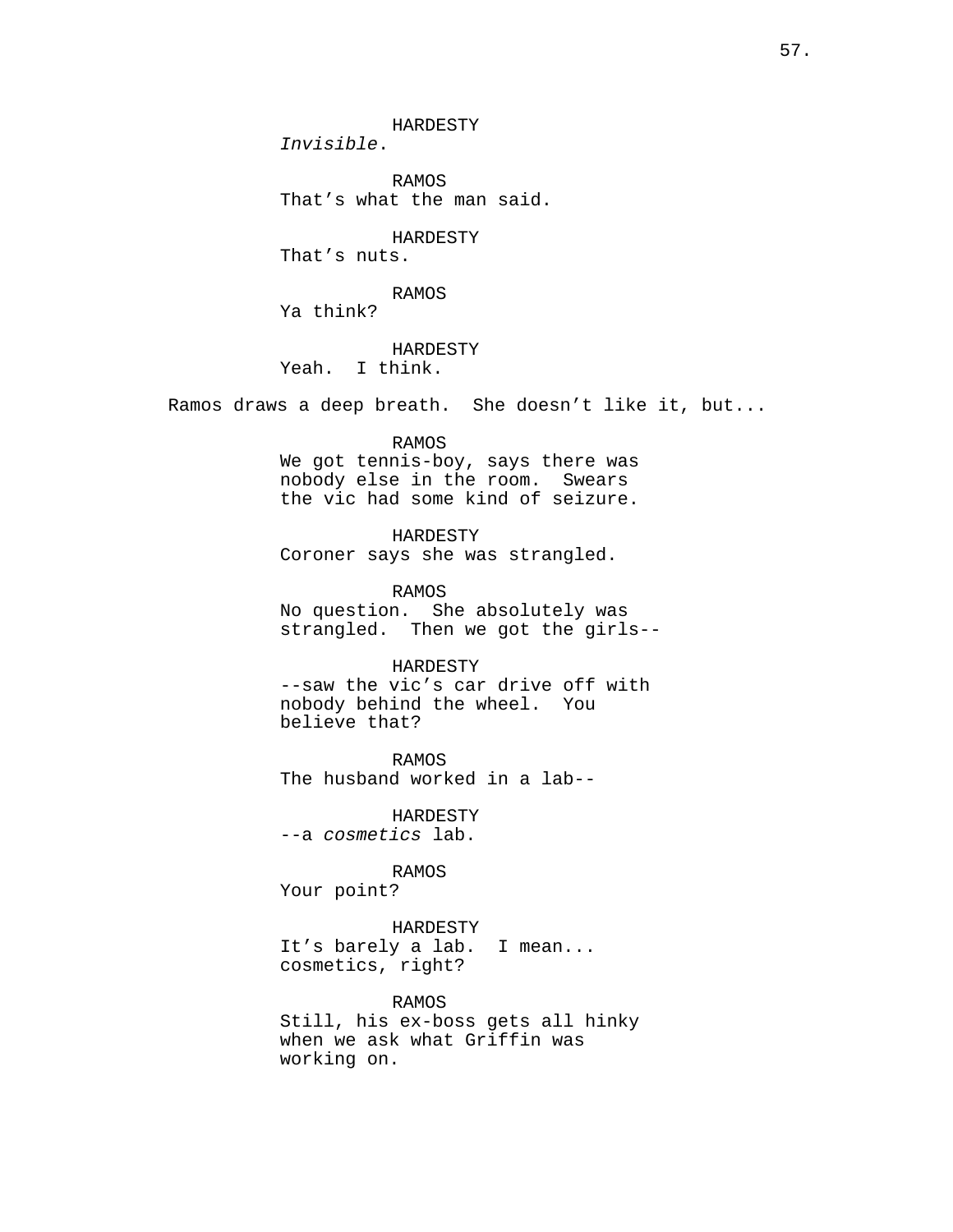It was proprietary.

She gives him a look.

## RAMOS

Don't gimme that. You had your suspicions. You gonna tell me you didn't suspect?

HARDESTY Okay, fine. Sure, I thought something was off, but... come on!

Ramos shrugs. It is what it is.

HARDESTY Okay. So what's our game plan?

### RAMOS

We cut tennis-boy loose, get an arrest warrant for Griffin. Murder one. Issue an A.P.B. Caution the law-enforcement community that the suspect is--

HARDESTY (interrupts) --invisible.

RAMOS Yeah. Invisible.

HARDESTY Be on the look-out for some guy you can't see.

RAMOS That sounds about right.

They lock eyes. Hold a beat. Ramos SNICKERS. Hardesty BUSTS UP.

### RAMOS

How about we just BOLO the wife's car, throw it on the sheet, see what turns up.

HARDESTY That might work. Say we're looking for a possible accessory.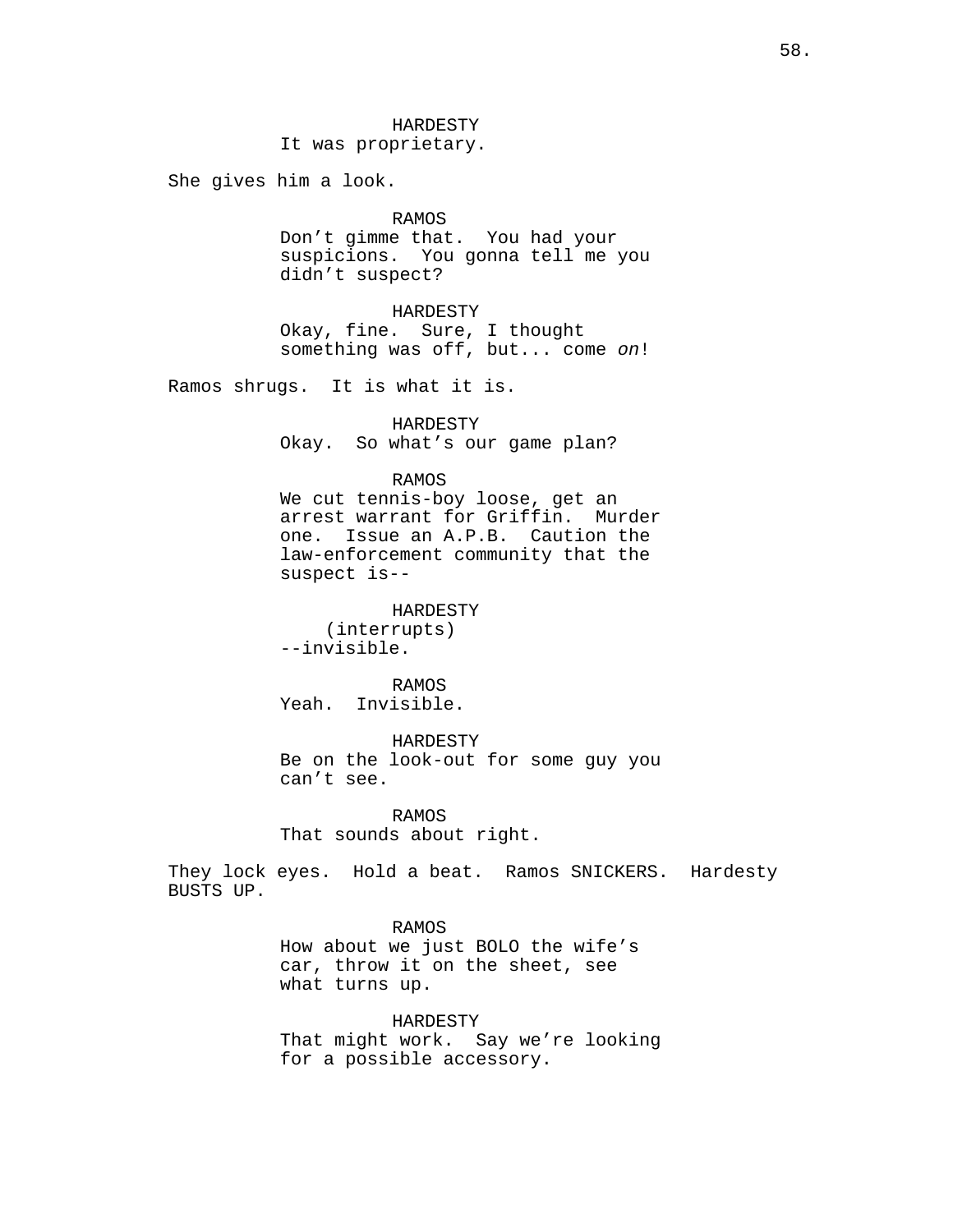## HARDESTY Yeah. Naturally.

Ramos STARTS the car. Hesitates before putting it in gear, gazing out the windshield, disheartened.

### HARDESTY

What?

RAMOS It's not entirely crazy. You do know that.

She meets his eyes. After a long moment, he looks away.

HARDESTY You gonna drive or what?

INT. ROYAL PALMS MOTEL - GRIFFIN'S ROOM - DUSK

ORANGE SUNLIGHT struggles through the closed blinds. Open cases litter the bed. The table is crowded with SCIENTIFIC INSTRUMENTS, BEAKERS, MICROSCOPE AND CENTRIFUGE. Displayed on a LAPTOP MONITOR, the 3D DIGITAL MODEL of the invisibility serum's MOLECULAR STRUCTURE.

# GRIFFIN Opacity compound C-19. Cellular integrity intact, computer models look promising...

Sweating profusely, stripped down to jeans and a t-shirt, wearing a small HEADSET jacked into his laptop, Griffin adjusts a Bunsen-burner under a beaker of bubbling liquid the color and consistency of tallow and records his findings into his computer audio-log, his VOICE TREMBLING with desperation:

#### GRIFFIN

This is my last shot. I've distilled the last of my serum to develop the base, increased the amino-acid components in order to speed absorption--

With fevered eyes, he watches a single drop of CLOUDY LIQUID build at the end of a glass condenser, drop into a small testtube. INPATIENT:

GRIFFIN

C'mon....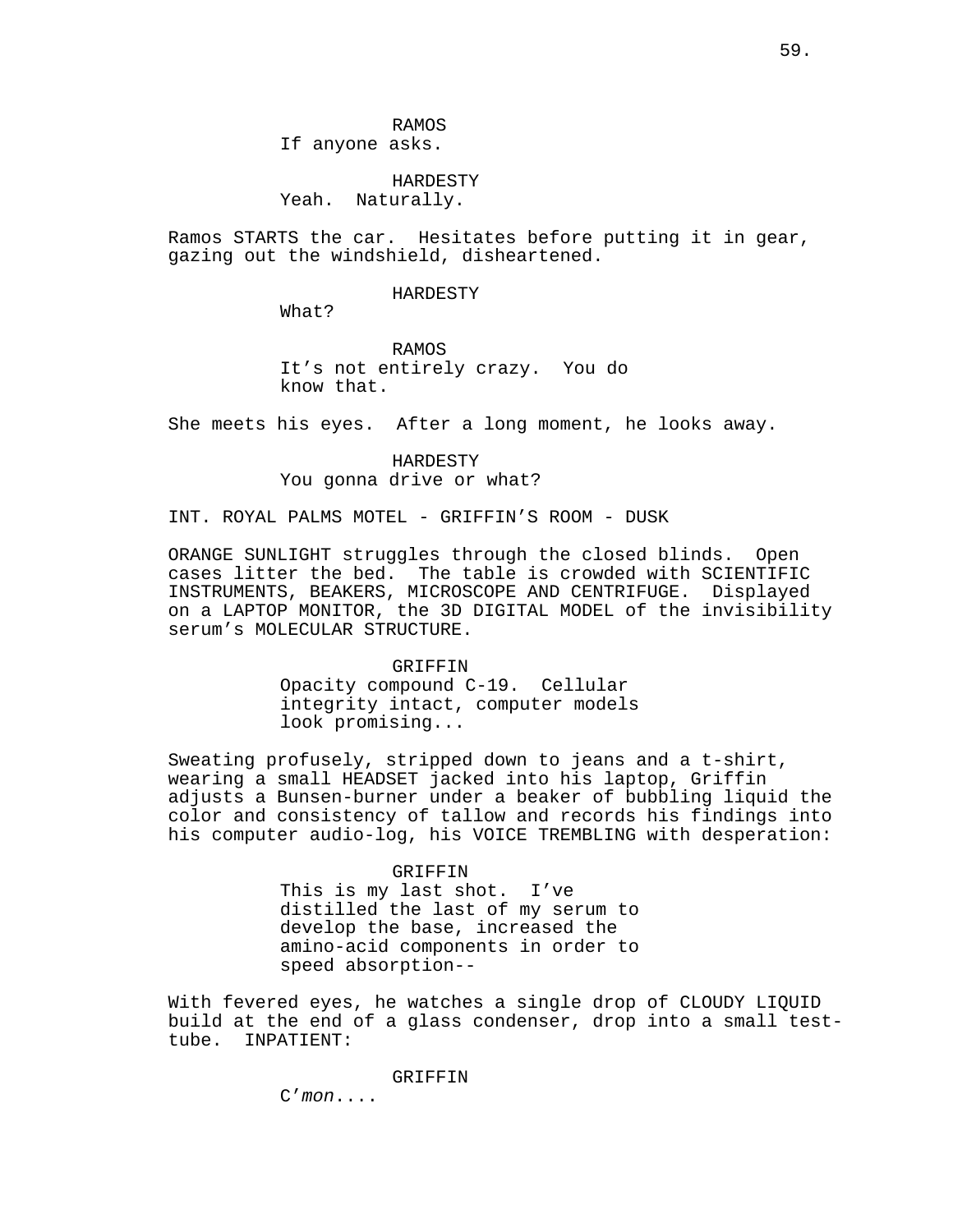Startled by A KNOCK at the door, he strips off the headset and SNARLS:

### GRIFFIN

What.

EXT. ROYAL PALMS MOTEL - GRIFFIN'S ROOM - CONTINUOUS

TEDDY HENFREY, a squat ALBINO WOMAN wearing work-overalls with "ZIPPY HEATING AND AIR-CONDITIONING" embroidered on the back, SPEAKS LOUDLY through the door.

> **TEDDY** Air conditioner repair.

GRIFFIN (O.S.) Not now. Come back later.

TEDDY

No can do, sir. Gonna be out in Apple Valley all day on a big install...

INT. ROYAL PALMS MOTEL - GRIFFIN'S ROOM - CONTINUOUS

TIGHT ON - The oversized sunglasses resting atop the loose, unwrapped bandages on the bed. Griffin snatches them up with one hand.

GRIFFIN

Hold on!

EXT. ROYAL PALMS MOTEL - GRIFFIN'S ROOM - CONTINUOUS

Teddy waits. She's about to knock again when, suddenly, Griffin UNLOCKS and opens the door a crack. Hood up; bandages and dark glasses.

> GRIFFIN How long'll it take?

#### TEDDY

Not long.

Griffin hesitates.

TEDDY You're gonna want it fixed. Weather man says it's gonna be a real scorcher tomorrow.

Griffin looks at her, heaves a resigned sigh.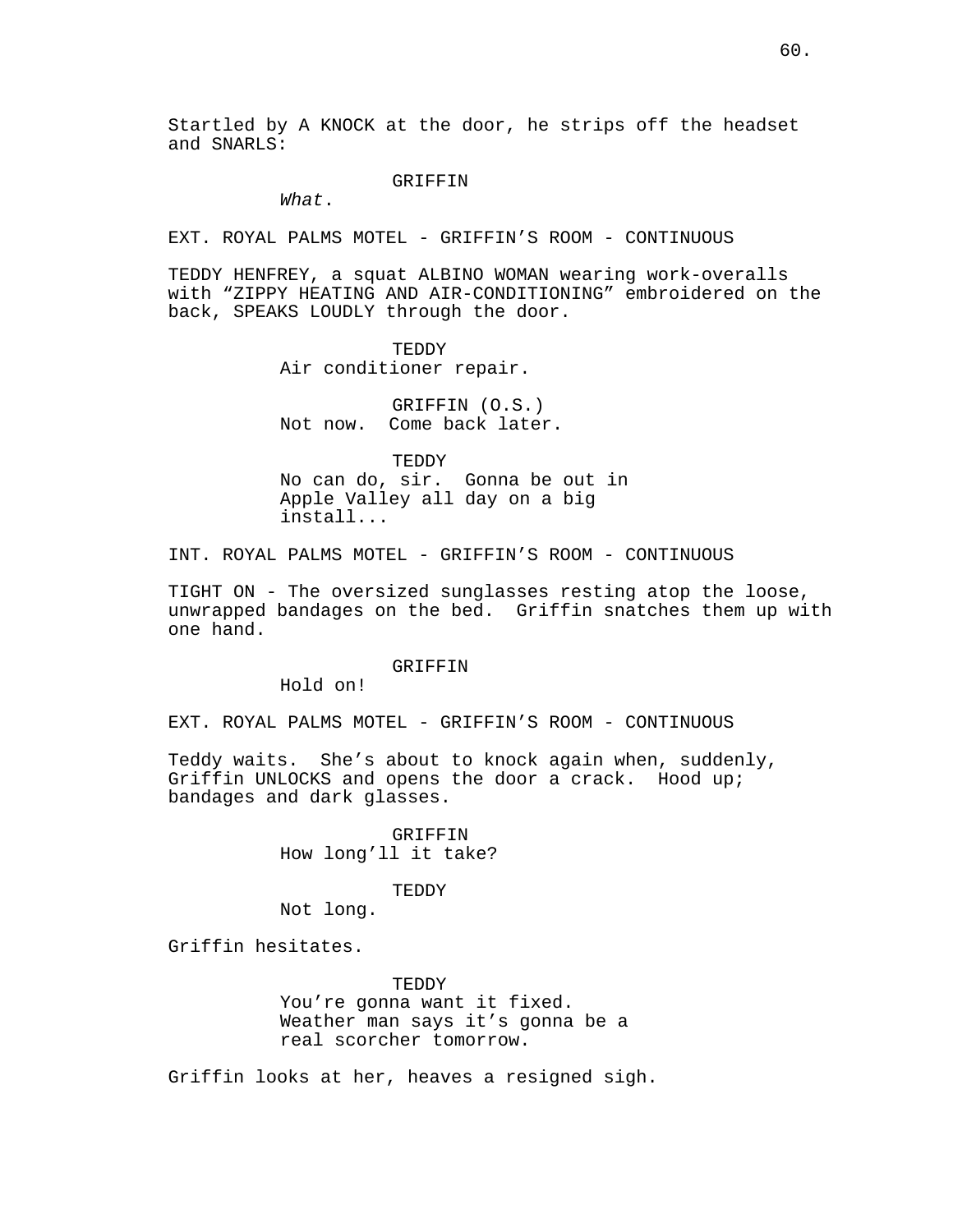INT. ROYAL PALMS MOTEL - GRIFFIN'S ROOM - NIGHT

The air conditioner has been dismantled, parts spread out on a small tarp as Teddy works on the fan. The bedside lamp has been placed on the floor, shade removed to give her more light. She glances over her shoulder.

Griffin stands uncomfortably close, arms crossed, radiating impatience. Creeped out, Teddy returns to her task.

> GRIFFIN Hypomelanosis.

**TEDDY** Yessir. That's what the doctors call it.

GRIFFIN Do you have red eyes? I can't tell in this light.

**TEDDY** No. They're blue. You a doctor?

He SNIFFS, wipes his nose with the back of his glove.

GRIFFIN Not a medical doctor.

TEDDY Cuz most people just ask if I'm an albino. (adds, pointedly) That's if they stop staring long enough to ask.

Griffin just nods. Doesn't move. Doesn't look away.

TEDDY You get in some kinda accident?

GRIFFIN

Yes. (hesitates) More of a condition, really.

TEDDY What kinda condition?

**GRIFFIN** Similar to yours but... more extreme.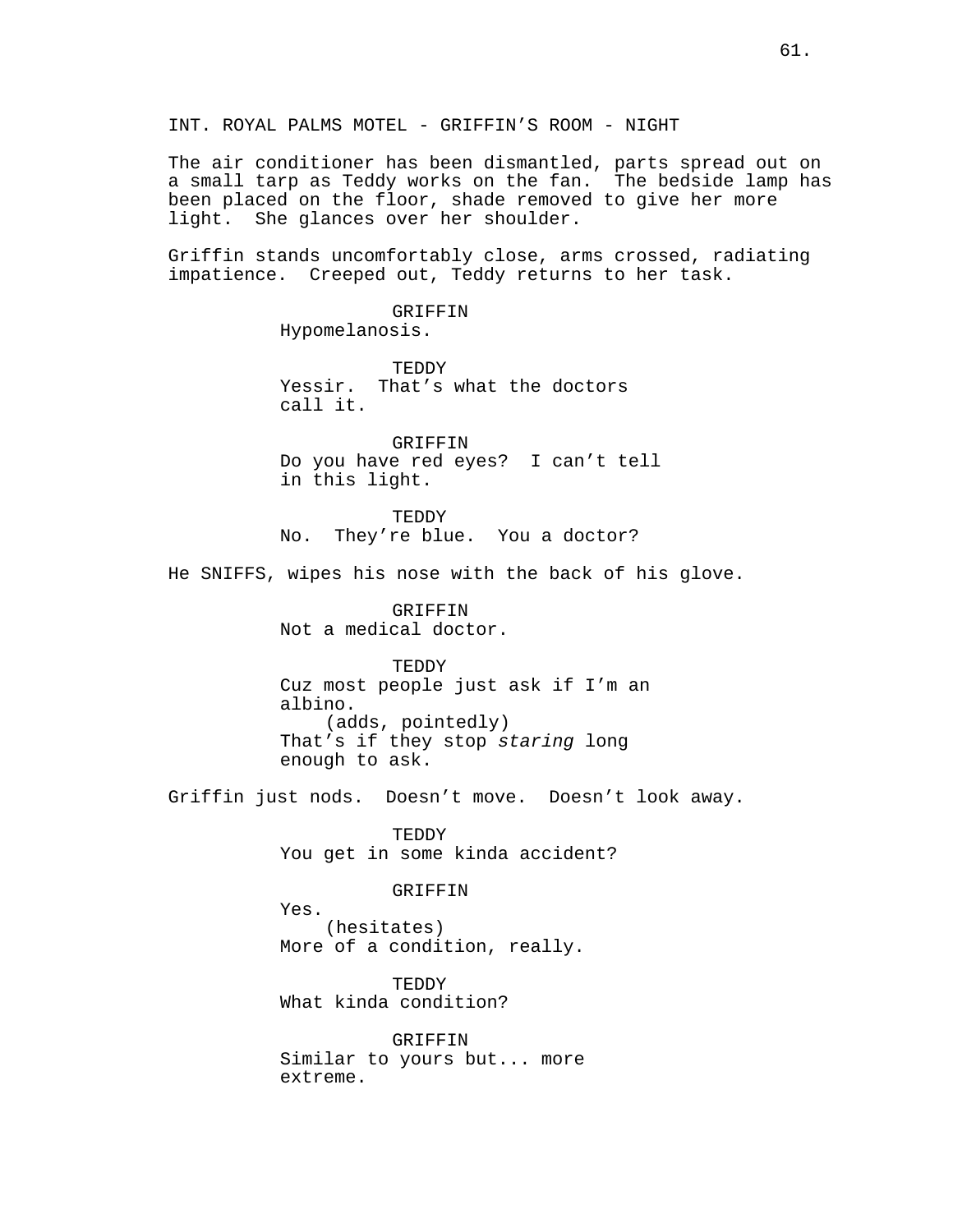Something in Griffin's voice indicates bitter amusement in this description.

> **TEDDY** You trying to be funny?

GRIFFIN No. When will you be done?

TEDDY

Soon.

A silent, uncomfortable beat.

**TEDDY** What kinda doctor?

GRIFFIN

I'm sorry?

TEDDY You say you're not a medical doctor. What kind, then?

Griffin follows Teddy's gaze toward the scientific paraphernalia cluttering the table.

#### GRIFFIN

I'm a physicist. I'm doing some research. I needed some peace and quiet. That's why I'm here. You can tell that to Mrs. Hall.

TEDDY

Why would I do that?

GRIFFIN Because it's obvious you're not here to fix the air conditioner. If it was, you'd have been done thirty minutes ago.

**TEDDY** 

Is that a fact?

GRIFFIN Yes. That is a fact. Now please... (heart attack serious) ... finish and go.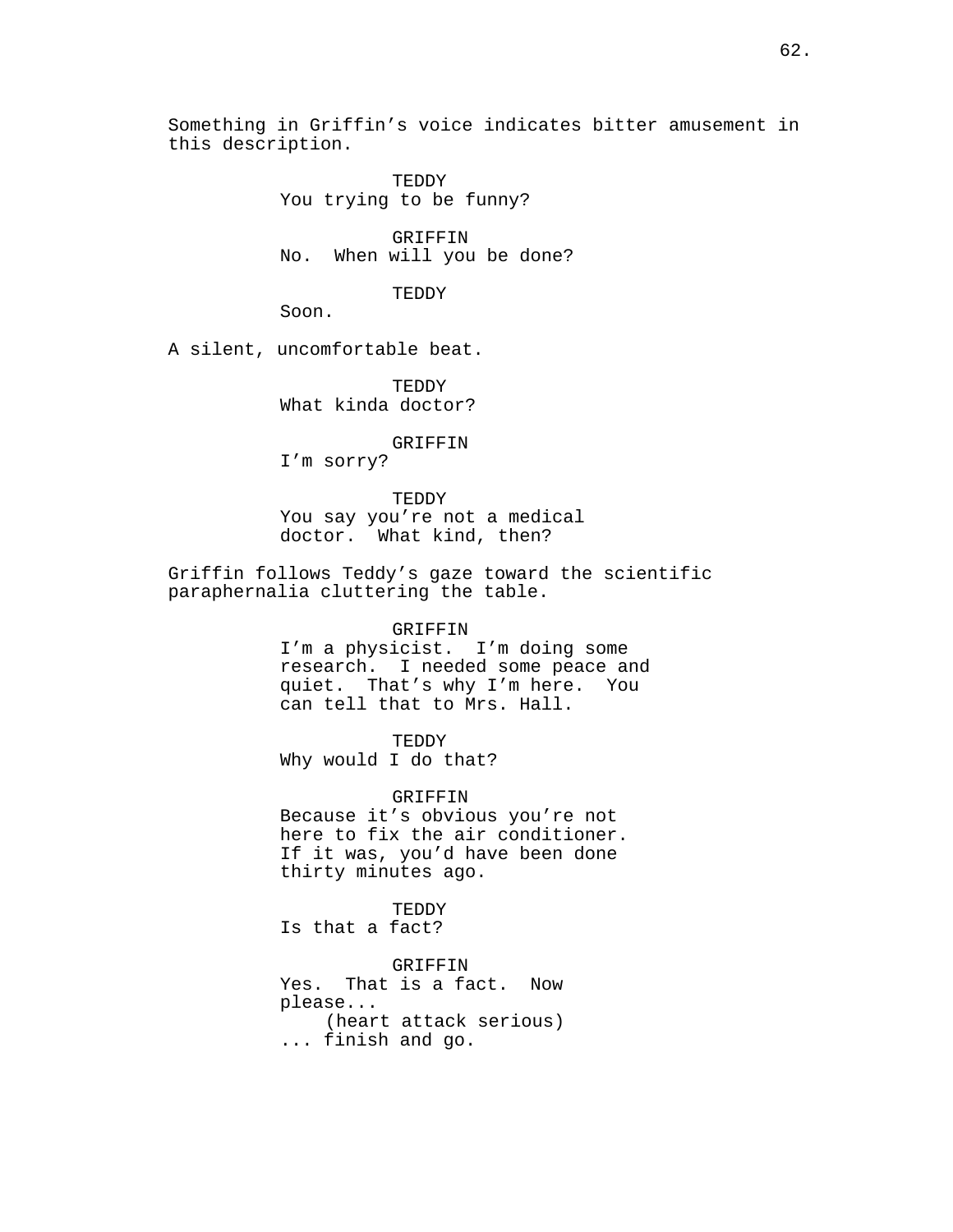Teddy loads her tools into the back of the van. Mrs. Hall pumps her for information.

> MRS. HALL A physicist?

**TEDDY** That's what he told me.

MRS. HALL You mean like one of them guys, teaches you how to walk and feed yourself after a stroke?

Teddy rolls her eyes.

**TEDDY** 

No. That's a physical therapist. A physicist is a guy who, you know, builds nuclear bombs and stuff.

MRS. HALL (alarmed) You think he's building a nuke?

TEDDY No. Hell no. You need way more stuff than he's got in there to build a nuke.

EXT. GLEESON'S CORNER - NIGHT

A clapboard roadhouse at the intersection of two dusty blacktops, JOAN JETT growling loud on the juke. Teddy's van is parked out front in the dirt lot among work-trucks, beaters and a line of rat-bike Harley Davidsons.

> FEARENSIDE (PRE-LAP) Still, he could be some kinda terrorist...

INT. GLEESON'S CORNER - CONTINUOUS

Dimly lit, cigarette smoke glowing with primary colors from dozens of NEON BEER-SIGNS on the walls. Mixed BLUE-COLLAR and OUTLAW CROWD. Teddy Henfrey sits at the bar with FEARENSIDE, a burly biker wearing a greasy denim vest, a huge, bushy moustache, tiny round sunglasses and a bandanna.

TEDDY

No accent.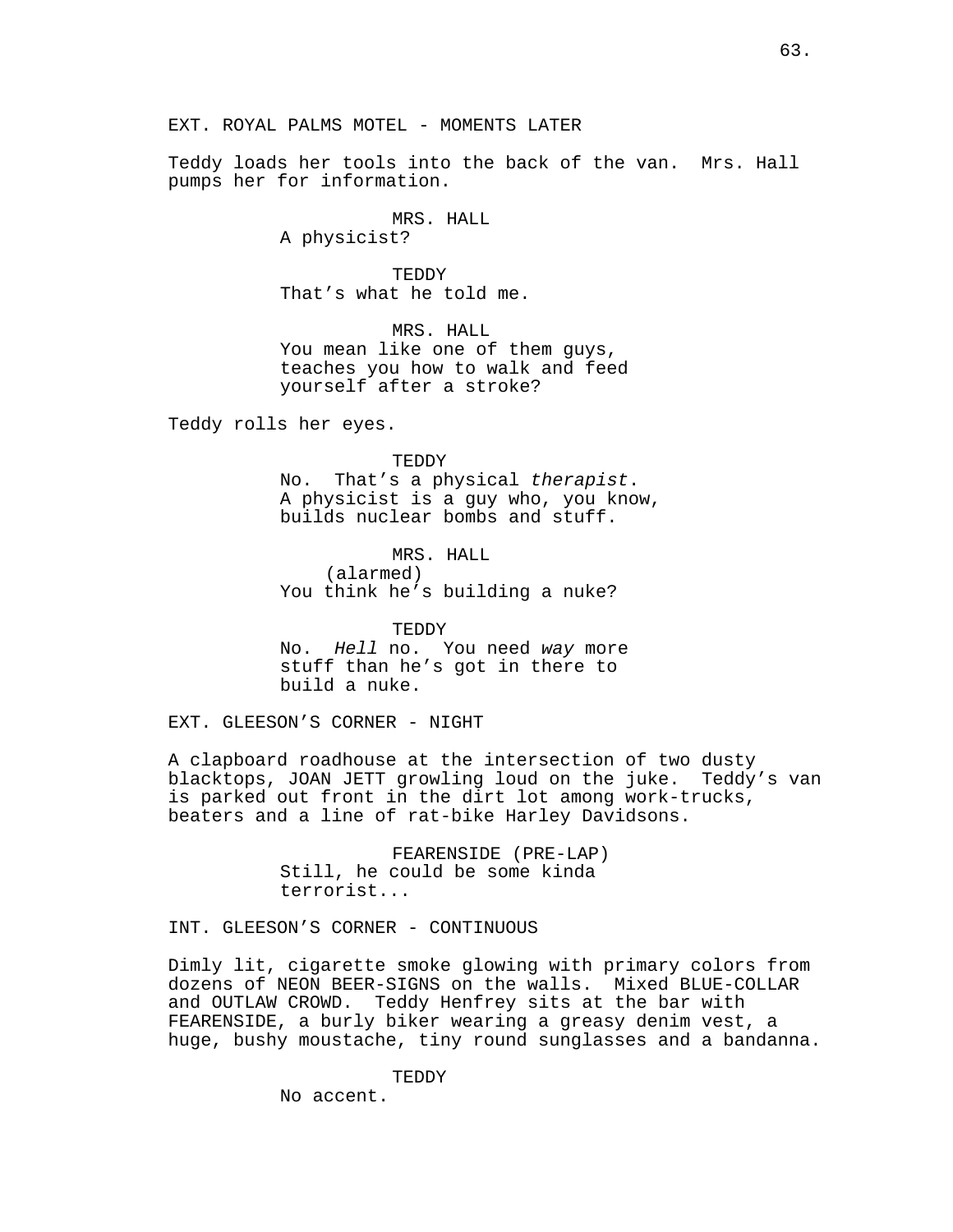Fearenside rubs his chin, nodding sagely as if that would settle it in a court of law. Something occurs to Fearenside.

> FEARENSIDE Maybe he's cooking ice.

**TEDDY** Meth? Ya think?

FEARENSIDE What kinda legitimate guy does scientific research in a flea-bag like The Palms? You say he had a lot of chemicals and stuff...?

Teddy nods.

FEARENSIDE Stay put. I'll be right back.

Fearenside rolls off his stool, swaggers past a gang of bikers playing pool for cash, a COUPLE propped up against the wall, dry-humping near the back door, then out into...

EXT. GLEESON'S CORNER - BACK PARKING LOT - CONTINUOUS

A ROWDY, SHOUTING CROWD surrounds two tough-looking guys in the middle of a vicious street-fight. Fearenside weaves through the crowd.

He approaches a uniformed County Sheriff's Deputy, JAFFERS, late 40s, hard, sunbaked. He leans on the fender of his cruiser, arms crossed, impassively watching the fight.

> FEARENSIDE Hey, Jaffers.

JAFFERS 'sup, Stinky.

FEARENSIDE Wish you wouldn't call me that.

JAFFERS Why not? Everybody else does.

FEARENSIDE

Not to my face.

Jaffers grins, pushing a toothpick from one corner of his mouth to the other.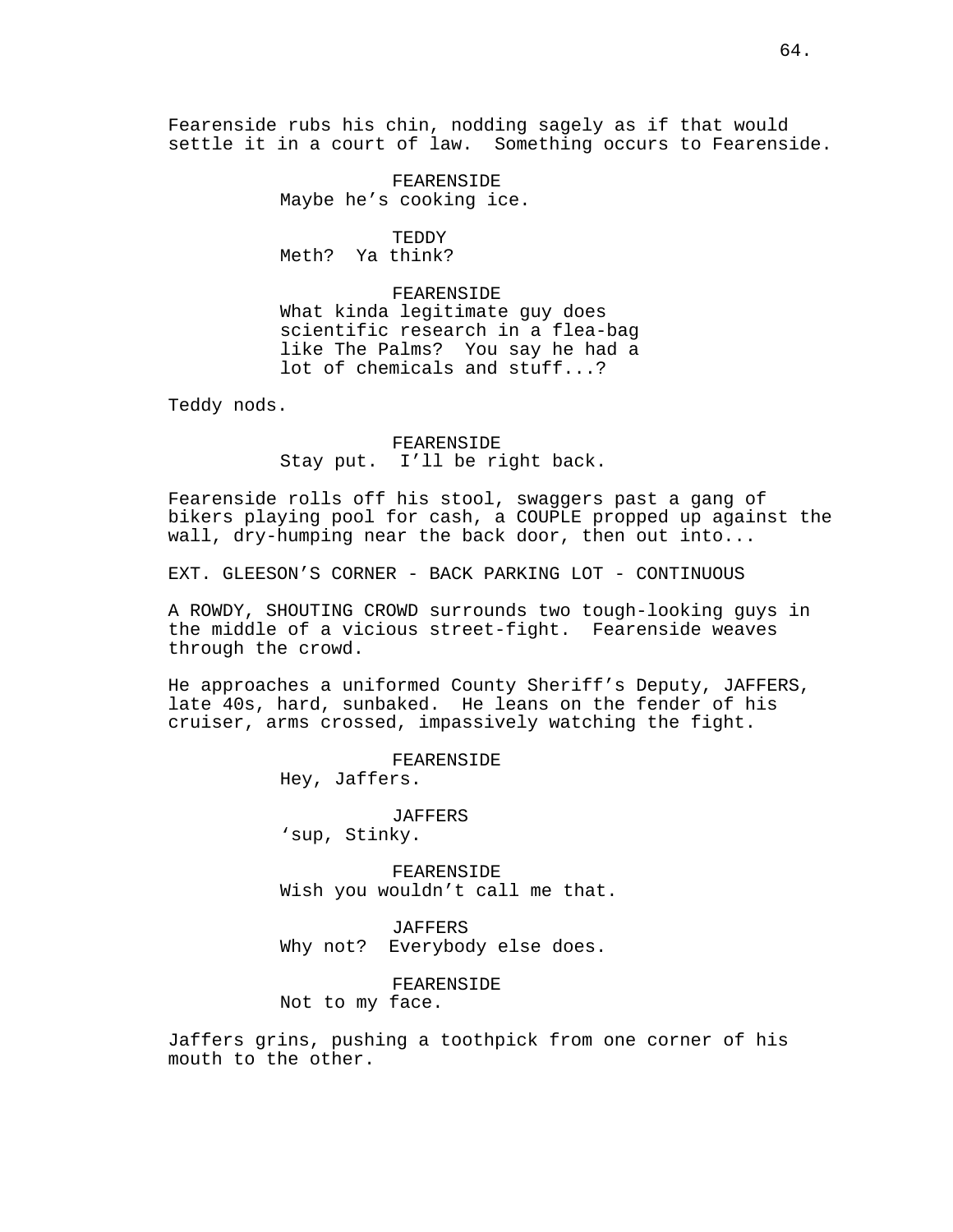JAFFERS So what's up?

FEARENSIDE Gotta guy cooking meth out at The Palms.

This tidbit gets Jaffer's eyes off the fight. He looks at Fearenside for the first time.

> JAFFERS One of Easy's boys?

FEARENSIDE (shakes his head) Freelance.

Jaspers heaves a tired sigh, shakes his head.

INT. ROYAL PALMS MOTEL - GRIFFIN'S ROOM - NIGHT

Griffin shuts off a small spigot at the end of the glass condenser tube. Picks up the test tube, which now contains enough of the CLOUDY ANTIDOTE for a single injection. Speaks quietly into his headset:

> GRIFFIN Opacity compound testing protocol... intramuscular self-injection, 5 ccs. If results are positive, begin intravenous series--

He hears the STEALTHY CRUNCH of wheels on gravel OUTSIDE. Turns toward the door, slowly removing his headset

EXT. ROYAL PALMS MOTEL - NIGHT

Jaffers' cruiser noses through the darkened parking lot, headlights off. He rolls to a SLOW STOP BEHIND GRIFFIN'S ROVER, thumbs the button on his radio mic, SPEAKS QUIETLY:

> JAFFERS Dispatch, this is nine-nine-three. I gotta late-model Range Rover, tag number Alpha-Romeo-Foxtrot one-onenine seven, over.

The response to Jeffers' tag-check comes in over the radio:

DISPATCH Unit nine-nine-three, vehicle is subject of a statewide BOLO in connection with a homicide.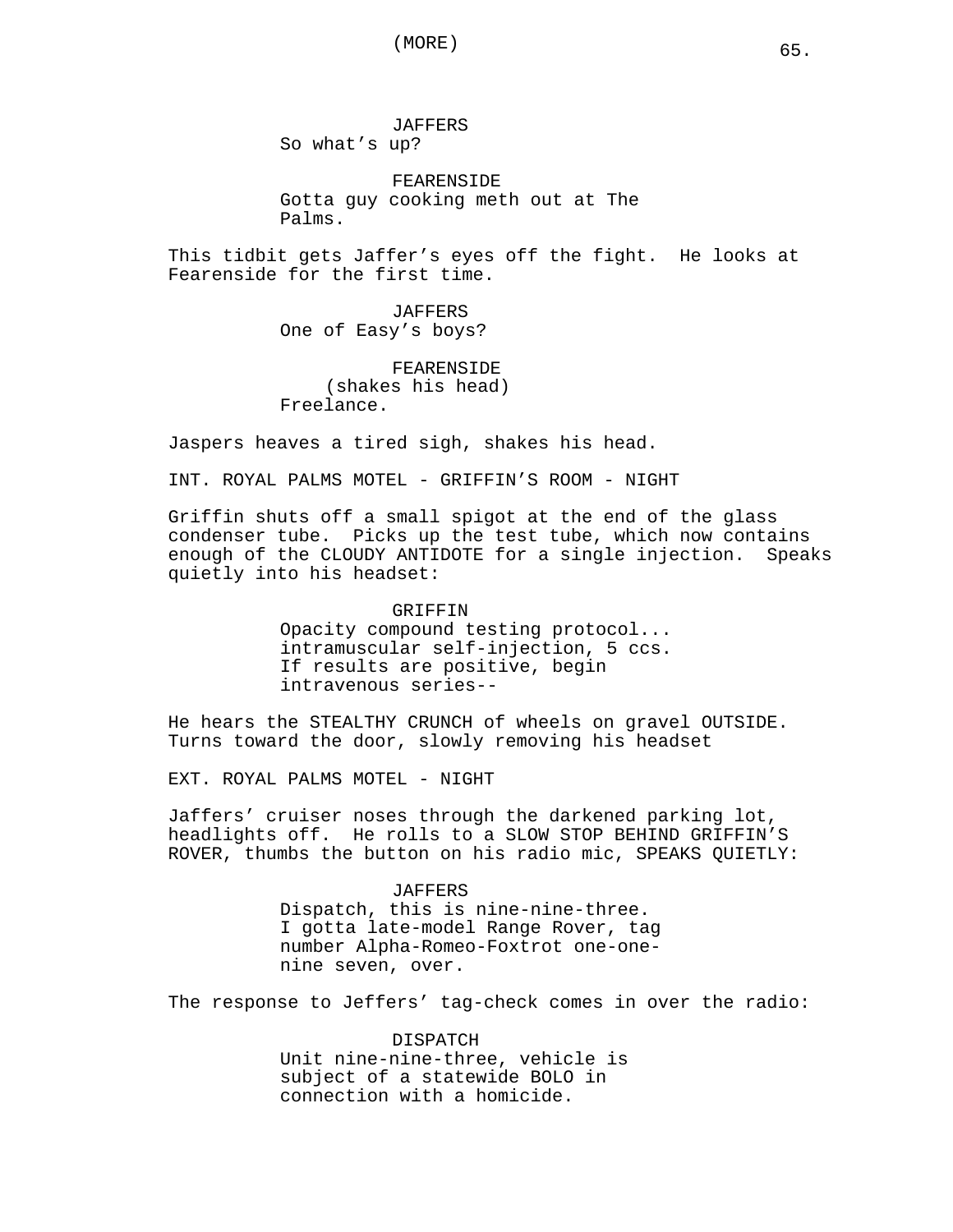DISPATCH(cont'd) Registered owner, Griffin, Richard; male Caucasian, five-ten, one-sixtyfive--

SLAM TO:

INT. ROYAL PALMS MOTEL - GRIFFIN'S ROOM - CONTINUOUS

AS THE DOOR IS KICKED IN. Jeffers enters, pistol drawn, ROARS:

## JAFFERS Sheriff! Freeze!

He sweeps the place with his pistol, eyes moving right past Griffin, who stands naked, silent and stock-still in the center of the room.

#### JAFFERS

Griffin...?!

Quickly ascertaining the room is empty, Jaffers glances into the bathroom, leading with his gun. Griffin silently assumes a position between the bed and the wall.

Jaffers relaxes, holsters his pistol, casually examines the equipment on the table. Griffin watches, nervous.

Jaffers picks up the test-tube of OPACITY COMPOUND, sniffs it. Fear written on his face, Griffin takes an involuntary, protective step forward. Still holding the test-tube, Jaffers thumbs the button on his handset.

#### JAFFERS

Dispatch, I got a suspected methlab out here at The Royal Palms on Avenue G. Scene is clear. Send out a hazardous waste unit--

Jaffers inadvertently drops the test-tube. It SHATTERS AGAINST A BEAKER.

### GRIFFIN

NO!

JAFFERS

Who's the--

Jaffers goes for his gun. Griffin instinctively grabs him from behind, locking him in a tight bear-hug. They struggle, Jaffers twisting, awkwardly pointing his pistol back over one shoulder, FIRING A ROUND INTO THE WALL.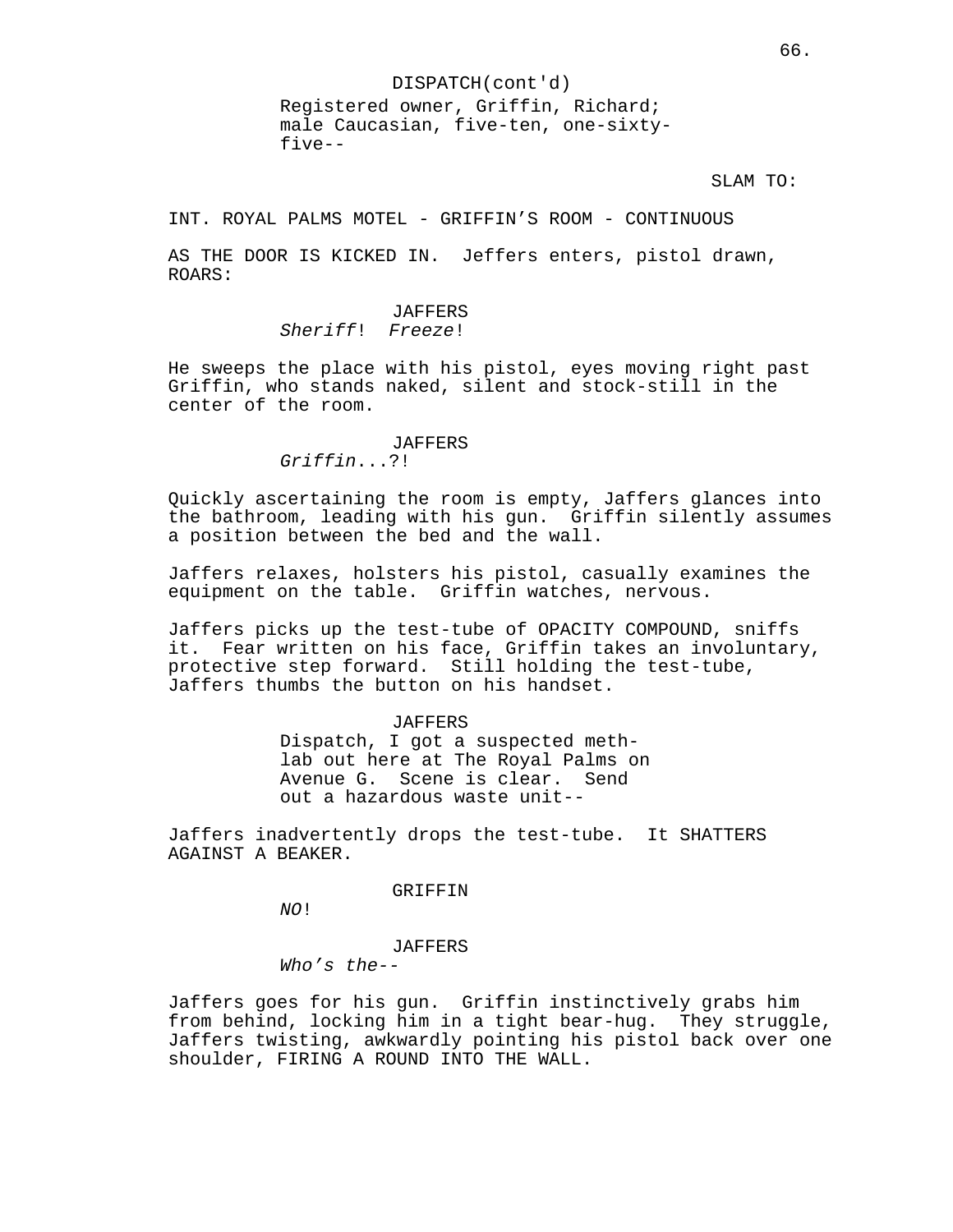GRIFFIN

Jesus--

JAFFERS (confused, terrified) Lemme go, goddamnit--

BLAM BLAM. Two more shots narrowly miss Griffin. He grabs Jaffers' wrist, the two spinning an ungainly waltz across the room until they're in front of...

THE MIRROR - Reflected in its surface, NOT TWO MEN, BUT ONE-- Jaffers, alone, gazing in stunned disbelief, his arms pinned to his chest, his wrist squeezed by an unseen hand.

#### JAFFERS

Lemme...go!

The muzzle of his pistol moves inexorably under his chin.

EXT. ROYAL PALMS MOTEL - GRIFFIN'S ROOM - CONTINUOUS

A MUZZLE-FLASH rims the blinds as a SHOT IS FIRED. A BODY hits the floor with a sloppy THUD.

INT. ROYAL PALMS MOTEL - GRIFFIN'S ROOM - CONTINUOUS

Griffin gazes down at the floor in horror, HIGH-VELOCITY BLOOD-SPATTER splashed across his bare chest and left shoulder. Dazed, he turns to...

THE MIRROR - the spray of JAFFERS' BLOOD IS SUSPENDED IN MIDAIR, a gaudy red splash modeled by the contours of Griffin's left pectoral muscle, collar bone, trapezoid...

As Griffin wipes it away, he looks up to see THREE DISEMBODIED RED FINGERS floating in the mirror, each DRIPPING BLOOD.

 Suddenly, LIGHTS BLAZE ON outside, snapping him out of his trance.

EXT. ROYAL PALMS MOTEL - FRONT OFFICE - CONTINUOUS

Clad in dirty boxers and a frayed satin kimono, Mr. Hall dashes out the office door, an Army .45 in one hand. Mrs. Hall, in a cotton night gown, waddles to keep up. They move past Jaffers' cruiser, still canted behind Griffin's Rover.

MR. HALL

Stay back.

MRS. HALL

 $But --$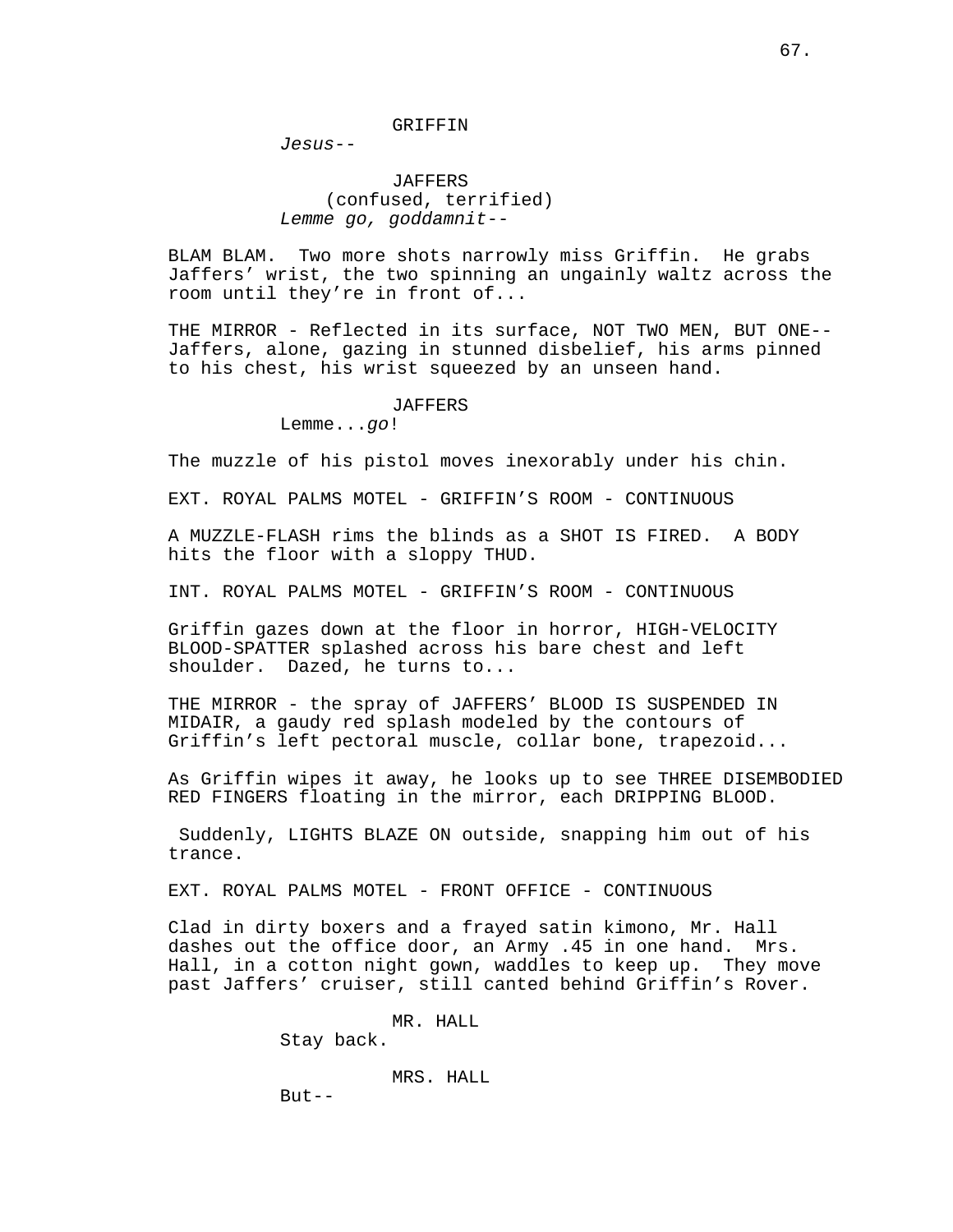MR. HALL Stay back!

He presses himself against the wall next to the broken-down door, peeks around the threshold. Sees legs--tan cop pants, clunky black cop-shoes.

MRS. HALL

What--

MR. HALL Shh. Stay here.

INT. ROYAL PALMS MOTEL - GRIFFIN'S ROOM

Mr. Hall moves slowly into the room, gun extended in two shaking hands, eyes darting around. The room is empty.

He looks down at Jaffers' body--dead eyes gazing at the ceiling; a dark, spreading halo of blood soaking the carpet under his head. Mr. Hall's eyes are again drawn to the mesmerizing 3-D DISPLAY OF THE INVISIBILITY MOLECULE on Griffin's laptop.

A POWERFUL ENGINE ROARS to life outside, TIRES SPINNING on gravel followed by a CRASH.

EXT. ROYAL PALMS MOTEL - GRIFFIN'S ROOM

Griffin's Land Rover BOLTS FORWARD from Jafferts' cruiser with a wrenching SCREECH of tortured sheet-metal, again REVERSES HARD the police car, this time ramming it back far enough to provide clearance to turn around.

The Rover shifts into forward gear, SPINS A FISHTAIL, kicking up gravel as Mr. And Mrs. Hall burst out the door.

MR. HALL

Hey!

The Rover POWERS AWAY. Mr. Hall levels his Colt, FIRES EIGHT ROUNDS at the fleeing SUV as it disappears into the night.

OUT TO BLACK

## END OF ACT FIVE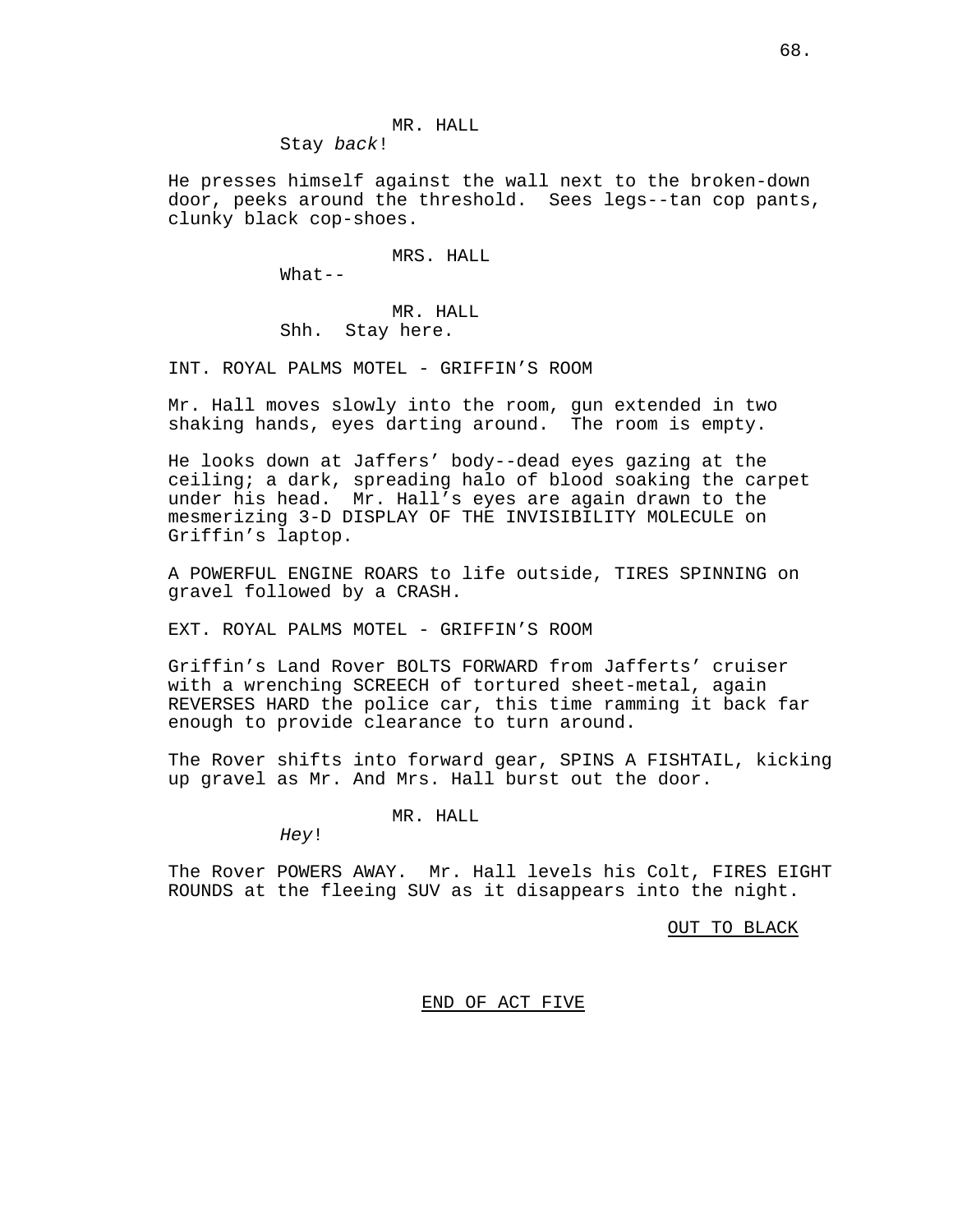FADE IN:

EXT. ROYAL PALMS MOTEL - DAWN

The parking lot is packed with San Bernardino Sheriff's cars, coroner's van; crawling with COPS and CRIME-SCENE TECHS. A couple news vans squat beyond the yellow tape. Ramos and Hardesty play catch-up with a County Sheriff homicide detective, SGT. BRAUTIGAN as they head for the room:

> BRAUTIGAN Single shot to the head. Looks like there was a struggle...

INT. ROYAL PALMS MOTEL - GRIFFIN'S ROOM - CONTINUOUS

Brautigan, Ramos and Hardesty peer inside. Jaffers' body has been removed, leaving a bloodstain and taped outline. TECHS photograph and print the lab equipment on the table.

> BRAUTIGAN Meth lab. Jafferts was checking it out. Your guy musta got the drop on him...

RAMOS You sure he was cooking speed?

BRAUTIGAN

What else?

RAMOS Tell ya what, soon as you get those chemicals analyzed and I.D.ed, shoot us an inventory, 'kay?

BRAUTIGAN

Sure. Whatever.

Hardesty calls to a FINGERPRINT TECH.

HARDESTY Hey. Any luck with prints?

FINGERPRINT TECH Yeah. We've lifted a buncha good ones.

Hardesty looks at Ramos, eyebrows raised. Ramos shrugs.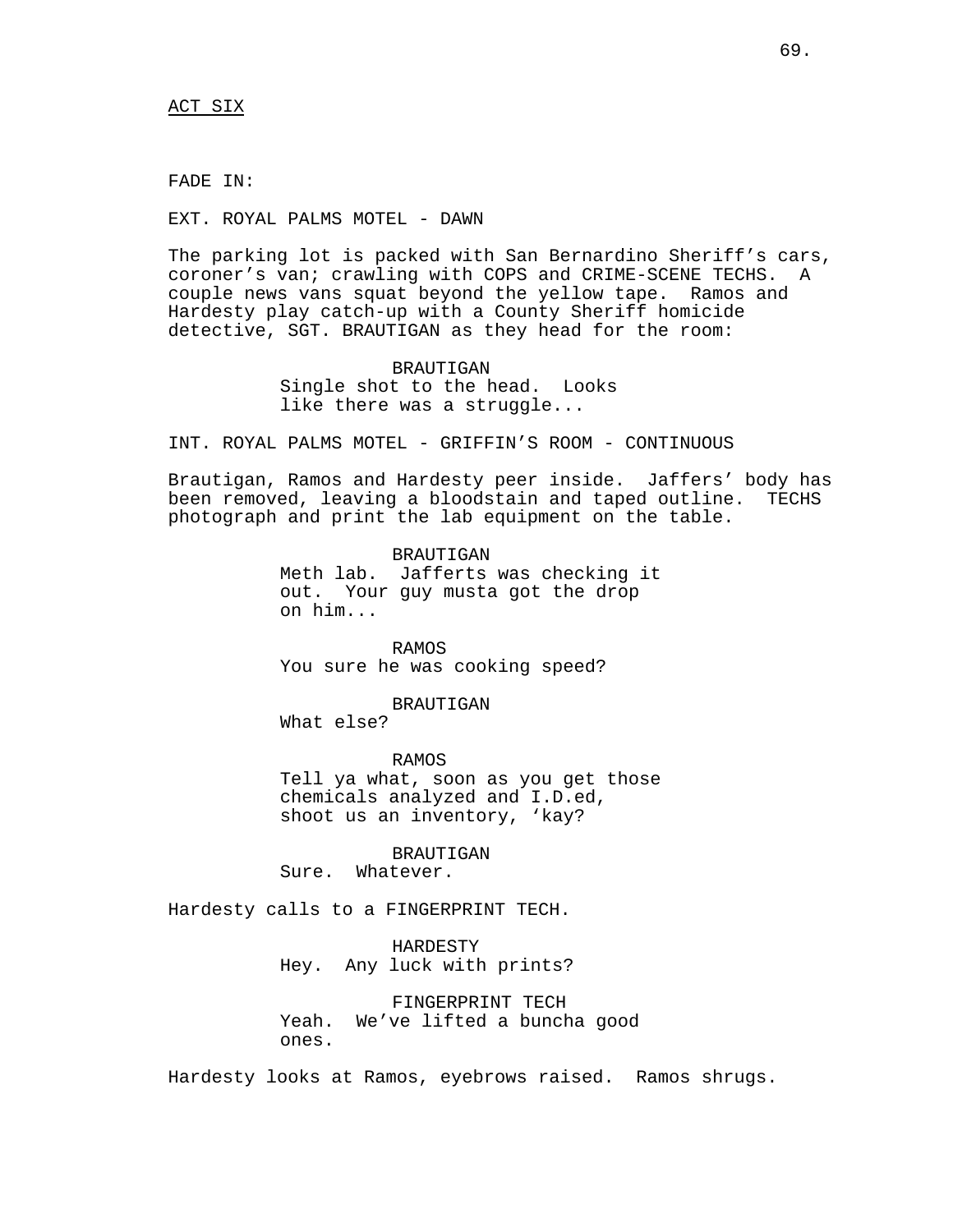RAMOS So? He's gonna leave prints, right?

Brautigan gives them a curious look.

RAMOS Any physical I.D.s? Witnesses?

BRAUTIGAN That might be a problem.

INT. ROYAL PALMS MOTEL - MANAGER'S APARTMENT - MOMENTS LATER

Mrs. Hall is thrilled. This is the most action she's had in years. Mr. Hall is surly; hates cops. Hardesty and Ramos do their best to pull information.

> MRS. HALL He was all wrapped up in bandages.

> > RAMOS

Bandages.

Mrs. Hall nods. Ramos turns to Hardesty, who SIGHS AND MUTTERS to himself:

> HARDESTY Please don't say sunglasses...

MRS. HALL Yeah. Big sunglasses. (to Ramos) Like the old people after they get their cataracts out.

RAMOS

Hands?

MRS. HALL

Gloves.

RAMOS So... (glances at Hardesty) ... neither of you got a look at his face.

MR. HALL

 $W \cap 1$ 

He trails off, glances at his wife, who rolls her eyes.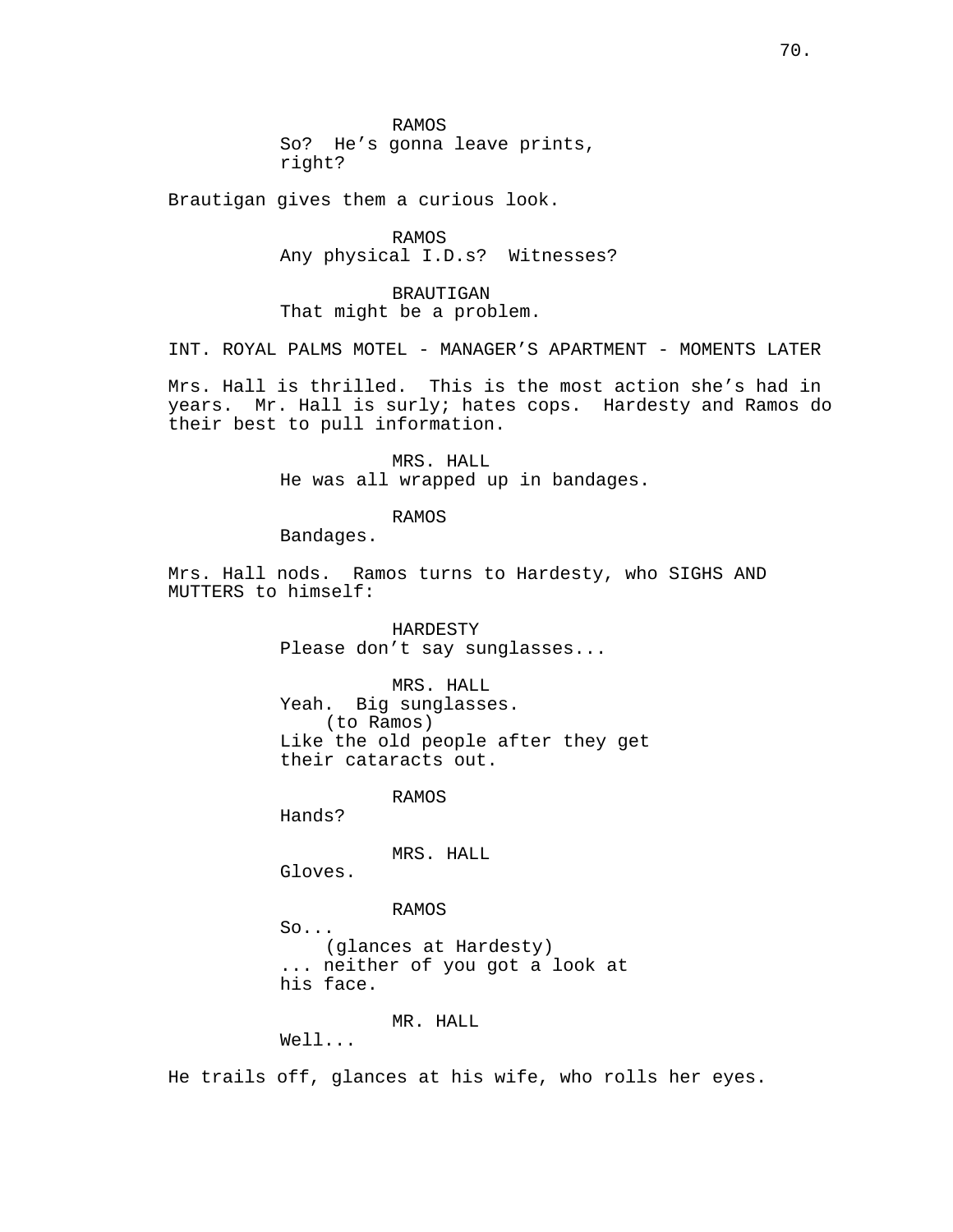Mr. Hall sulks, throws an angry, sidelong glance at his wife, who gloats, SING-SONG:

> MRS. HALL Go ahead, Ray. Tell em...

EXT. DESERT HIGHWAY - DAY

Ramos and Hardesty's Crown Vic barrels down the black slash of a highway.

INT. UNMARKED CROWN VIC - CONTINUOUS

Ramos drives, Hardesty gazing fixedly out the passenger side window. Finally:

> HARDESTY I'm really hating this case.

Ramos doesn't reply. After a beat:

HARDESTY

You think...?

## RAMOS

I dunno. (then) Maybe. What do you say we just keep it real.

HARDESTY (nods) Like any other investigation.

RAMOS Routine. By the book. Who haven't we talked to?

HARDESTY Known associates, friends...

RAMOS

Co-workers.

HARDESTY Yeah, we can do that.

Again, they fall into silence. After a moment, Hardesty slowly shakes his head.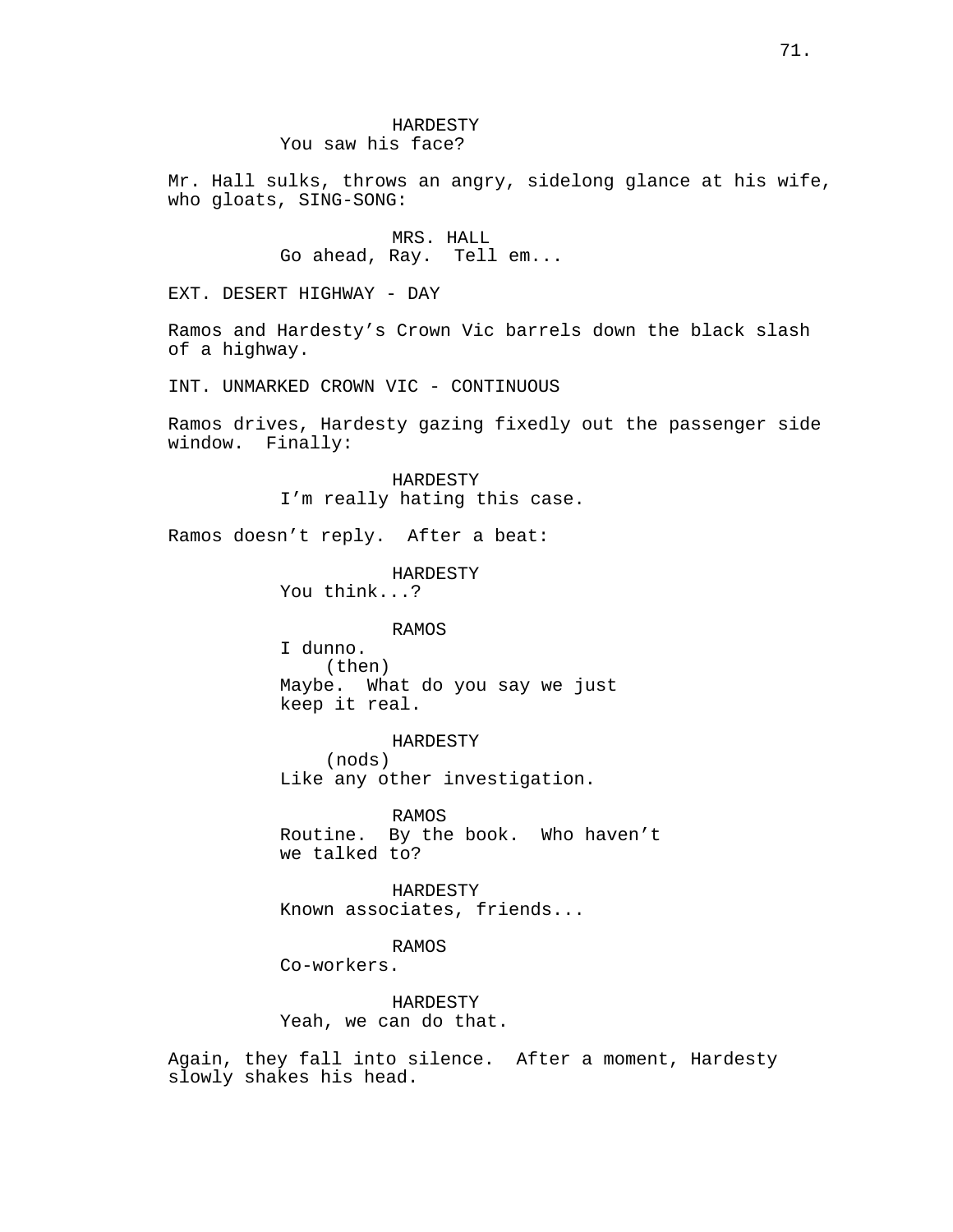HARDESTY

Bandages.

RAMOS Bandages and sunglasses.

HARDESTY

Jesus...

She glances at him, then turns away, begins QUIETLY CHUCKLING.

#### HARDESTY

What.

RAMOS I was just thinking...

HARDESTY

Yeah?

RAMOS Maybe we should talk to Brad Pitt.

Unamused, he just stares at her, then turns and, once again, watches the scenery pass by.

> HARDESTY I'm really hating this case...

Pre-lap the HUM OF A BLOW-DRIER.

INT. MAGGIE'S CONDO - BATHROOM - DAY

Wrapped in a towel, Maggie BLOW-DRIES her hair front of the mirror over her sink. A SLOW PULL REVEALS GRIFFIN standing directly behind her, BLOOD STREAMING FROM A BULLET WOUND above his shoulder blade (no sign of him reflected in the mirror). She finishes, switches the BLOW-DRIER OFF.

### GRIFFIN

Maggie...

She SCREAMS and turns, clutching the towel against her, cringing back against the sink, eyes wide.

# GRIFFIN

I need help.

Something catches her attention. Her eyes flicker to:

MAGGIE'S POV - a deformed .45 Caliber slug floats in midair, moving rhythmically with each RAGGED BREATH drawn by Griffin.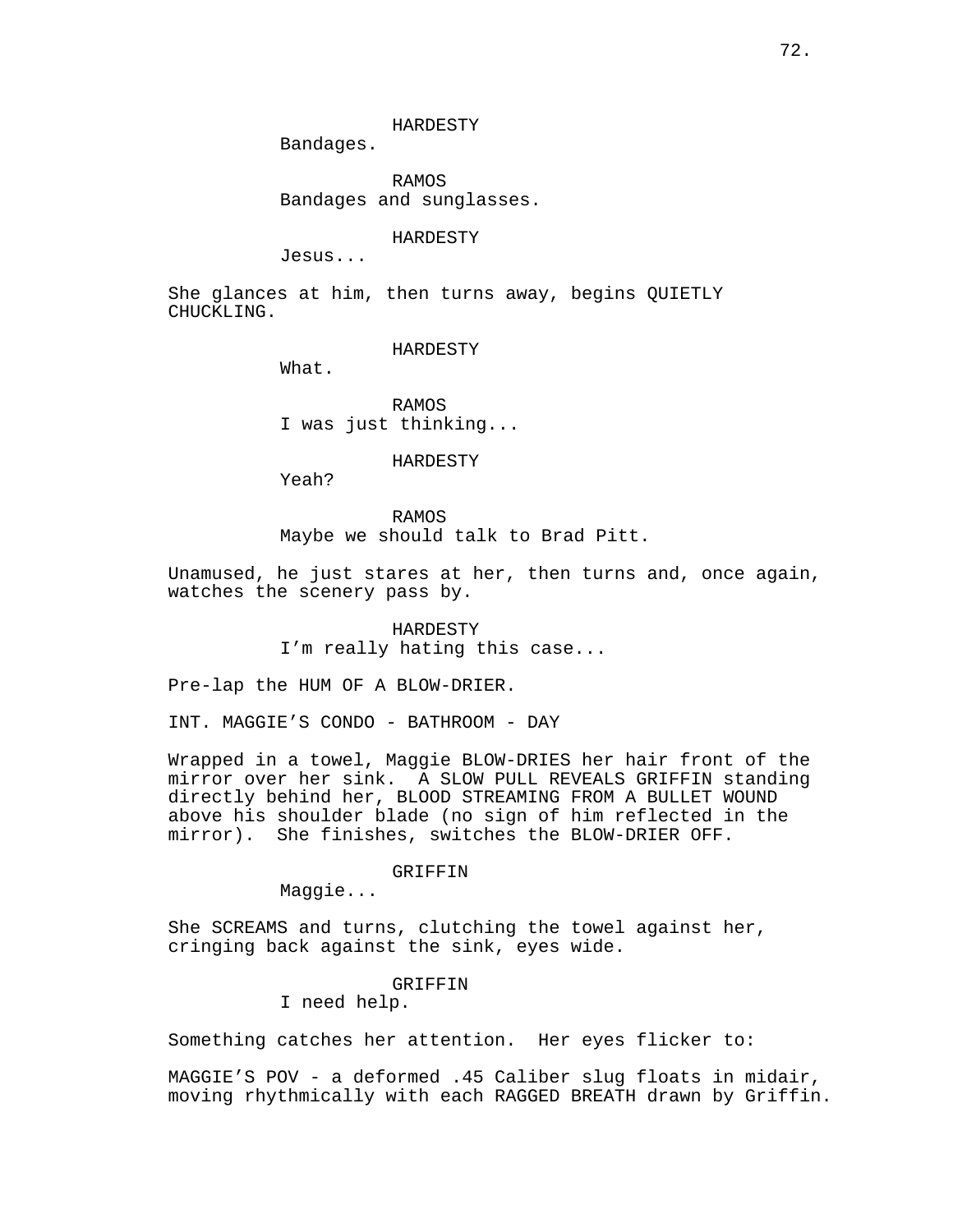# GRIFFIN I've been shot...

She stares at him, paralyzed a moment, then bolts from the bathroom.

INT. MAGGIE'S CONDO - BEDROOM - CONTINUOUS

Maggie runs for the phone. Griffin grabs her, hurls her on the bed. He rips the phone-cord from the wall and pins her to the mattress, covering her mouth with one hand to keep her from crying out. Her panicked eyes dart around, unseeing- similar to a blind person's.

> GRIFFIN Maggie, listen to me. I am not going to hurt you. I promise. It's just me, Richard...

She stops struggling. He slowly moves his hand from her mouth.

> MAGGIE (astonished) You did it.

> > **GRIFFIN**

Yeah.

MAGGIE We haven't been able to get past the absorption issue.

GRIFFIN I worked it out.

Suddenly, she tenses, remembering the news--Vicky Griffin's murder... asks in a quiet, faltering tone:

> MAGGIE Are you gonna kill me?

# GRIFFIN

No.

MAGGIE

Your wife...

Griffin doesn't respond immediately.

GRIFFIN I promise I won't hurt you. I just need your help.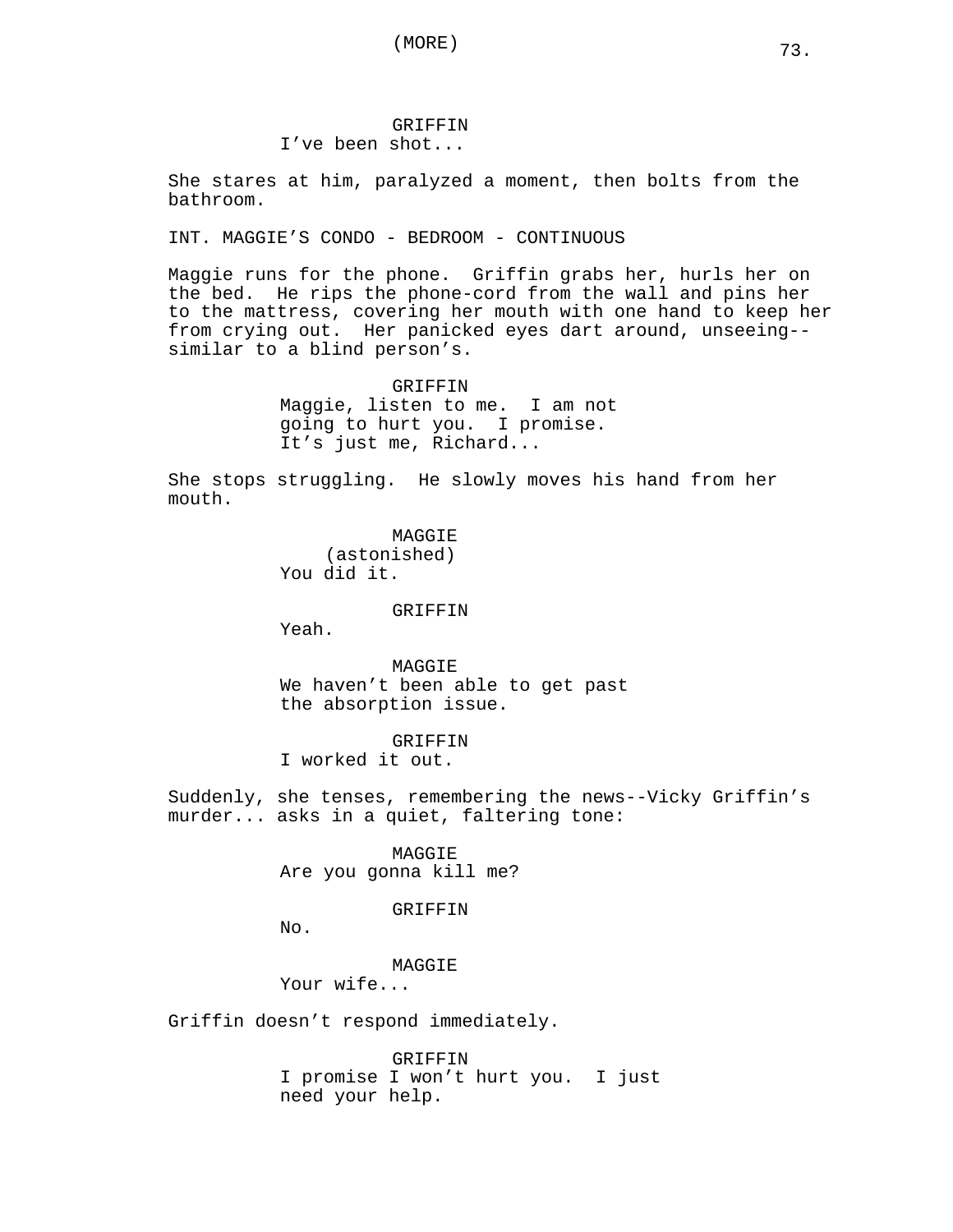GRIFFIN(cont'd) I need to get this bullet out, a place to stay. Just for a little while.

Hold, then the DOORBELL RINGS, startling both of them.

EXT. HALLWAY - MOMENTS LATER

DISTORTED, FISH-EYE VIEW through a peep-hole. Ramos and Hardesty stand out in the hallway. Again, Ramos RINGS THE DOORBELL.

INT. MAGGIE'S CONDO - ENTRY HALL - CONTINUOUS

Griffin peers out the front door peephole. After a moment, he steps away, looks down to see a business card slip under the door. He picks it up.

INSERT: BUSINESS CARD - SIMI VALLEY POLICE DEPARTMENT - Det. Monica Ramos, telephone numbers, address, email.

He turns, looks up from the card at Maggie, who stares in his general direction, ashen, rigid with fear.

# GRIFFIN

Talcum powder...

Huh? Maggie looks confused.

INT. MAGGIE'S CONDO - BEDROOM - MOMENTS LATER

THE BEDSIDE TABLE - A plastic container of TALCUM POWDER sits next to an open FIRST-AID KIT, a few medical instruments-- TWEEZERS, A DISPOSABLE SCALPEL, A PAIR OF FORCEPS--a bottle of MINERAL ALCOHOL and a SEWING KIT.

Maggie picks up the powder. Griffin lies face-down on the bed. Maggie places her hand on his back, begins feeling for the bullet hole.

# GRIFFIN A little to the right.

MAGGIE'S POV - Her palm moves about three inches above the floating .45 slug, finds something, her index finger dipping into a slight depression. Griffin GRUNTS IN PAIN:

> GRIFFIN (O.S.) That's it...

Maggie begins generously sprinkling the area with talcum powder. As if by magic, the POWDER LANDS AND DISPERSES ABOUT TEN INCHES ABOVE THE MATTRESS.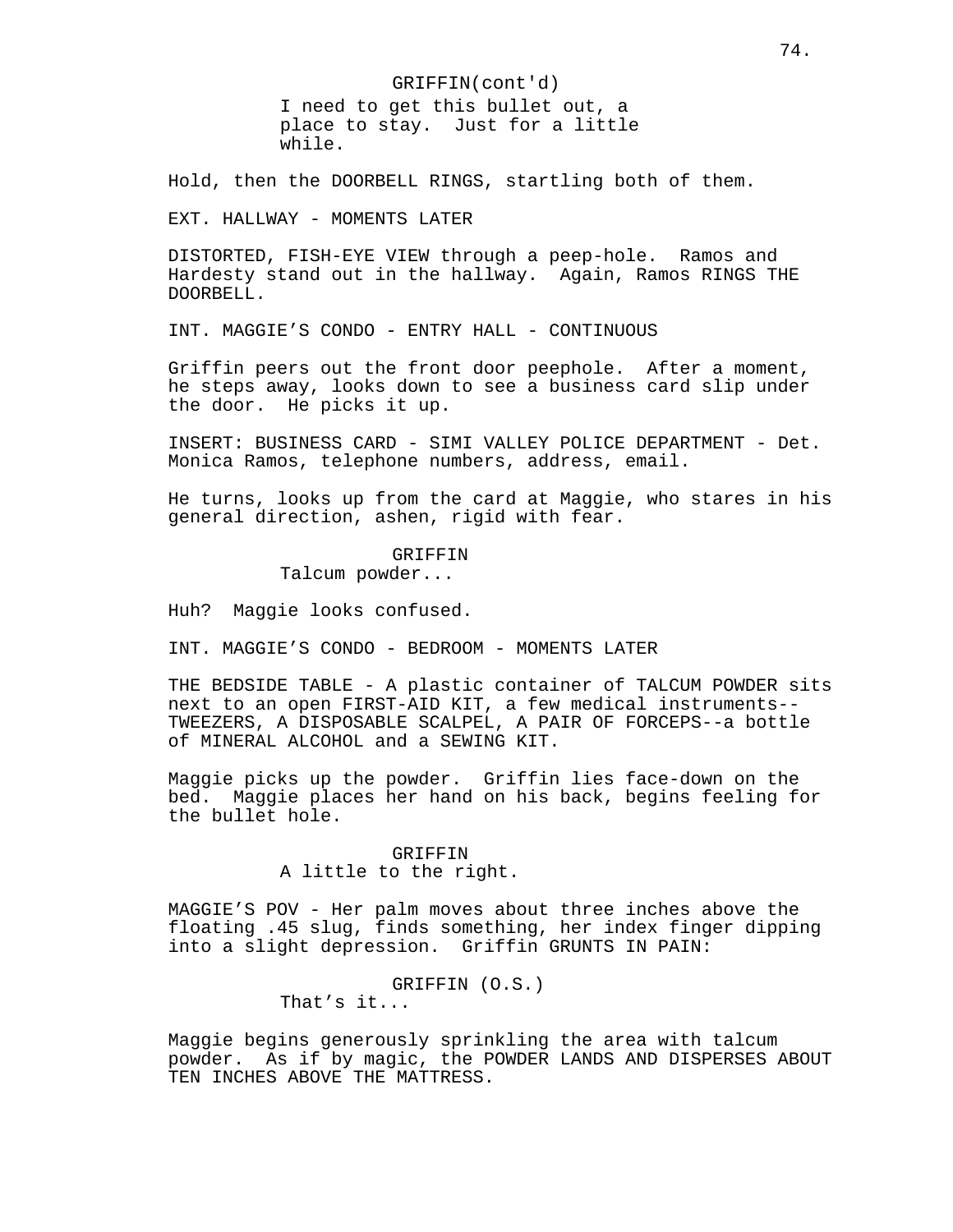MAGGIE - leans in, blows away the excess powder, then pulls back, gazing down in wonder.

MAGGIE'S POV - we can now see the surface of Griffin's shoulder, bone white, semi-transparent, marred by an ugly bullet-wound.

MAGGIE - reaches for the forceps.

MAGGIE Okay, I'm gonna get the bullet. Try not to move.

MAGGIE'S POV - She pushes the head of the forceps into the wound. O.S., Griffin moans through grit teeth. INVISIBLE BLOOD begins flowing, CLEARING RIVULETS through the thin sheet of talcum powder.

MAGGIE - leans down for a better point of view as she works.

MAGGIE'S POV - A thin, semi-transparent SHELL OF TALC DELINEATING FLESH AND MUSCLE; below it, THE BULLET, moving slightly with Griffin's every HITCHED BREATH; and, finally, the SURGICAL-STEEL BEAK OF THE FORCEPS, working its way down an invisible wound channel, probing... opening... LOCKING AROUND THE SLUG.

### **MAGGIE**

Got it.

MAGGIE - She slowly draws out the bullet, holds it up to look at it, hands trembling slightly.

INT. POLICE STATION - RAMOS AND HARDESTY'S DESK - DAY

A printer spits out AN INVENTORY of the items confiscated from Griffin's motel room. Ramos is on the phone.

RAMOS

Sergeant Brautigan, please...?

She picks up the inventory, scans it.

INTERCUT WITH:

INT. SHERIFF'S SUBSTATION - LANCASTER - CONTINUOUS

A small station. FEDS IN SUITS are working in the background, a few carrying boxes through to the main exit. Harried, Brautigan picks up the phone, exasperated:

BRAUTIGAN

Brautigan.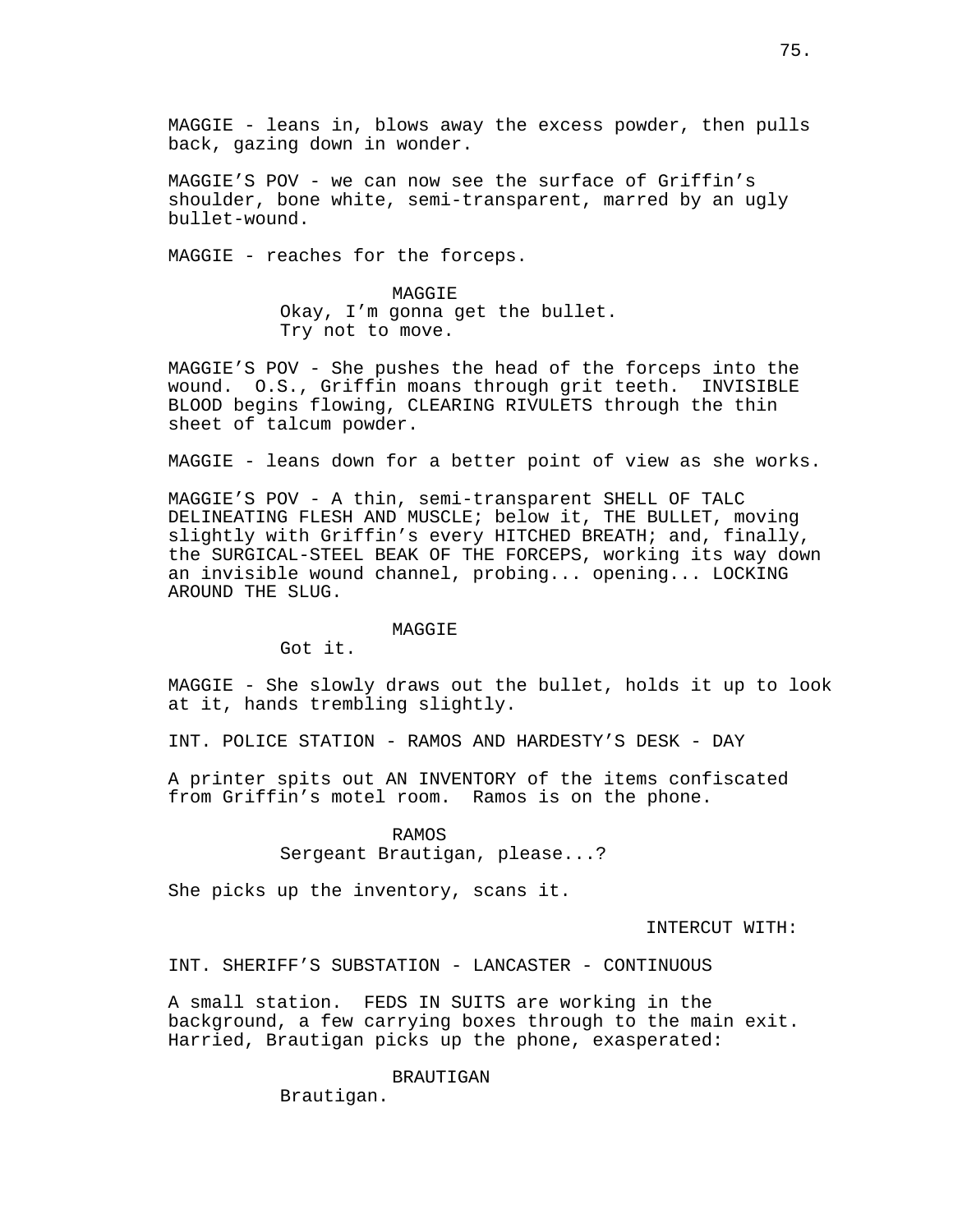RAMOS Hi, this is Detective Ramos. I got the inventory--

BRAUTIGAN (defensive) That's all of it, okay. No research notes, no laptop computer... If it isn't on the list, we didn't take it into evidence?

RAMOS Whoa, whoa... who says you did?

Brautigan looks behind him at the SUITS, leans in and lowers his voice.

> BRAUTIGAN This place is crawling with feds. Homeland security--

RAMOS Wait a second, what?

BRAUTIGAN Homeland security. They just called jurisdiction. They're taking everything, evidence, my murder book... everything.

### RAMOS

Why?

BRAUTIGAN Beats the hell outta me. They just showed up with a bunch of writs.

RAMOS

So what's all this about a laptop?

# BRAUTIGAN

Hell, I dunno. They just keep going on and on. "You find any notes, disks, computers? You sure?" Like we're a buncha amateurs...

# RAMOS

I didn't see any laptop at the scene.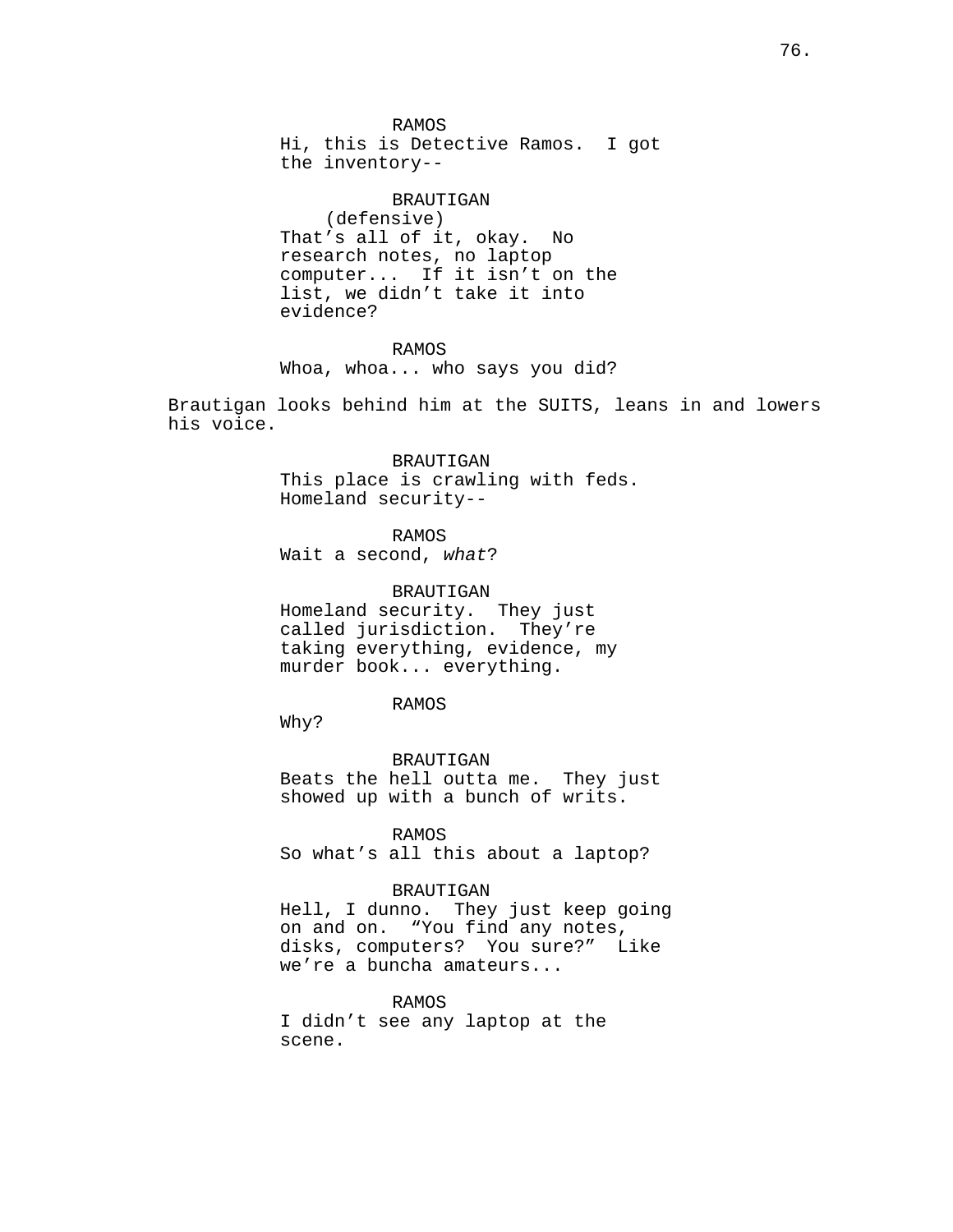BRAUTIGAN Gee. Thanks for the validation. Mind if I send someone out for a deposition?

# RAMOS

(stung) Hey...

BRAUTIGAN I'm sorry, I just... God I hate these guys. So what's up? What do you need...?

RAMOS I was just calling to thank you.

BRAUTIGAN Fine. Don't mention it.

Ramos disconnects. Looks a little stunned.

HARDESTY (O.S.)

Barb...?

RAMOS (as she turns) You wouldn't believe what's going on out in Lancaster--

She suddenly stops. REVEAL Hardesty standing at the entrance to their cubicle flanked by two FEDERAL AGENTS. One of them holds out his hand.

> FED Homeland Security. (professional smile) Mind if we hang onto that?

INT. MAGGIE'S CONDO - LIVING ROOM - NIGHT

Dimly lit. Under a gooseneck lamp, Maggie sits in a chair, knees tucked under her chin, reading a book. Griffin sleeps on the sofa, covered by an afghan. Suddenly he awakes, sits bolt upright. The movement attracts Maggie's attention. She looks in his direction.

> MAGGIE Griffin...?

GRIFFIN How long was I out?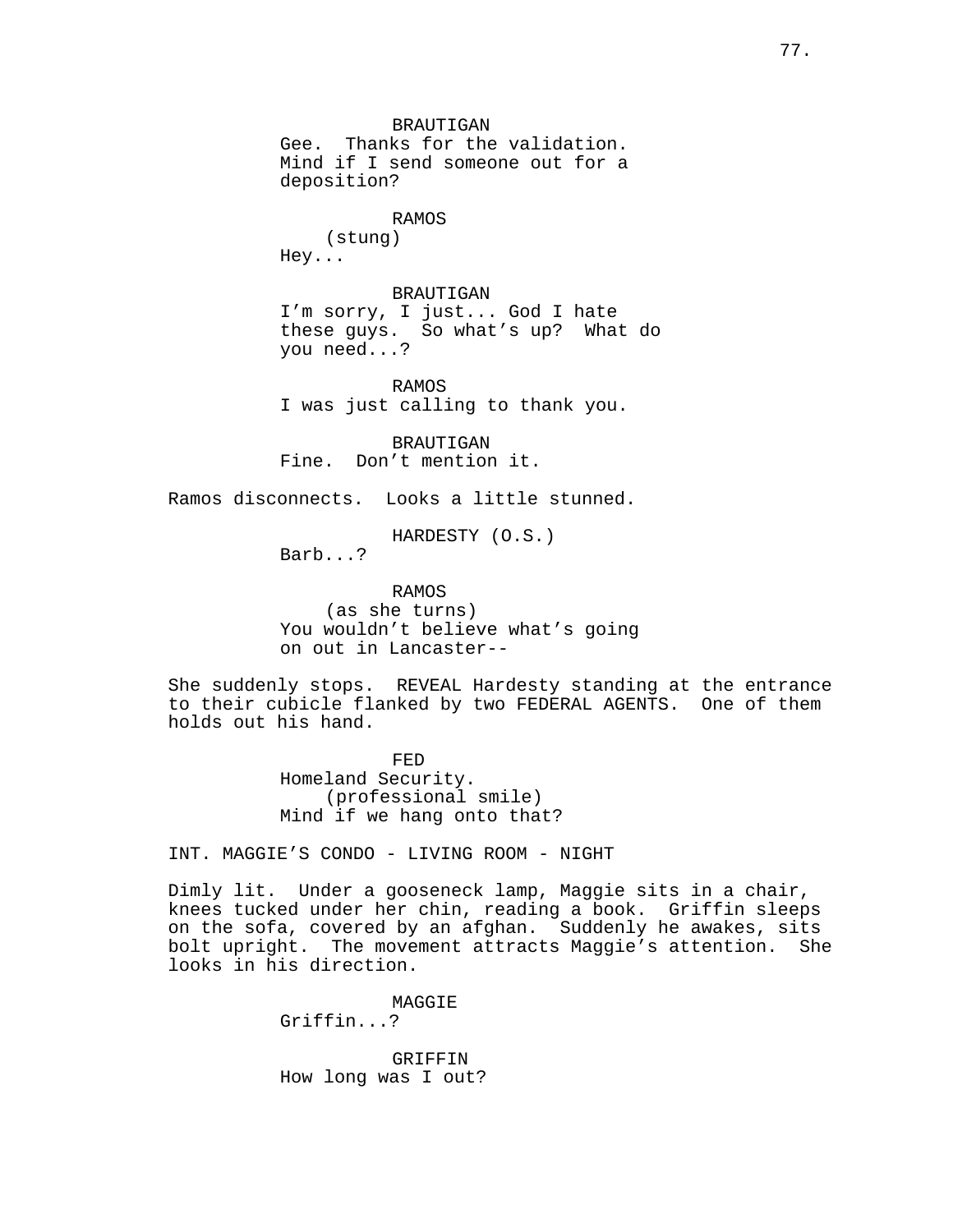Not long. A few hours.

Griffin rubs his head, groggy.

# MAGGIE

You hungry?

That gets his attention. He's famished.

CUT TO:

INT. MAGGIE'S CONDO - KITCHEN - MOMENTS LATER

Scrambled eggs are scraped from a frying pan onto a plate. Maggie sets the meal on a small table in front of Griffin, who is wrapped in the Afghan.

> MAGGIE Sure you don't want some bacon?

GRIFFIN Takes too long to digest.

He scoops up a fork full of egg. Feels eyes on him, pausing and looking up. Maggie gazes at him, curious.

### **GRIFFIN**

Look away.

# MAGGIE

What.

GRIFFIN It's not pretty. Please.

Maggie sighs and averts her eyes. Griffin begins devouring the scrambled eggs.

> MAGGIE What're you gonna do?

GRIFFIN I gotta reverse this. As long as I'm like this, I can't think straight...

Maggie glances at him, then stares in fascination.

MAGGIE'S POV - Eggs are shewed in midair, swallowed down an invisible gullet.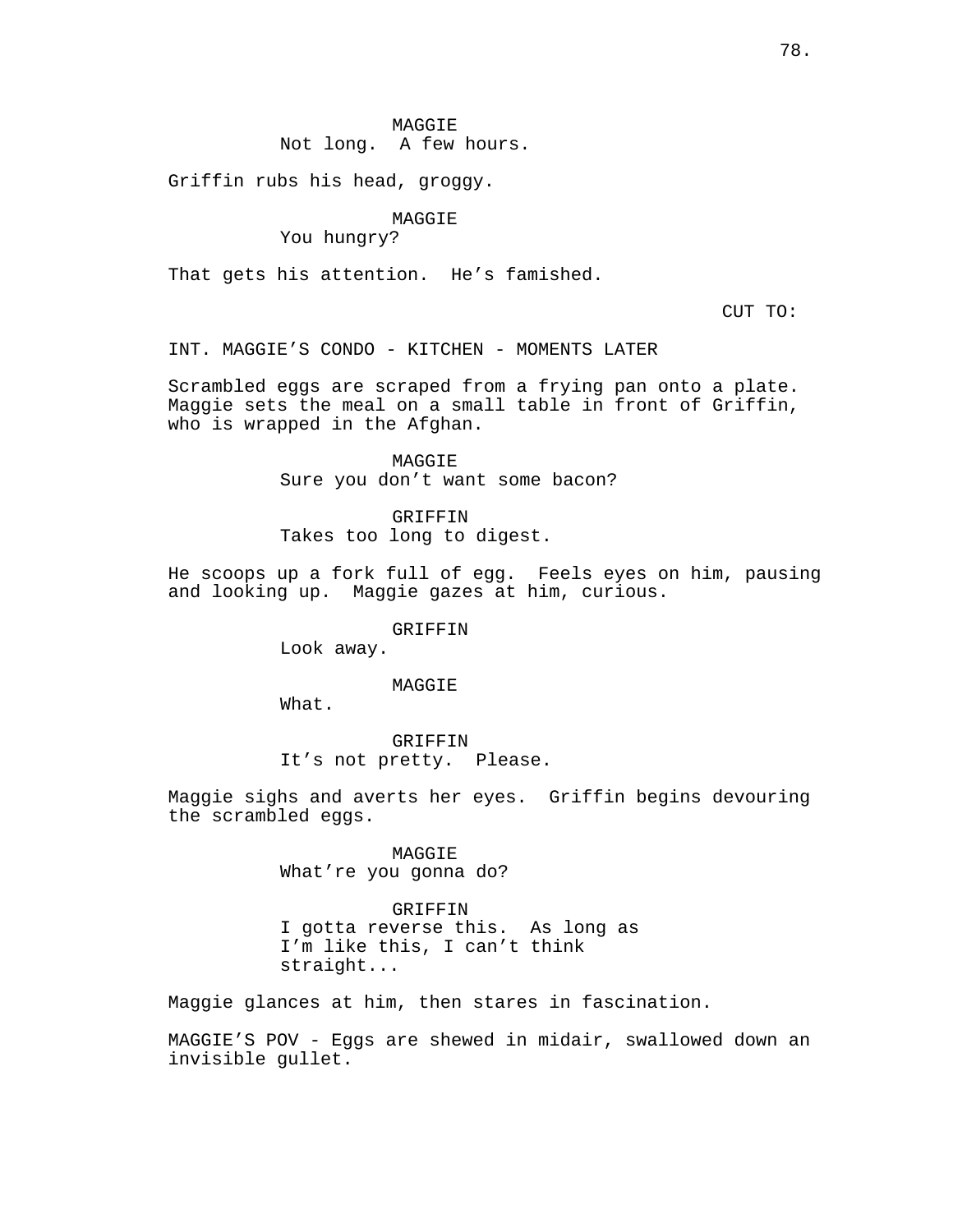Look away!

Maggie quickly averts her eyes.

MAGGIE I'm sorry, I-- (gathers herself) I don't understand.

GRIFFIN Understand what?

MAGGIE What does being invisible have to do with your ability to think.

#### GRIFFIN

I've been trying to figure that out. It's like, you know how it's slightly harder to hear someone when they're behind you?

# MAGGIE

Yeah.

#### GRIFFIN

You can't see their lips move, their facial expression. You're missing all kinds of visual cues. It's something like that, only it's internal.

MAGGIE

Dissociation.

GRIFFIN Exactly. You're disconnected. On

some level, you don't exist.

### MAGGIE

Present, but not accounted for.

#### GRIFFIN

Yeah. It's like... so much of what you do--and what you don't do--is about how it looks. Not just to other people, but to yourself. And when you can't see yourself, you can't...

He holds his hands up in front of his face, gazes through them, then lets them drop.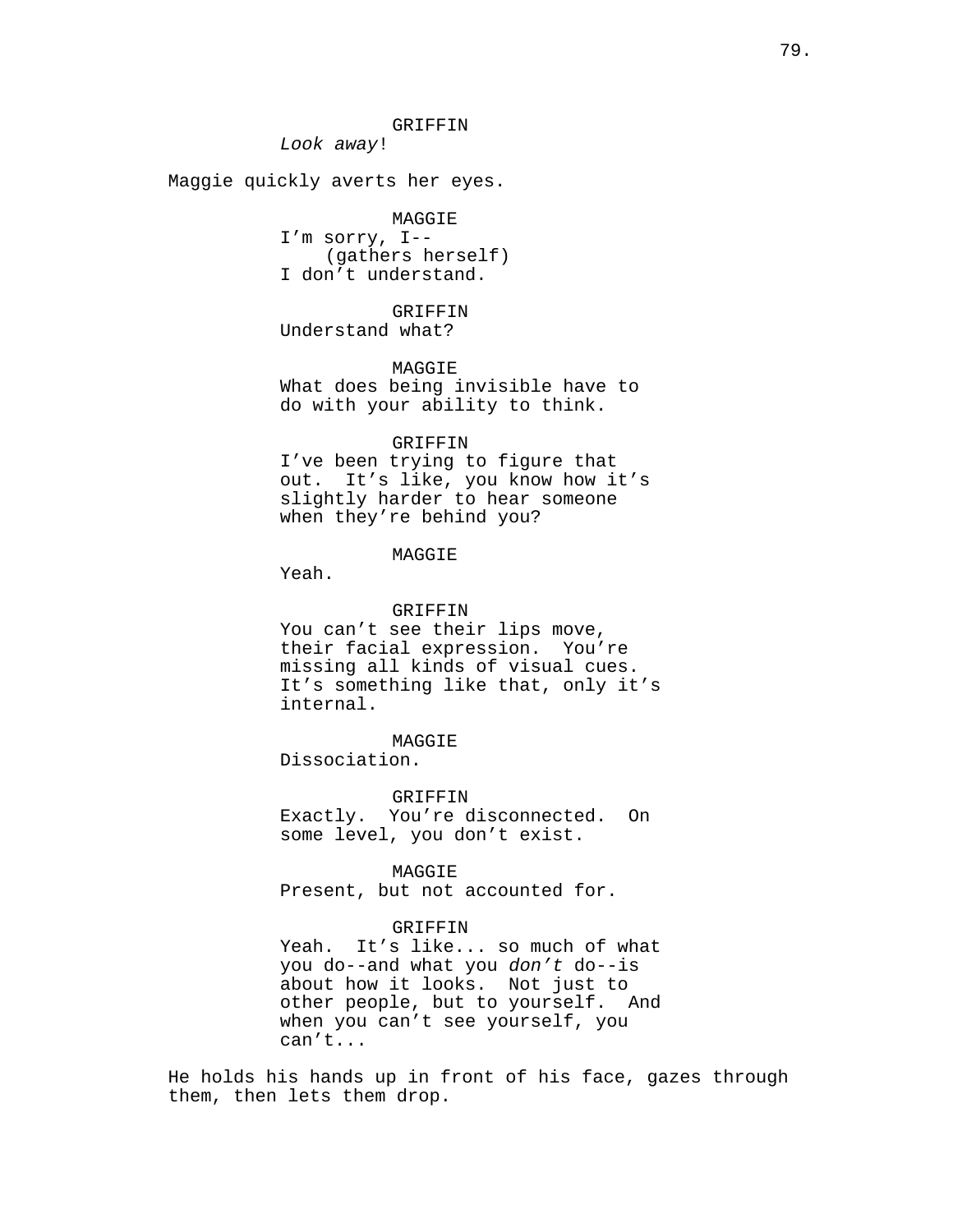GRIFFIN ... control yourself.

Maggie nods, understanding.

GRIFFIN I worked out an antidote, but I'm out of base serum. I need chemicals, equipment... (pauses) I'm gonna need your help.

# MAGGIE

Then what?

#### GRIFFIN

After? (shakes his head) I'll probably turn myself in to the police. I need to pay for...

He fights it for a moment, then breaks down, SOBBING. Maggie turns.

MAGGIE'S POV - The afghan, wrapped around Griffin's invisible form, jerks and shudders as he WEEPS.

MAGGIE - goes to him. Hesitates a moment, then takes him in her arms. He embraces her around her waist, clinging for life, desperate for warmth, for human contact. After a moment:

> MAGGIE There's another way.

> > GRIFFIN

No...

MAGGIE Yes. You can go back to work with me at Chemical Logistics.

GRIFFIN That's crazy. They won't--

MAGGIE --No. They will. The guy I work for, Jason Pierce, he's--

GRIFFIN --Yeah, right. Ex-C.I.A. I heard that--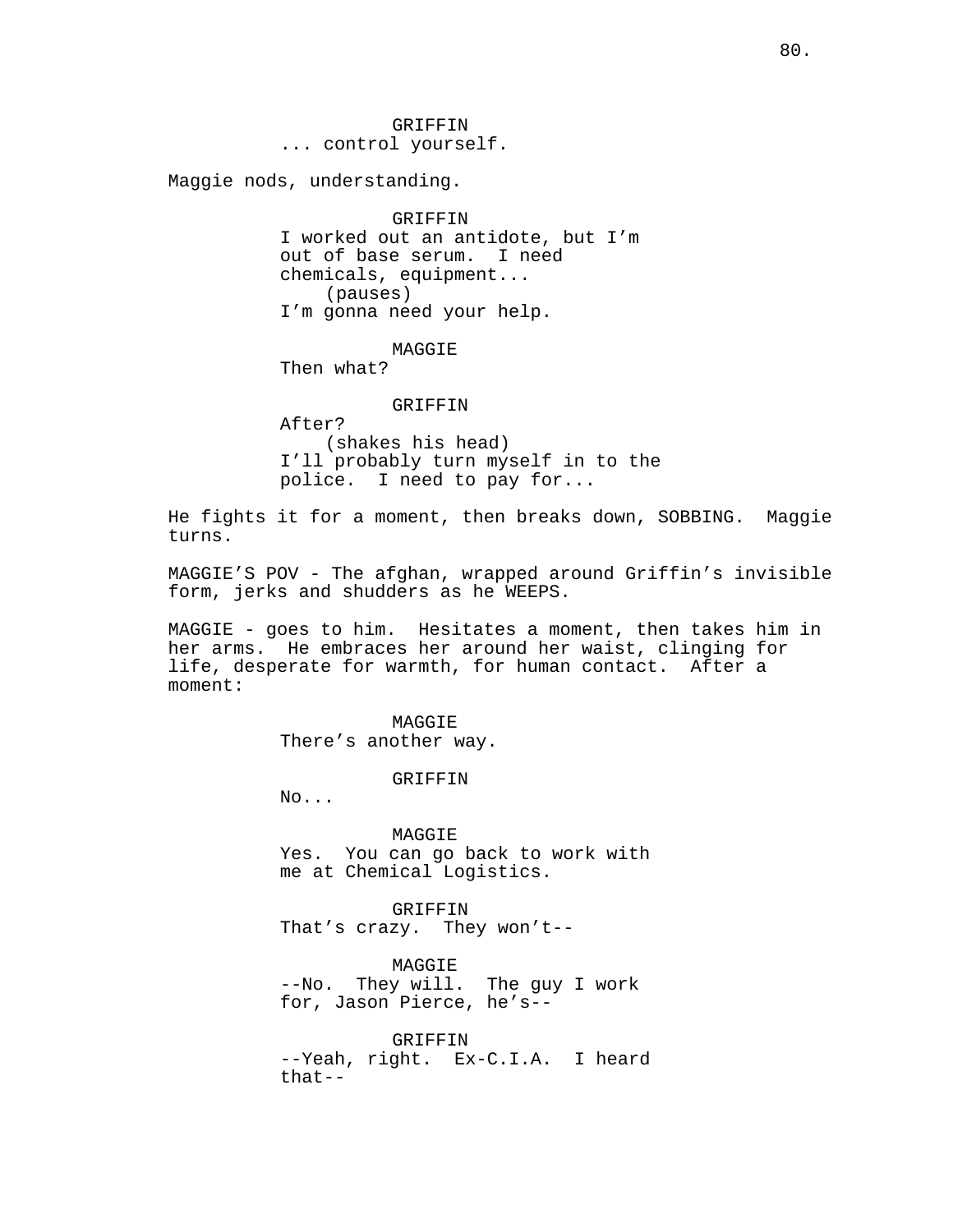MAGGIE Right. And your research, it's so important--

GRIFFIN

--it's useless--

### MAGGIE

No, Griffin. It's vital. You need to finish it. Show us how you made it work. You don't have to worry about the police. It'll be like witness protection. New name. New identity. New face, if you want one. Jason says--

Griffin shoves her away, looks at her, astonished at her betrayal.

# GRIFFIN

You called them.

The guilt on her face says "yes." The condo door SPLINTERING OPEN out in the living room says "absolutely." Griffin throws off the afghan as FIVE ARMED MERCS in black tactical gear swarm through the door. One of them, WEARING INFRARED GOGGLES, turns toward the kitchen.

MERC'S POV - Both Maggie and Griffin can be clearly seen-- ORANGE-RED HUMAN SHAPED BLOBS.

MER<sub>C</sub>

Two o'clock!

A Specialist behind him, armed with an odd-looking rifle, steps forward and FIRES TWO SILENCED ROUNDS. Griffin reacts, staggering back, two FEATHERED DARTS imbedded in his chest.

ROARING, he charges the Mercs. They easily take him down, two of them pinning him to the carpet while a third steps forward, wearing a portable PAINT SPRAYING RIG, and hits him with an extended blast.

MERC'S POV - Griffin becoming VISIBLE WITH EACH SWEEP OF WHITE PAINT, coughing and struggling, losing strength as the tranquilizers take hold.

OUT TO BLACK

# END OF ACT SIX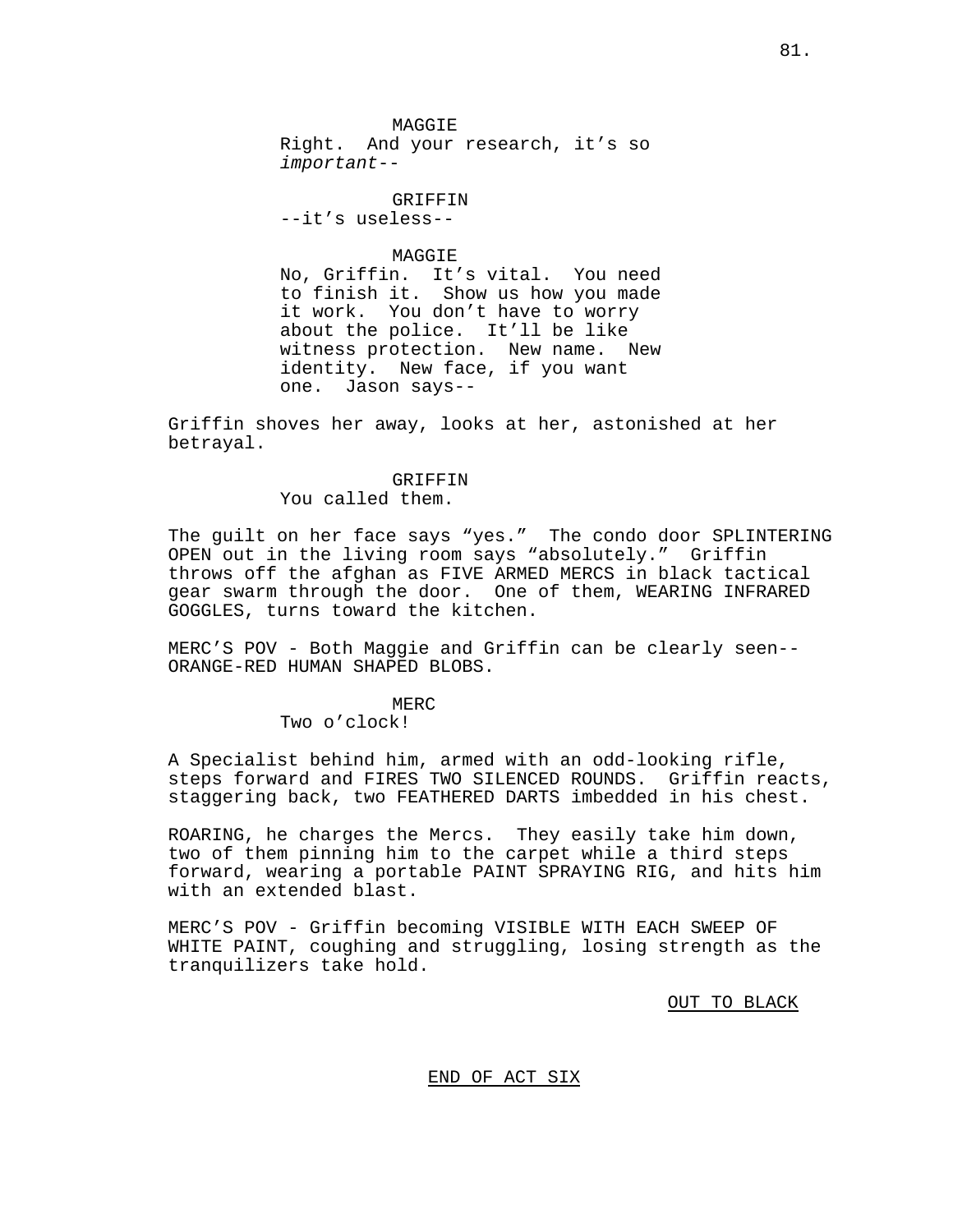FADE IN:

INT. CELL

A concrete room, walls draped with canvas padding, BRIGHTLY LIT by caged fluorescents, a drain in the floor. Single, steel reinforced door. SECURITY CAMERAS are mounted up in all four corners of the cell.

Griffin sits on a concrete bench dressed in a hospital gown. His body has been sprayed with a FLAKY WHITE TEMPURA PAINT, his hair spiked stiff with it. The effect is Kabuki-like.

(SFX NOTE: Though OBJECTIVE CAMERA can see his eyes, teeth and the inside of his mouth, any time we cut to a POV, his EYES AND MOUTH APPEAR HOLLOW, like an empty, full-face mask.)

He looks down at his arm. After a moment, he licks it, looks at it again.

GRIFFIN'S POV - A BROAD SWATH of the paint on his arm is gone, revealing the HOLLOW SHELL within.

GRIFFIN - begins licking the paint off his hand, rubbing, cleaning himself like a dazed cat.

INT. SECURITY BOOTH

CLOSE ON VIDEO MONITOR - as Griffin frantically licks the paint. His right arm is gone almost up to the elbow.

The TWO FEDS we saw earlier in Ramos' office gaze down at the security monitors.

> FED Looks like he could use another coat.

INT. CELL

A LOUD BUZZ, a RED BULB flashing on over the door, and three men in WHITE BIO-HAZARD SUITS burst in, two of them holding Griffin down while a third SPRAYS HIM with more white paint from a portable compressed air unit.

Griffin ROARS, struggles, GAGGING and SPUTTERING, eyes screwed shut against the stinging paint.

SLAM TO BLACK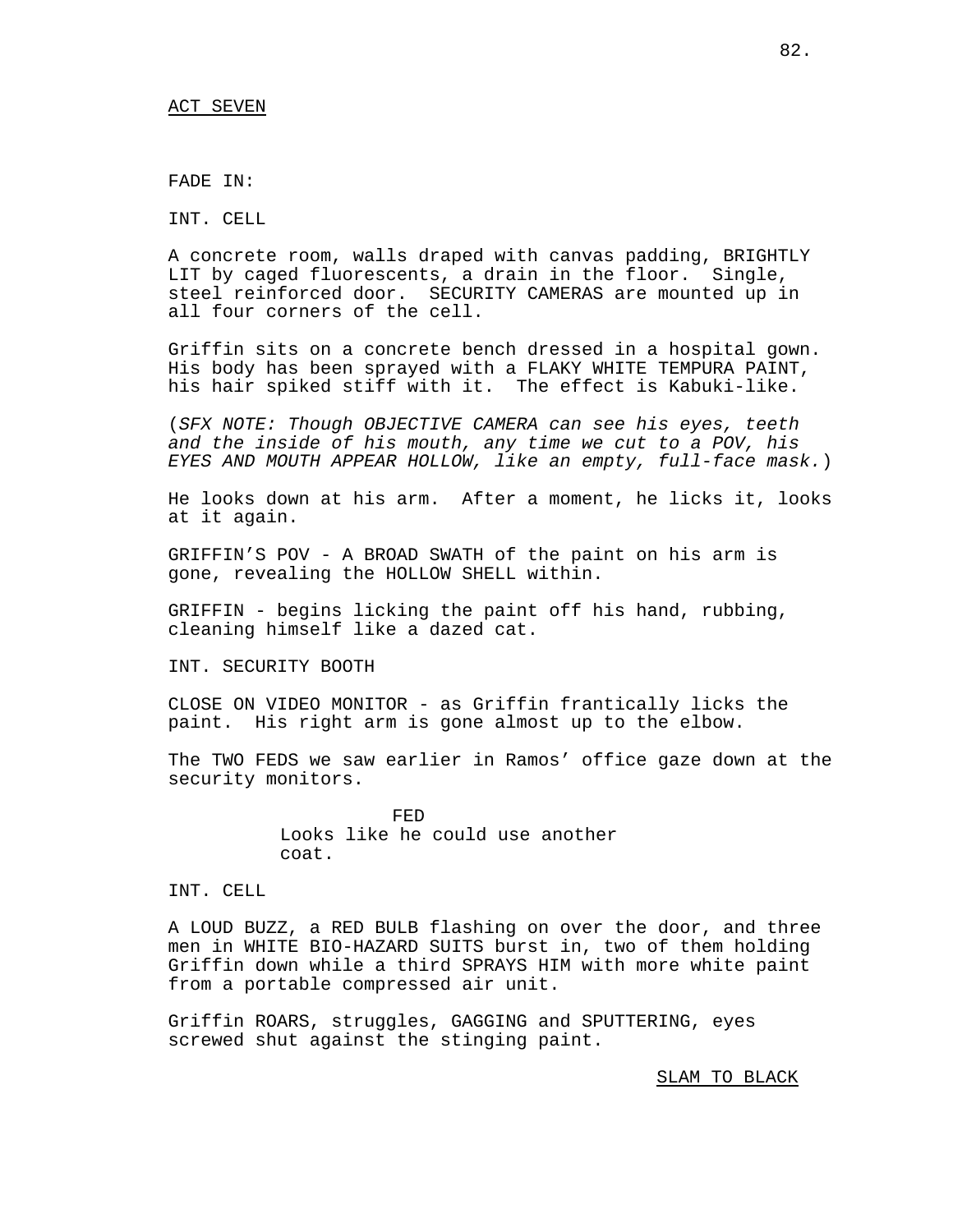Hold a beat, then...

SLAM IN:

INT. CELL - LATER

To a JOHN PHILLIP SOUZA MARCH played at EXPLOSIVELY HIGH VOLUME. Griffin is curled up in a ball in the corner, covering his ears with his arms, SCREAMING.

SLAM TO BLACK

Hold a beat, then...

SLAM IN:

INT. TILED ROOM - LATER

Men in BIOHAZARD SUITS bind Griffin to a stainless-steel table with leather restraints, cinching them painfully tight.

One of his captors stretches PLASTIC WRAP tightly across Griffin's face. A second almost immediately hits the wrap with a steady stream of water from a hose.

Griffin struggles, eyes wide in terror, his SCREAMS MUFFLED.

SLAM TO BLACK

The CALM VOICE of Jason Pierce:

PIERCE (O.S.) Mister Griffin...? Mister Griffin, can you hear me?

FADE IN:

INT. INTERROGATION ROOM - LATER

TIGHT ON GRIFFIN - seated, head bowed, still coated with FLAKING WHITE PAINT, wearing a soiled hospital gown, his left wrist is cuffed to a leg of the table.

The room is lit by a SINGLE BARE OVERHEAD BULB; the only furnishings, a steel table bolted to the floor, two chairs and a wastepaper basket. One wall is dominated by a TWO-WAY MIRROR.

> PIERCE (O.S.) Mister Griffin...?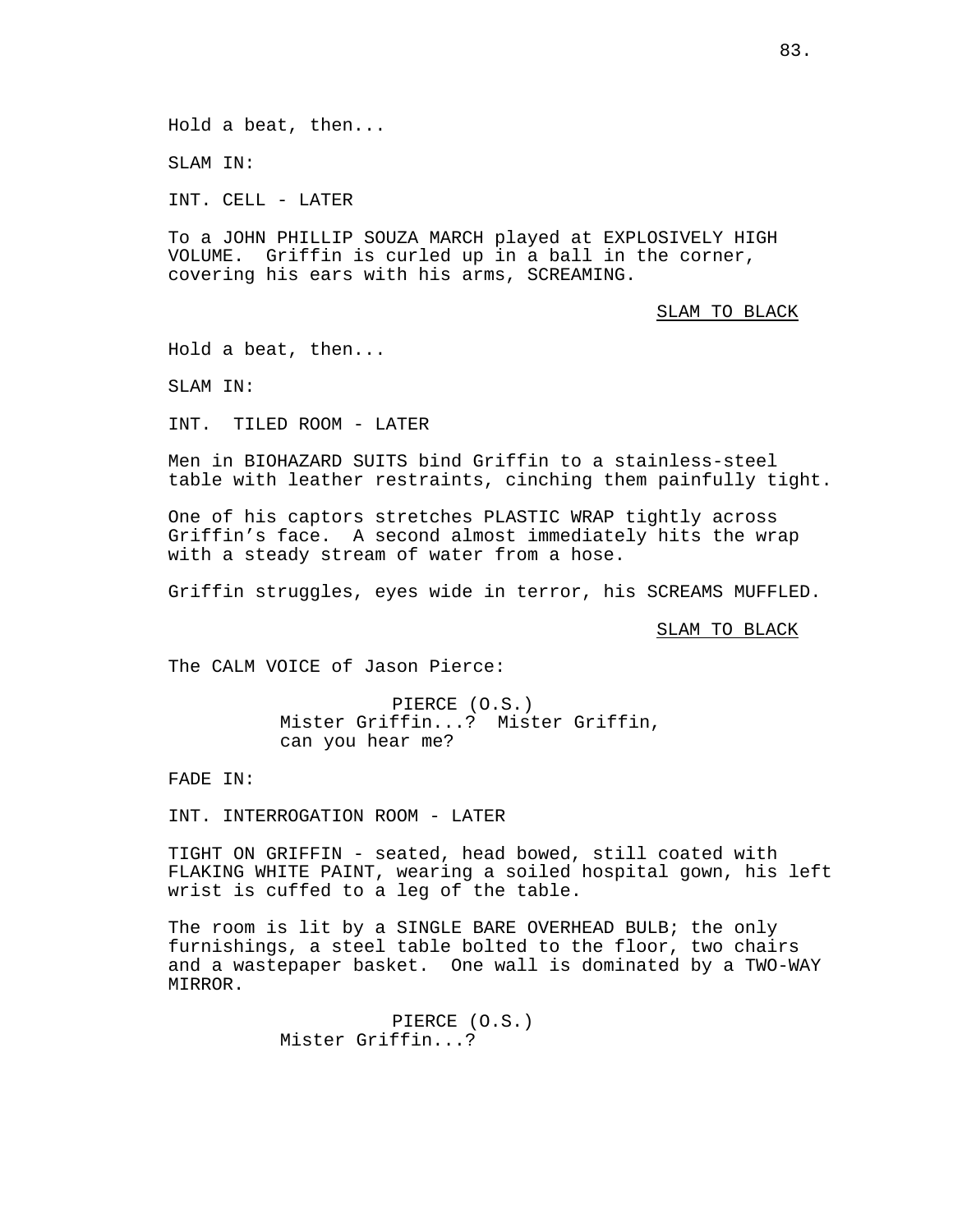Broken, Griffin slowly raises his head. Under the mime-like whiteface, his features look haggard, deeply lined. Voice hoarse from screaming, he MUMBLES:

> **GRIFFIN** Doctor... Griffin...

JASON PIERCE is in his mid-50s, slight build, balding and impeccably dressed. With his tidy, well-trimmed moustache, he looks more like an accountant than ex-Intelligence. A thin, coiled wire leads up from his collar to an EAR-BUD.

> PIERCE Yes, of course. Doctor Griffin. I'm Jason Pierce.

Something in the cast of Griffin's expression says "Huh?" Pierce smiles.

> PIERCE You were expecting James Bond? (smiles, shrugs) In the real world, it is better to blend in than to stand out. But then, I suppose that is something you know quite a lot about, given your present... condition.

GRIFFIN (croaks) What do you... want?

INTERCUT WITH:

INT. OBSERVATION ROOM

Dark. SILHOUETTED OBSERVERS gaze through the two-way mirror at Pierce and Griffin, video-cams and tape rolling. Among them are the two Feds we met earlier.

PIERCE

(over speaker) First, I want to apologize for the brutal treatment you have been subjected to over the last two days...

One of the figures, a PROFILER, sits at a console, a small LIGHT illuminating a file marked F.B.I./B.A.U RICHARD GRIFFIN - PSYCHOLOGICAL PROFILE. He MURMURS into a MICROPHONE:

> PROFILER Tell him you're on his side.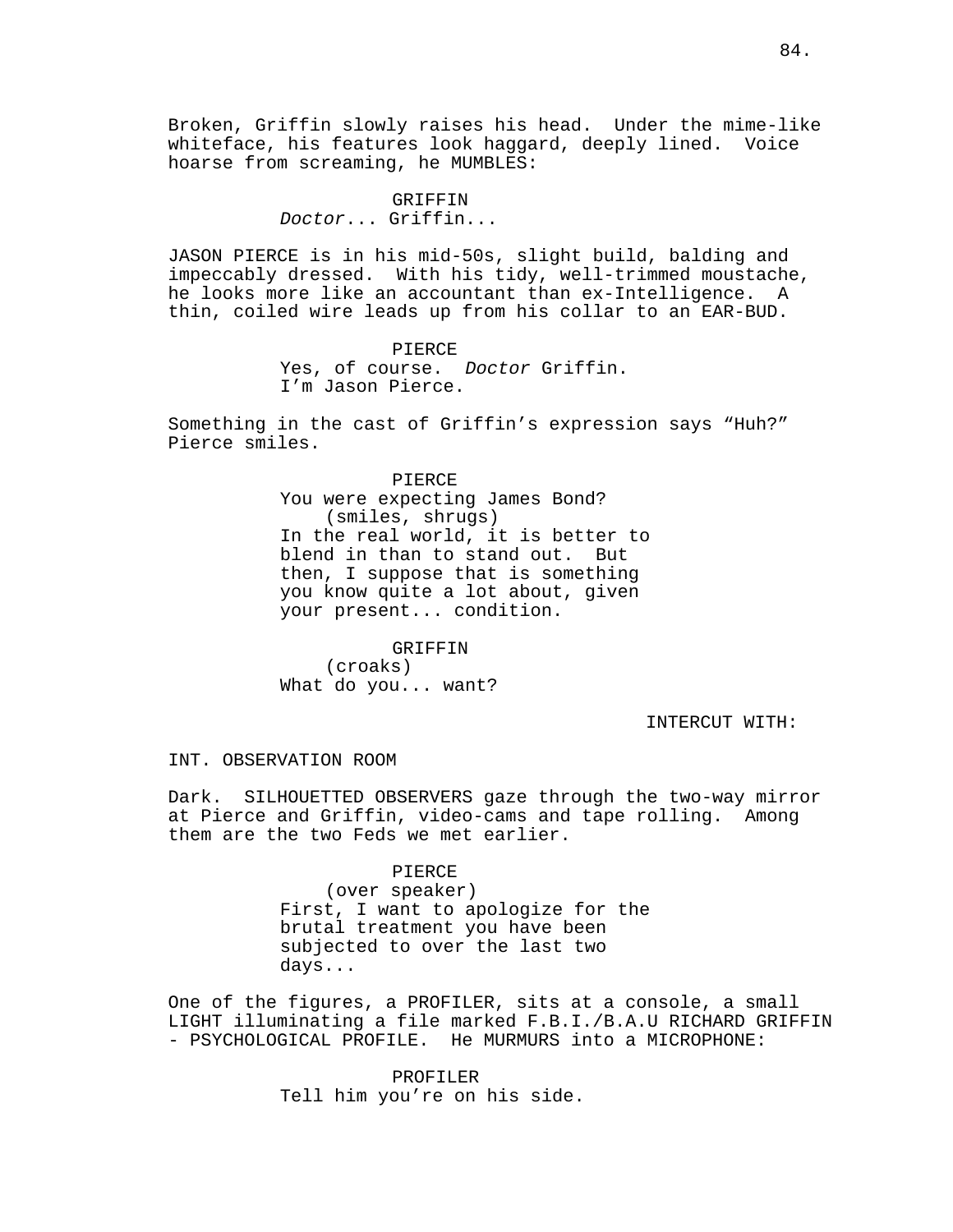PIERCE (taking the cue) You see, a number of my colleagues believe you are a threat to national security. I think you may be an asset. A very valuable asset. (leans forward) You're not a threat, are you, Doctor?

Griffin slowly shakes his head. Pierce smiles, as if he's been telling the other guys all along.

> PIERCE That's what I thought. (admits) Well, maybe not at first, but your friend, Maggie Kemp, can be very convincing...

As Pierce CONTINUES, Griffin's head lolls back, his unfocused gaze DIRECTED AT THE CEILING:

GRIFFIN'S POV - Typical of an unfinished industrial ceiling: VENTILATOR DUCTS, PIPES and FIRE SPRINKLERS.

> PIERCE (CONT'D) ... she's been advocating for you since we brought you in. She feels you could be a key member of the Chemical Logistics team. What do you think?

PROFILER (over mic) You're losing him.

PIERCE

Doctor...?

Griffin looks at him, then begins CHUCKLING.

GRIFFIN Invisible bugs...

PIERCE

I'm sorry?

GRIFFIN

My research... has absolutely no... practical applications.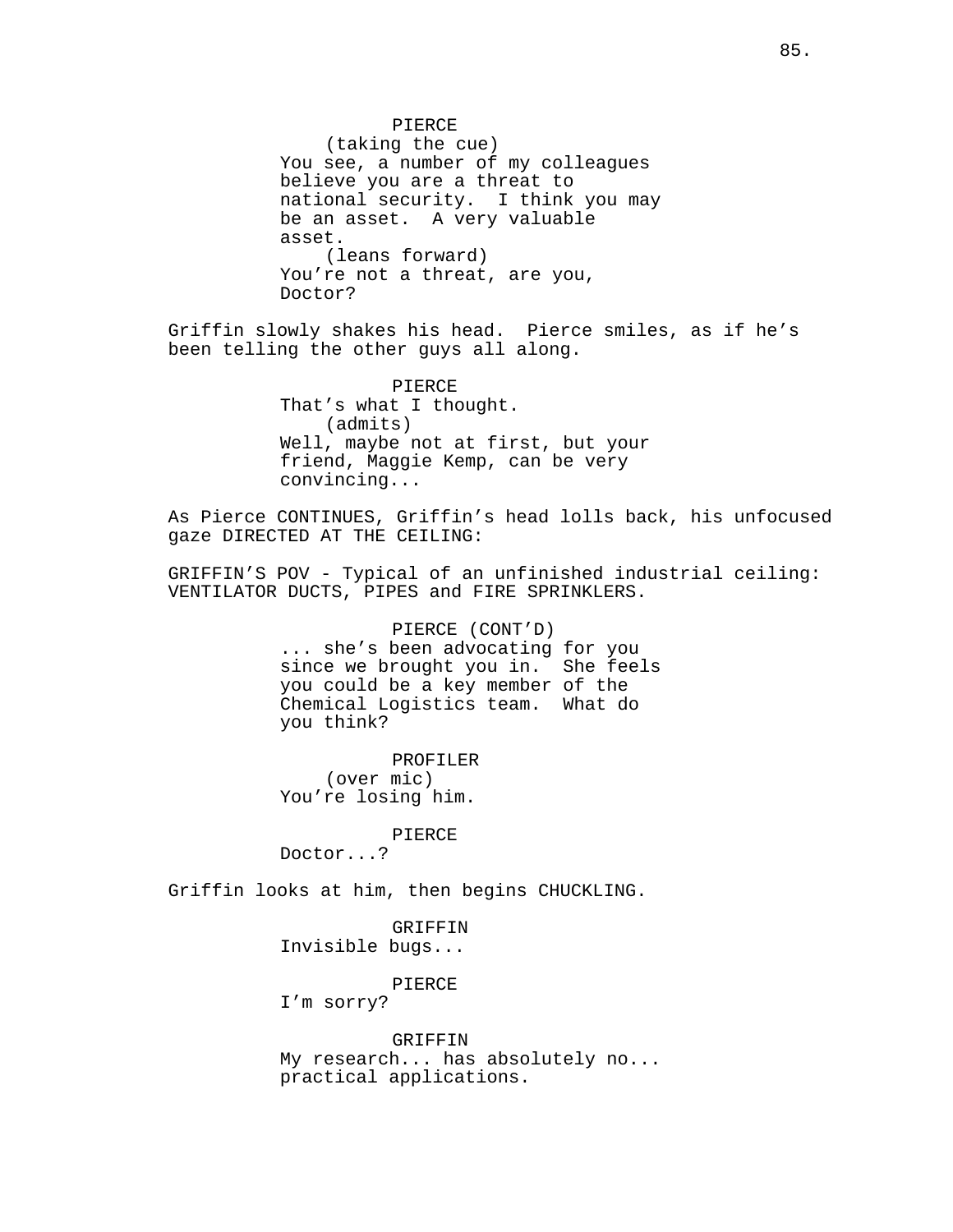# PROFILER

(over mic) Flatter him. Tell him how important he is.

#### PIERCE

Oh, Doctor. Do not sell yourself short. Your research has already yielded results that have a number of very important applications. In surveillance, for instance. There are certain groups--groups that are impossible to infiltrate. An invisible operative at ground zero could be very useful. Or consider covert ops. One invisible saboteur could wreak more havoc than a battalion of conventional troops. And their leadership--the real bad guys, the ones at the top... they would be completely vulnerable. Totally exposed--

GRIFFIN --to assassination.

PROFILER (over mic) Don't lie. Be honest.

### PIERCE

If such an action was legally authorized, if it would save American lives, yes. Absolutely.

GRIFFIN It doesn't work on guns, knives...

# PIERCE

(a knowing smile) Trust me, Doctor Griffin, the government has hundreds of operatives on its payroll who are perfectly lethal without benefit of guns or knives.

Griffin thinks about it, then shakes his head.

GRIFFIN You'd never be able to control them.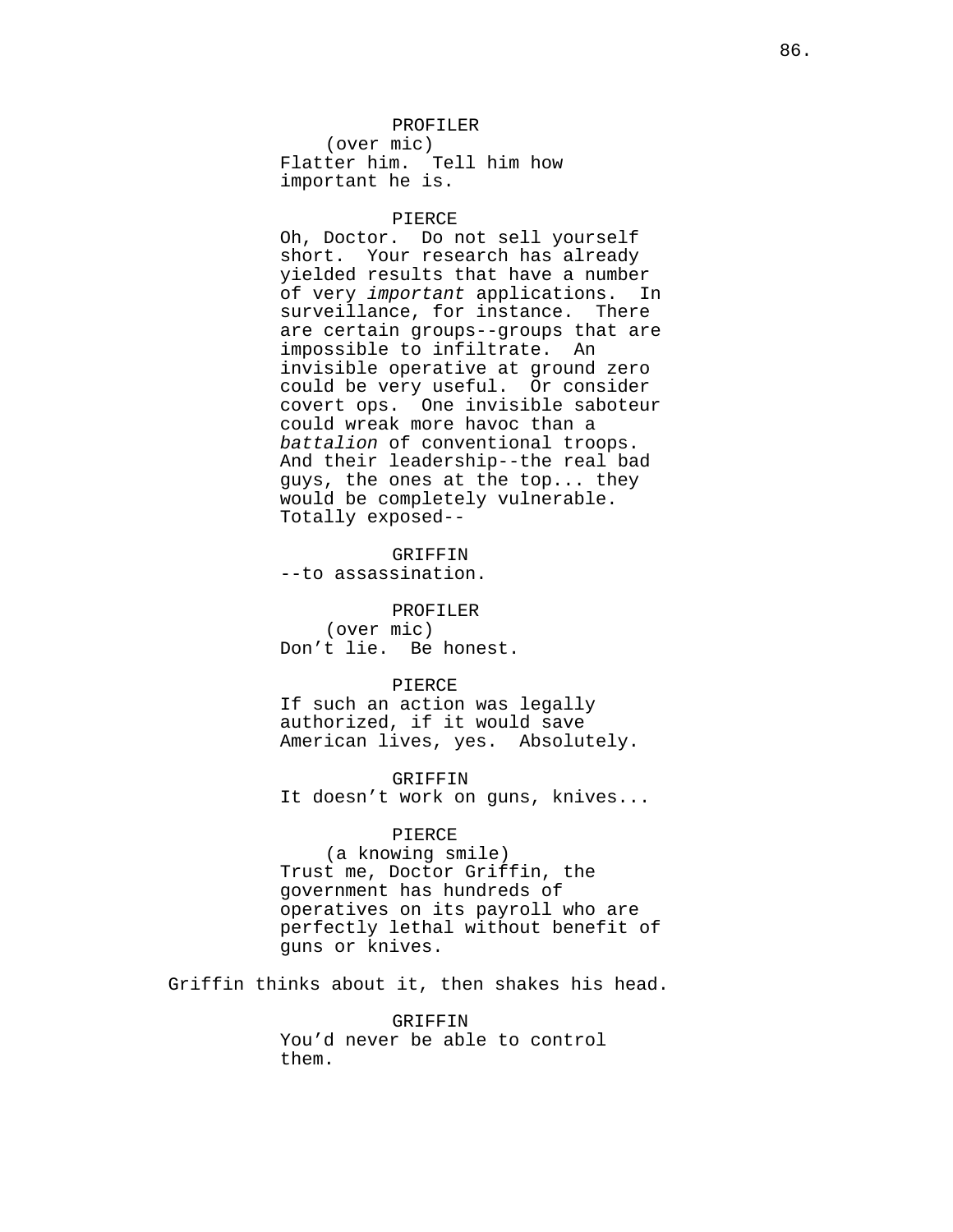PIERCE

Why not?

GRIFFIN Look at me. I'm nobody. I've never been aggressive. I've never been in a fight. I've never even raised my voice in anger at a stranger. And I've murdered three people. One of them was a cop.

PIERCE The men I'm talking about are highly trained--

Griffin POUNDS both fists down on the table.

GRIFFIN (shouts) --it doesn't matter! Can't you see that? If they're human... (anger spent) ... it won't matter.

A beat. Pierce heaves a deep sigh, sizing Griffin up.

PIERCE Richard--can I call you Richard?

Griffin doesn't say no. It wouldn't matter if he did.

GRIFFIN Right now, the United States is facing an enemy more dangerous than any we've faced in the past. It's a war--a war we'll probably lose. Do you know why? (pauses) Because the enemy is willing to do anything to kill us. The enemy is willing to strap bombs on their children. Extreme measures, Richard. Extreme measures. And our countermeasures are going to have to be just as extreme if we are going to survive.

PROFILER (over mic) More flattery. Stroke him. Tell him how brilliant he is.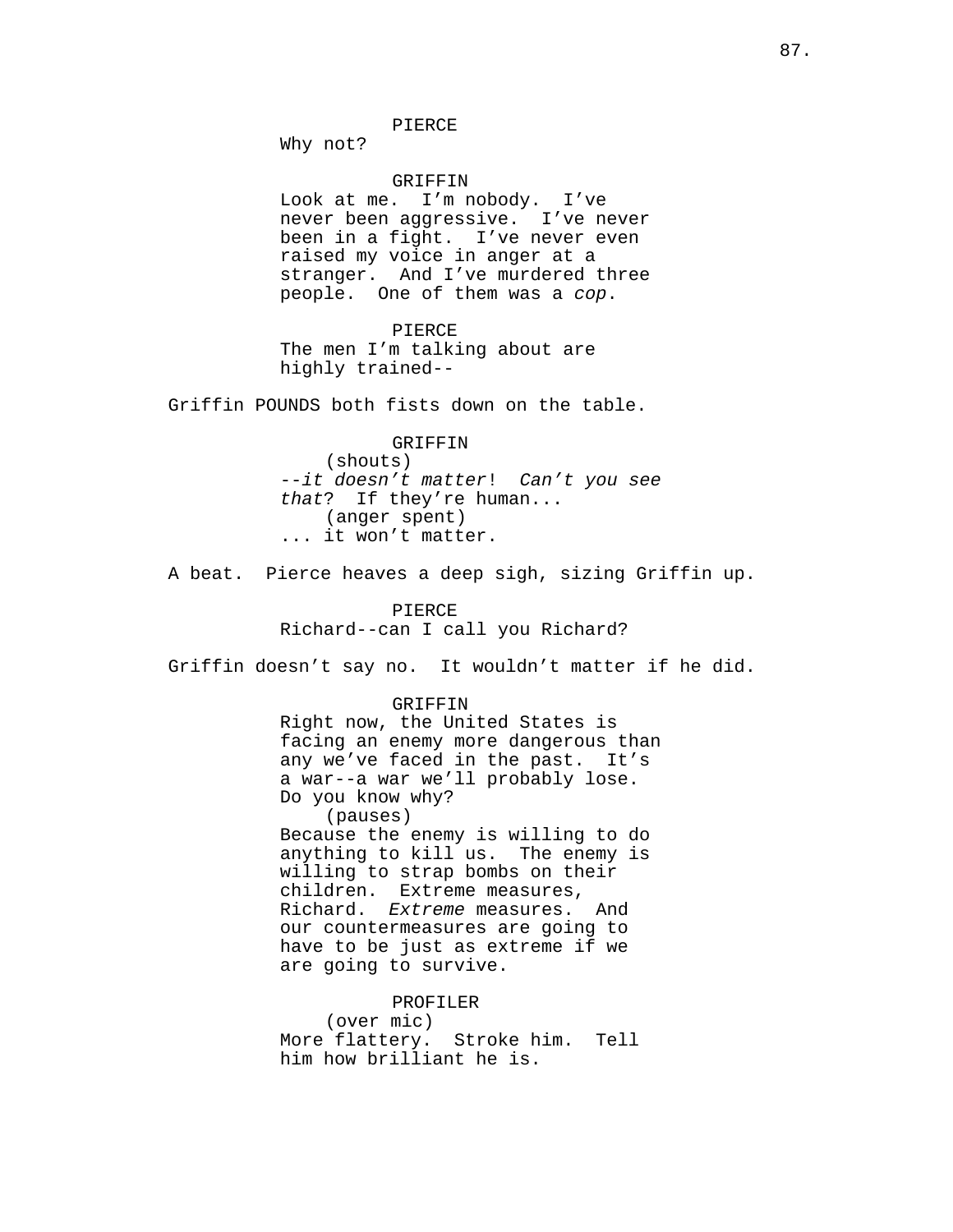#### PIERCE

Your research could help save this country from total annihilation. You've succeeded where a team of over two-dozen brilliant, dedicated scientists have failed.

PROFILER (over mic) Tell him we need him.

PIERCE We need you, Doctor Griffin.

PROFILER (over mic) Perfect. Don't say another word. Give him time to own it. Let him respond...

Again, Griffin's eyes drift to the ceiling.

PROFILER (over mic) Not a word.

Griffin looks meets Pierce's eyes, nods.

GRIFFIN Okay. I'll help you.

The reaction of the Men in the booth is a hushed, restrained version of mission-controllers after a successful landing.

> PIERCE I knew you would, Richard. Maggie was right. You're a good man.

The Profiler heaves a sigh of relief as others pat his back.

PROFILER (over mic) Okay, now you need proof. A show of good faith.

PIERCE We can get started right away--get all the chemicals you need, your own lab, a hand-picked staff. Where are your notes?

GRIFFIN

Notes?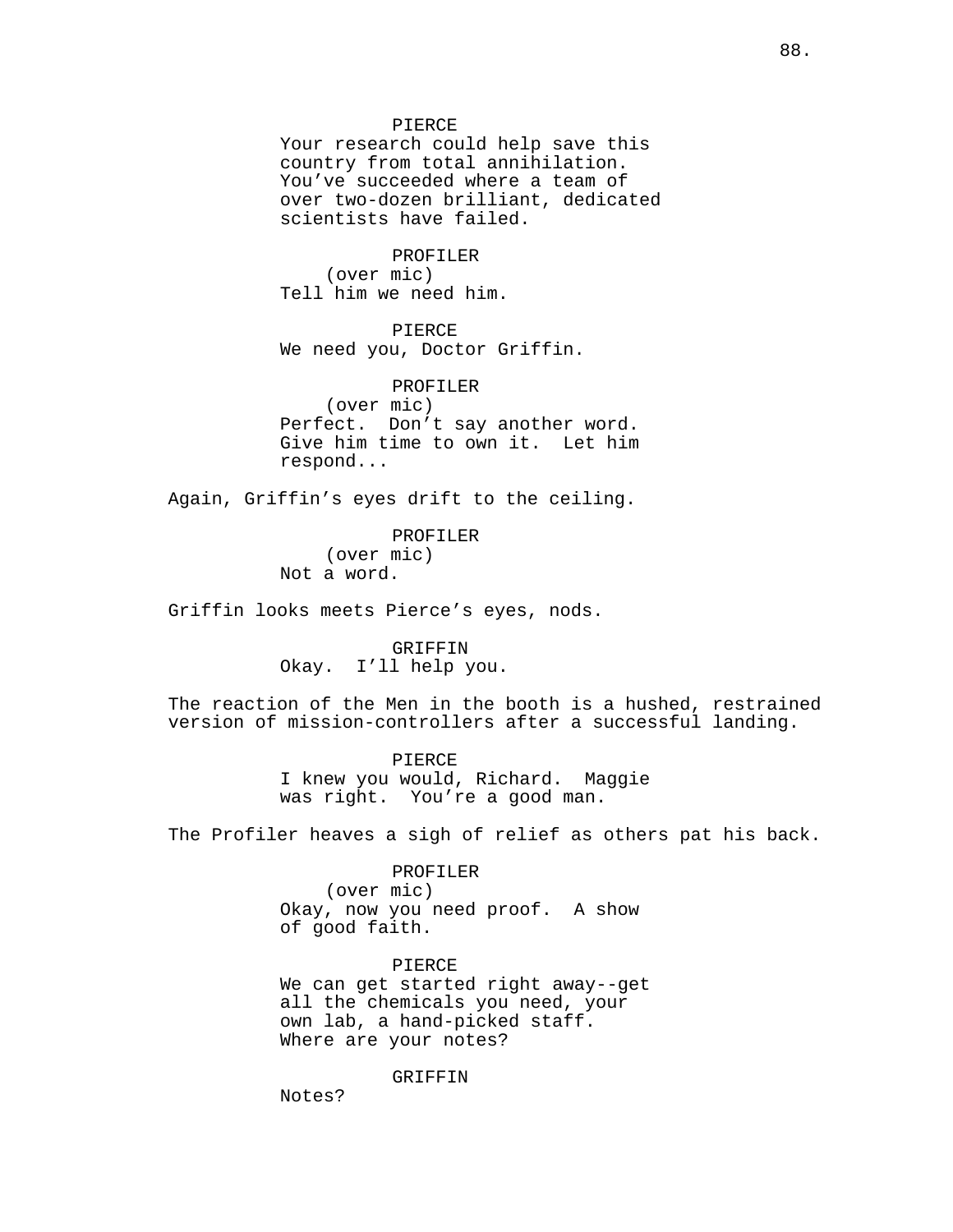PIERCE

Research notes, files, records. We understand you kept everything in a laptop computer, but the police didn't find it in Lancaster...

Griffin seems surprised, a little confused. He knows he left it behind when he fled the shooting...

PIERCE

Well...?

After a long moment, Griffin slowly shakes his head.

GRIFFIN There is no laptop, no notes. There never were.

Pierce looks at him, confused. Griffin taps the side of his head.

> GRIFFIN It's all right here.

Pierce seems disappointed. He hadn't expected this.

GRIFFIN Is that a problem?

### PIERCE

It could be, yeah. Not with me, but... a lot of people have to pull a lot of strings to make this happen. I mean, you are wanted for three murders.

GRIFFIN Quid pro quo.

PIERCE Exactly. We need to deliver a show of good faith if we're going to move forward.

Griffin nods, thinks about it.

GRIFFIN I could write it all down. The entire process. I could put it down on paper.

PIERCE You could do that?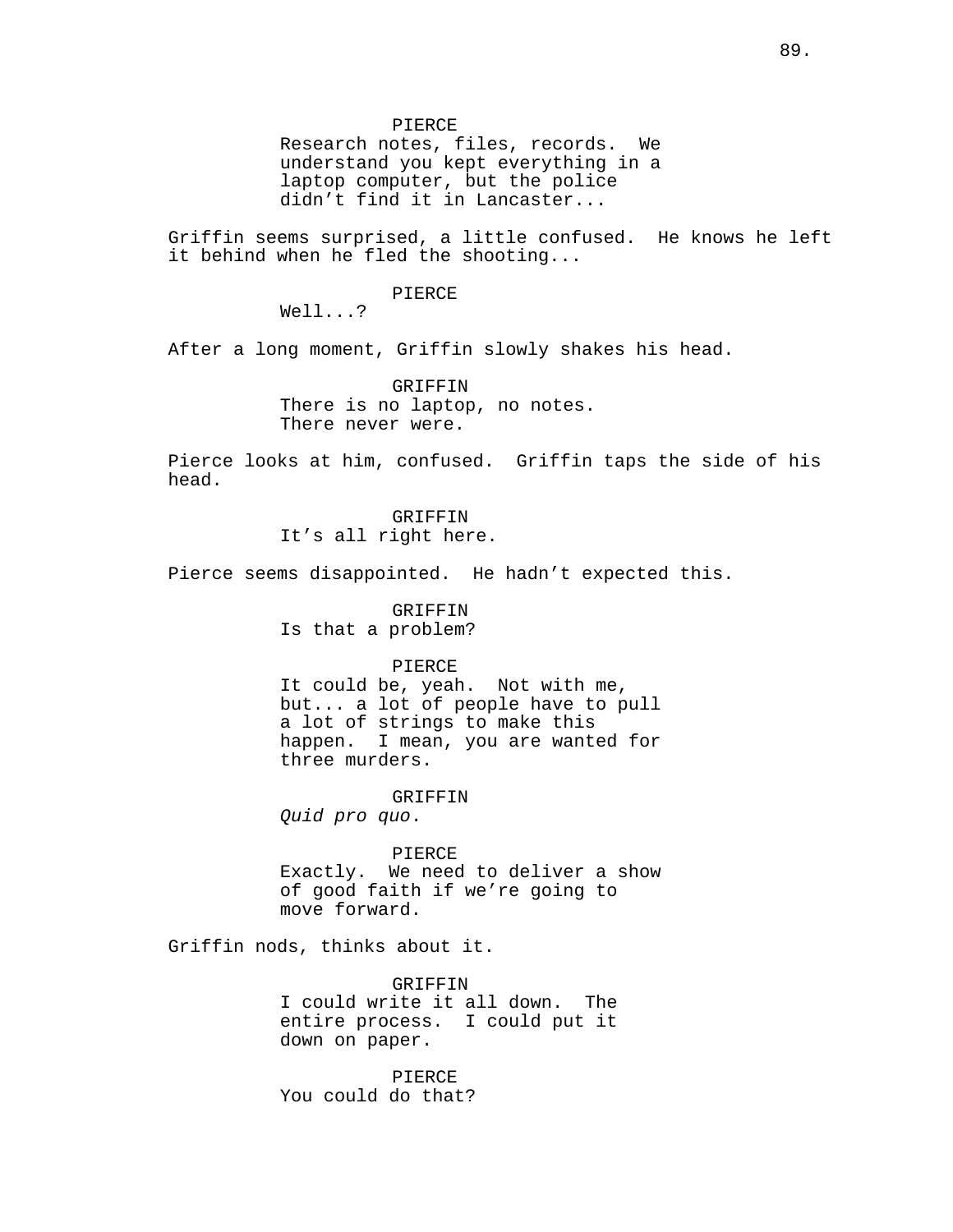GRIFFIN It's a little complicated but, yeah. All I need is a pad, a few pencils, cigarettes...

The Profiler quickly rifles back through his file.

PROFILER He doesn't smoke.

PIERCE

Cigarettes?

GRIFFIN I know. I don't smoke, except... it's kind of a holdover from grad school, pulling all-nighters. Whenever I really need to focus, you know--dial in and work straight through something--I smoke. (apologetic) It's just... part of my process.

PIERCE This is a non-smoking facility.

Griffin gives him a shrug as if to say "no biggie."

GRIFFIN We could go outside...

Griffin deadpans him.

SLAM TO:

INT. INTERROGATION ROOM - MOMENTS LATER

A YELLOW LEGAL PAD, PENCILS, a PACK OF CIGARETTES, MATCHES and AN ASHTRAY are set on the table.

PIERCE

How long?

GRIFFIN A while. (off Pierce's reaction) It's complicated.

Pierce sighs, takes a seat in the chair opposite him. Griffin lights up his first cigarette.

OUT TO BLACK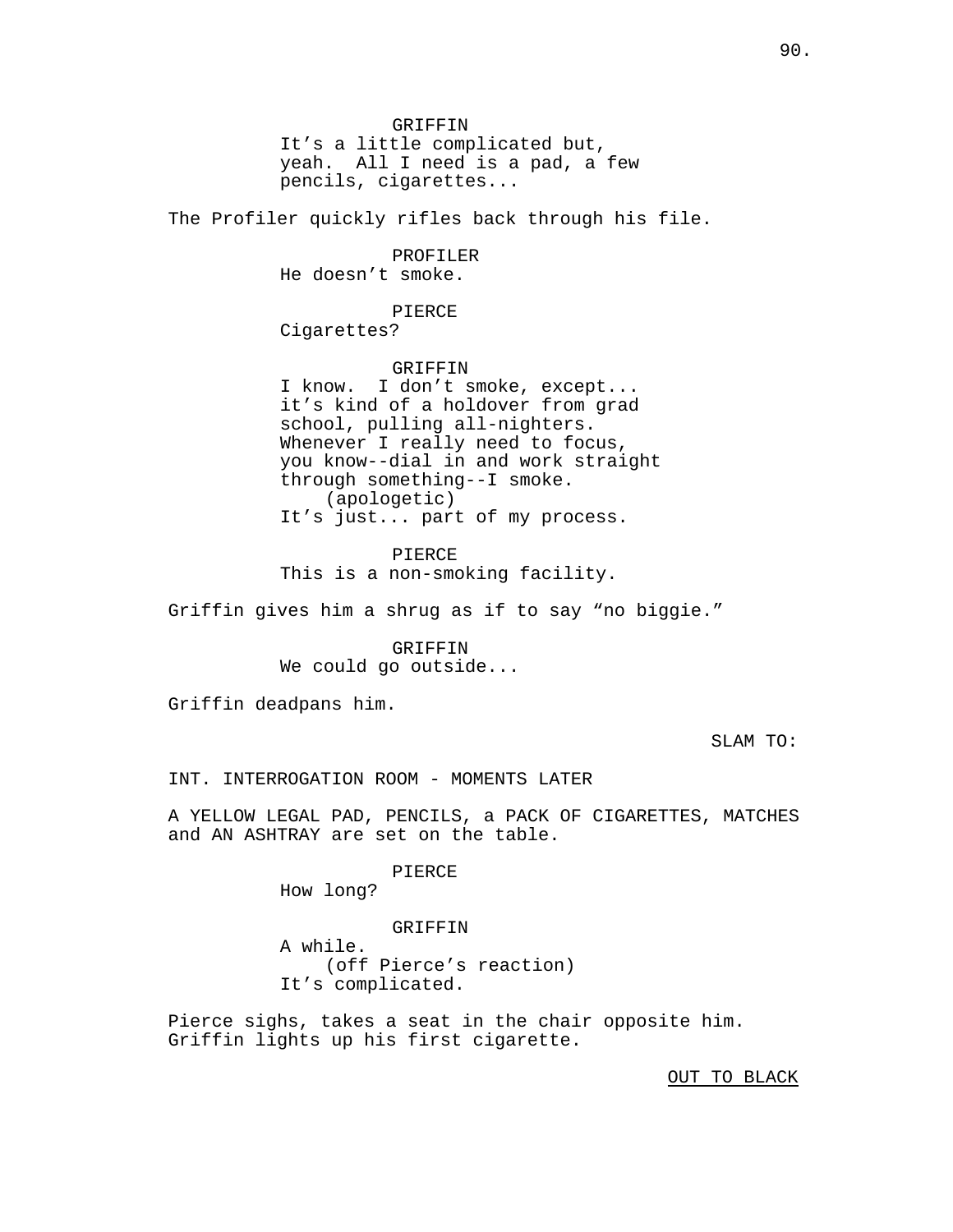FADE IN:

INT. OBSERVATION ROOM

The Profiler, tie now loose, shirtsleeves rolled up, sits back in his chair, tapping his pencil on Griffin's file.

THROUGH THE TWO-WAY MIRROR - A blue conversion layer of trapped cigarette smoke. Griffin is hunched over the pad, jotting down formulae and diagrams. Pierce, coat draped over the back of his chair, watches with a bored expression. Griffin takes a drag off a cigarette.

INT. INTERROGATION ROOM

Griffin grinds out his cigarette, which is now overflowing with butts. He starts a new page.

> PIERCE Need anything? Something to eat? Drink?

#### GRIFFIN

No. I'm good.

He stops writing, SWEARS UNDER HIS BREATH and tears the page from the pad. Crumples it up and tosses it into...

THE MESH WASTEBASKET - brimming with dozens of other loosely crumpled pieces of yellow, lined paper.

Griffin lights up another cigarette, resumes his note-taking. Pierce COUGHS.

> GRIFFIN Is this bothering you?

PIERCE Not much. How we doing?

GRIFFIN Just about done.

Griffin scribbles a few more notes. Pierce looks at him expectantly.

### PIERCE

Is that it?

Griffin nods, flips the other pages of the pad over, then sets it down on the table, sliding it across and turning it around so Pierce can read it.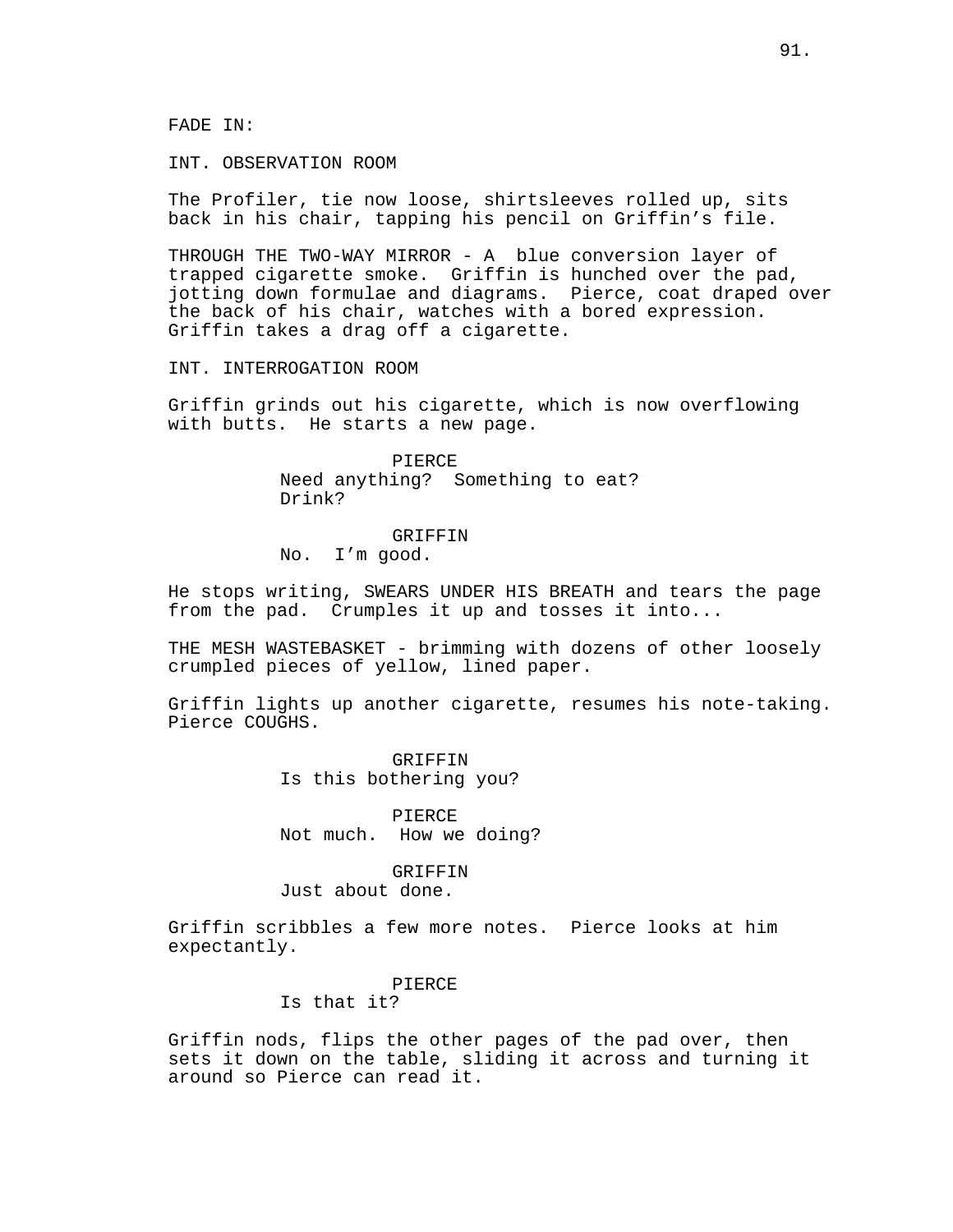INSERT: THE FIRST PAGE - Three words in the center, pencilled in neat, blocked printing: "KISS MY ASS"

Pierce reads the message, brow furrowed. Looks up just in time to see Griffin SET THE BOOK OF MATCHES ALIGHT with the coal of his cigarette, drop it into the waste-basket. The crumpled notepaper immediately BURSTS INTO FLAME.

Pierce leaps to his feet, moves for the wastebasket.

### PIERCE

What're you--

Griffin stands, blocking him with his free arm while kicking the wastebasket over, flaming paper spilling across the floor, THE ROOM FILLING WITH ACRID SMOKE.

THE FIRE SPRINKLERS - KICK ON along with a SHRILL ALARM, WATER SPRAYING DOWN.

## GRIFFIN

Buh-bye.

Pierce looks up, astonished to see...

PIERCE'S POV - As the WATER STRIKES GRIFFIN, forming holes and rivulets in the shell of white paint, his head and shoulders disappearing. Griffin rips off the already soaked hospital gown. He's almost gone.

WHITE PAINT - swirling into the drain on the floor.

THE DOOR - bursts open, the two Feds barging in, guns drawn, followed by the Profiler. One of the Feds looks around, crosses toward the spot where Griffin was just standing.

> FED Where is he!

> > PIERCE

No! Don't!

PIERCE'S POV - as an invisible force grabs the Fed and violently drives his head into the corner of the steel table with a sickening CRUNCH.

GRIFFIN - naked, soaking wet, lips peeled back in a savage grimace as he lets the Fed crumple to the floor.

The second Fed FIRES WILDLY. SNARLING, Griffin picks up the steel chair and hurls it with all his strength at the second Fed, NAILING HIM, taking him down.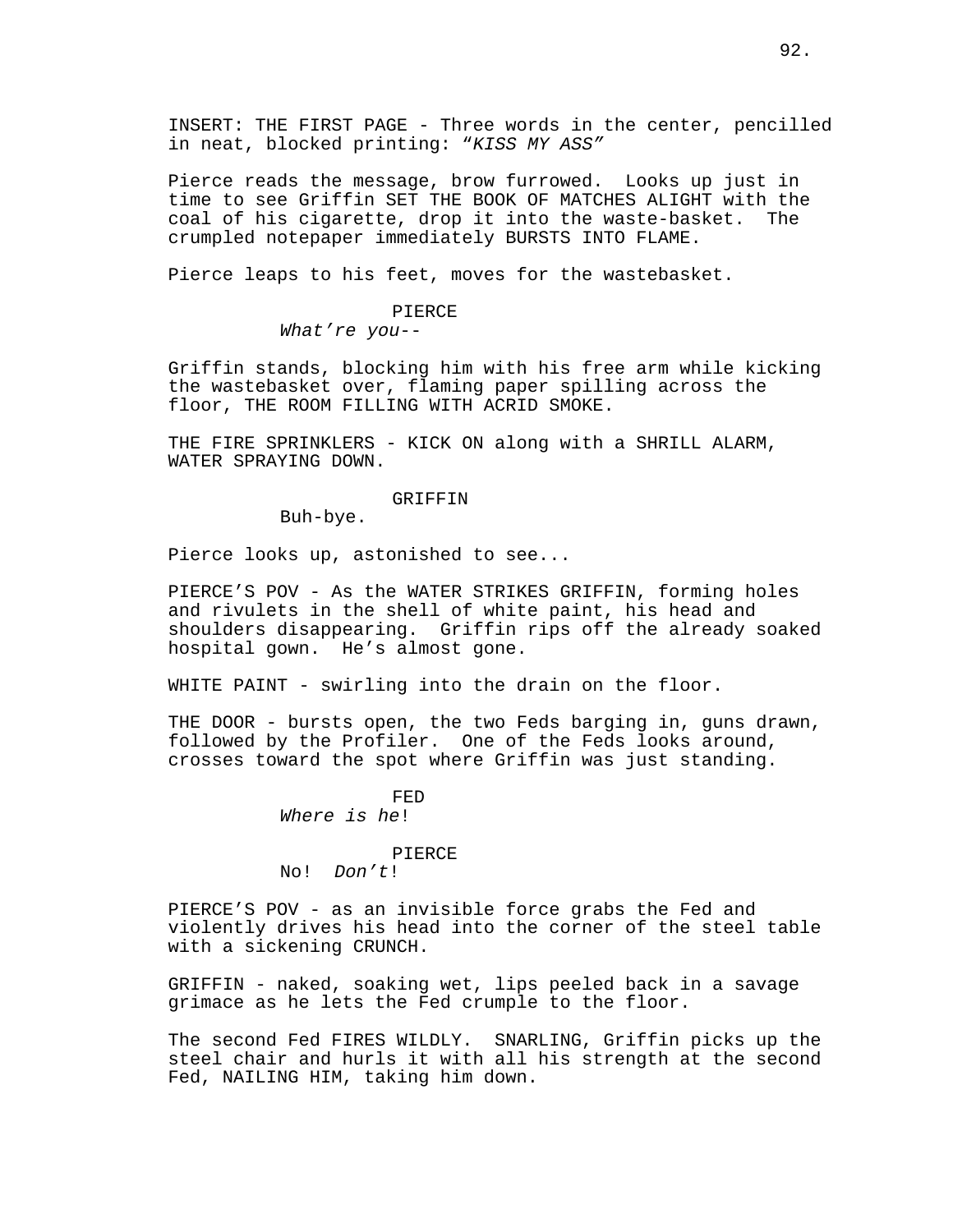On one knee, Griffin thrusts his hand into the unconscious Fed's pocket, withdrawing a HANDCUFF KEY and unlocking his shackle. Pierce ROARS at the Profiler:

### PIERCE

Close the door!

But he's too late. Griffin springs forward from his crouched position like a football lineman, driving his shoulder into Pierce's gut. He butts the Profiler aside and HURTLES OUT THE OPEN DOOR.

INT. FEDERAL BUILDING - BASEMENT CORRIDOR - DAY

WATER SHOWERS DOWN from the emergency sprinkler system. Griffin sprints down the hallway, shoving confused. SHOUTING AGENTS aside as they run to see what triggered the ALARM. Pierce staggers out the door behind him.

### PIERCE

Stop him!

PIERCE'S POV - RUNNING IN PURSUIT, Agents further down the corridor being SHOVED ASIDE BY SOME UNSEEN FORCE. A steel door marked EXIT at the end of the hallway BURSTS OPEN, revealing a stairwell.

INT. FEDERAL BUILDING - STAIRWELL - CONTINUOUS

HAND-HELD - Pierce and several other ARMED AGENTS, soaking wet, charge up the stairwell. One flight up, a door swings shut. FOLLOW Pierce THROUGH THE DOOR INTO...

INT. FEDERAL BUILDING - PARKING GARAGE - CONTINUOUS

HAND-HELD - ON THE CONCRETE FLOOR, WET, BARE FOOTPRINTS, FADING even as we follow them, as our invisible prey's feet dry out in the running. Soon, there's NO TRACE OF THEM. WHIP around to find Pierce and the rest of the agents, looking around helplessly. Enraged, Pierce ROARS:

> PIERCE GRIFFIN...!

> > OUT TO BLACK

END OF ACT SEVEN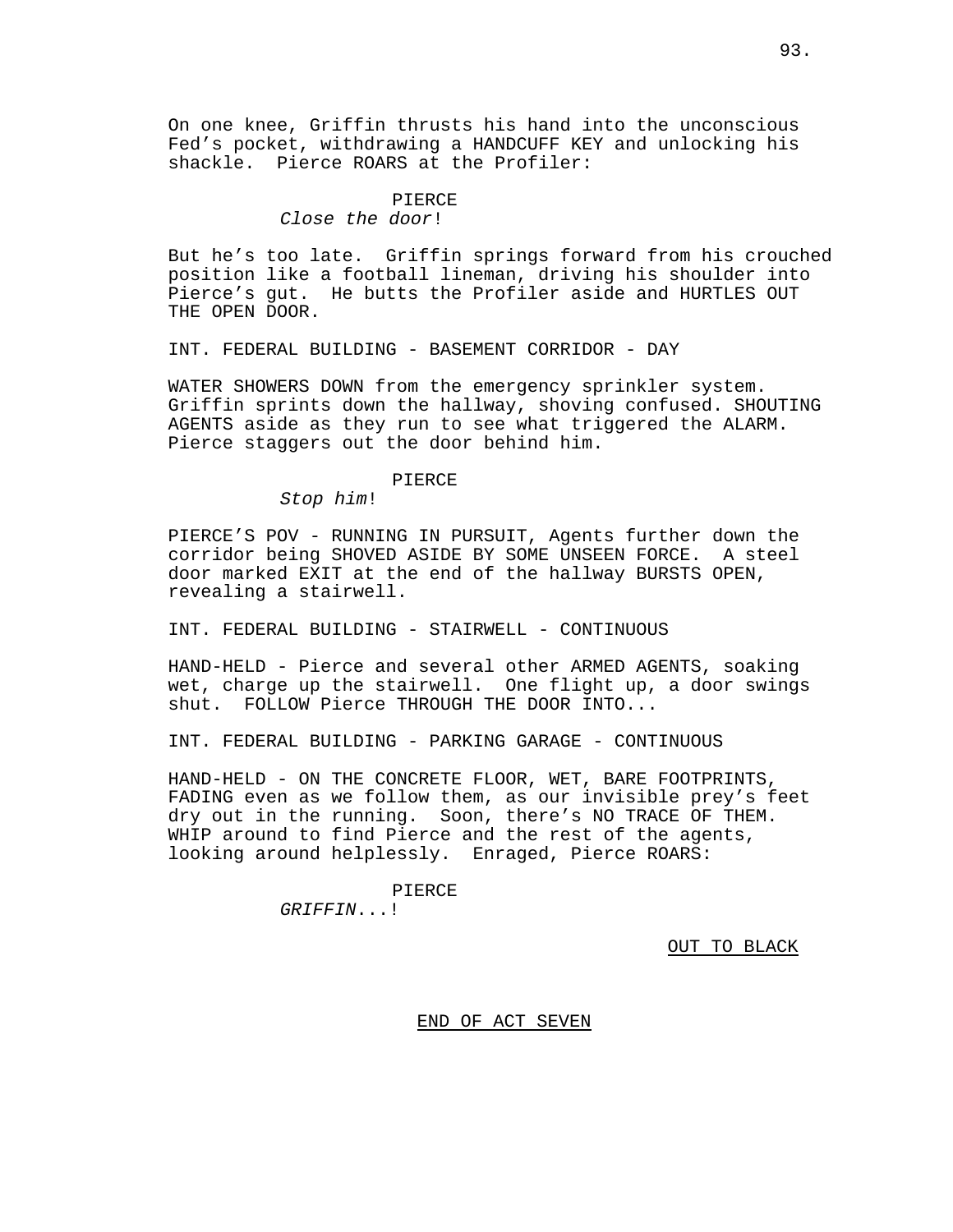FADE IN:

INT. SIMI VALLEY POLICE DEPARTMENT - DAY

Ramos and Hardesty file paperwork in their cubicle. The PHONE RINGS. Ramos picks up.

> RAMOS Homicide, Ramos.

GRIFFIN Monica Ramos?

RAMOS

Yeah.

INTERCUT WITH:

INT. MAGGIE'S CONDO - LIVING ROOM - DAY

VERY TIGHT ON GRIFFIN - as he speaks into the phone (we don't know where he is).

> GRIFFIN This is Richard Griffin. I want to turn myself in.

Ramos SNAPS HER FINGERS for Hardesty's attention, motions toward his extension. He quietly picks up, listens in.

> RAMOS Mister Griffin, you have no idea how relieved we are to hear from you.

GRIFFIN The man you charged with my wife's murder is innocent. You need to release him. I did it. I killed my wife...

Ramos and Hardesty look at each other. Whoa!

RAMOS Mister Griffin, if you wanna make a statement--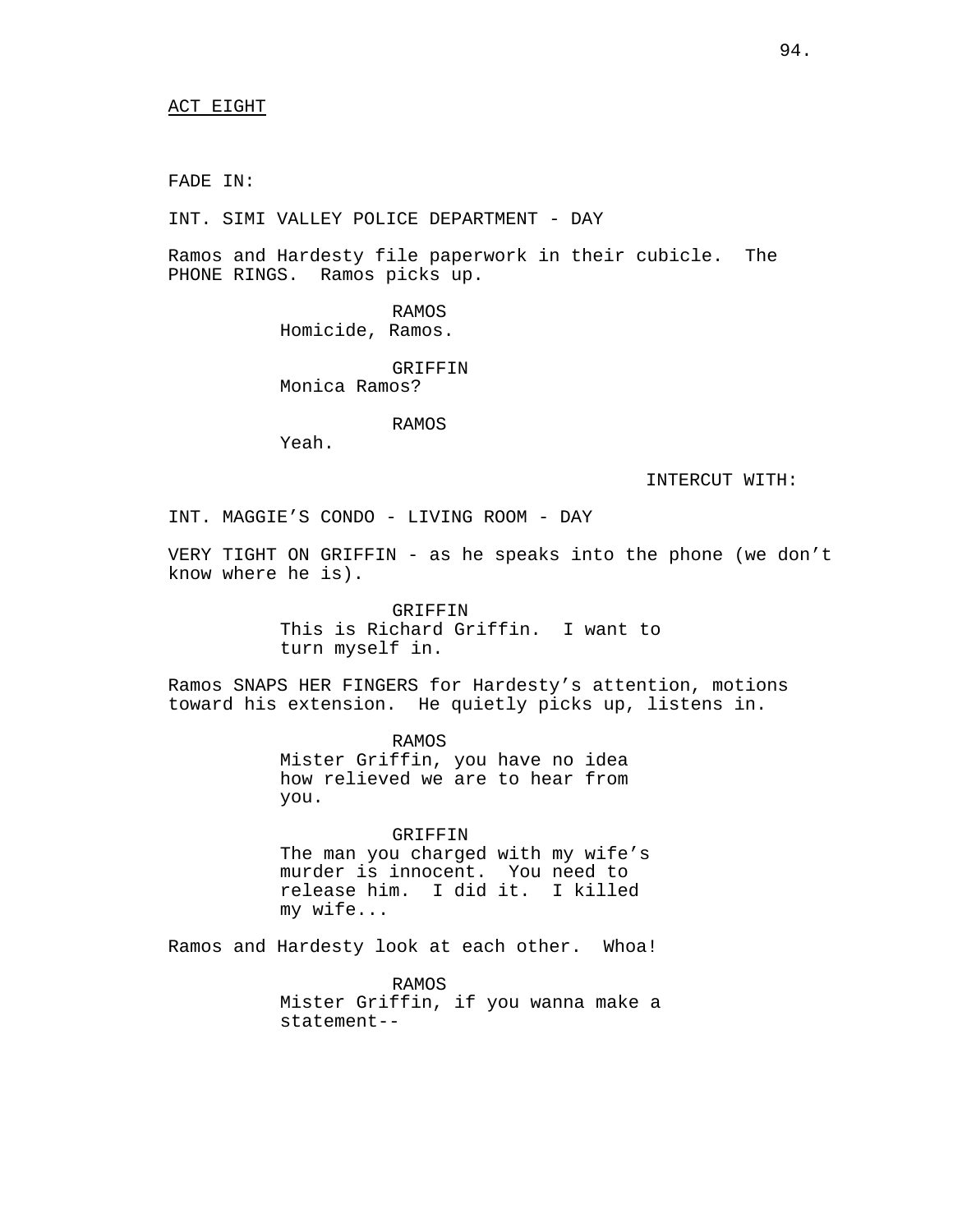GRIFFIN

I'm making a statement. I also killed a cop. A Sheriff's Deputy. And my boss, Stuart Cuss...

Hardesty is taking notes like mad.

### RAMOS

Mister Griffin, listen--

### GRIFFIN

No, Detective. You listen to me. I will come in. I will make a full statement. No lawyers. But I need protection. And the press. I want all the networks there, understand?

RAMOS

Where?

GRIFFIN Rancho Tapo Park. Four o'clock this afternoon.

Ramos checks a WALL-CLOCK. It read 10:35.

RAMOS That's a big place--

# GRIFFIN

I'll call you with more details as soon as I see it's safe. Then I'll come in.

He hangs up. Ramos looks at Hardesty as he hangs up and dials.

> RAMOS Homeland Security.

HARDESTY Screw those guys. I wanna pop this clown myself.

#### RAMOS

I thought you hated this case--

Hardesty connects with his party.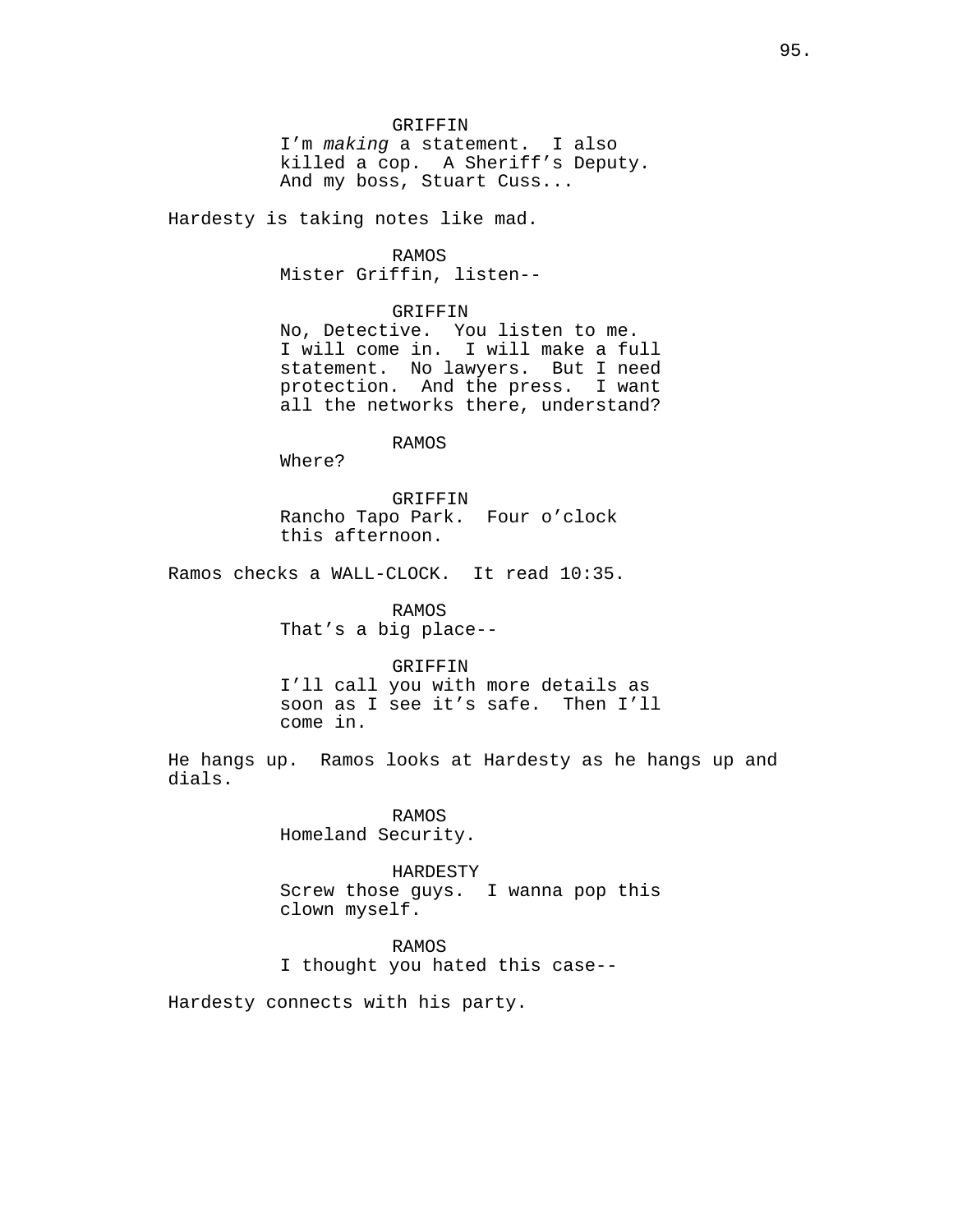HARDESTY Yeah, hi. Hardesty, homicide. We just had a call come through to extension 2915. I need a caller I.D.

He writes down a name, hangs up.

HARDESTY Margaret Kemp. Remember?

RAMOS Panorama City.

EXT. MAGGIE'S CONDO BUILDING - DAY

Hardesty and Ramos pull up in their unmarked, are joined by several uniformed back-up units. They converge out front. Ramos lays it out for the Uniforms.

> RAMOS Cover the exits, front and rear. Stand by. We'll go see what's what.

The two detectives head up to the main entrance.

INT. MAGGIE'S CONDO BUILDING - CORRIDOR - MOMENTS LATER

Guns drawn, Ramos and Hardesty move quietly to either side of the door. Hardesty tries the doorknob. It's unlocked. He gives Ramos a look.

INT. MAGGIE'S CONDO - ENTRY HALL - CONTINUOUS

Hardesty opens the door a crack, SHOUTS:

HARDESTY Is anybody home?

No answer.

HARDESTY This is the police. We're armed. We're coming in.

They cautiously enter the condo, sweeping it with their weapons.

INT. MAGGIE'S CONDO - BEDROOM - CONTINUOUS

Empty. Hardesty moves past the unmade bed, checks the bathroom. He comes out, holstering his pistol, frustrated.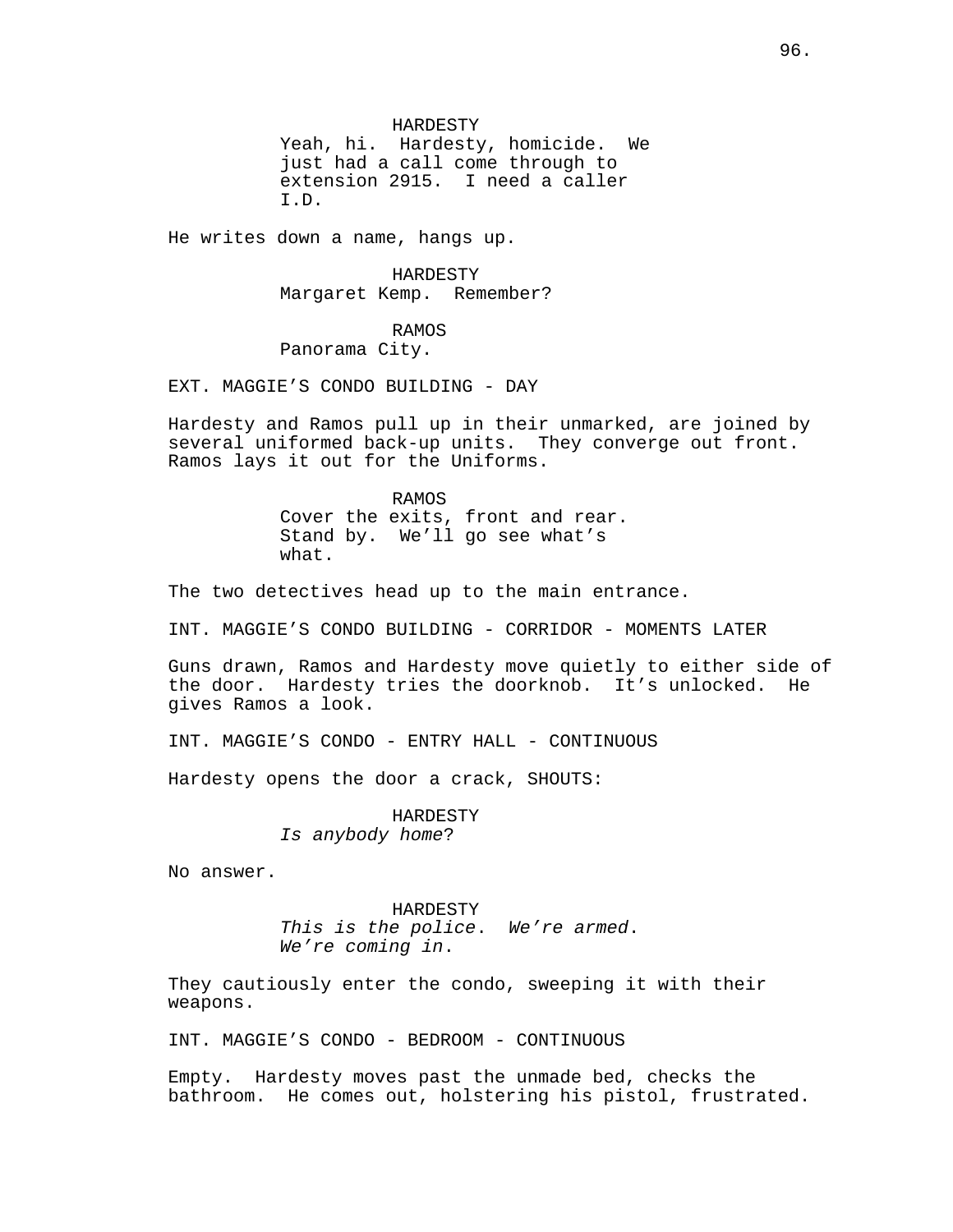Ramos looks at an upended bedside table, a broken lamp on the carpet.

> RAMOS He took her.

HARDESTY What kinda car does she drive?

SLAM TO:

EXT. DESERT HIGHWAY - DAY

A RED B.M.W. 525i races down the blacktop.

MAGGIE (PRE-LAP) Where are we going?

INT. MAGGIE KEMP'S B.M.W. - CONTINUOUS

Maggie drives, Griffin, naked, seated in the passenger seat.

GRIFFIN

Shut up.

Maggie swallows, terrified, glances over

MAGGIE'S POV - There's no sign of anyone in the passenger seat.

> MAGGIE Are you gonna kill me?

GRIFFIN I haven't decided yet. How far did your team get in the project?

MAGGIE I told you. No farther than you did that first day.

GRIFFIN When I got fired.

Maggie nods.

MAGGIE That's why Pierce was so desperate. Everyone decided it was impossible. We were about to lose our funding.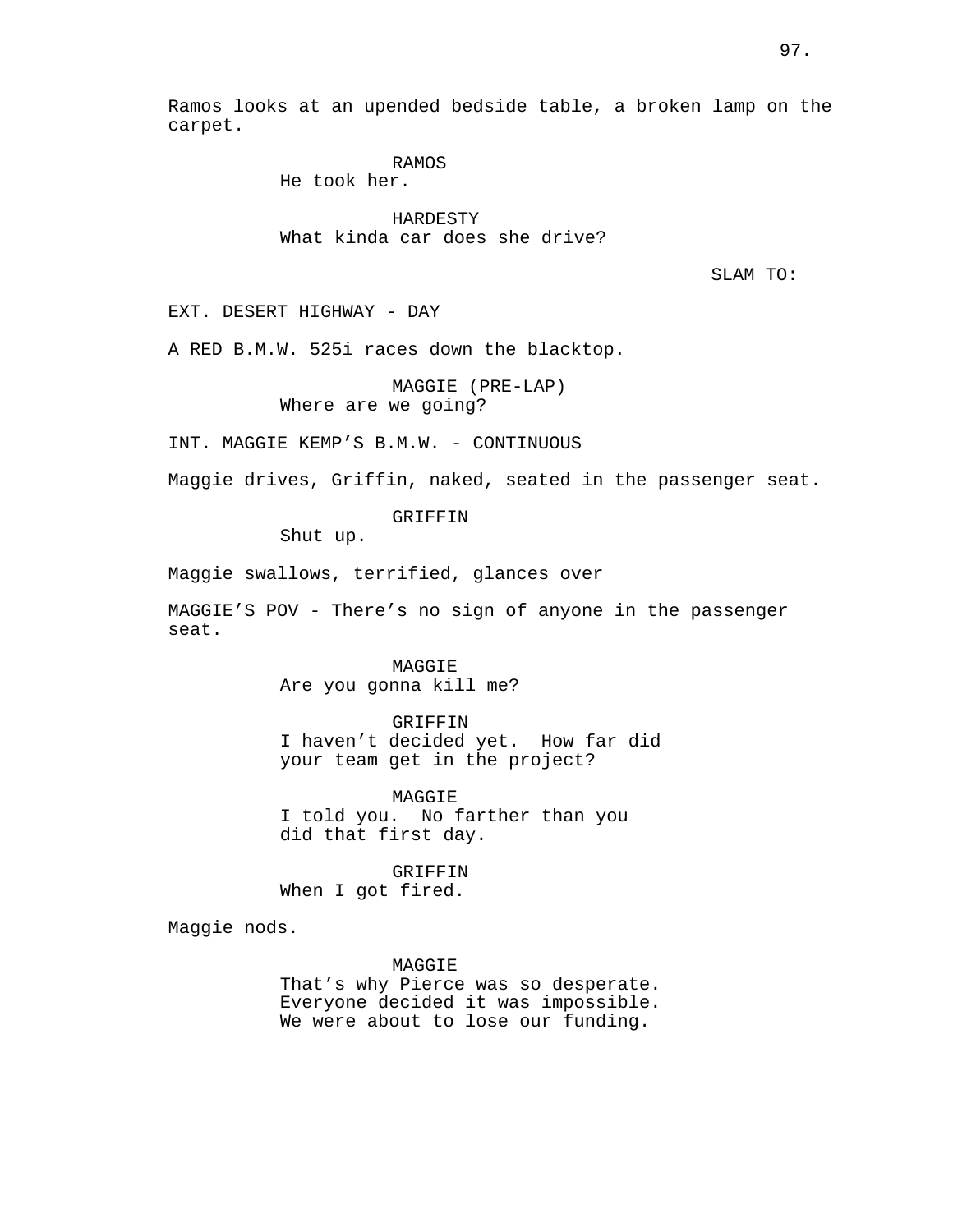GRIFFIN Gee. That would've been tragic. Now I understand why he tortured me for two days.

MAGGIE I didn't know, I swear--

GRIFFIN You knew what he was. You knew what they were trying to do.

MAGGIE Invisible soldiers, yeah--

#### GRIFFIN

Killers. Assassins. Do you have any idea how stupid that would be? How would he control them? How would he stop them? That idiot can't even stop me.

Maggie tries to reason with him.

MAGGIE Richard, you're sick--

#### **GRIFFIN**

--you bet your ass I'm sick--

# MAGGIE

--you need help. We can go back together. There's people who can help you...

# GRIFFIN

No. I gotta end this thing. I'm not gonna let that psychopath get his hands on my research.

#### MAGGIE

What's the point? You've already given them the formula--

### GRIFFIN

No. What I gave them were very detailed instructions to formulate eye-liner. Smudge-proof; waterproof. You know... (in a loopy voice) ... for the young professional woman on the go. (normal voice)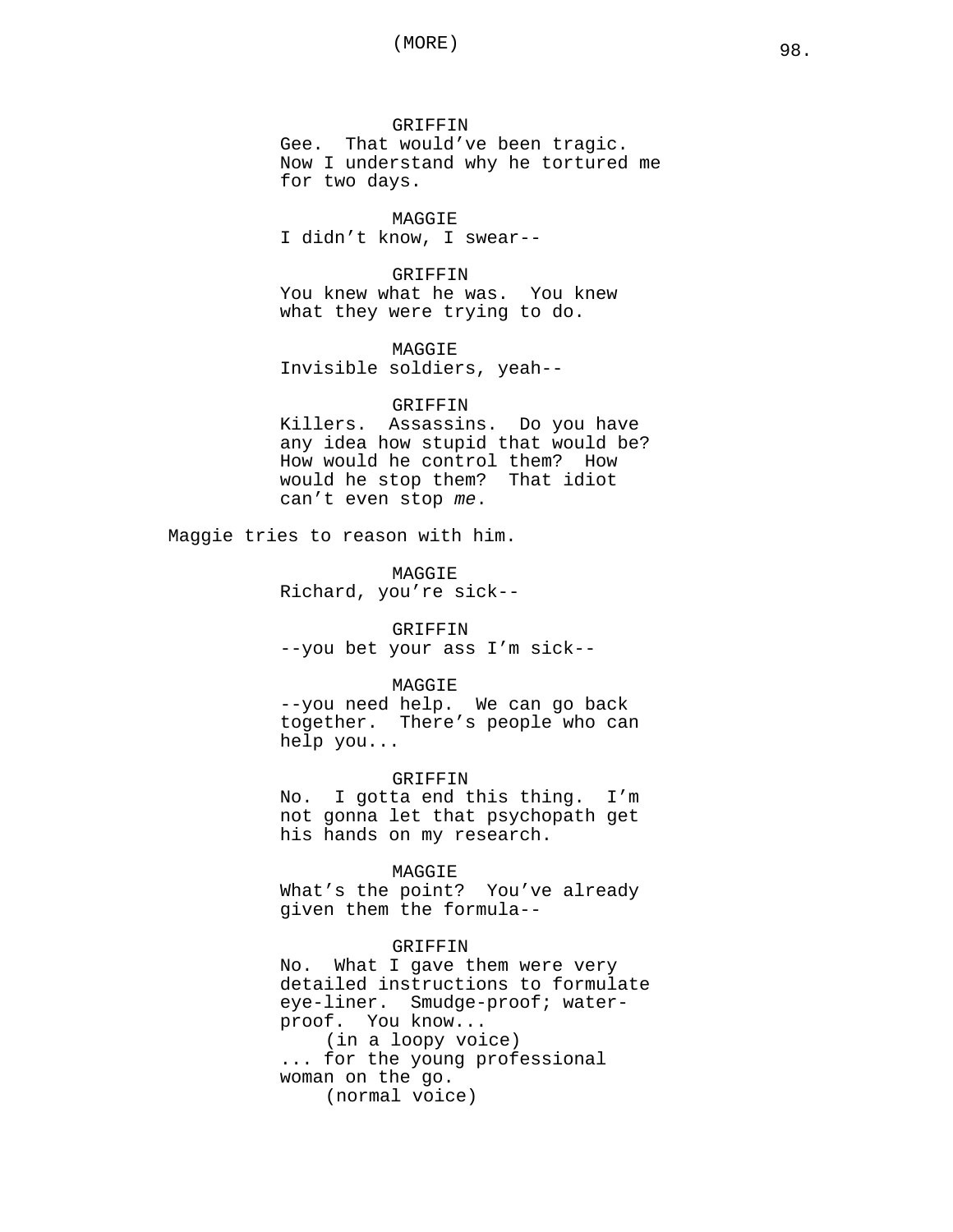# GRIFFIN(cont'd)

Everything's on my laptop. That means it's still at the Royal Palms. Those two bumpkins who own the place probably lifted it before the cops showed.

# MAGGIE

Then what?

# GRIFFIN

Then I'm gonna wipe the disk, burn the machine; whatever I have to do to destroy it.

MAGGIE Richard, think. You can't uninvent something.

#### GRIFFIN

I can try--

A WOOP-WOOP of a SIREN. Griffin turns, sees A HIGHWAY PATROL CAR following them, RED LIGHTS flashing.

INT. HIGHWAY PATROL CAR - CONTINUOUS

The HIGHWAY PATROLMAN at the wheel radios dispatch.

HIGHWAY PATROLMAN I've got a red B.M.W., matches vehicle description of all-pointsbulletin...

PATROLMAN'S POV - Ahead of us, the B.M.W.; the only occupant visible is Maggie at the wheel.

> HIGHWAY PATROLMAN ... northbound on Highway 14, marker one-one. Single occupant, solo driver, please advise...

INT. MAGGIE KEMP'S B.M.W. - CONTINUOUS

Maggie begins slowing down.

GRIFFIN What're you doing?

MAGGIE I'm pulling over--

Griffin grabs her by the neck, pushes her back against her seat.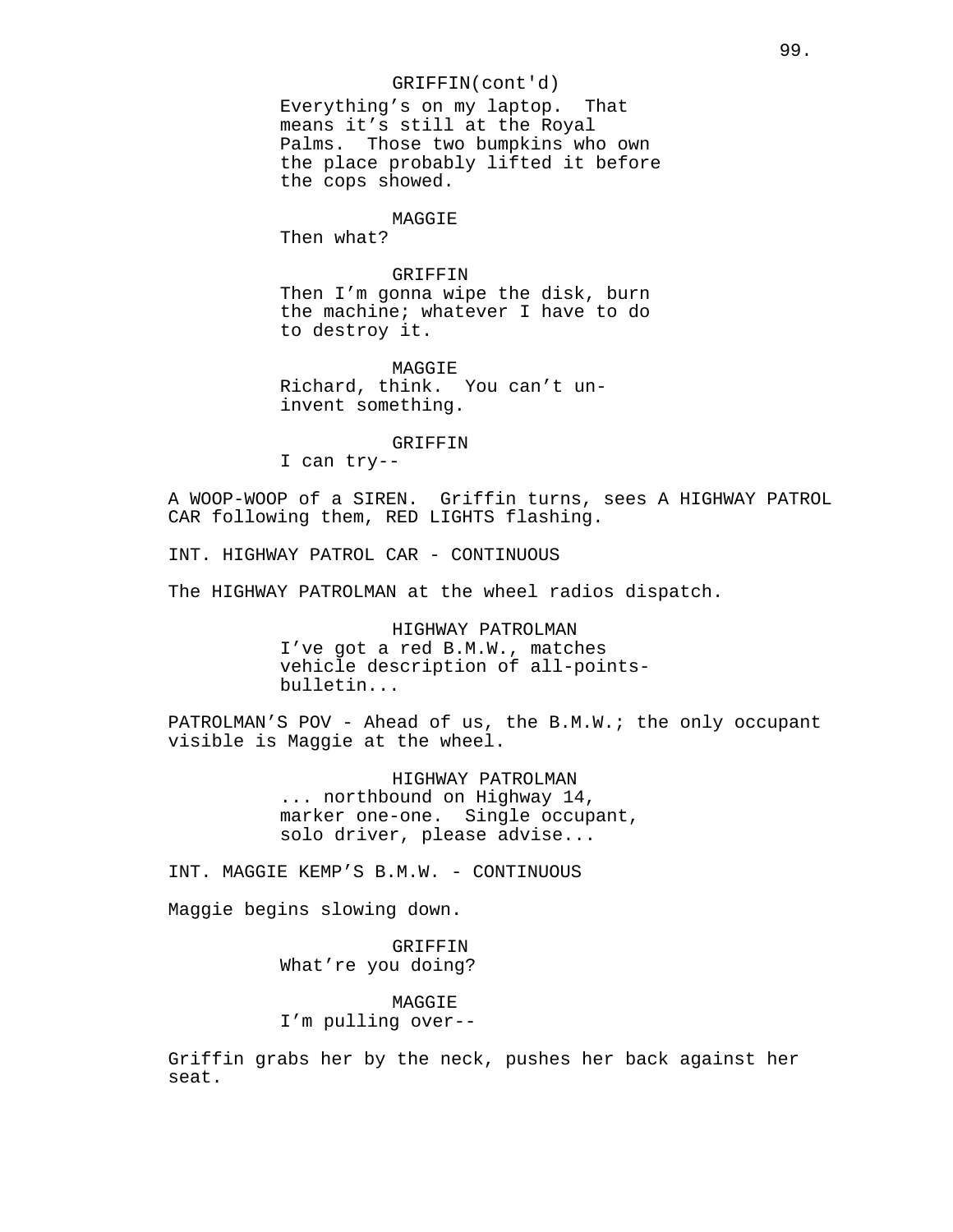EXT. DESERT HIGHWAY - CONTINUOUS

The Bimmer LEAPS FORWARD with a SURGE OF ACCELERATION, the Highway Patrol car in pursuit.

CUT TO:

EXT. SIMI VALLEY POLICE DEPARTMENT - DAY

Ramos and Hardesty have just parked their unmarked. As they get out, Maggie's cell-phone RINGS. She answers, listens, then quickly disconnects.

> RAMOS Highway patrol's spotted Maggie Kemp's car on Highway 14, Northbound. They're in pursuit.

# HARDESTY

Griffin?

As they get back in the car.

RAMOS

Single occupant. Female driver. Matches our description of Kemp.

Hardesty FIRES UP the engine, REVVES IT.

HARDESTY

Yeah. I bet.

He throws it into gear and they jet out of frame.

CUT TO:

EXT. DESERT ROAD - DAY

SERIES OF SHOTS - High speed chase. The initial Highway Patrol unit has been joined by TWO MORE. They jockey for position behind the Bimmer, which weaves down the highway at a terrifying speed.

INT. MAGGIE KEMP'S B.M.W. - CONTINUOUS

Maggie white-knuckles the wheel. Griffin, one hand on her throat, looks back at the cops on their tail. Maggie's eyes flicker down to...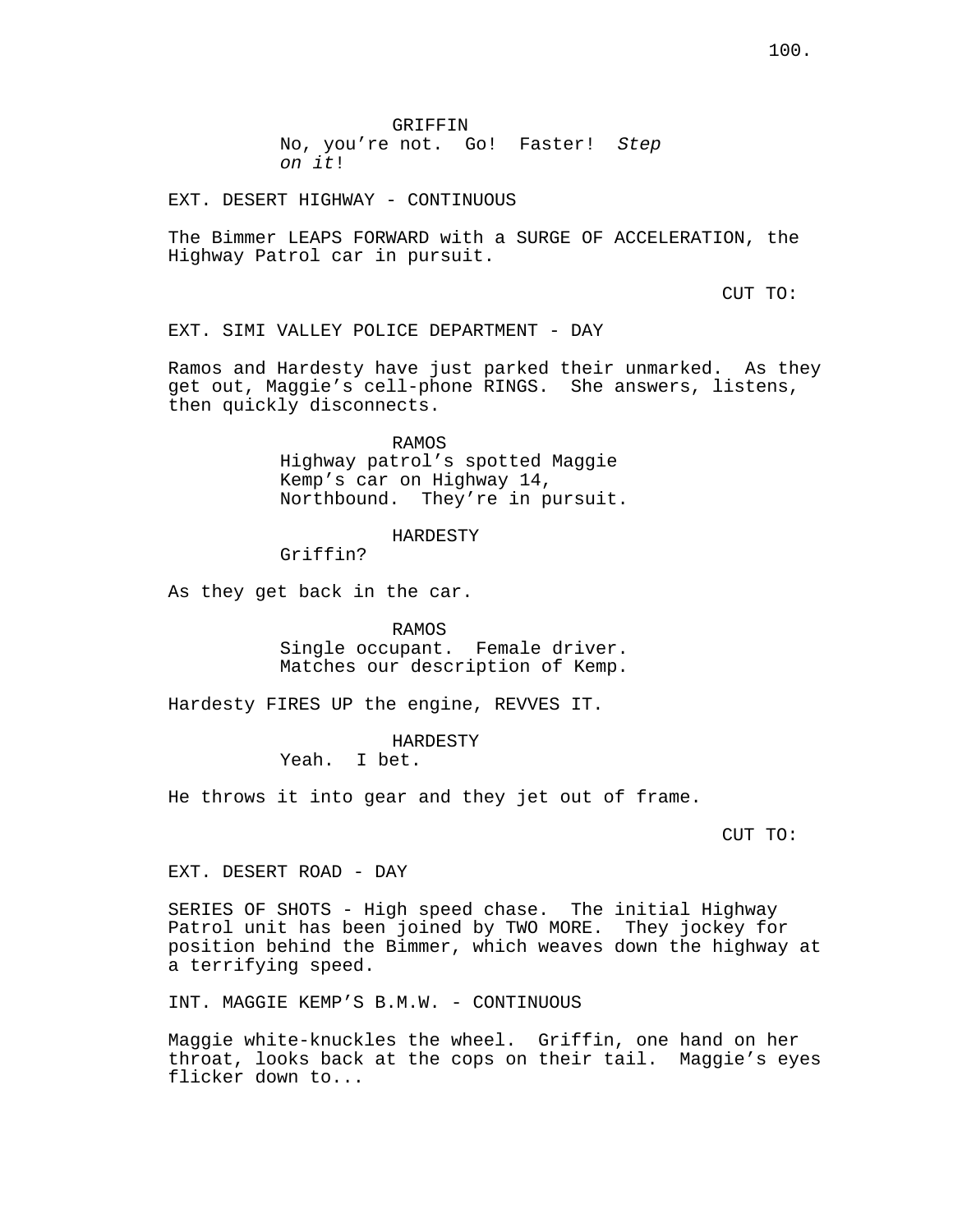THE SPEEDOMETER - reads 127 MPH

MAGGIE We're gonna die--

**GRIFFIN** Shut up! Keep going!

MAGGIE

I can't--

GRIFFIN We're almost there! Go go go!

He lifts a leg over the console, stomps...

THE ACCELERATOR - Griffins bare foot mashing Maggie's down to the floor.

HELICOPTER SHOT - Tracking the pursuit, Maggie's red B.M.W. leading the three black-and-whites down the straight-shot slash of interstate. O.S., RADIO CHATTER:

> HELICOPTER PILOT Subject vehicle still northbound approximately four miles from your location, prepare to intercept...

EXT. DESERT HIGHWAY - DOWN THE ROAD - CONTINUOUS

A ROADBLOCK of HIGHWAY PATROL UNITS, LIGHTS FLASHING, crawling with cops, PUMP-SHOTGUNS JACKED and trained down the interstate. As we watch, several more police cars SCREECH UP, move into position.

INT. MAGGIE KEMP'S B.M.W. - CONTINUOUS

Maggie's eyes are locked on the road ahead, face taut with sheer, unadulterated terror. Griffin gazes back at the THREE HIGHWAY PATROL CARS CROWDING THEIR TAIL.

Maggie makes a SHORT, FRANTIC YELP of panic. Griffin turns, sees...

GRIFFIN'S POV - as we CREST A GENTLE RISE in the highway, FLASHING LIGHTS become visible, then the ROADBLOCK. Too close to stop.

Griffin grabs the wheel. The car makes a SICKENING SWERVE. Maggie regains the wheel, OVER-CORRECTS.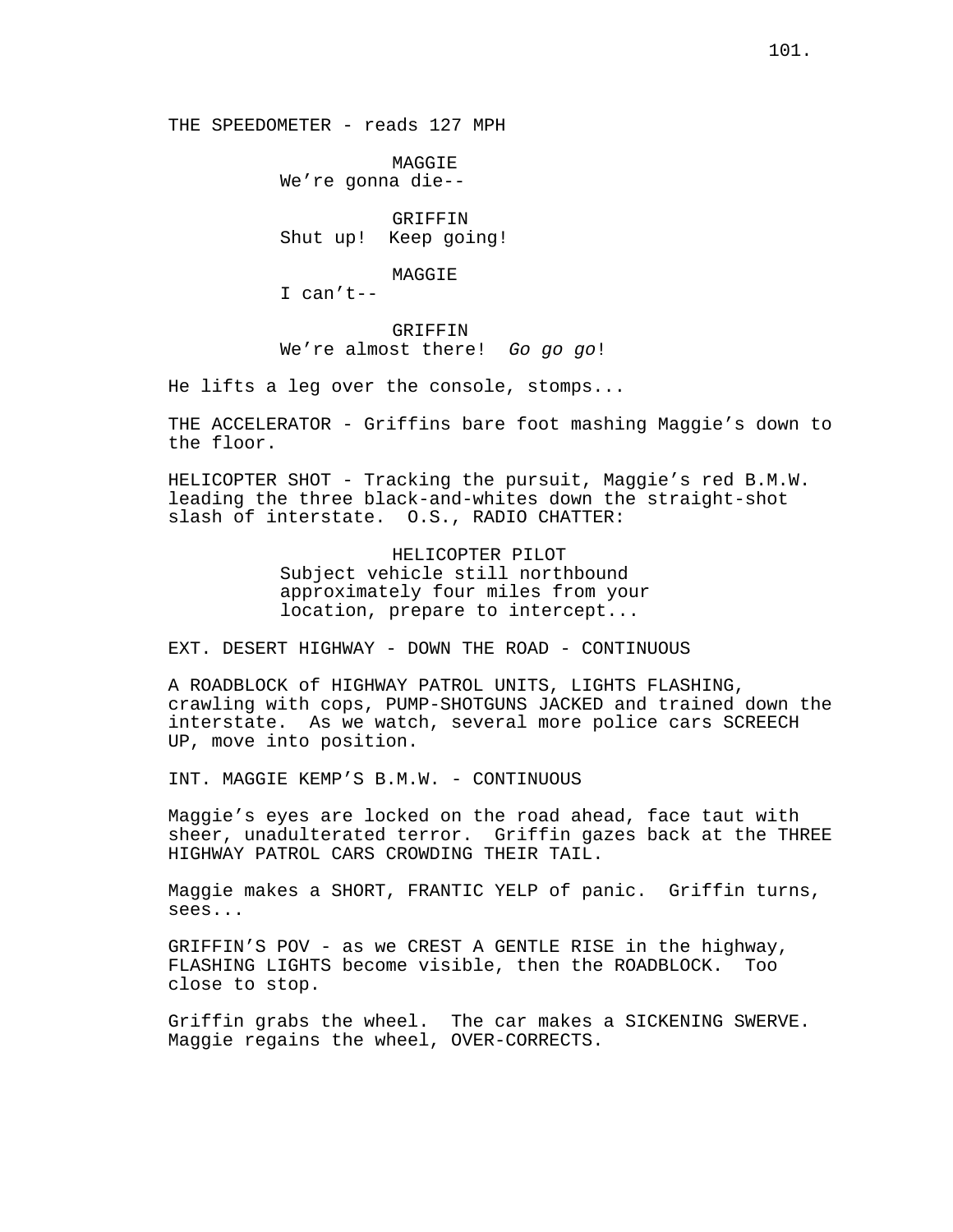EXT. DESERT HIGHWAY - DOWN THE ROAD - CO

The Beemer slides sideways, both tires on the leading side BLOWING OUT, the rims biting into the asphalt and throwing the sedan into a hellacious 125 MPH ROLLOVER.

MULTIPLE ANGLES AND SPEEDS as it tumbles down the highway, side-over-side, end-over-end, pieces of sheetmetal, glass, rubber and chrome flying off with explosive force.

It finally comes to rest off the shoulder, an unrecognizable lump of smoking, twisted steel.

THE ROADBLOCK - the cops gaze at the wreckage in dim shock, slowly lowering their weapons as we...

FADE TO BLACK:

### FADE IN:

EXT. DESERT HIGHWAY - DOWN THE ROAD - DUSK

The aftermath. A flatbed tow-truck pulls up the remains of the B.M.W. A BODY BAG strapped down to a gurney is loaded into the back of an AMBULANCE. Firefighters coil hose; investigators measure skid-marks.

RAMOS - stands twenty feet off the highway, looking around for some sign of Griffin, troubled. Hardesty approaches.

> HARDESTY She was the only one in the car.

> > RAMOS

You think?

Hardesty doesn't answer. After a beat.

HARDESTY Nobody could've survived that crash.

Ramos nods, sighs. Resumes her gaze out toward the desert. Hardesty starts back toward their car.

> GRIFFIN (V.O.) My name is Richard Griffin. Ever since I can remember, I've been invisible...

CRANE UP AND PULL to reveal the emergency workers behind her closing up shop, one by one getting in their vehicles and driving away.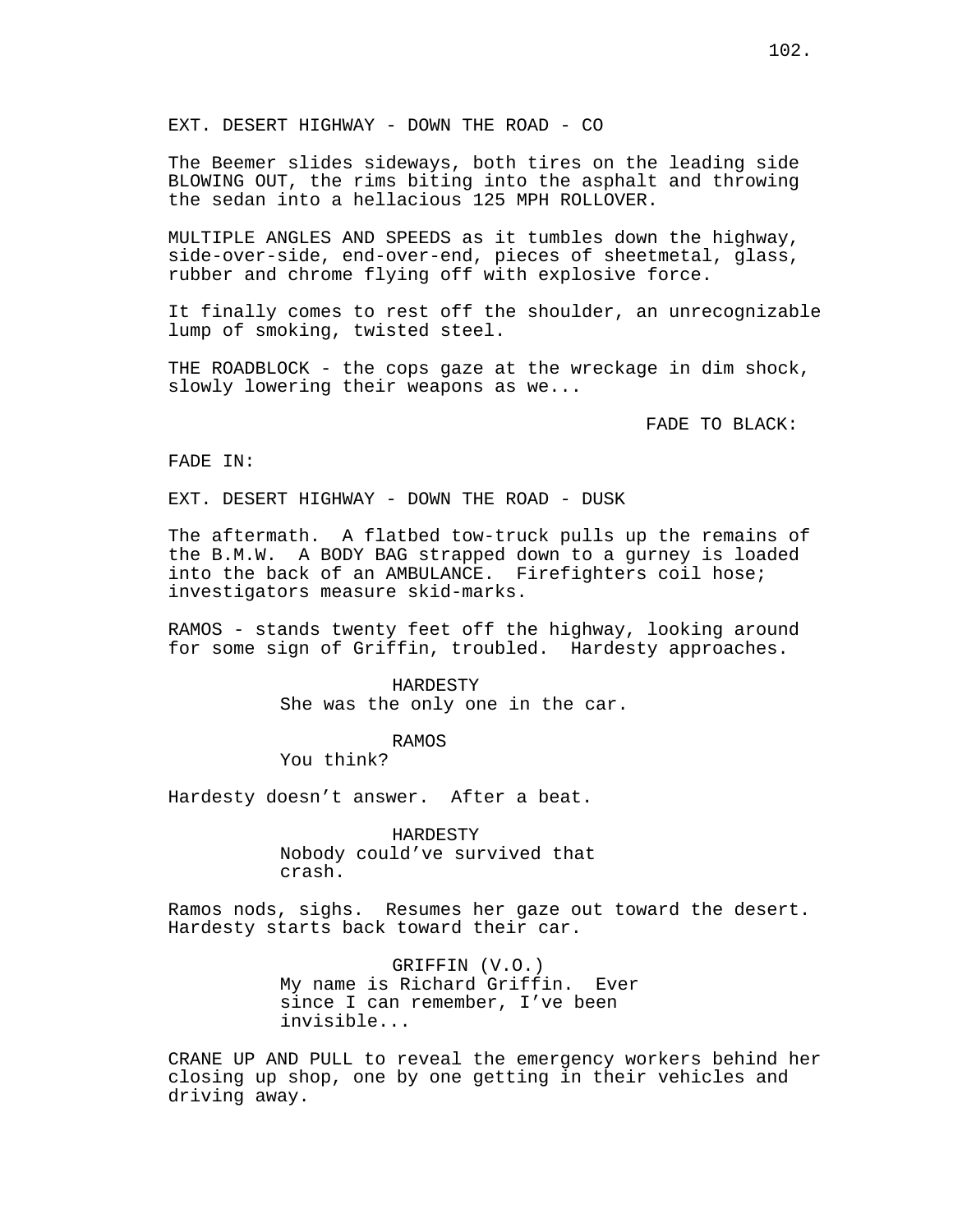GRIFFIN (V.O.) I've found that being invisible offers a number of distinct social benefits...

CRANE DOWN, GROUND LEVEL to find Griffin, about ten feet from Ramos, BROKEN AND BLEEDING, too damaged to speak or call out. HIS BREATHING IS LABORED, SHALLOW...

> GRIFFIN (V.O.) There are, of course, some obvious disadvantages...

Ramos turns, starts back toward her car. Griffin MOANS, shudders and STOPS BREATHING, dead eyes gazing up at the empty sky. Hold a beat, then...

FADE TO BLACK:

SLAM IN:

EXT. ROYAL PALMS MOTEL - FRONT OFFICE - DAY

MRS. HALL'S POV - Another scorcher. About two miles down the highway, BUZZARDS CIRCLE high in the air with DISTANT, ECHOING CAWS.

Shading her eyes with one hand, leaning on a broom, Mrs. Hall squints at the horizon.

INT. ROYAL PALMS MOTEL - MANAGER'S APARTMENT - MOMENTS LATER

Smoking a cigarette, Mr. Hall hunches over Griffin's open laptop. The screen-door CREAKS open and SLAMS. Mrs. Hall enters.

> MRS. HALL Something dead out there, bout a mile'r'two down the road.

Mr. Hall GRUNTS, focused on the computer, muttering to himself:

> MR. HALL Useless...

Mrs. Hall walks around behind him, looks over his shoulder

MRS. HALL What is that? One of them videogames?